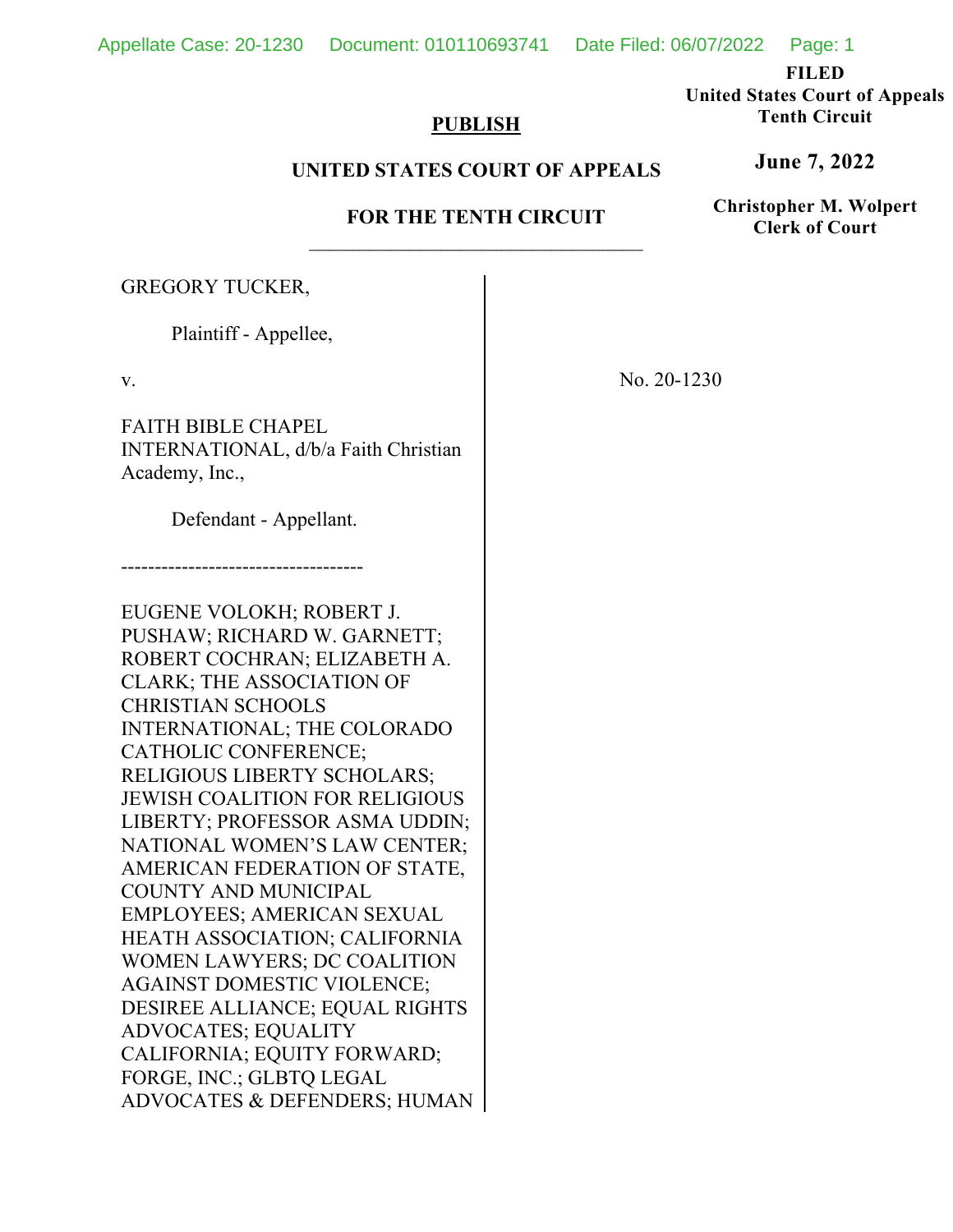RIGHTS CAMPAIGN; IN OUR OWN VOICE; NATIONAL BLACK WOMEN'S REPRODUCTIVE JUSTICE AGENDA; KWH LAW CENTER FOR SOCIAL JUSTICE AND CHANGE; LATINOJUSTICE PRLDEF; LEGAL AID AT WORK; LEGAL VOICE; MUSLIMS FOR PROGRESSIVE VALUES; NARAL PRO-CHOICE AMERICA; NATIONAL ASIAN PACIFIC AMERICAN WOMEN'S FORUM; NATIONAL ASSOCIATION OF SOCIAL WORKERS; NATIONAL COALITION AGAINST DOMESTIC VIOLENCE; NATIONAL ORGANIZATION FOR WOMEN FOUNDATION; NEW YORK LAWYERS FOR THE PUBLIC INTEREST; PEOPLE FOR THE AMERICAN WAY FOUNDATION; RELIGIOUS COALITION FOR REPRODUCTIVE CHOICE; REPRODUCTIVE JUSTICE ACTION COLLECTIVE; SERVICE EMPLOYEES INTERNATIONAL UNION; SPARK REPRODUCTIVE JUSTICE NOW!, INC.; UJIMA INC.; THE NATIONAL CENTER ON VIOLENCE AGAINST WOMEN IN THE BLACK COMMUNITY; WOMEN EMPLOYED; WOMEN LAWYERS ON GUARD INC.; WOMEN'S BAR ASSOCIATION OF THE DISTRICT OF COLUMBIA; WOMEN'S BAR ASSOCIATION OF THE STATES OF NEW YORK; WOMEN'S INSTITUTE FOR FREEDOM OF THE PRESS; THE WOMEN'S LAW CENTER OF MARYLAND; WOMAN'S LAW PROJECT; WV FREE, CIVIL RIGHTS EDUCATION AND ENFORCEMENT CENTER; NATIONAL EMPLOYMENT LAWYERS ASSOCIATION; THE EMPLOYEE RIGHTS ADVOCACY INSTITUTE FOR LAW & POLICY, AND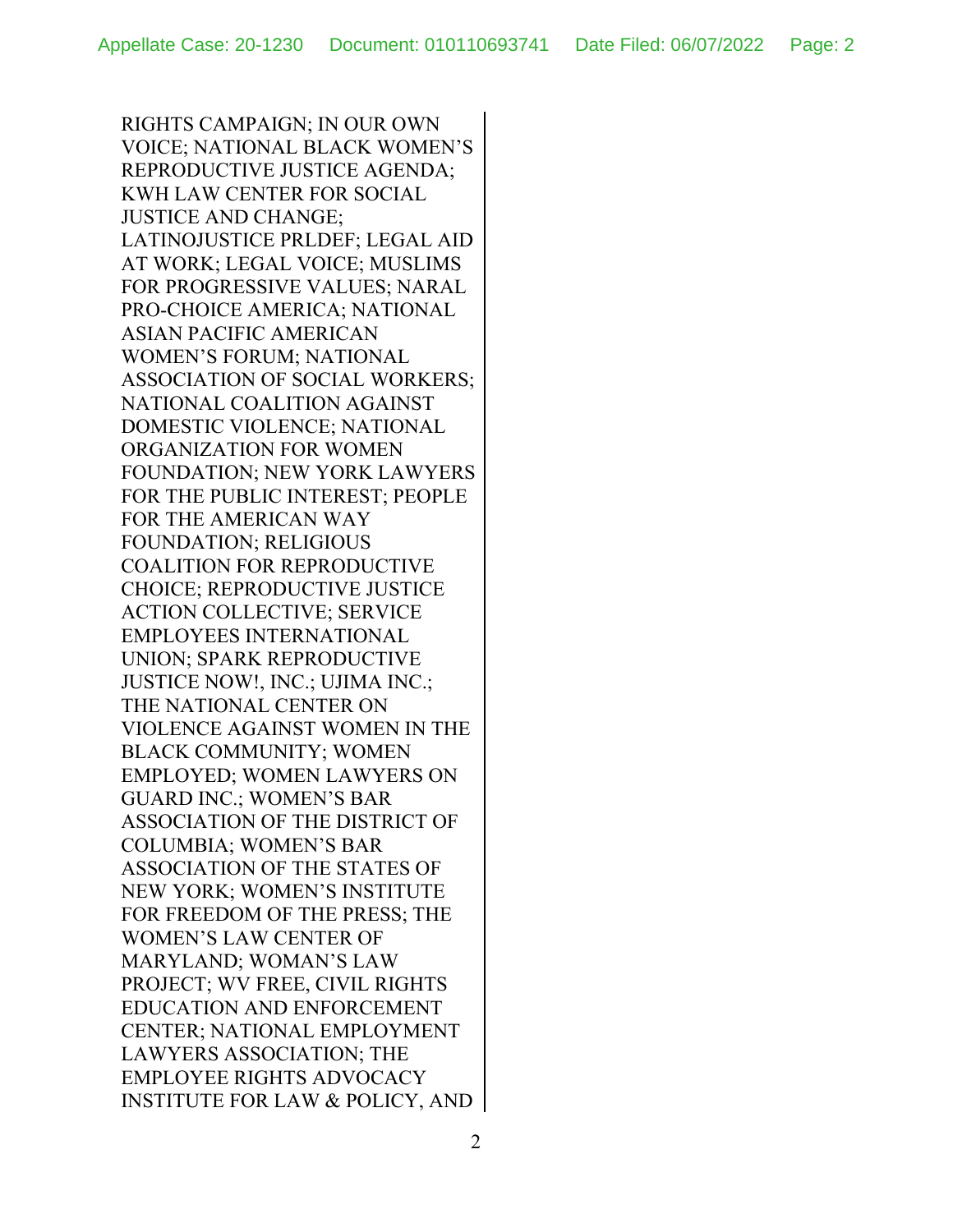THE INSTITUTE FOR CONSTITUTIONAL ADVOCACY AND PROTECTION,

Amici Curiae.

# **Appeal from the United States District Court for the District of Colorado (D.C. No. 1:19-CV-01652-RBJ-STV)**

 $\mathcal{L}_\text{max}$ 

Daniel H. Blomberg (Daniel D. Benson and Christopher Mills, The Becket Fund for Religious Liberty, Washington, D.C., and Christopher J. Conant and Robert W. Hatch, Hatch Ray Olsen Conant LLC, Denver, Colorado, with him on the briefs), The Becket Fund for Religious Liberty, Washington, D.C. for Defendant-Appellant.

Bradley Girard (Richard B. Katskee, Americans United for Separation of Church and State, and Bradley A. Levin, Jeremy A. Sitcoff, and Peter G. Friesen, Levin Sitcoff, PC, Denver, CO, with him on the brief), Americans United for Separation of Church and State, Washington, D.C., for Plaintiff-Appellee.

 $\mathcal{L}_\text{max}$ 

 $\mathcal{L}_\text{max}$ 

Before **BACHARACH**, **EBEL**, and **McHUGH**, Circuit Judges.

**EBEL**, Circuit Judge.

This appeal presents a single jurisdictional issue: Whether Appellant Faith Bible Chapel International can bring an immediate appeal under the collateral order doctrine challenging the district court's interlocutory decision to deny Faith summary judgment on its affirmative "ministerial exception" defense. Faith operates a school, Faith Christian Academy ("Faith Christian"). Plaintiff Gregory Tucker, a former high school teacher and administrator/chaplain, alleges Faith Christian fired him in violation of Title VII (and Colorado common law) for opposing alleged race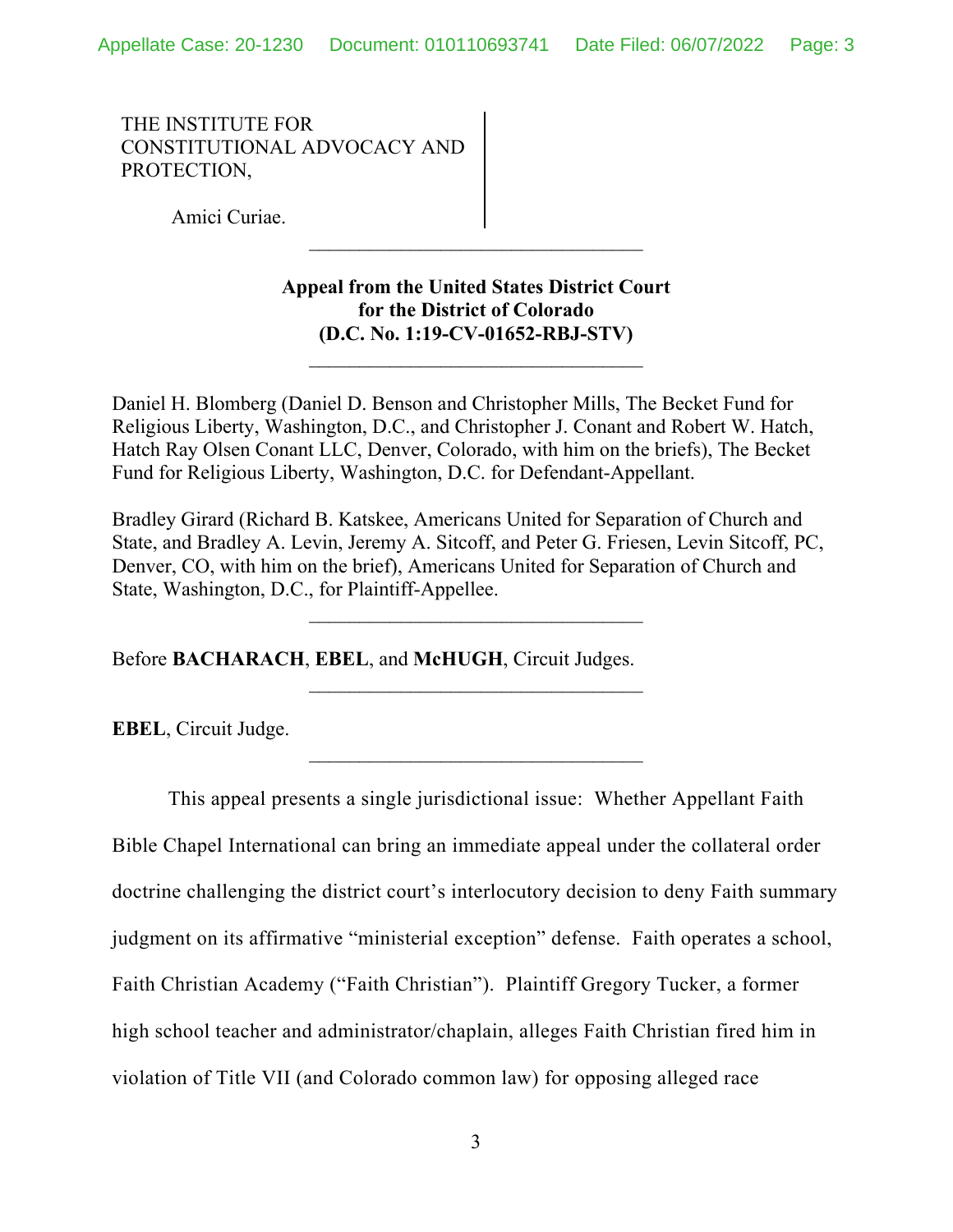discrimination at the school. As a religious employer, Faith Christian generally must comply with anti-discrimination employment laws. But under the affirmative "ministerial exception" defense, those anti-discrimination laws do not apply to employment disputes between a religious employer and its ministers. Here, Faith Christian defended against Tucker's race discrimination claims by asserting that he was a "minister" for purposes of the exception.

The Supreme Court deems the determination of whether an employee is a "minister" to be a fact-intensive inquiry that turns on the particular circumstances of a given case. Here, after permitting limited discovery on only the "ministerial exception," the district court ruled that, because there are genuinely disputed material facts, a jury would have to resolve whether Tucker was a "minister." Summary judgment for Faith Christian, therefore, was not warranted. Faith Christian immediately appealed that decision, seeking to invoke our jurisdiction under the collateral order doctrine.

The Supreme Court has stated time and again that the collateral order doctrine permits a narrow exception to the usual 28 U.S.C. § 1291 requirement that we only review appeals taken from final judgments entered at the end of litigation. In deciding whether the collateral order doctrine permits immediate appeals from the category of orders at issue here—orders denying summary judgment on the "ministerial exception" because there remain disputed issues of material fact—we must weigh the benefit of an immediate appeal against the cost and disruption of allowing appeals amid ongoing litigation. After conducting that balancing, we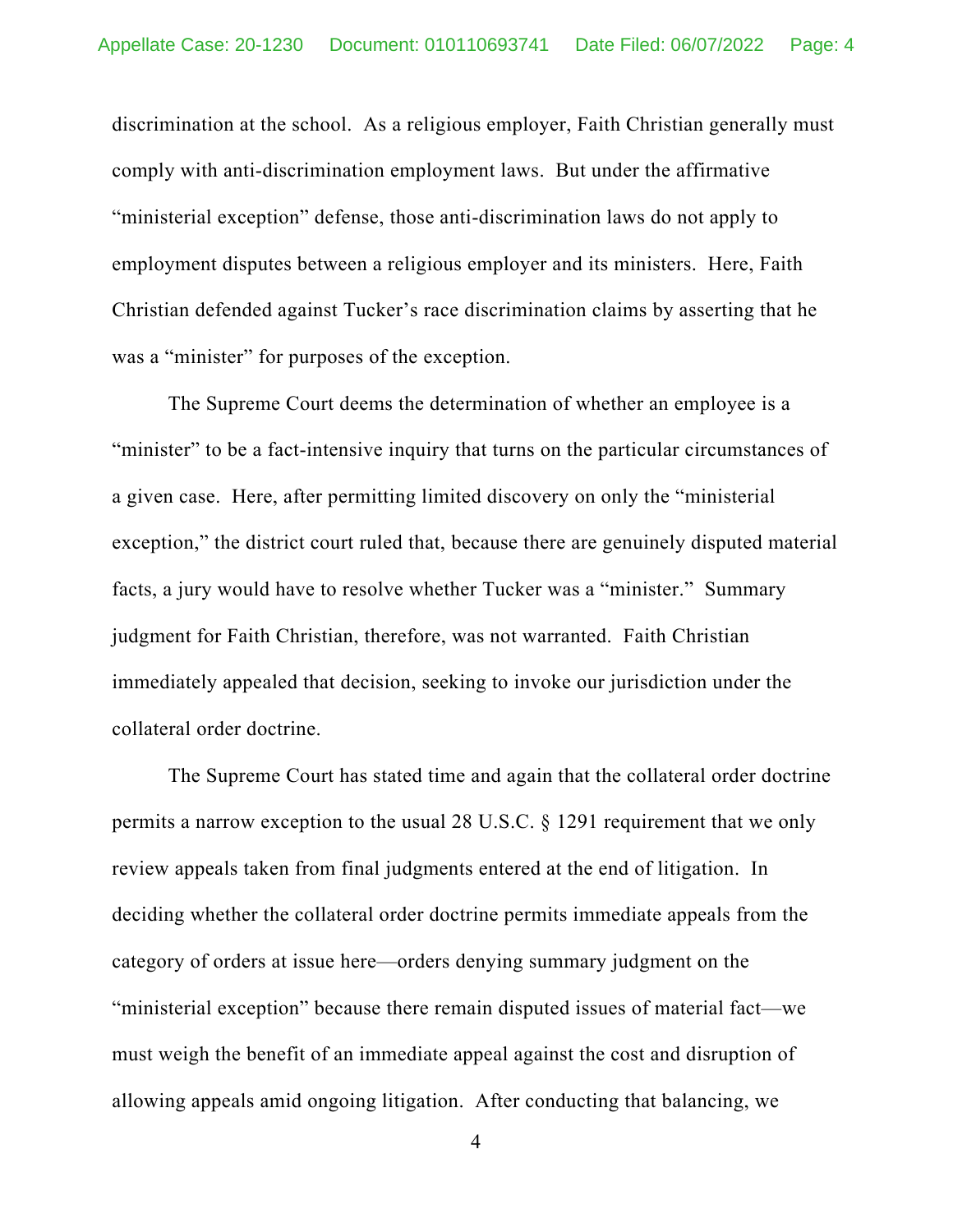determine that we do not have jurisdiction to consider this interlocutory appeal. Instead, we conclude the category of orders at issue here can be adequately reviewed at the conclusion of litigation.

In deciding that we lack jurisdiction, we reject Faith Christian's arguments, which the dissent would adopt. Faith Christian seeks to justify an immediate appeal first by making the novel argument that the "ministerial exception" not only protects religious employers from liability on a minister's employment discrimination claims, but further immunizes religious employers altogether from the burdens of even having to litigate such claims. In making this argument, Faith Christian deems the "ministerial exception" to be a semi-jurisdictional "structural" limitation on courts' authority to hear Title VII claims. On that basis, Faith Christian then draws an analogy between the decision to deny Faith Christian summary judgment on its "ministerial exception" defense and those immediately appealable decisions to deny government officials qualified immunity from suit under 42 U.S.C. § 1983.

We reject both steps of Faith Christian's argument. The Supreme Court has made clear that the "ministerial exception" is an affirmative defense to employment discrimination claims, rather than a jurisdictional limitation on the authority of courts to hear such claims. Further, the "ministerial exception" is not analogous to qualified immunity available to government officials. The Supreme Court has only permitted immediate appeals from the denial of qualified immunity when the issue presented for appeal is one of law, not fact. Here, on the other hand, the critical question for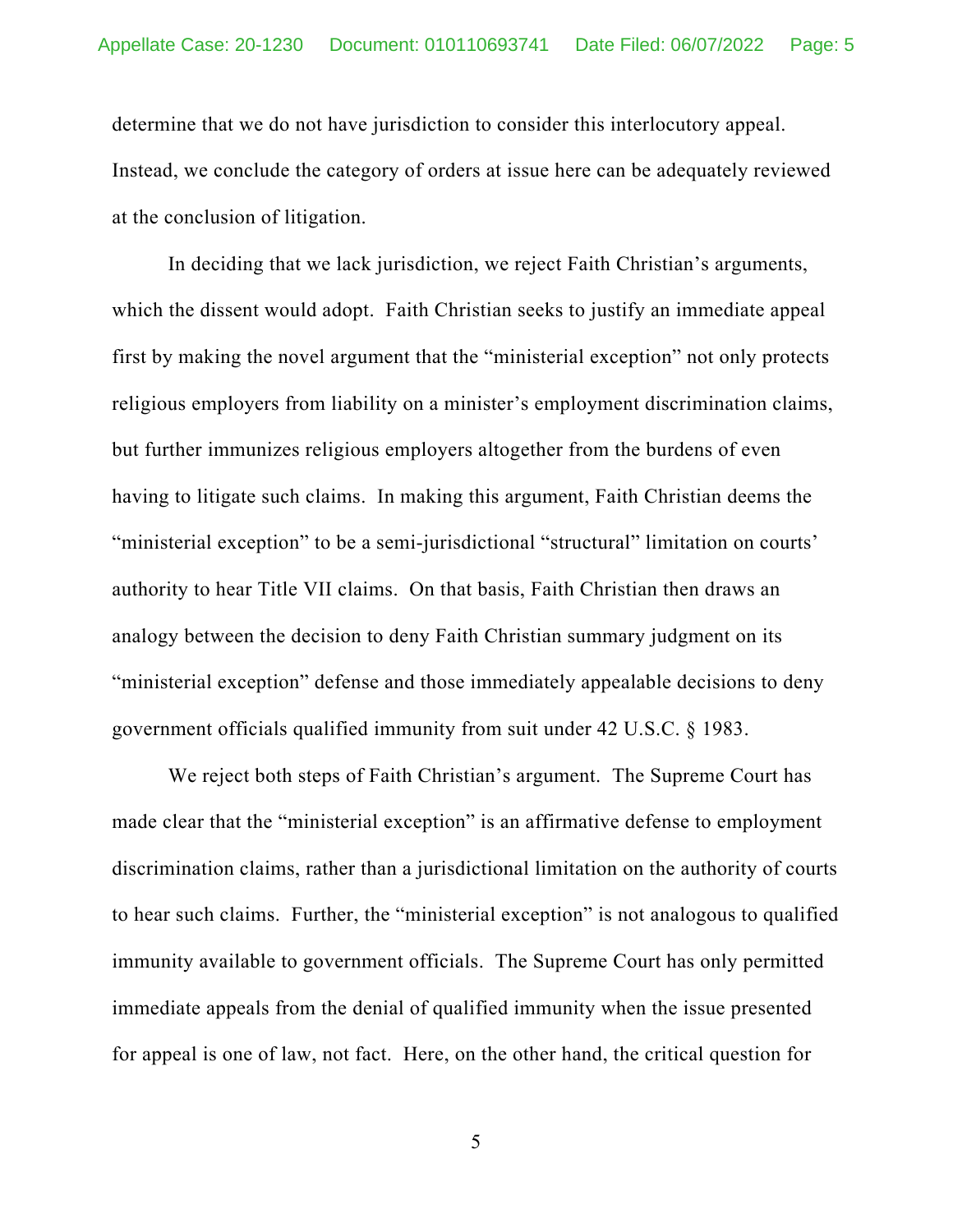purposes of the "ministerial exception" is the fact-intensive inquiry into whether Tucker was a minister.

Moreover, the reason that the Supreme Court permits immediate appeals from the denial of qualified immunity is to protect, not individual government officials, but rather the public's interest in a functioning government. That public interest is not present when a private religious employer seeks to avoid liability under Title VII from employment discrimination claims.

Faith Christian's (and the dissent's) argument for application of the collateral

order doctrine here contradicts several well-established lines of Supreme Court

precedent establishing that

- the question of whether an employee is a minister is a fact-intensive inquiry, rather than a legal determination, see Our Lady of Guadalupe Sch. v. Morrissey-Berru, 140 S. Ct. 2049, 2066–67 (2020);

- the collateral order doctrine applies only narrowly, usually to review legal, rather than factual, determinations, see Johnson v. Jones, 515 U.S. 304, 307, 309–10, 313–18 (1995);

- qualified immunity protects only government officials, see Wyatt v. Cole, 504 U.S. 158, 167–68 (1992), not private religious employers; and

- the "ministerial exception" is an affirmative defense, not a limitation on courts' authority to hear Title VII cases, see Hosanna-Tabor Evangelical Lutheran Church & Sch. v. E.E.O.C., 565 U.S. 171, 195 n.4 (2012).

We cannot, and should not, ignore these well-established lines of Supreme

Court precedent and, therefore, we reject Faith Christian's (and the dissent's)

arguments for application of the collateral order doctrine here. We conclude, instead,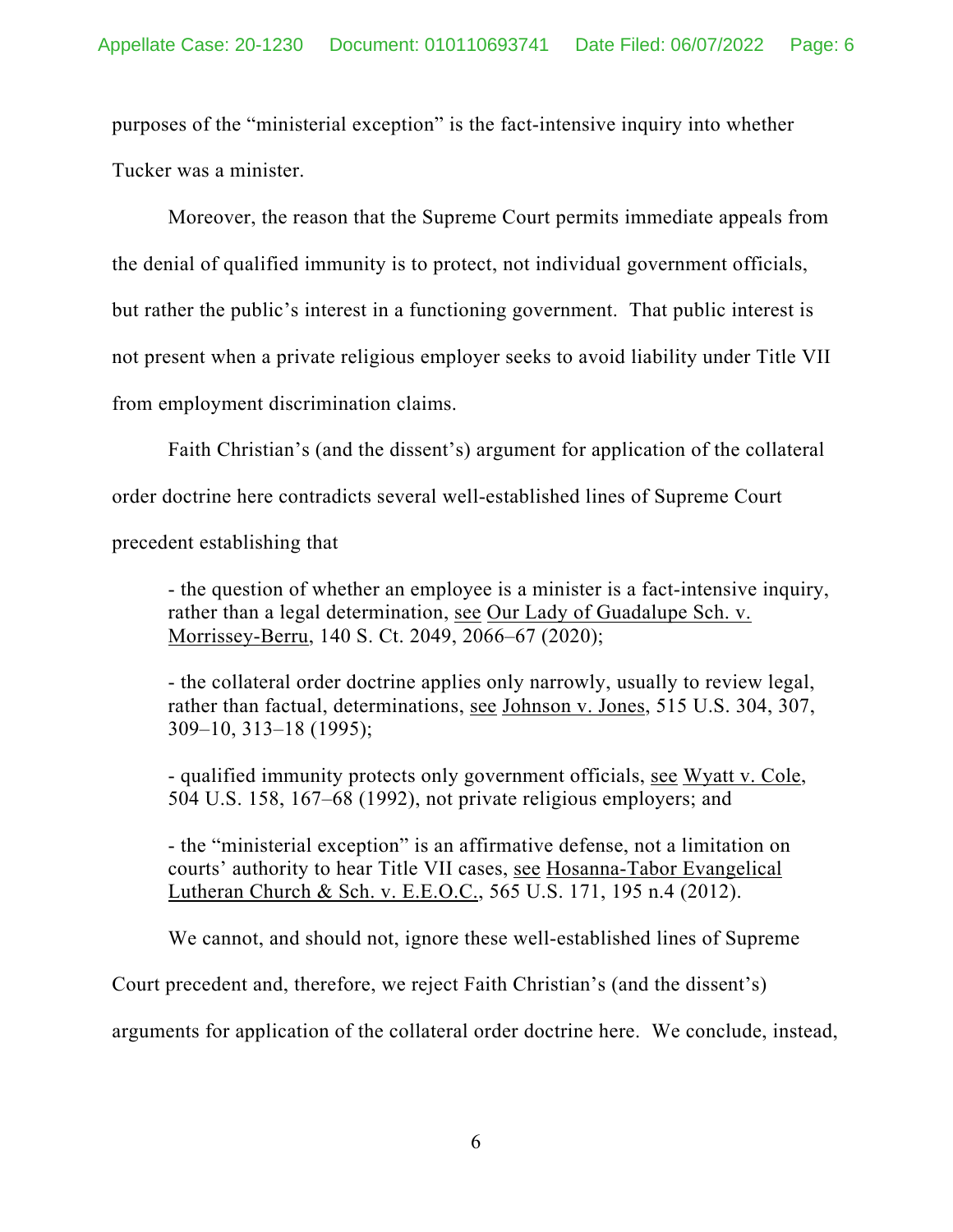that we lack jurisdiction over this interlocutory appeal and, therefore, DISMISS this appeal.

#### **I. BACKGROUND**

#### **A. Relevant Facts**

Faith Christian Academy is a Christian school offering Bible-based education from kindergarten through high school. The students and staff come from a wide array of religious perspectives.

Tucker began teaching high school science at the school in 2000. Later he also taught courses entitled "Leadership" and "Worldviews and World Religions." In 2014, Faith Christian hired Tucker for the additional job of chaplain, a position also referred to as the Director of Student Life. In 2017, Tucker was assigned the additional task of planning Faith Christian's weekly "Chapel Meetings."

 In January 2018, Tucker conducted a chapel meeting—he calls it a symposium—on race and faith. Although Faith Christian initially congratulated Tucker on the presentation, that presentation was not well-received by some parents and students. As a result, the school relieved Tucker of his duties preparing and conducting weekly chapel meetings and soon thereafter removed him from his position as Director of Student Life. At the end of February 2018, the school also fired him from his teaching position.

#### **B. Procedural Posture**

Tucker filed a complaint with the Equal Employment Opportunity Commission and, after receiving a right-to-sue letter, sued Faith Christian. Tucker asserted two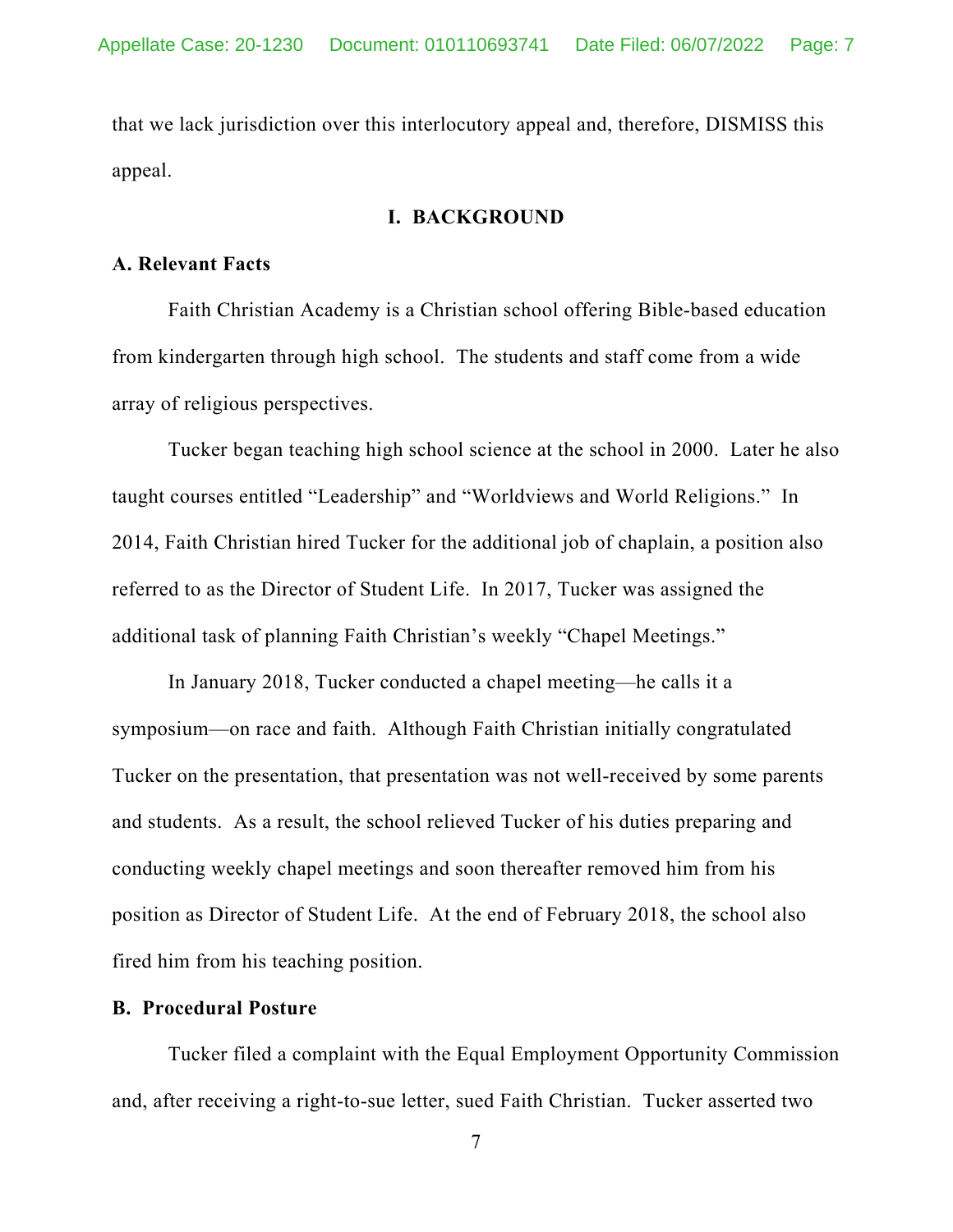causes of action relevant here: 1) a claim under Title VII of the Civil Rights Act of 1964, alleging that the school fired him in retaliation for opposing a racially hostile environment; and 2) a Colorado common law claim for wrongful termination in violation of public policy. $<sup>1</sup>$ </sup>

At the outset of this litigation, Faith Christian moved to dismiss the action under Fed. R. Civ. P. 12(b)(6), asserting the "ministerial exception." The exception is rooted in the First Amendment, which "bar[s] the government from interfering with the decision of a religious group to fire one of its ministers." Hosanna-Tabor, 565 U.S. at 181; see also Our Lady, 140 S. Ct. at 2060–61. The "ministerial exception" is "not a jurisdictional bar" that might abort the traditional judicial process. Hosanna-Tabor, 565 U.S. at 195 n.4. Instead, it "operates as an affirmative defense to an otherwise cognizable claim . . . because the issue presented by the exception is 'whether the allegations the plaintiff makes entitle him to relief,' not whether the court has 'power to hear [the] case.'" Id. (quoting Morrison v. Nat'l Australia Bank Ltd.*,* 561 U.S. 247, 254 (2010)).

Because it is well established that a religious employer does not "enjoy a general immunity from secular laws," Our Lady, 140 S. Ct. at 2060, the "ministerial exception" does not preclude discrimination claims brought by a religious employer's non-ministerial employees. See, e.g., Rayburn v. Gen. Conf. of Seventh-Day Adventists, 772 F.2d 1164, 1169 (4th Cir. 1985) (recognizing Title VII applies to a

<sup>&</sup>lt;sup>1</sup> Tucker also asserted a claim under Title VI of the 1964 Civil Rights Act, which the district court dismissed. That dismissal is not at issue in this appeal.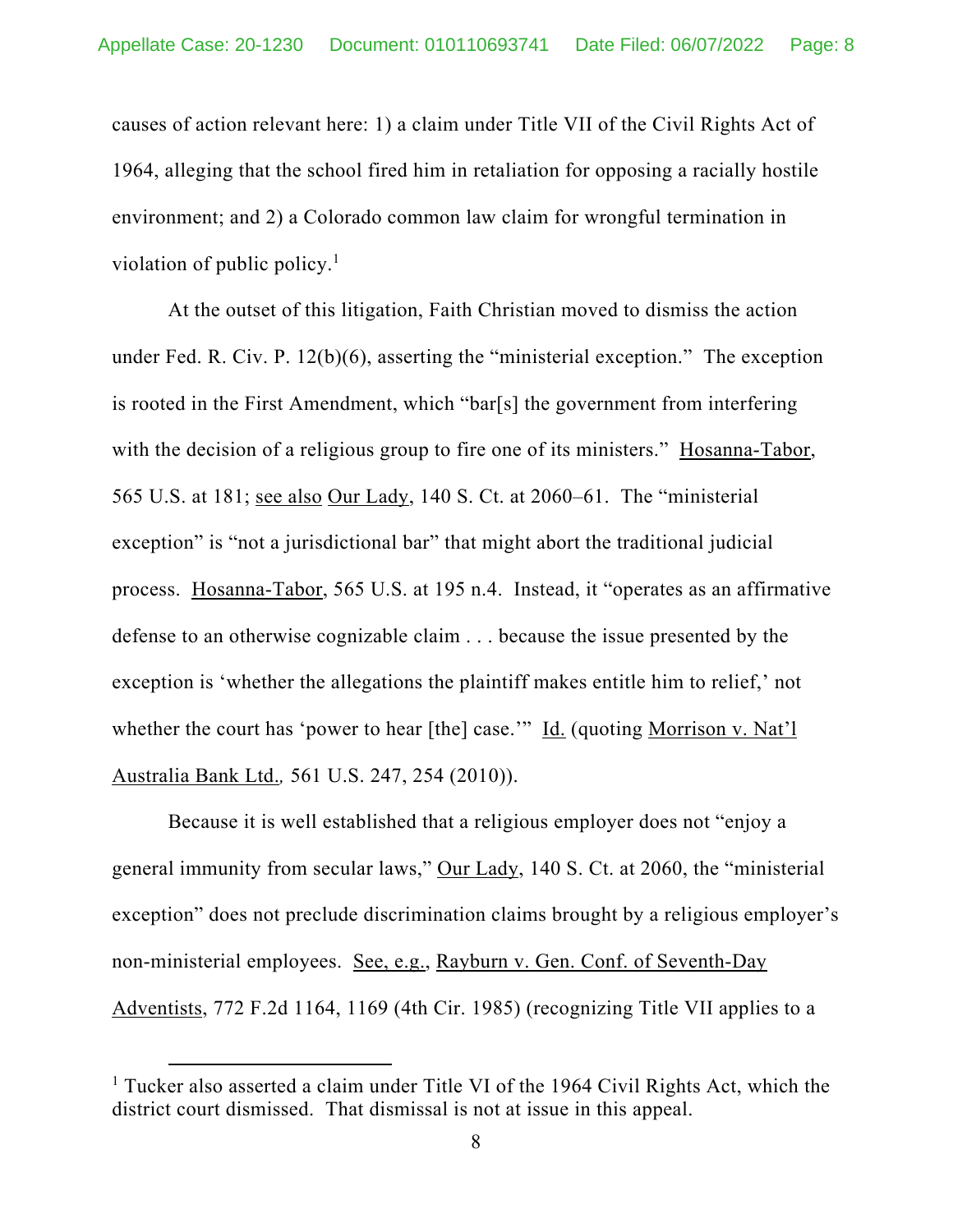religious institution's "secular employment decisions"), cited favorably in Skrzypczak v. Roman Catholic Diocese, 611 F.3d 1238, 1245–46 (10th Cir. 2010). The "ministerial exception" is triggered only when the plaintiff-employee in a Title VII case qualifies as a "minister."

Here, Faith Christian asserted its affirmative "ministerial exception" defense in a Rule 12(b)(6) motion to dismiss, but the district court converted that motion into one for summary judgment under Fed. R. Civ. P. 56. The court then permitted limited discovery only on the questions of whether Faith Christian is a religious employer entitled to assert the "ministerial exception" and whether Tucker qualified as a minister. After the parties addressed those questions, the district court denied Faith Christian summary judgment, ruling that, while Faith Christian could assert the "ministerial exception," the question of "whether Mr. Tucker was a 'minister' within the meaning of the 'ministerial exception' is genuinely disputed on the evidence presented." (Aplt. App. 284; see also id. (stating "that there is a genuine dispute of material fact as to whether Mr. Tucker was a 'minister'").) The district court later denied Faith Christian's motion for reconsideration.<sup>2</sup> Faith Christian immediately

 $2$  There are at least three questions underlying the determination of whether the "ministerial exception" applies in a given case: 1) Is the employer a religious organization entitled to assert the "ministerial exception" defense? 2) Is the employee a "minister"? And 3) is the claim that the employee is asserting against the employer the type of claim that is subject to the "ministerial exception"? As to the first question, Tucker does not challenge on appeal the district court's ruling that Faith Christian could invoke the "ministerial exception." It is the second question whether Tucker qualifies as a "minister—that is the subject of this appeal. As to the third question, no one disputes that Tucker's Title VII and state law wrongful discharge claims are subject to the "ministerial exception." See Puri v. Khalsa, 844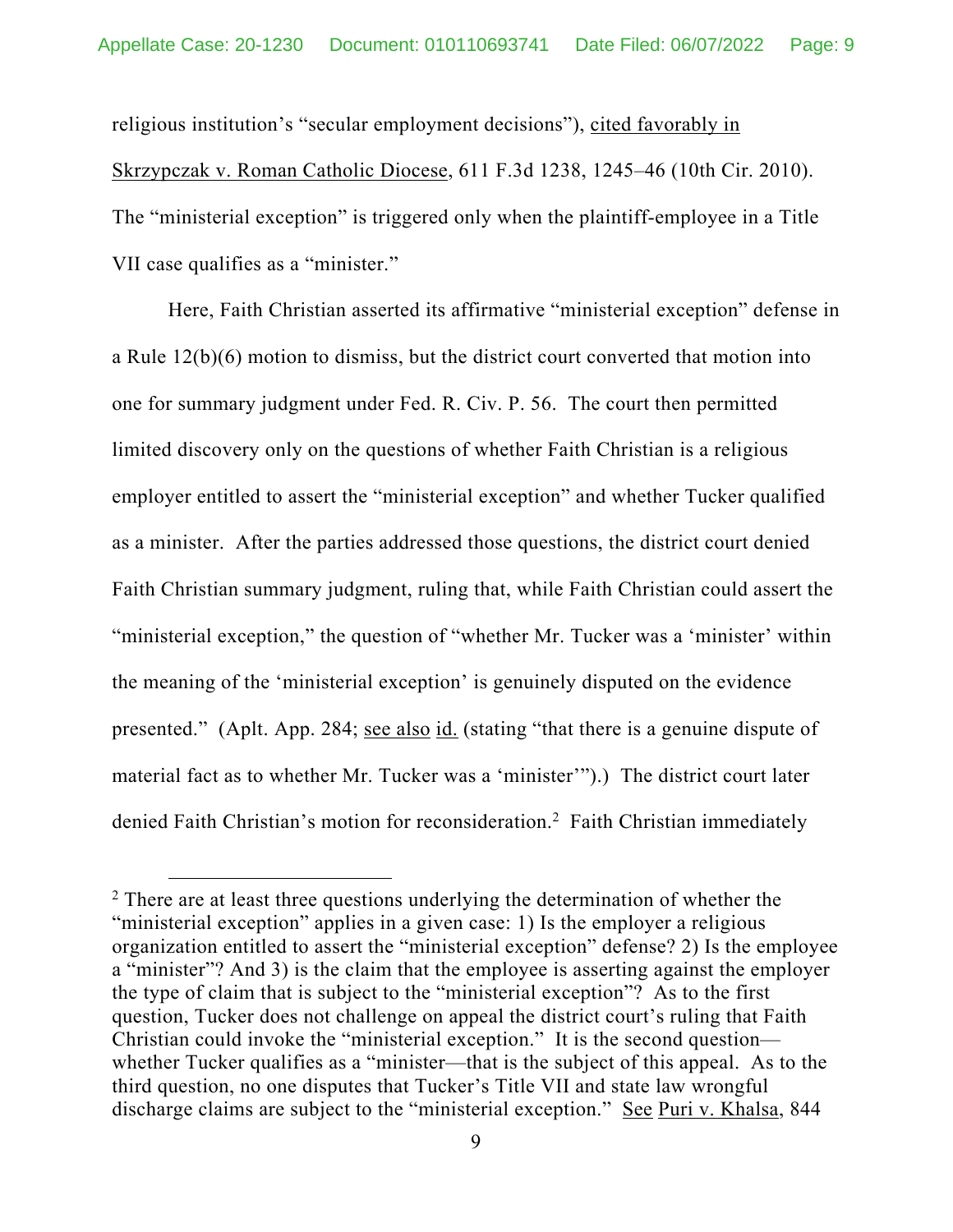appealed both decisions, invoking our jurisdiction under 28 U.S.C. § 1291 based on the collateral order doctrine.<sup>3</sup>

#### **II. DISCUSSION**

This case presents an important jurisdictional question of first impression for this Court: whether a decision denying a religious employer summary judgment on its "ministerial exception" defense constitutes an immediately appealable final order under the collateral order doctrine. Ultimately, we answer that question in the negative and conclude we lack appellate jurisdiction to consider this interlocutory appeal.

In reaching that conclusion, we: (A) address the scope of this appeal, which involves the "ministerial exception"; (B) discuss general collateral-order-doctrine principles, the only justification Faith Christian invokes in support of its interlocutory appeal; and (C) apply those collateral-order principles to the category of

F.3d 1152, 1158 (9th Cir. 2017) (recognizing "ministerial exception" applies to state law causes of action "that would otherwise impinge on the church's prerogative to choose its ministers or to exercise its religious beliefs in the context of employing its ministers." (quoting Bollard v. Cal. Province of the Soc'y of Jesus, 196 F.3d 940, 950 (9th Cir. 1999))); Conlon v. InterVarsity Christian Fellowship, 777 F.3d 829, 836 (6th Cir. 2015) (holding "ministerial exception can be asserted as a defense against state law claims").

<sup>&</sup>lt;sup>3</sup> Faith Christian has not invoked 28 U.S.C. § 1292(b), which permits a litigant to ask the district court to certify that the interlocutory "order involves a controlling question of law as to which there is substantial ground for difference of opinion and that an immediate appeal from the order may materially advance the ultimate termination of the litigation."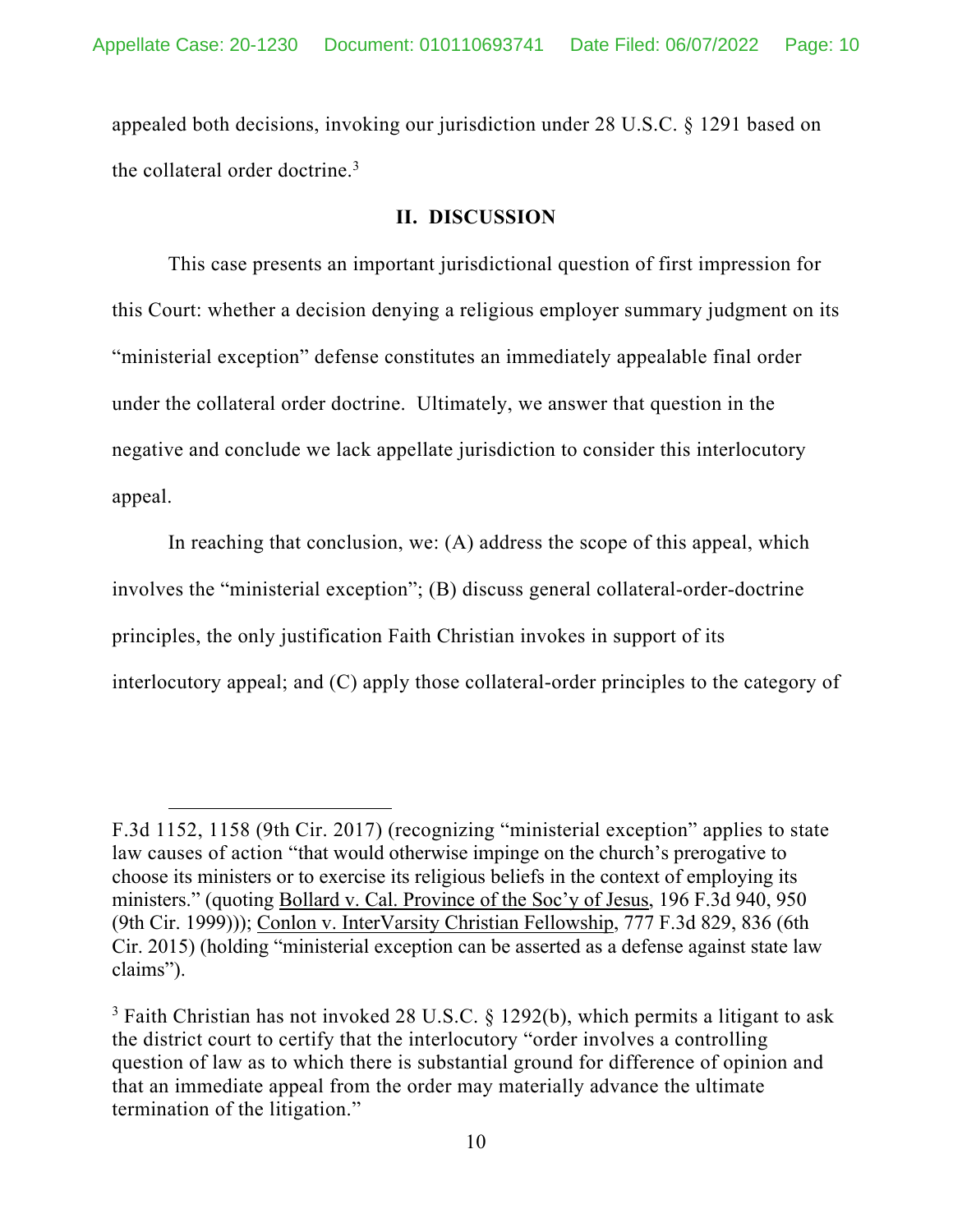orders at issue here, orders denying summary judgment on the "ministerial exception" defense.

## **A. The Scope of This Appeal**

We first review what is at issue in this appeal—and what is not. Namely, this

appeal involves only Faith Christian's affirmative defense under the "ministerial

exception," not a defense under the broader church autonomy doctrine. Although the

two defenses share a common heritage, they are distinct defenses; we constrain our

analysis here to the "ministerial exception." We begin by reviewing the similarities

and differences between the two defenses.

## **1. The "Ministerial Exception" and the Church Autonomy Doctrine**

Both defenses are grounded in the First Amendment, which

protect[s] the right of churches and other religious institutions to decide matters "of faith and doctrine" without government intrusion. Hosanna-Tabor, 565 U.S. at 186 (quoting Kedroff [v. St. Nicholas Cathedral of Russian Orthodox Church], 344 U.S. [94,] 116 [(1952)]). . . .

The independence of religious institutions in matters of "faith and doctrine" is closely linked to independence in what we have termed "'matters of church government."" [Hosanna-Tabor,] 565 U.S. at 186. This does not mean that religious institutions enjoy a general immunity from secular laws, but it does protect their autonomy with respect to internal management decisions that are essential to the institution's central mission. And a component of this autonomy is the selection of the individuals who play certain key roles.

Our Lady, 140 S. Ct. at 2060.

The "ministerial exception" is a narrower offshoot of the broader church

autonomy doctrine; it only precludes employment discrimination claims brought by a

"minister" against his religious employer.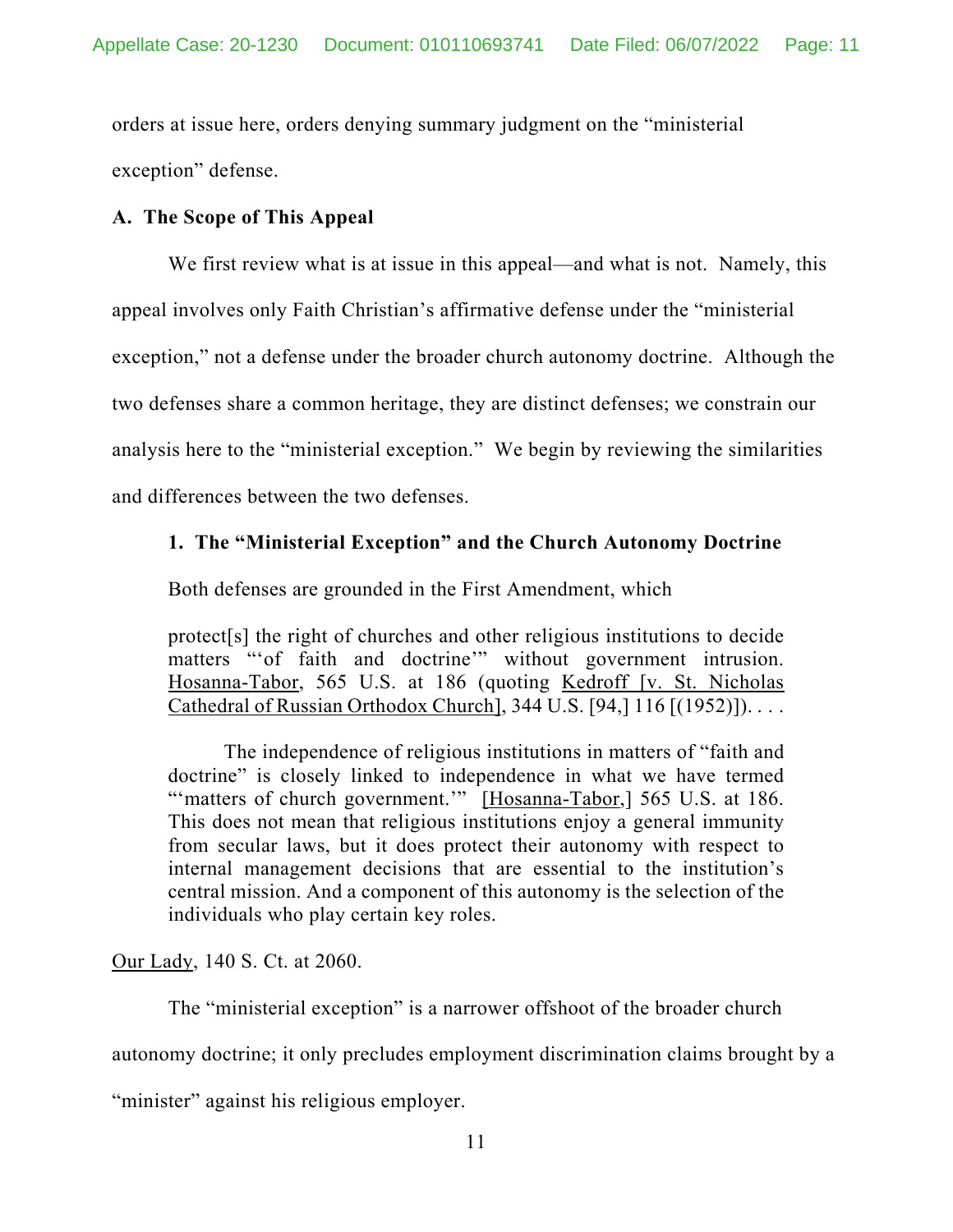[A] church's independence on matters "of faith and doctrine" requires the authority to select, supervise, and if necessary, remove a minister without interference by secular authorities. Without that power, a wayward minister's preaching, teaching, and counseling could contradict the church's tenets and lead the congregation away from the faith. The ministerial exception was recognized to preserve a church's independent authority in such matters.

Id. at 2060–61 (footnote omitted); see also Hosanna-Tabor, 565 U.S. at 196. The "ministerial exception," then, is an exception to employment discrimination laws which would otherwise apply to a religious employer when the employment dispute involves a minister.

Like the church autonomy doctrine, the "ministerial exception" "operates as an affirmative defense to an otherwise cognizable claim." Hosanna-Tabor, 565 U.S. at 195 n.4. While these defenses are related, the threshold question for determining when they apply differs. "Before the church autonomy doctrine is implicated, a threshold inquiry is whether the alleged misconduct is 'rooted in religious belief.'" Bryce v. Episcopal Church in the Diocese of Colo., 289 F.3d 648, 657 (10th Cir. 2002) (quoting Wisconsin v. Yoder, 406 U.S. 205, 215 (1972)). The "ministerial exception," on the other hand, applies in one sense more broadly because it applies regardless of whether the dispute is rooted in religious belief, but the exception also applies more narrowly only to employment discrimination claims asserted by a minister. See id. at 654 n.2. The threshold determination for applying the "ministerial exception" is whether the plaintiff-employee qualifies as a "minister." See id.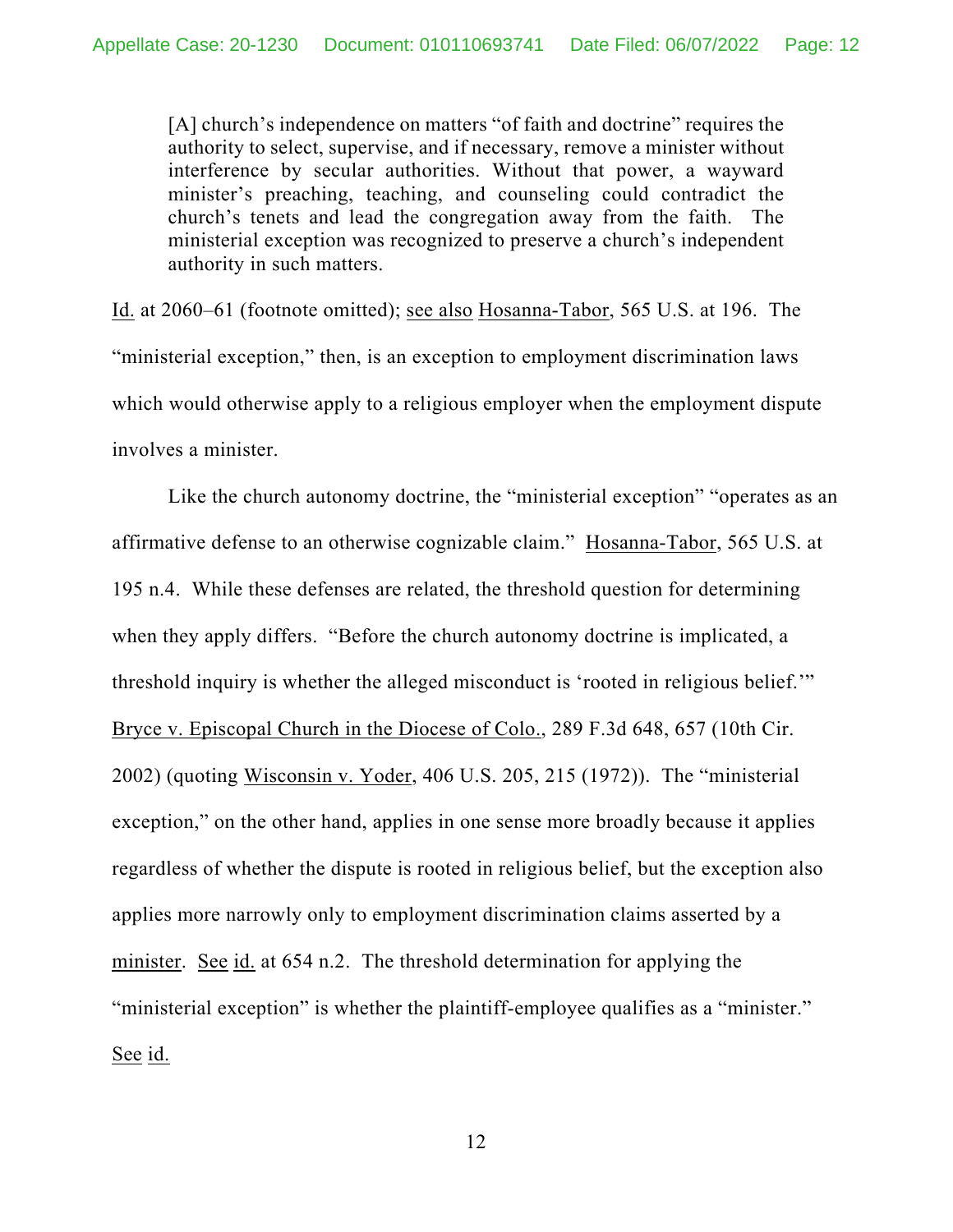The Supreme Court has made clear, in both Hosanna-Tabor and Our Lady, that this threshold determination of whether an employee is a "minister" for purposes of the "ministerial exception" requires a fact-intensive inquiry into the specific circumstances of a given case. See Our Lady, 140 S. Ct. at 2067 ("call[ing] on courts to take all relevant circumstances into account and to determine whether each particular position implicated the fundamental purpose of the exception"); see also id. at 2063 (stating that, "[i]n determining whether a particular position falls within the Hosanna-Tabor exception, a variety of factors may be important."); id. at 2066 (noting that in Our Lady "[t]here is abundant record evidence that [the plaintiffs-employees] both performed vital religious duties," discussing that evidence at length); Hosanna-Tabor, 565 U.S. at 190–94 (considering, in significant detail, "all the circumstances of [the employee's] employment").

Following those Supreme Court decisions, a number of circuit courts have also recognized the fact-intensive nature of this inquiry. See Grussgott v. Milwaukee Jewish Day Sch., Inc., 882 F.3d 655, 657–58 (7th Cir. 2018) (per curiam) (stating that "whether Grussgott's role as a Hebrew teacher can properly be considered ministerial is subject to a fact-intensive analysis" required by Hosanna-Tabor); Fratello v. Archdiocese, 863 F.3d 190, 206–10 (2d Cir. 2017) (conducting fact-intensive inquiry into whether employee was a minister); Cannata v. Catholic Diocese, 700 F.3d 169, 176 (5th Cir. 2012) (noting that "the Hosanna-Tabor Court engaged in a fact-intensive inquiry and explicitly rejected the adoption of a 'rigid formula' or bright-line test"); E.E.O.C. v. Roman Catholic Diocese, 213 F.3d 795,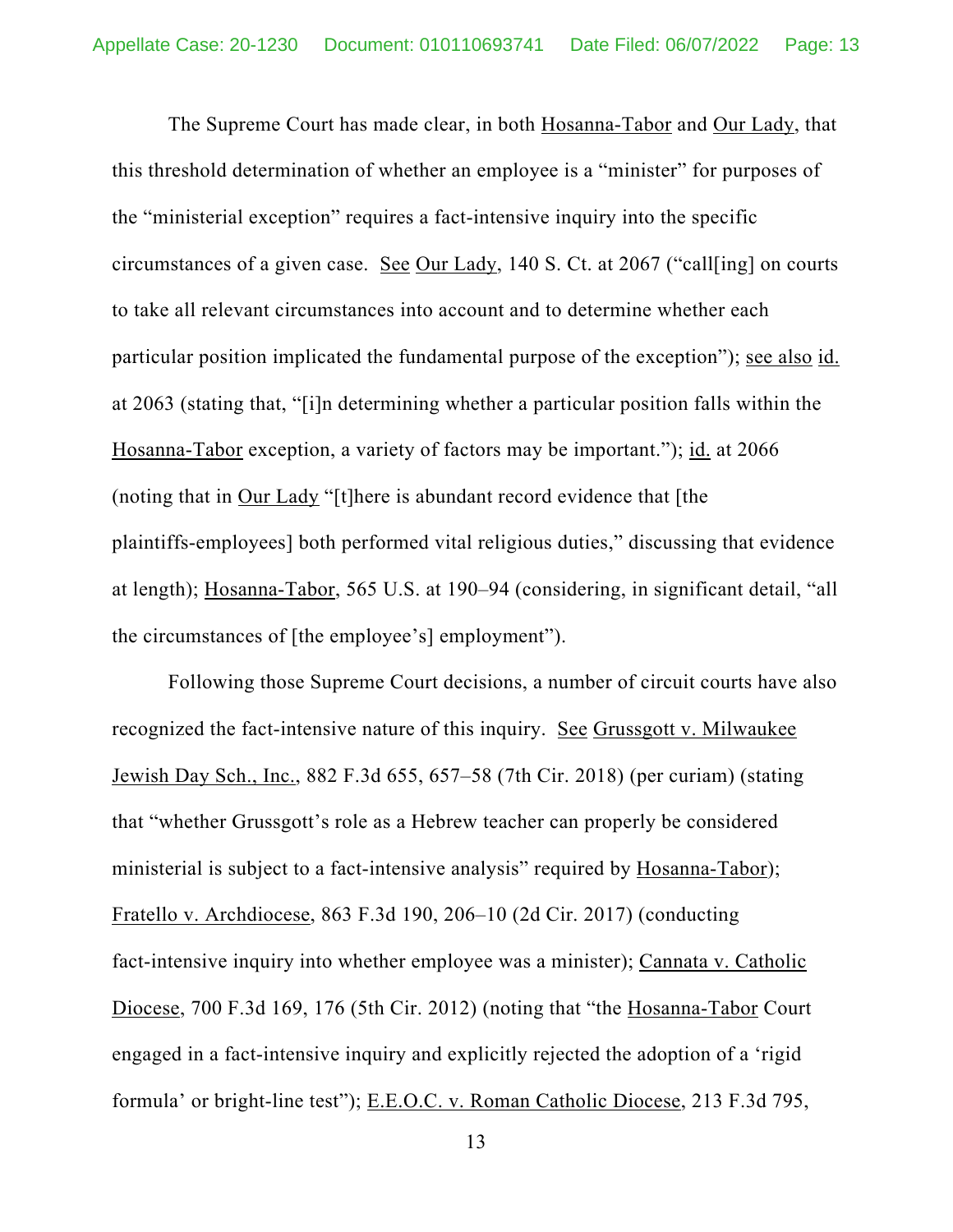801 (4th Cir. 2000) (pre-Hosanna-Tabor) ("While the ministerial exception promotes the most cherished principles of religious liberty, its contours are not unlimited and its application in a given case requires a fact-specific inquiry."); see also Clement v. Roman Catholic Diocese, No. CV 16-117 Erie, 2017 WL 2619134, at \*4 n.3 (W.D. Pa. June 16, 2017) (unreported) (stating that "the Supreme Court's decision in Hosanna-Tabor makes clear that the application of the ministerial exception requires a factual inquiry to determine if the employee qualifies as a 'minister'"). This court, too, has treated the question of whether an employee qualifies as a "minister" as a fact question. See Skrzypczak, 611 F.3d at 1243–44.

Contrary to all this authority, Faith Christian, as well as the dissent, deems the determination of whether an employee is a minister instead to present a question of law rather than fact. In reaching that conclusion, the dissent relies on three cases, none of which come from the United State Supreme Court. First, the dissent relies on Conlon, a case decided post-Hosanna-Tabor but before Our Lady. There, the Sixth Circuit stated that "whether the [ministerial] exception attaches at all is a pure question of law which this court must determine for itself." 777 F.3d at 833 (6th Cir. 2015). Conlon, however, made that statement in a Fed. R. Civ. P. 12(b)(6) context, where every determination is a legal one. Id. Further, as previously noted, a number of other circuits courts, following the Supreme Court, have instead recognized the fact-intensive inquiry necessary to determine whether a plaintiff-employee was a "minister."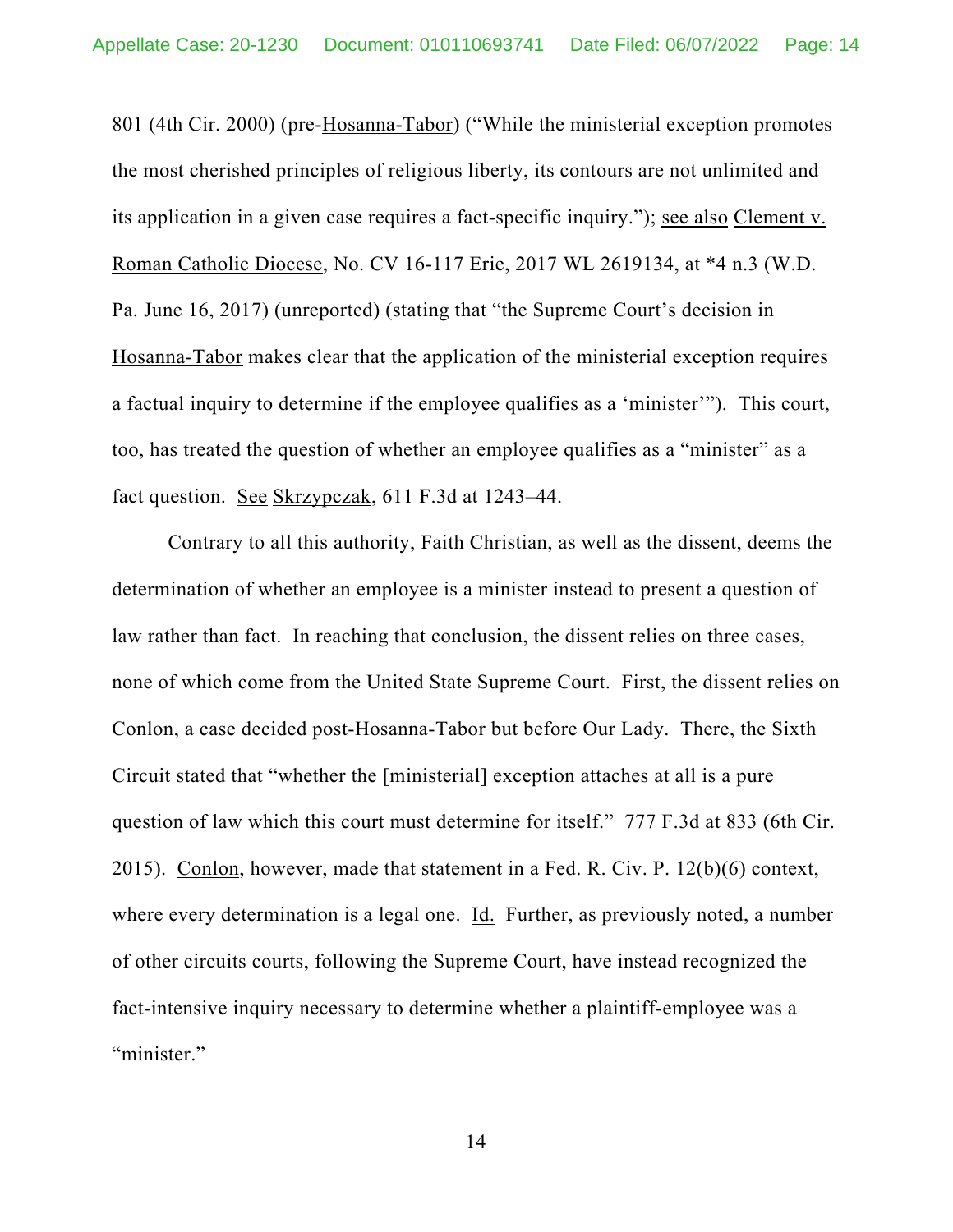Second, the dissent mentions Skrzypczak, 611 F.3d 1238 (10th Cir. 2010), a pre-Hosanna-Tabor case. A review of the Skrzypczak opinion indicates that the Tenth Circuit treated the question of whether the plaintiff-employee was a minister for purposes of the "ministerial exception" as one of fact. The Tenth Circuit, in that pre-Hosanna-Tabor case, applied the Fourth Circuit's general standard for determining who qualifies as a minister—"any employee who serves in a position that 'is important to the spiritual and pastoral mission of the church.'" Skrzypczak, 611 F.3d at 1243 (quoting Rayburn, 772 F.2d at 1169 (4th Cir.)). In upholding summary judgment for the religious employer under that standard, Skrzypczak first considered the employer's evidence of the plaintiff-employee's job duties, determining that that "evidence . . . tends to show her position was not limited to a merely administrative role, but it also involved responsibilities that furthered the core of the spiritual mission of the Diocese." 611 F.3d at 1243. That was sufficient evidence under the Fourth Circuit's standard to prove that the plaintiff-employee was a minister, shifting the burden to the plaintiff-employee, in opposing summary judgment, to "bring forward specific facts showing a genuine issue for trial." Id. (quoting Kannady v. City of Kiowa, 590 F.3d 1161, 1169 (10th Cir. 2010)). Skrzypczak concluded only that the plaintiff-employee there had not met her burden because the only evidence she proffered were three deficient affidavits:

All three affidavits contain identical language, beginning with the conclusion that "[Appellant's] job was purely administrative," and continuing with the statement, taken almost verbatim from Rayburn, that "[the job] in no way required or involved a primary function of teaching, spreading the faith,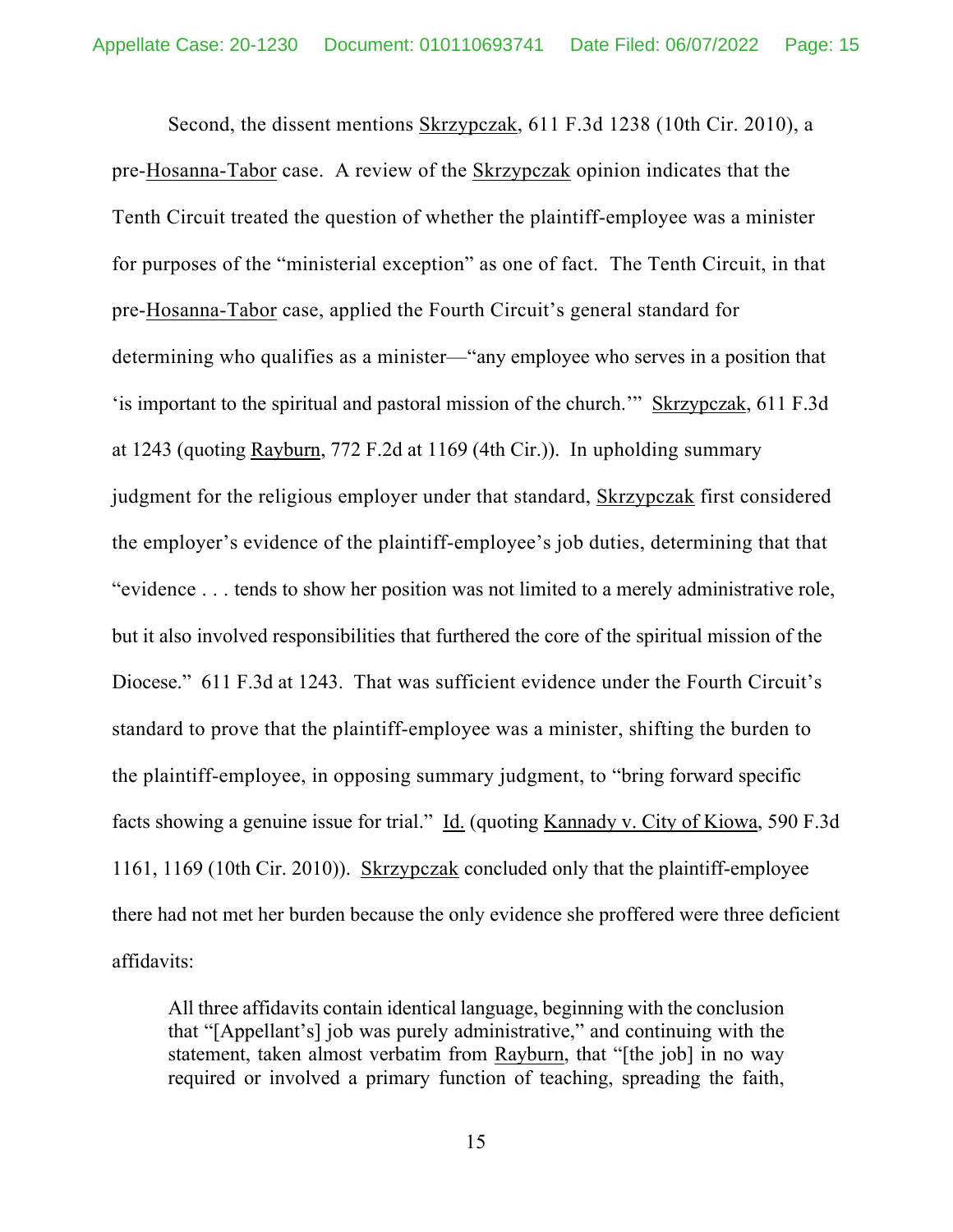control of church governance, supervision of a religious order, or supervision or participation in religious ritual in worship." (Appellant's App. at 161–65.)

"To survive summary judgment, nonmovant's affidavits must be based upon personal knowledge and set forth facts that would be admissible in evidence; conclusory and self-serving affidavits are not sufficient." Murray v. City of Sapulpa, 45 F.3d 1417, 1422 (10th Cir.1995) (internal quotation marks omitted). Despite Appellant's contentions, these affidavits are exactly the type of conclusory affidavits that are insufficient to overcome summary judgment. Even if we accept [that] these affidavits are based on personal knowledge, they do not set forth any facts, admissible or otherwise, that a court could consider as raising a material issue of fact. Instead, each affidavit merely parrots a general rule that a court could consider in determining the ministerial exception's application and then states, in the affiant's opinion, the legal conclusion the court should reach. Accordingly, we hold the district court did not err in its determination that Appellant was a minister for purposes of the exception.

Id. at 1244. Although Skrzypczak uses the phrase "legal conclusion" in describing the

plaintiff-employee's deficient affidavits, the overall opinion treats the question of

whether the plaintiff-employee qualified as a "minister" as a factual determination.

Different from that case, here Tucker, in opposing summary judgment, submitted

evidence to support his assertion that he was not a minister.

Lastly, the dissent relies on a pre-Our Lady case from the Kentucky Supreme Court, Kirby v. Lexington Theological Seminary, 426 S.W.3d 597, 608–09 (Ky. 2014), which applied state law to conclude that whether an employee is a minister is a question of law. That state-law case is not persuasive in the face of two U.S. Supreme Court cases, Our Lady and Hosanna-Tabor, as well as the Tenth Circuit decision in Skrzypczak, treating the determination of whether a religious entity's employee is a minister as a fact-intensive inquiry.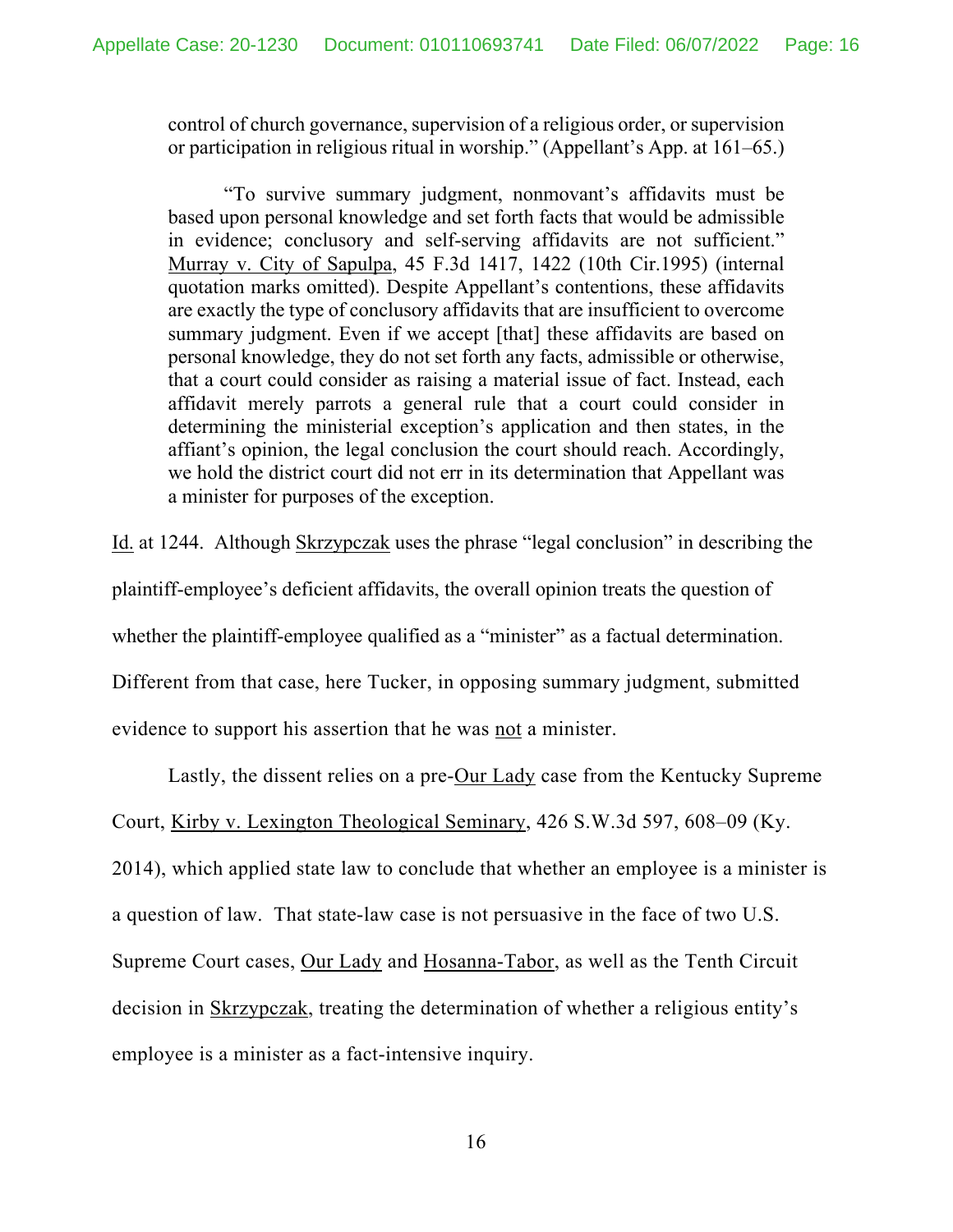The cases on which the dissent relies, then, are not persuasive. We, therefore, treat the question of whether Tucker is a minister, for purposes of applying the "ministerial exception," as a fact-intensive inquiry rather than a straight legal conclusion.4

With this general legal framework in mind, we now turn to the circumstances of the case before us.

# **2. The Defense Asserted in This Case is Only a "Ministerial Exception" Defense and Not a Church Autonomy Defense**

 Faith Christian, in its converted summary judgment motion, asserted only a "ministerial exception" defense and, importantly, the limited discovery and summary judgment pleadings focused only on that issue.<sup>5</sup> In its motion for reconsideration, Faith Christian continued to assert the "ministerial exception" defense, but also for the first time referred, perfunctorily, to a defense under the broader church autonomy doctrine. On appeal, Faith Christian now relies on both defenses and, at times, lumps them together.

<sup>&</sup>lt;sup>4</sup> The dissent, as well as Faith Christian and amici, gloss over the fact that the threshold question that triggers the application of the exception—whether the plaintiff-employee qualifies as a minister—requires a fact-intensive inquiry. In light of that, there will often be cases (like the case before us) where the district court will be unable to resolve that threshold question at the motion-to-dismiss or summary-judgment stage of litigation. In those cases, the jury will have to resolve the factual disputes and decide whether an employee qualifies as a "minister" before the affirmative "ministerial exception" defense is triggered.

 $5$  In arguing on appeal that it has asserted a church autonomy defense all along, Faith Christian only points to several sentences in its converted summary judgment motion taken out of context.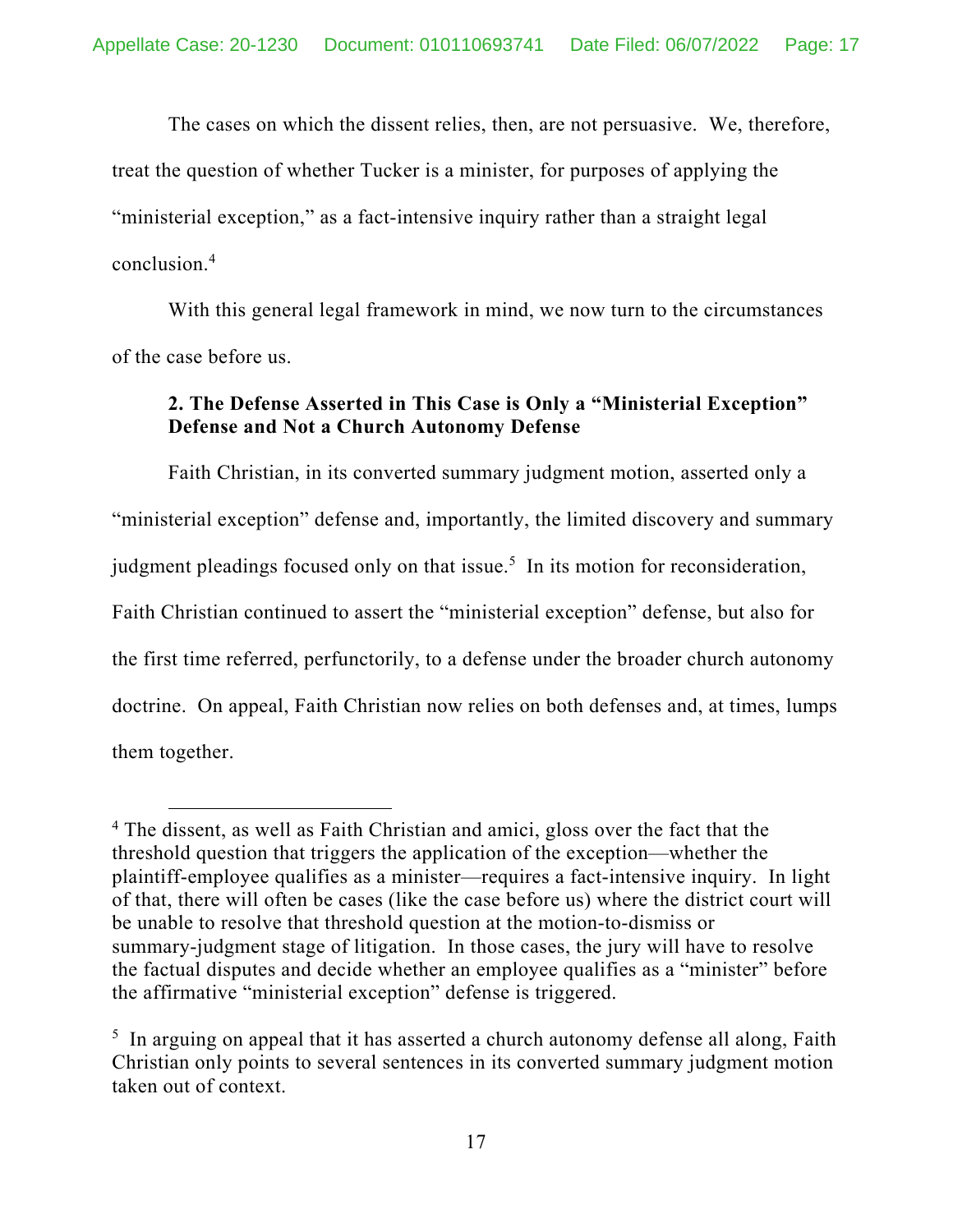Faith Christian, however, has not adequately developed a factual record for asserting the church autonomy defense. In particular, there has been no record development on that defense's necessary threshold question: whether the employment dispute between Tucker and Faith Christian is rooted in a difference in religious belief or doctrine. Further, the parties only briefly and very generally alluded to the nature of their dispute in their pleadings. In his amended complaint, for example, Tucker alleged that Faith Christian fired him in retaliation for Tucker opposing race discrimination at the school. Faith Christian asserted in its answer, filed after the district court denied Faith Christian summary judgment on the "ministerial exception," that it fired Tucker because it disagreed with the biblical interpretations upon which he relied in his "Race and Faith" presentation. Faith Christian makes that argument again in its appellate briefs. Tucker counters that, prior to his firing, Faith Christian never raised concerns about any religious message he conveyed as part of the "Race and Faith" presentation and, instead, the school's administration told Tucker that his firing was an economic decision based on his offending too many tuition-paying parents and their children. Whether or not Faith Christian's conflict with Tucker was rooted in religious belief, then, is directly disputed and the facts underlying that question have not yet been developed. Therefore, because Faith Christian did not adequately assert or develop a defense under the church autonomy doctrine in the district court, that defense is not properly before us. See Rumsey Land Co. v. Res. Land Holdings, LLC (In re Rumsey Land Co.), 944 F.3d 1259, 1271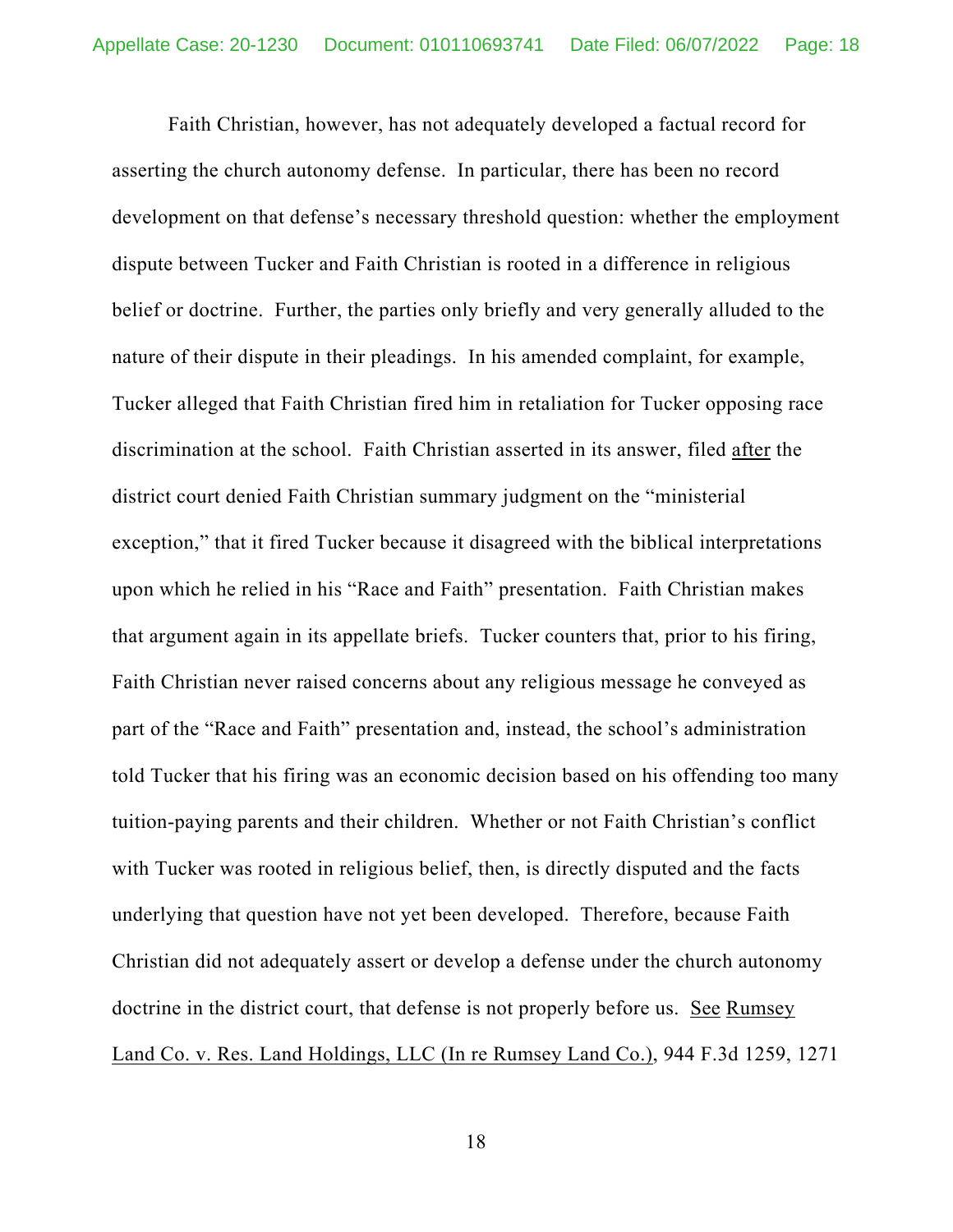(10th Cir. 2019) (noting this Court will "not address arguments raised in the District Court in a perfunctory and underdeveloped manner") (quotation marks omitted).

Faith Christian argues in its reply brief that it cannot forfeit a defense under the church autonomy doctrine. (Aplt. Reply Br. 17 (citing Lee v. Sixth Mount Zion Baptist Church. 903 F.3d 113, 118 n.4 (3d Cir. 2018) (holding religious institution cannot "waive" "ministerial exception").) We do not need to address that argument in this case because here the problem is not forfeiture. The problem here is instead that, because of the procedural posture of this case and because Faith Christian waited until its motion for reconsideration to refer, only perfunctorily, to the church autonomy doctrine, Faith has not adequately asserted or developed a defense under that doctrine. Neither party has yet had an adequate opportunity to address the threshold question presented by such a defense, whether the parties' employment dispute is "'rooted in religious belief,'" Bryce, 289 F.3d at 657 (quoting Yoder, 406 U.S. at 215).<sup>6</sup> Here, therefore, we address only a "ministerial exception" defense, which applies only when a "minister" sues his or her religious employer for violating anti-discrimination employment laws.7

<sup>&</sup>lt;sup>6</sup> In a different context, the dissent notes that several circuits have held that a religious employer cannot waive (or forfeit) a "ministerial exception" defense. But this circuit has never addressed that question, and we need not do so here because there is no issue of waiver or forfeiture in the case before us.

<sup>&</sup>lt;sup>7</sup> Whether a religious employer can take an immediate appeal under the collateral order doctrine from a district court's decision not to dismiss claims based on the church autonomy doctrine presents difficult questions that differ from the issues we must address here. Because the church autonomy doctrine is not at issue here, Faith Christian's and the dissent's reliance on cases addressing that doctrine and the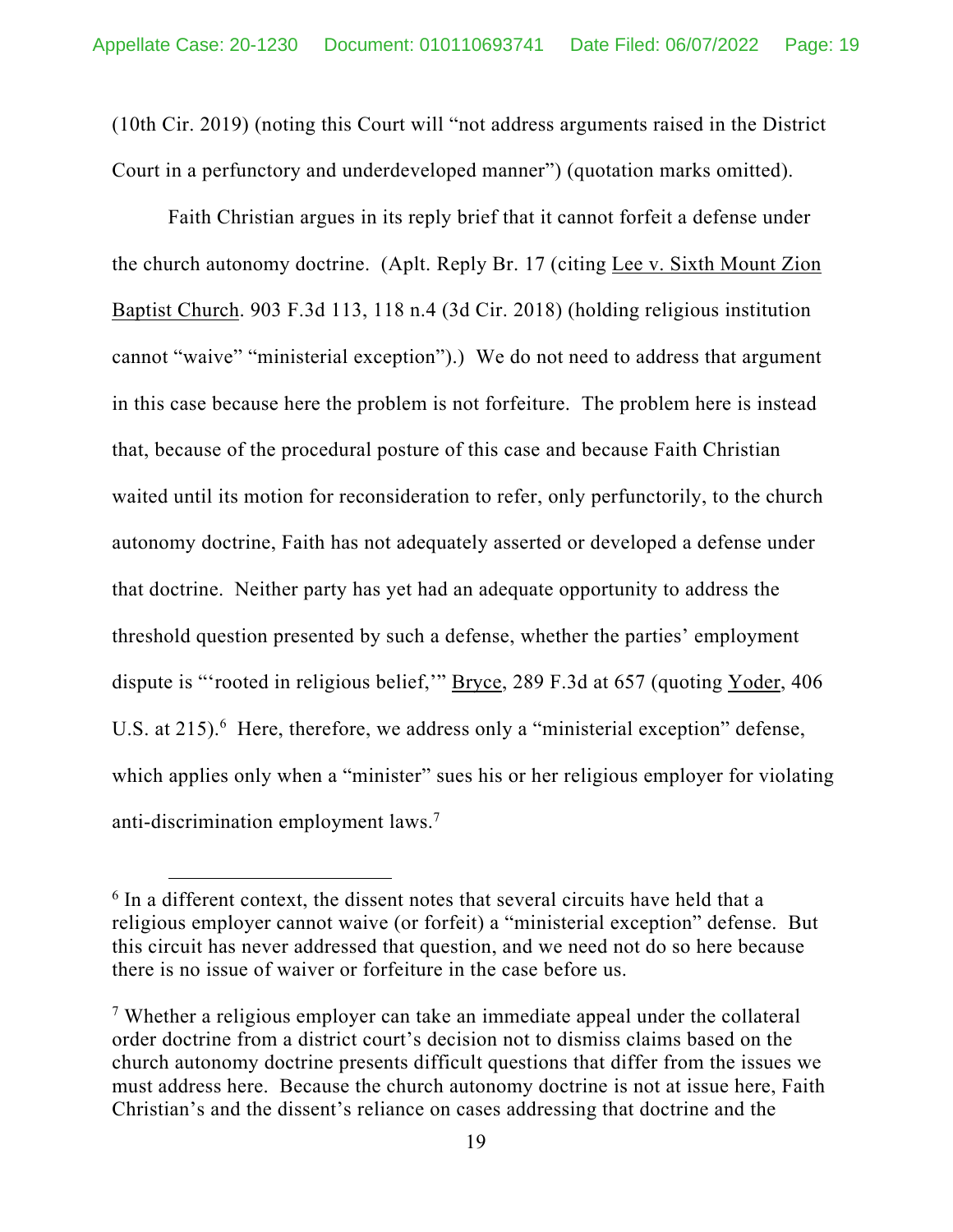Having thus defined the scope of this appeal, we now turn to the legal question it presents: whether the collateral order doctrine permits Faith Christian's immediate interlocutory appeal from the district court's decision to deny summary judgment on the "ministerial exception" defense. Before answering that question, we first review the general principles of the collateral order doctrine.

#### **B. The Collateral Order Doctrine Generally**

The general principles of the collateral order doctrine are familiar. As an Article III court created by Congress, we "possess only such jurisdiction as is conferred by statute." Edward H. Cooper, 15A Federal Practice & Procedure ("Wright & Miller") § 3901 (2d ed. updated Apr. 2021). Here, the statutory basis for appellate jurisdiction is 28 U.S.C. § 1291, which grants "courts of appeals . . . jurisdiction of appeals from all final decisions of the district courts." The district court's decision at issue here, denying Faith Christian summary judgment because there remain genuinely disputed issues of material fact that must be resolved by a fact-finder, obviously does not fit the usual definition of a "final decision"—"one which ends the litigation on the merits and leaves nothing for the court to do but execute the judgment," Catlin v. United States, 324 U.S. 229, 233 (1945).

Faith Christian instead invokes the collateral order doctrine, "an expansive interpretation of [§ 1291's] finality requirement" first announced in Cohen v. Beneficial Industrial Loan Corp., 337 U.S. 541 (1949), which allows appeals "from

principles underlying that doctrine are not helpful in resolving the issue presented in this appeal.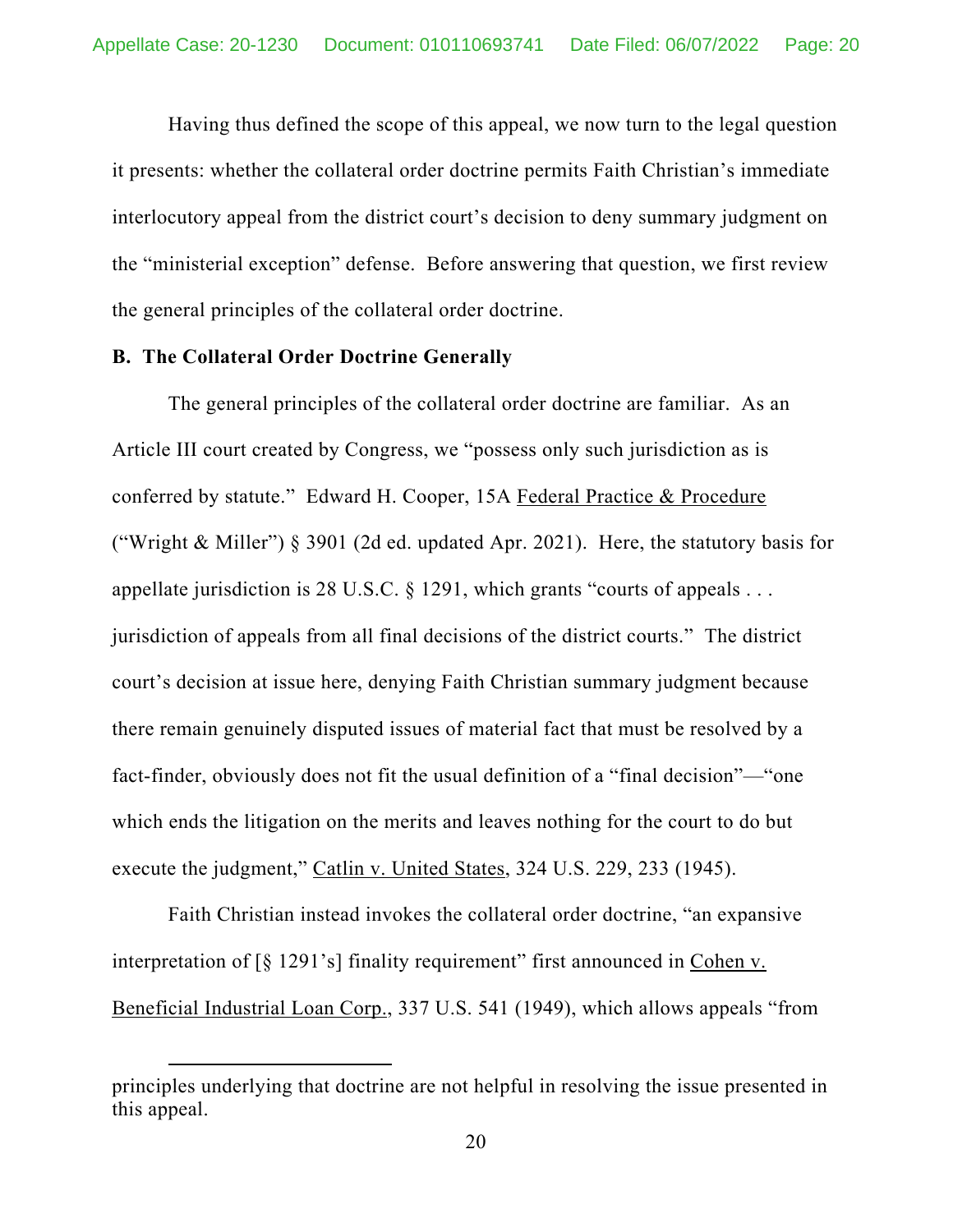orders characterized as final . . . even though it may be clear that they do not terminate the action or any part of it." Wright & Miller, 15A Federal Practice & Procedure § 3911. To be immediately appealable, such orders "must [1] conclusively determine the disputed question, [2] resolve an important issue completely separate from the merits of the action, and [3] be effectively unreviewable on appeal from a final judgment." Coopers & Lybrand v. Livesay, 437 U.S. 463, 468 (1978) (numbers added), superseded on other grounds by rule as stated in Microsoft Corp. v. Baker, 137 S. Ct. 1702, 1708–10 (2017).

Immediate appeals under the collateral order doctrine are disfavored; they "are the exception, not the rule" because

too many interlocutory appeals can cause harm. An interlocutory appeal can make it more difficult for trial judges to do their basic job supervising trial proceedings. It can threaten those proceedings with delay, adding costs and diminishing coherence. It also risks additional, and unnecessary, appellate court work either when it presents appellate courts with less developed records or when it brings them appeals that, had the trial simply proceeded, would have turned out to be unnecessary.

Johnson, 515 U.S. at 309. Because of these concerns, the collateral order doctrine only applies to a "small class" of decisions "which finally determine claims of right separable from, and collateral to, rights asserted in the action, too important to be denied review and too independent of the cause itself to require that appellate consideration be deferred until the whole case is adjudicated." Cohen, 337 U.S. at 546.

Courts, then, "must apply" the collateral order doctrine "with an eye towards preserving judicial economy and avoiding 'the harassment and cost of a succession of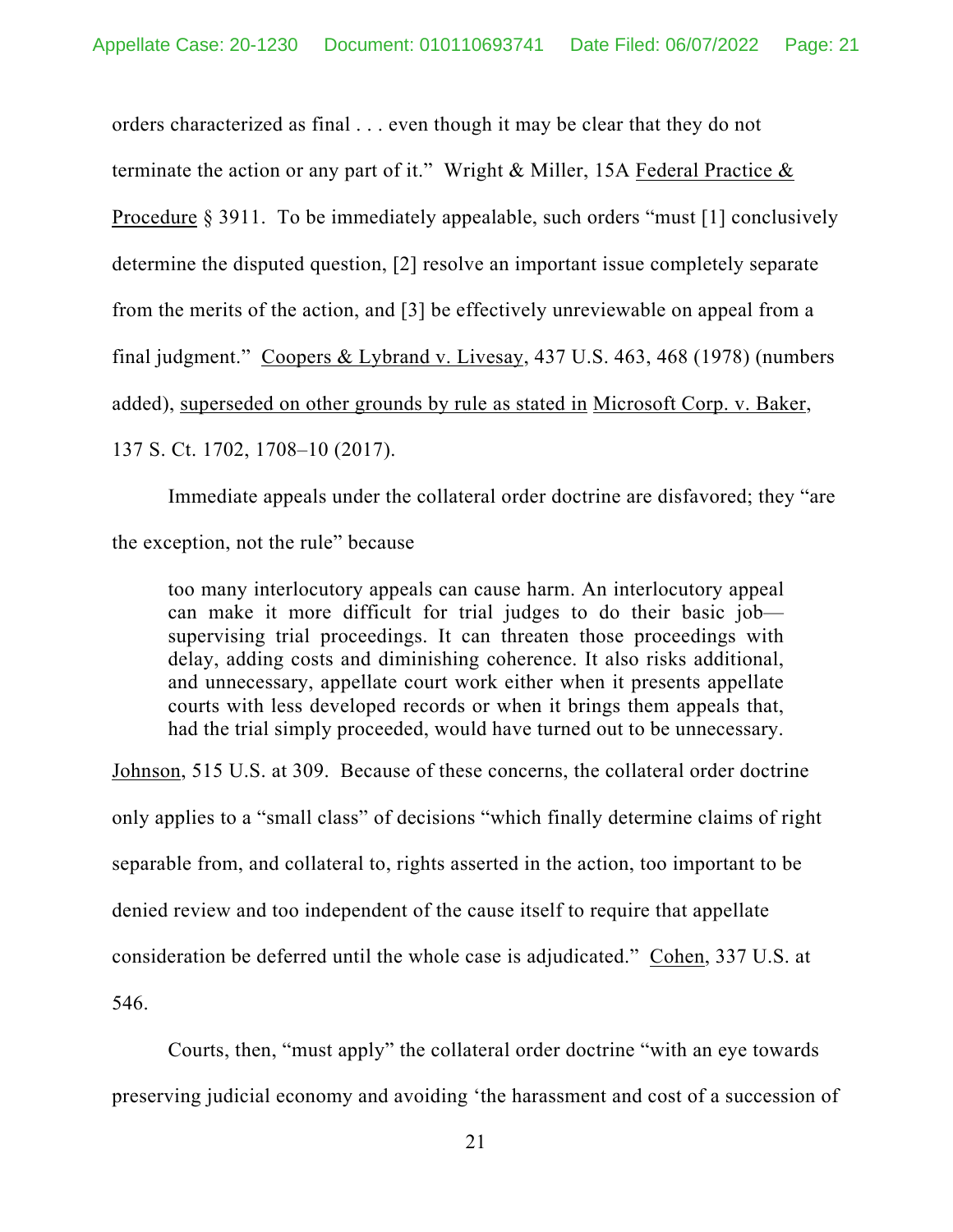separate appeals from the various rulings' in a single case." Los Lobos Renewable Power, LLC v. AmeriCulture, Inc., 885 F.3d 659, 664 (10th Cir. 2018) (quoting Will v. Hallock, 546 U.S. 345, 350 (2006)). Emphasizing how small the class of immediately appealable collateral orders is, this Court has noted that, "[i]n case after case in year after year, the Supreme Court has issued increasingly emphatic instructions that the class of cases capable of satisfying this 'stringent' test should be understood as 'small,' 'modest,' and 'narrow.'" Kell v. Benzon, 925 F.3d 448, 452 (10th Cir. 2019) (quoting United States v. Wampler, 624 F.3d 1330, 1334 (10th Cir. 2010)).

Of particular relevance here, the Supreme Court has recognized that when, as here, the order being appealed involves the issue of whether there exists genuinely disputed fact questions, the benefit of an immediate appeal is likely outweighed by the cost of disrupting the ordinary course of litigation. In the qualified immunity context, for example, the Court has recognized the benefit of an immediate appeal from interlocutory orders denying government officials qualified immunity when review of that denial involves a legal question. See Johnson, 515 U.S. at 311–13 (discussing Mitchell v. Forsyth, 472 U.S. 511 (1985)). But, after weighing the costs and benefits of an immediate appeal, the Supreme Court determined that an immediate appeal from the denial of qualified immunity cannot be justified when the challenged order "resolved a fact-related dispute about the pretrial record, namely, whether or not the evidence in the pretrial record was sufficient to show a genuine issue of fact for trial." Id. at 307 (emphasis added); see also id. at 313–18. In reaching that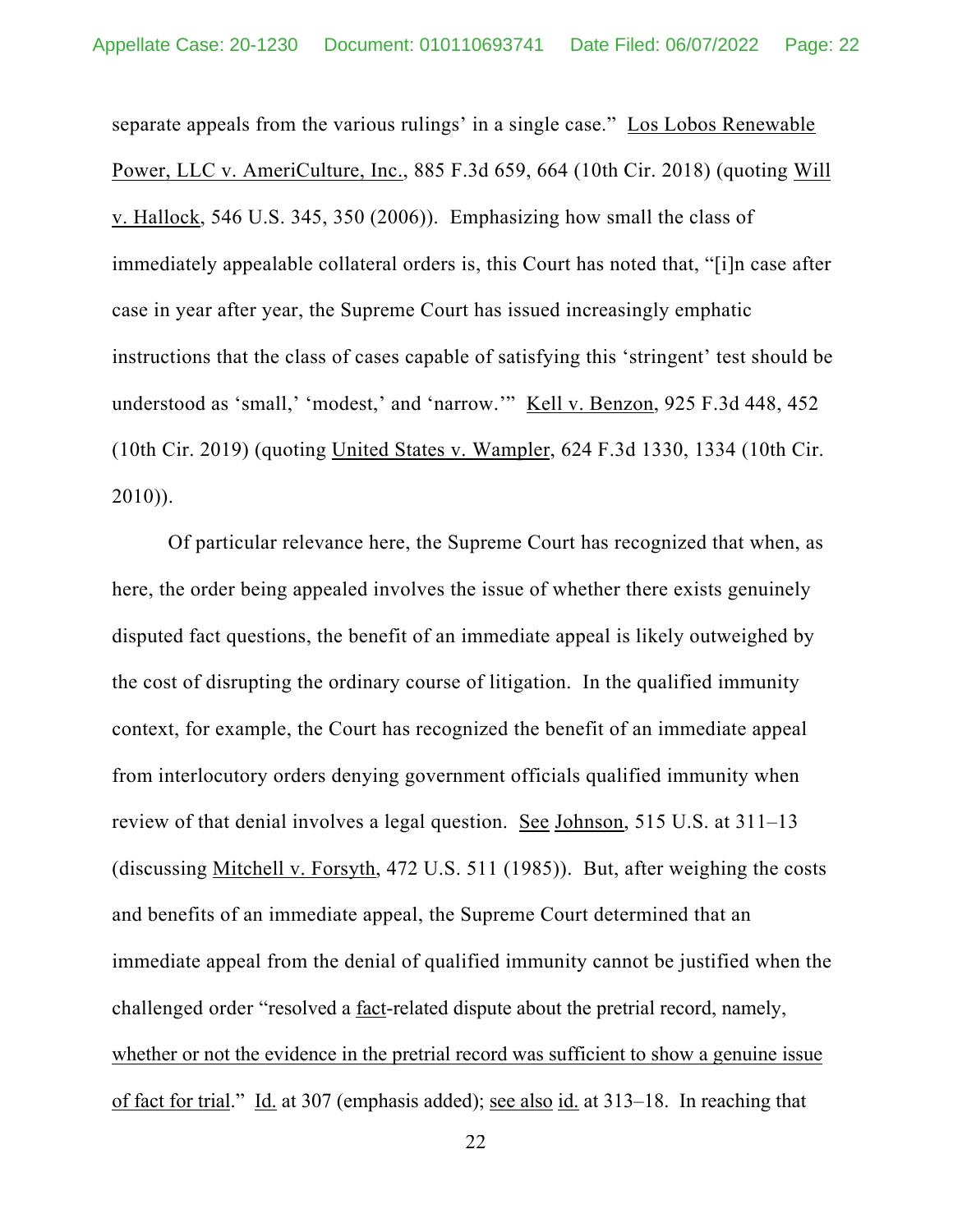conclusion, the Supreme Court stated that "considerations of delay, comparative expertise of trial and appellate courts, and wise use of appellate resources argue in favor of limiting interlocutory appeals of 'qualified immunity' matters to cases presenting more abstract issues of law." Id. at 317. That is because "the existence, or nonexistence, of a triable issue of fact—is the kind of issue that trial judges, not appellate judges, confront almost daily." Id. at 316. Further, "questions about whether or not a record demonstrates a 'genuine' issue of fact for trial, if appealable, can consume inordinate amounts of appellate time," which means "greater delay." Id. And

the close connection between this kind of issue and the factual matter that will likely surface at trial means that the appellate court, in the many instances in which it upholds a district court's decision denying summary judgment, may well be faced with approximately the same factual issue again, after trial, with just enough change brought about by the trial testimony[] to require it, once again, to canvass the record. That is to say, an interlocutory appeal concerning this kind of issue in a sense makes unwise use of appellate courts' time, by forcing them to decide in the context of a less developed record, an issue very similar to one they may well decide anyway later, on a record that will permit a better decision.

Id. at 316–17. The Supreme Court, therefore, denied an immediate appeal from the category of orders denying summary judgment based on qualified immunity when that denial was based on the determination that there were genuinely disputed issues of material fact that remain to be resolved. Id. at 317. The Court reached that conclusion even while acknowledging that its decision "forces public officials to trial," "[a]nd, to that extent, it threatens to undercut the very policy (protecting public officials from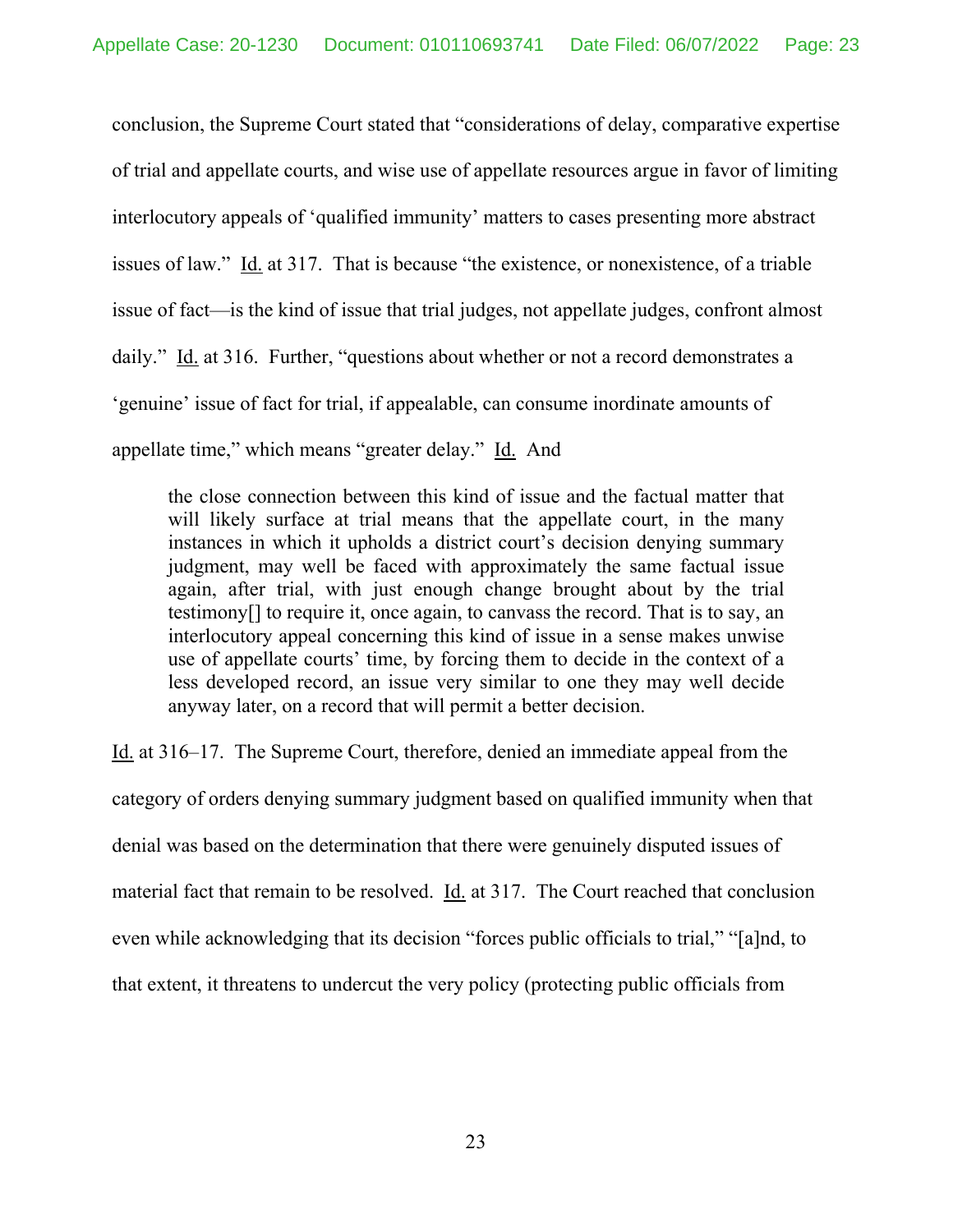lawsuits) that (the Mitchell Court held) militates in favor of immediate appeals" in the qualified-immunity context.<sup>8</sup> Id.

One other important point that we keep in mind when considering whether to apply the collateral order doctrine is that our focus is not on whether an immediate appeal should be available in a particular case, but instead we focus on whether an immediate appeal should be available for the category of orders at issue:

[W]e "decide appealability for categories of orders rather than individual orders." Johnson v. Jones, 515 U.S. 304, 315 (1995). Thus, our task is not to look at the "individual case [and] engage in ad hoc balancing to decide issues of appealability." Id. Instead, we must undertake a more general consideration of "the competing considerations underlying all questions of finality—'the inconvenience and costs of piecemeal review on the one [hand] and the danger of denying justice by delay on the other." Id. (citation omitted).

Los Lobos Renewable Power, 885 F.3d at 664. We must, then, evaluate appealability under the collateral order doctrine without regard to a "particular injustice" that may be "averted" by an immediate appeal in a given case. Dig. Equip. Corp. v. Desktop Direct, Inc., 511 U.S. 863, 868 (1994) (quotation marks omitted)); see also Johnson,

<sup>&</sup>lt;sup>8</sup> There are cases in the qualified-immunity context where a court will construe disputed facts in the plaintiff's favor in order to answer the legal question of whether the plaintiff has asserted a clearly established constitutional violation. Here, on the other hand, the question of whether an employee is a "minister" is largely a factual question. The district court in this case held that based on the parties' competing evidence, a rational jury could find either that Tucker was or was not a "minister." That is quintessentially a factual determination for the jury. Furthermore, that factual question at issue here is similar to the qualified-immunity question of fact that the Supreme Court declined to address as a collateral order in Johnson—whether there was sufficient evidence that a jury could find either that certain defendant police officers were, or were not, present when other police officers allegedly beat the plaintiff. See 515 U.S. at 307, 313.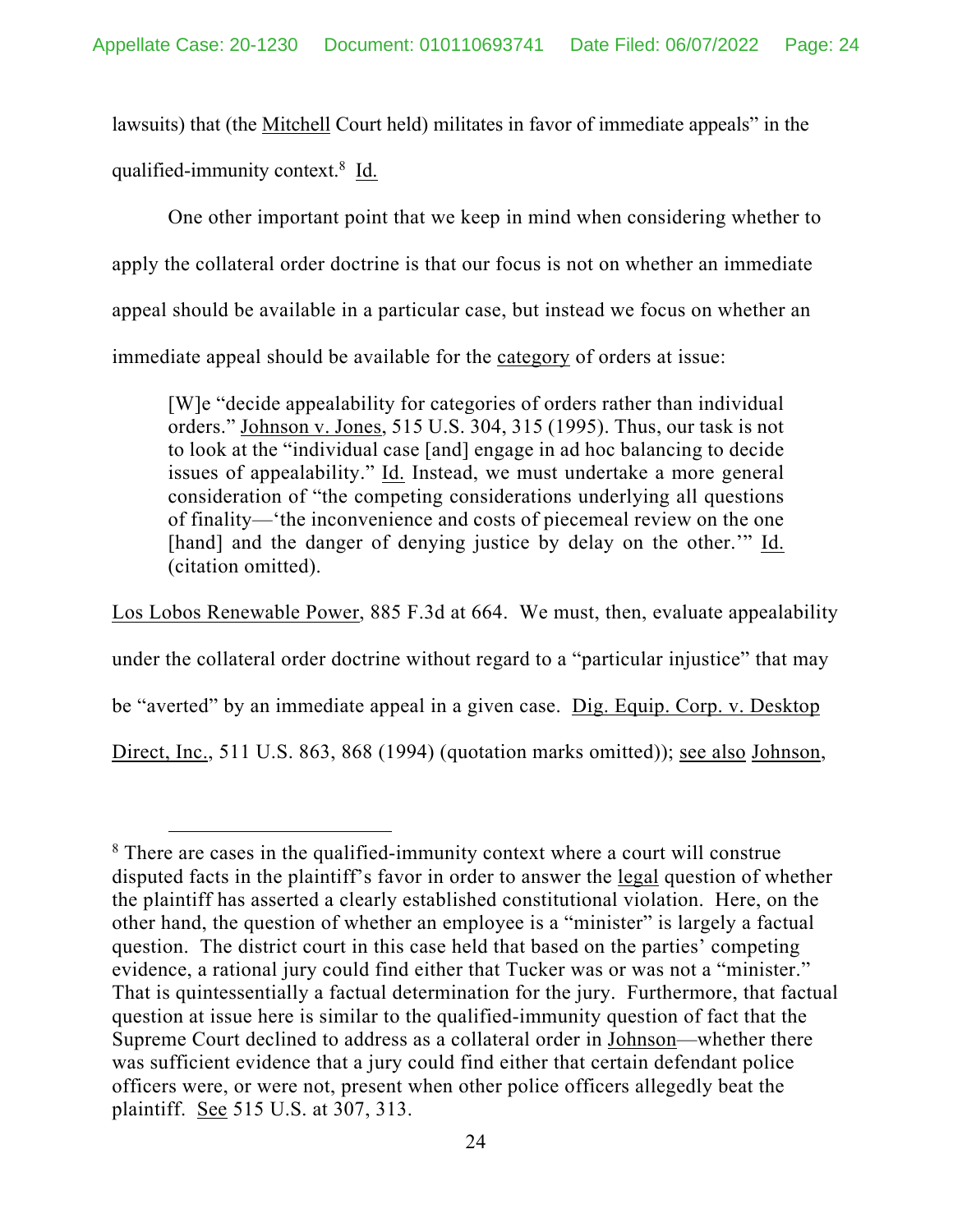515 U.S. at 315 ("[W]e do not . . . in each individual case engage in ad hoc balancing to decide issues of appealability.").

For our purposes here, the relevant category is orders preliminarily denying a religious employer summary judgment on the "ministerial exception" defense because there exist genuinely disputed issues of fact that a jury must first resolve. Next, weighing whether the collateral order doctrine should apply to that category of orders, we conclude that these orders do not fall within the small, modest, and narrow class of cases capable of satisfying this stringent collateral-order test. See Kell, 925

F.3d at  $452.<sup>9</sup>$ 

## **C. The Collateral Order Doctrine Applied Here**

It is Faith Christian's burden to establish our jurisdiction to consider

immediate appeals from this category of orders under the collateral order doctrine.

See Los Lobos Renewable Power, 885 F.3d at 664. As previously stated,

[t]o come within the "small class" of decisions excepted from the final-judgment rule by Cohen, the order must [1] conclusively determine the disputed question, [2] resolve an important issue completely separate

<sup>&</sup>lt;sup>9</sup> The dissent makes clear that it deems the district court in this particular case to have erred in denying Faith Christian summary judgment on its affirmative "ministerial exception" defense. The dissent, for example, notes that in this case the district court failed adequately to identify exactly what factual disputes preclude summary judgment. We disagree. The district court clearly stated that, based on the parties' competing evidence, which the court laid out in some detail, a reasonable jury could find either that Tucker was, or was not, a minister. Nonetheless, the dissent's assertion that the district court erred in denying summary judgment in this particular case is the wrong focus for deciding whether the category of orders at issue here, orders denying a religious employer summary judgment on its affirmative "ministerial exception" defense because there remain material factual disputes that a jury must decide, should always be immediately appealable.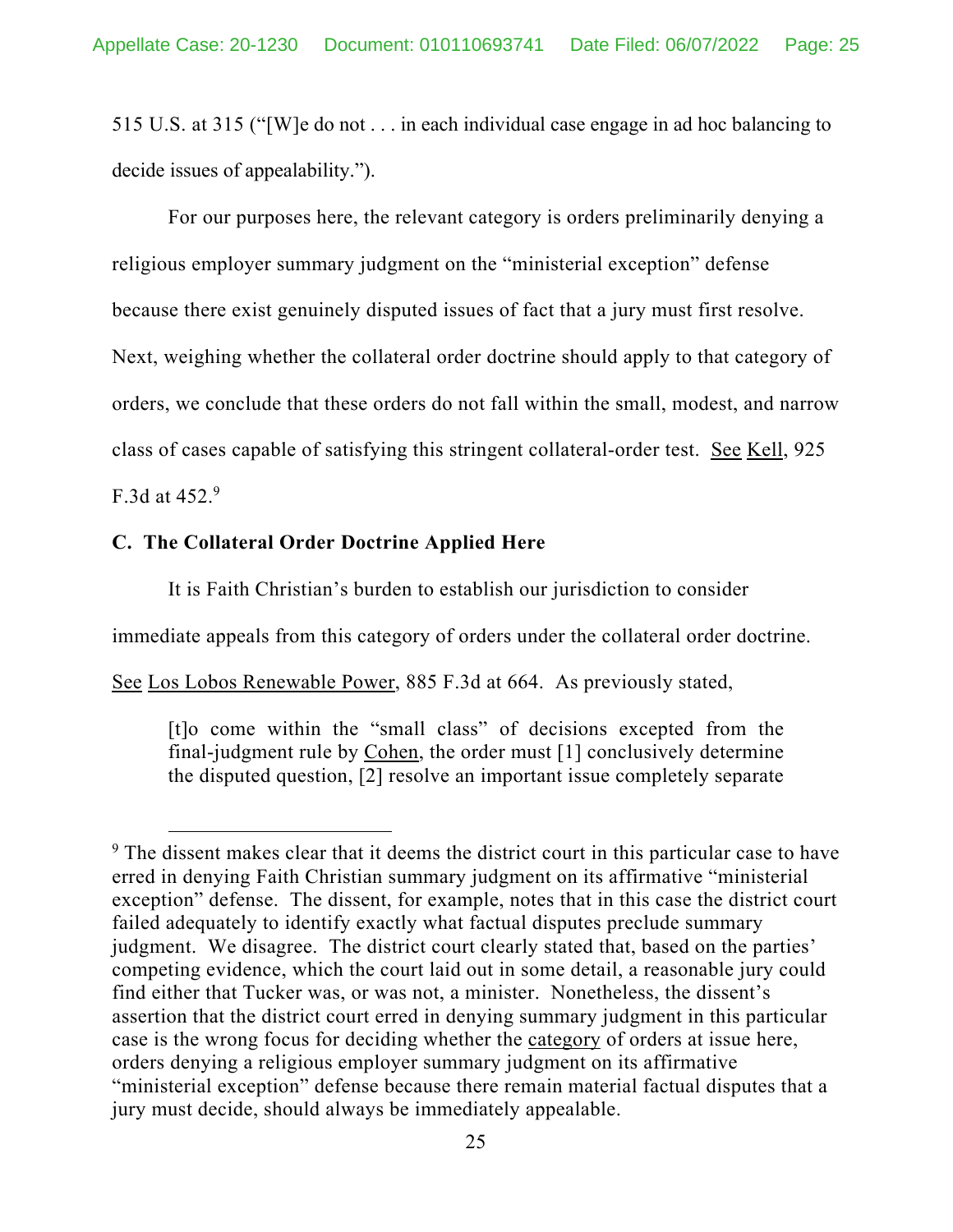from the merits of the action, and [3] be effectively unreviewable on appeal from a final judgment.

Coopers & Lybrand, 437 U.S. at 468 (1978) (applying Cohen, 337 U.S. 541). As explained next, Faith Christian can only meet the first and third Cohen requirements if we treat the "ministerial exception" as immunizing a religious employer, not just from liability, but from having to litigate at all its employee's employment discrimination claims. Because we decline to afford the "ministerial exception" such expansive treatment, we conclude Faith Christian has not established our jurisdiction under the collateral order doctrine.

## **1. Faith Christian has established Cohen's second requirement**

Of these three requirements, Cohen's second requirement is clearly satisfied here. There is no doubt that this category of orders—decisions denying a religious employer summary judgment on the "ministerial exception"—presents an important First Amendment issue, and that issue is separate from the merits of an employee's discrimination claims.

## **2. Faith Christian has not established Cohen's third requirement<sup>10</sup>**

**a. Faith Christian has failed to establish that this category of orders denying summary judgment will be effectively unreviewable on appeal from final judgment** 

 $10$  We address Cohen's third requirement before we address Cohen's first requirement because our analysis on the first requirement rests on some of the same analysis pertaining to Cohen's third requirement, and it seems to be the more efficient way to address Faith Christian's failure to satisfy either of these requirements.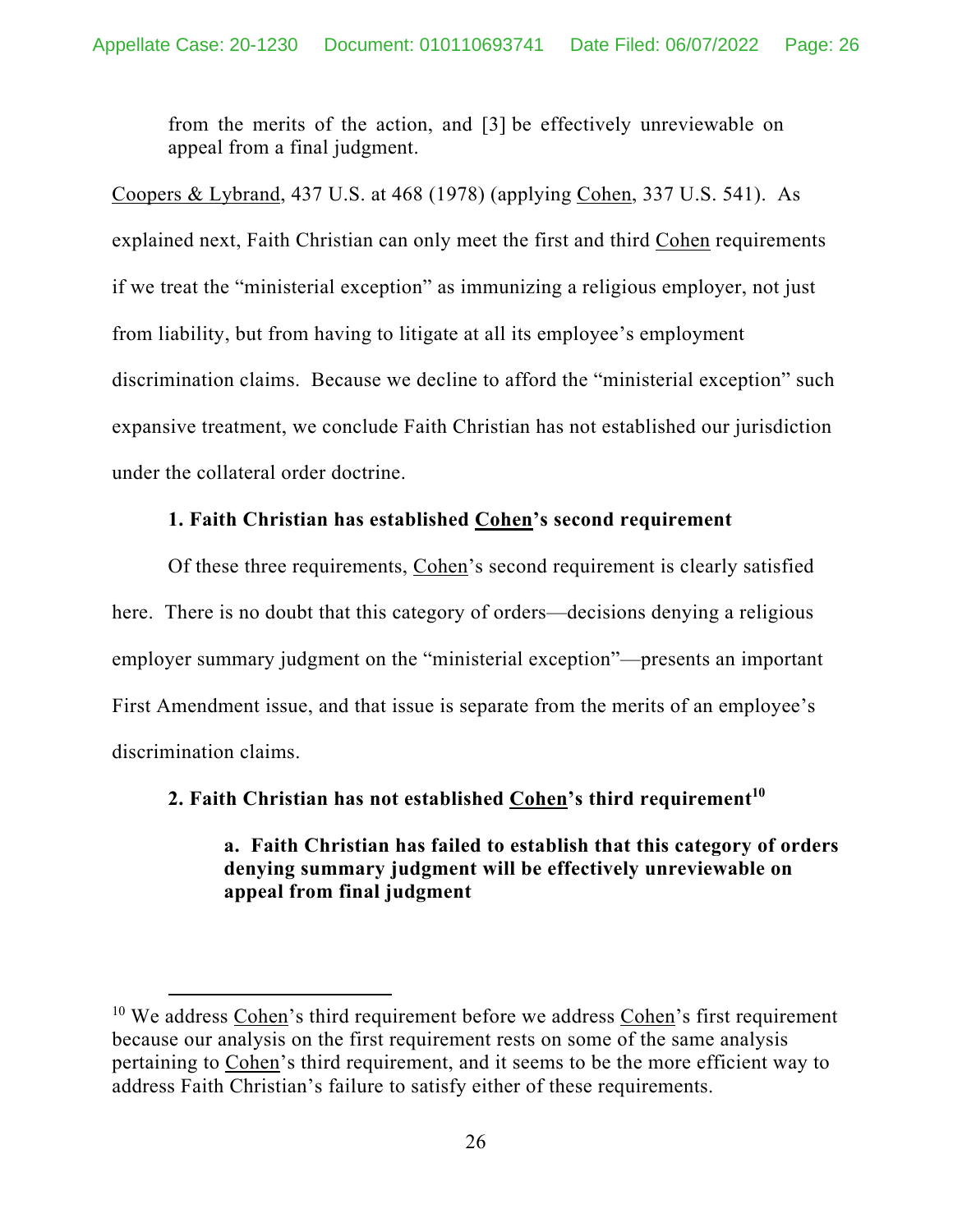We conclude that this category of orders, like most orders denying summary judgment, see Ralston v. Cannon, 884 F.3d 1060, 1066 (10th Cir. 2018), can be effectively reviewed in the usual course of litigation; that is, we can effectively review such an order on appeal after the conclusion of litigation in the district court, see Dig. Equip., 511 U.S. at 868. In arguing to the contrary, Faith Christian asserts that the "ministerial exception" protects religious employers not just from liability based on its minister's employment discrimination claims, but also from the burden of litigating such claims, and it is this protection against the burdens of litigation that will be lost without an immediate appeal. We reject that argument because Faith Christian is incorrect that the "ministerial exception" immunizes a religious employer from suit on employment discrimination claims.

As we have already indicated, the Supreme Court deems the "ministerial exception" to be, "not a jurisdictional bar," but instead to "operate[] as an affirmative defense to an otherwise cognizable claim . . . because the issue presented by the exception is 'whether the allegations the plaintiff makes entitle him to relief,' not whether the court has 'power to hear [the] case.'" Hosanna-Tabor, 565 U.S. at 195 n.4 (quoting Morrison, 561 U.S. at 254) (emphasis added). Hosanna-Tabor, in recognizing the "ministerial exception," further stated that "[r]equiring a church to accept or retain an unwanted minister, or punishing a church for failing to do so, ... interferes with the internal governance of the church, depriving the church of control over the selection of those who will personify its beliefs." Id. at 188. That language indicates that the "ministerial exception" protects religious employers from liability,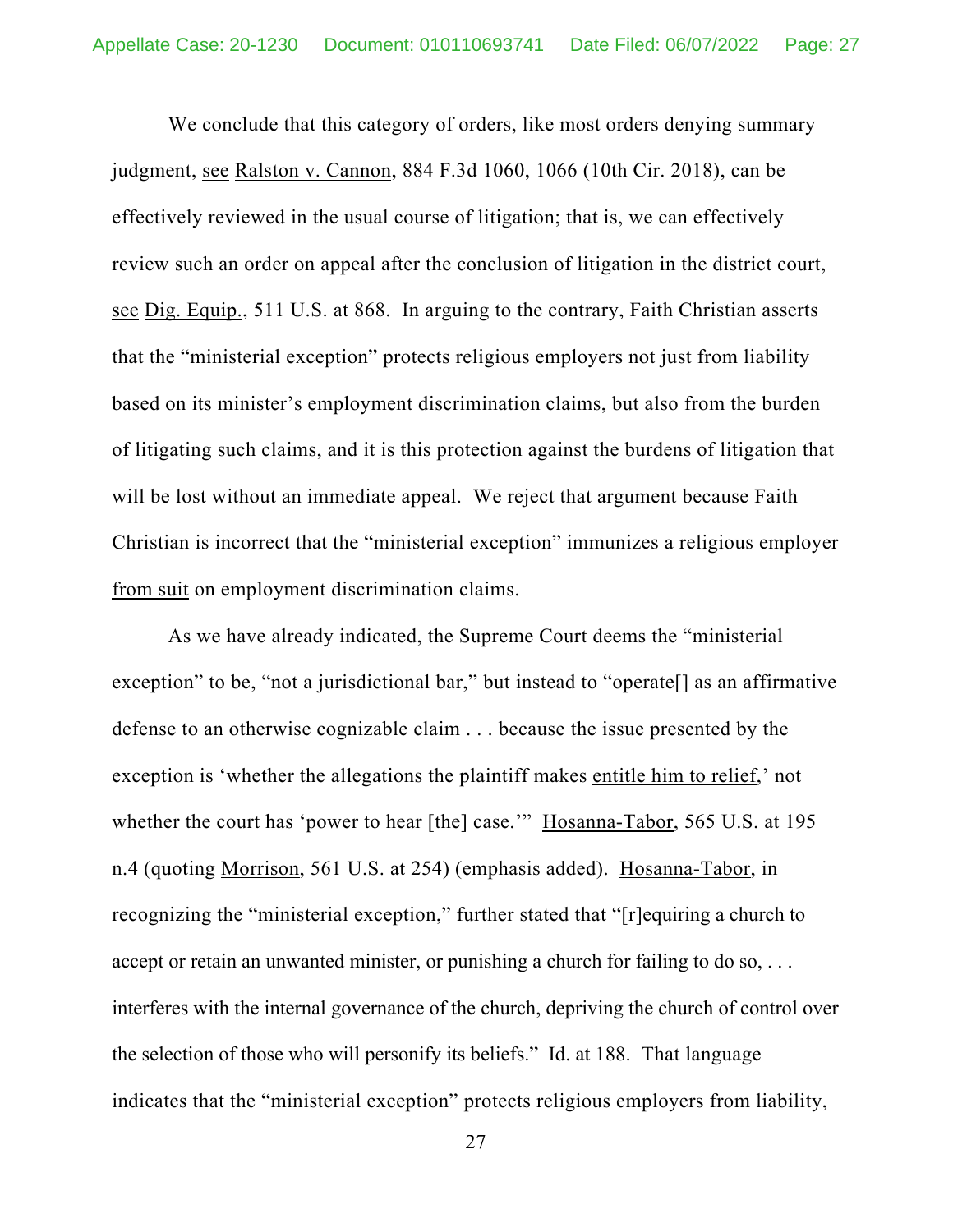but nothing there suggests a further protection from the burdens of litigation itself.

See Peter J. Smith & Robert W. Tuttle, "Civil Procedure and the Ministerial Exception," 86 Fordham L. Rev. 1847, 1881-82 (2018) (noting that, when "disputed questions of fact concerning the plaintiff's status as a minister cannot be resolved at the summary judgment stage, . . . the matter proceeds to trial."). Generally, any error a district court makes in failing to apply an affirmative defense foreclosing liability can be reviewed and corrected after final judgment has been entered in the case. See id. at 1881 (noting "fundamental value of the ministerial exception would not be entirely lost by waiting for a final judgment before permitting an appeal").<sup>11 12</sup>

 $11$  Hosanna-Tabor indicated that "[r]equiring a church to accept or retain an unwanted minister, or punishing a church for failing to do so, . . . interferes with the internal governance of the church." 565 U.S. at 188. But requiring a religious employer to incur litigation costs to defend against claims asserted against it by an employee under a generally applicable employment discrimination statute does not punish a religious employer. It is, instead, the cost of living and doing business in a civilized and highly regulated society. See Williamson Cty. Reg'l Planning Comm'n v. Hamilton Bank, 473 U.S. 173, 202, 204–05 (1985) (Stevens, J., concurring) (addressing citizen's litigation costs incurred to challenge local government's zoning decisions), overruled in part on other grounds by Knick v. Twp. of Scott, 139 S. Ct. 2162, 2167–68 (2019); HMK Corp. v. Cty. of Chesterfield, 616 F. Supp. 667, 670–71 (E.D. Va. 1985). It bears repeating that religious institutions do not "enjoy a general immunity from secular laws." Our Lady, 140 S. Ct. at 2060.

 $12$  Faith Christian argues that it might hypothetically be required to keep an unwanted minister during the pendency of this trial if it cannot raise a challenge to the district court order interlocutorily. But, of course, that issue is not present in this case because Faith Christian fired plaintiff summarily within days of hearing from disgruntled parents.

Further, Faith Christian has not presented evidence that this concern will typically be presented in other similar litigation scenarios. To the contrary, self-help would seem to be the norm for almost all such other situations.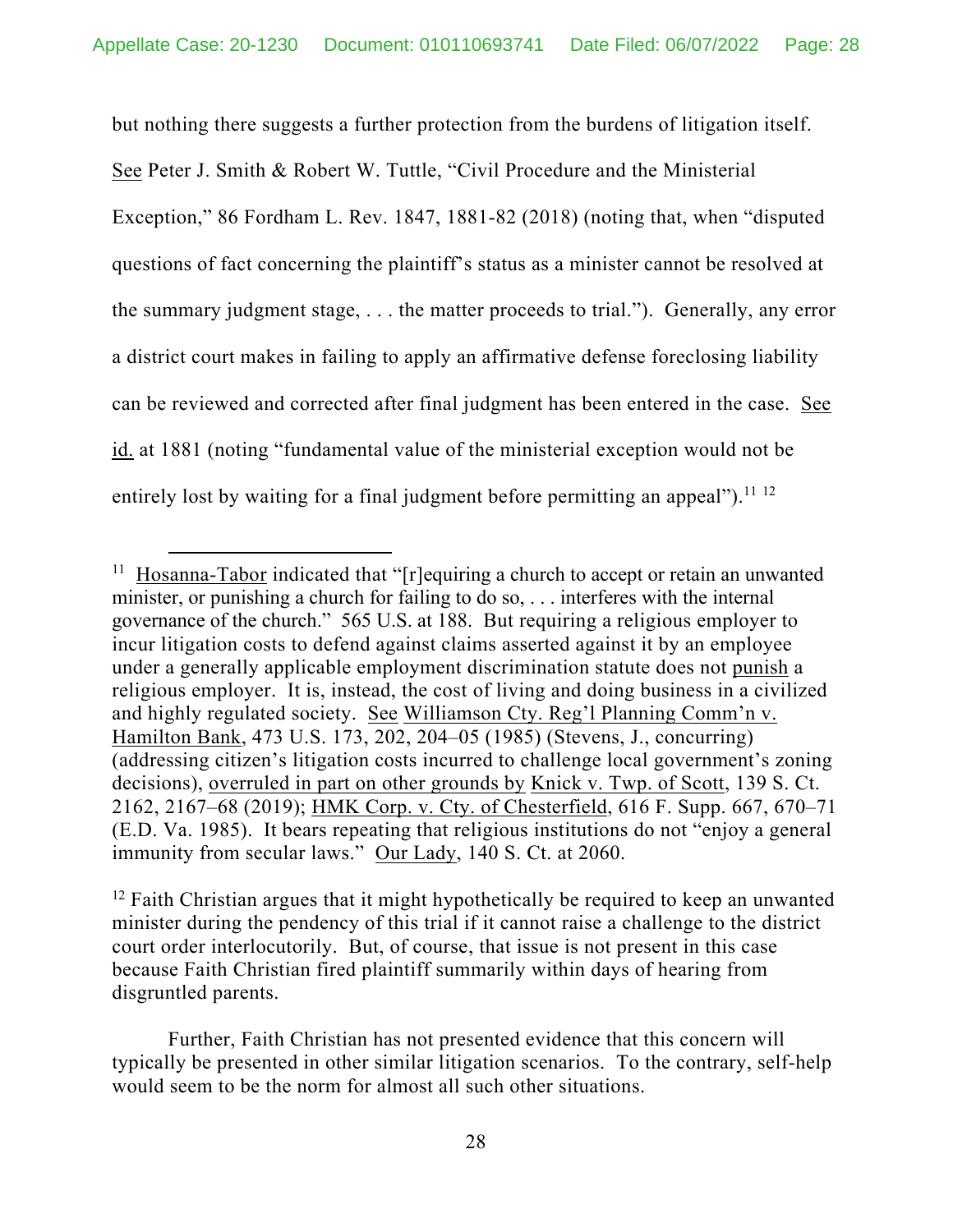The "ministerial exception" shares the same characteristics as numerous other defenses to liability that a church might assert in other kinds of litigation. "[V]irtually every right that could be enforced appropriately by pretrial dismissal might loosely be described as conferring a 'right not to stand trial.'" Dig. Equip., 511 U.S. at 873. That includes orders denying summary judgment. See id. But allowing an immediate appeal from the denial of a dismissal based on all of these rules would eviscerate the congressionally mandated final judgment rule. See id.; Wright & Miller, 15A Federal Practice & Procedure § 3911.4.

Thus, even though other situations could just as convincingly be characterized as involving rules protecting against the burdens of going to trial, courts have almost always denied immediate appeals under the collateral order doctrine from the following: orders denying dismissal based on lack of subject matter jurisdiction, lack of personal jurisdiction, immunity from service of process, preclusion principles, an agency's primary jurisdiction, forum non conveniens, speedy trial rights (in a criminal case), almost all denials of summary judgment, and the district court's

Faith Christian responds that it might ultimately have to respond in damages to improper discharge, but of course that would be a consequence only after trial if the plaintiff is found not to have been a minister and that the discharge was improper under Title VII. If that situation prevails, of course, the church is simply being held properly to the same standards as all other institutions and employers in America. There is no allegation or evidence that alternatives to an interlocutory collateral-order appeal now would be onerous to Faith Christian or, indeed, to most churches in America. Expedited litigation procedures such as the bifurcated procedures used here will often be adequate to address the concerns that Faith Christian raises.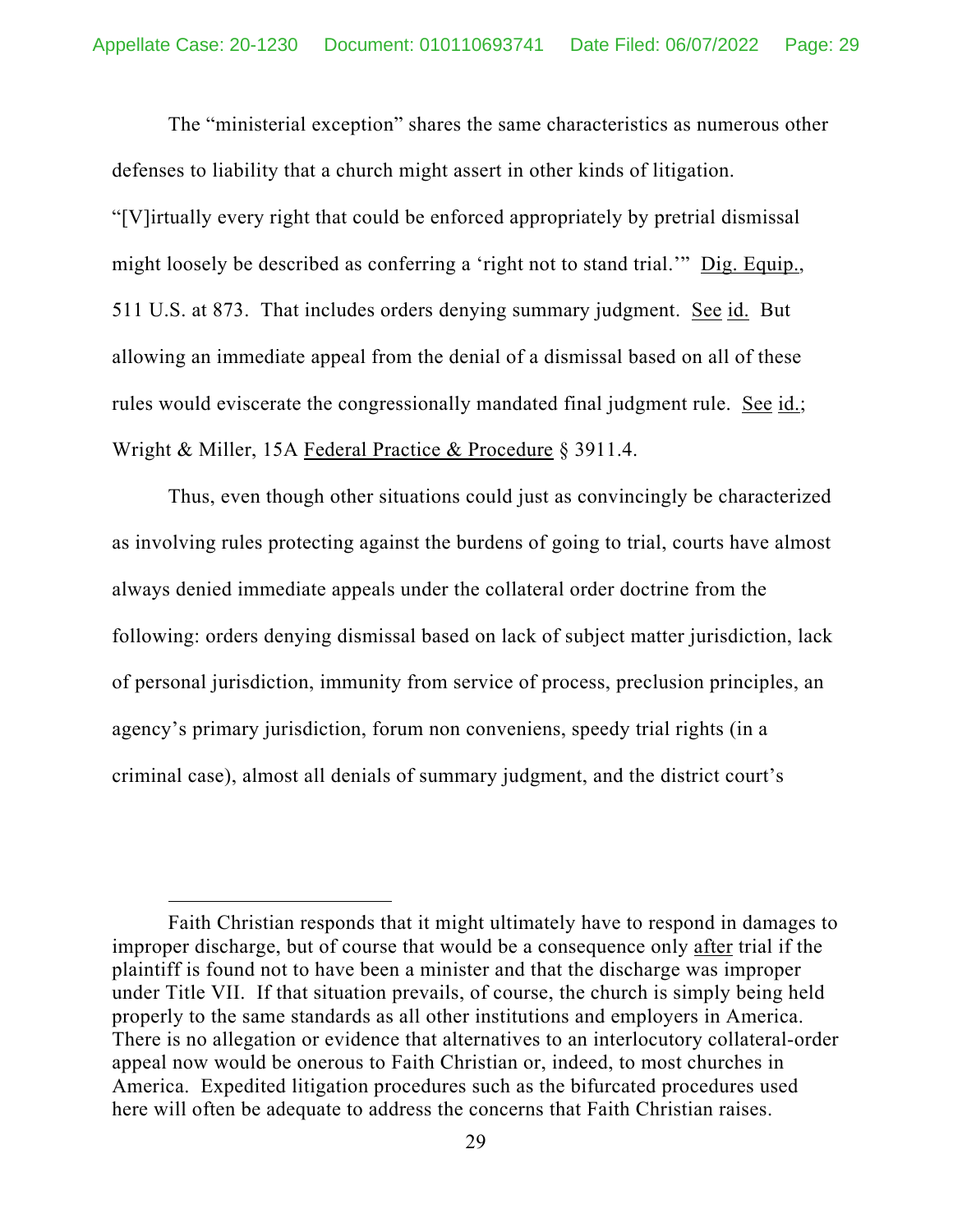refusal to remand a civil case to state court, to name just a few. See Dig. Equip., 511

U.S. at 873; Wright & Miller, 15A Federal Practice & Procedure §§ 3911.3, 3911.4.

This litany of analogous situations underscores that courts have jealously protected the narrow scope of the collateral order doctrine and for good reason:

The general lesson of these illustrations and still others is simple. The mere burden of submitting to trial proceedings that will be wasted if the appellant's position is correct does not support collateral order appeal. Nor is it enough to show that a wrong order may cause tactical disadvantages that cannot be undone even by a second trial. The final judgment rule rests on a determination that ordinarily these costs must be borne to support the greater benefits that generally flow from denying interlocutory appeal.

Wright & Miller, 15A Federal Practice & Procedure § 3911.4 (footnotes omitted). Those benefits include, among others, avoiding the delays and disruptions to litigation caused by piecemeal appeals and preventing unnecessary and repetitive appellate review. See Johnson, 515 U.S. at 309.

#### **b. Faith Christian's analogy to qualified immunity is inaccurate**

 Faith Christian counters that the "ministerial exception" is no ordinary affirmative defense; it is one rooted in the First Amendment and, therefore, the denial of summary judgment on that defense warrants an immediate appeal. In support of that assertion, Faith Christian tries to draw an analogy between the category of orders at issue here—orders denying summary judgment to a religious employer on the "ministerial exception" because there remain factual disputes that a fact-finder must resolve—and a non-church based category of orders for which courts do allow interlocutory appeals—when the district court denies a government official qualified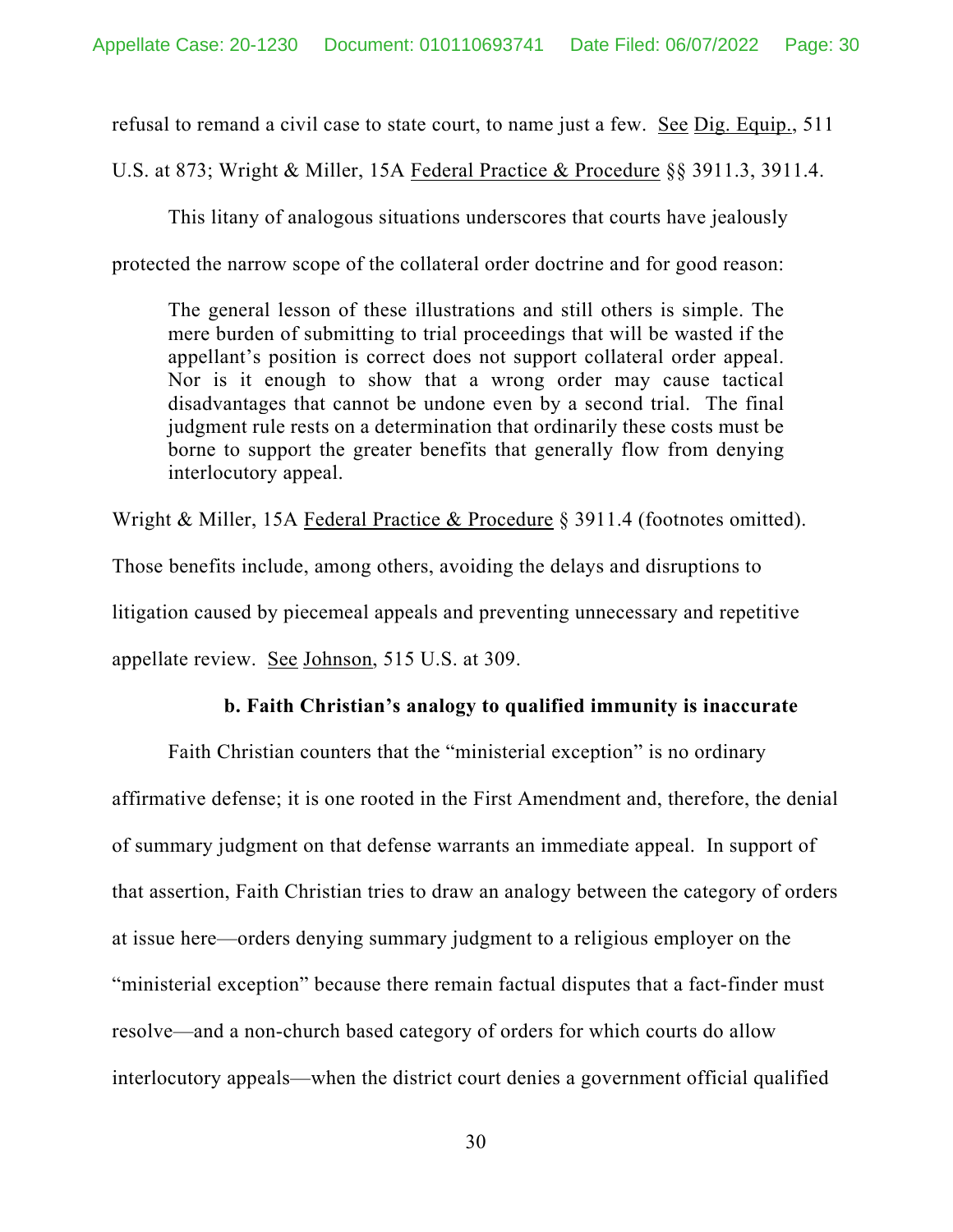immunity based on abstract questions of law. But that analogy is not helpful to Faith Christian because these two affirmative defenses—the "ministerial exception" and qualified immunity—are simply not at all similar.

Unlike the "ministerial exception," the Supreme Court has explicitly recognized that qualified immunity protects government officials not only from liability, but also from the burdens of litigation itself. See Mitchell, 472 U.S. at 525– 27. Because qualified immunity is predicated on "an immunity from suit rather than a mere defense to liability . . . , it is effectively lost if a case is erroneously permitted to go to trial." Id. at 526. But Faith Christian has not cited any case holding that the "ministerial exception" similarly immunizes a private religious employer from the burdens of litigating employment discrimination claims brought against it by one of its ministers.13

In an analogous situation, the Seventh Circuit refused to permit an immediate appeal under the collateral order doctrine from an order denying a religious employer summary judgment on Title VII's statutory exemptions and its general First Amendment defense. Cf. Herx v. Diocese of Ft. Wayne-S. Bend, Inc., 772 F.3d 1085, 1088, 1090 (7th Cir. 2014). Herx reasoned that, "although the statutory and constitutional rights asserted in defense of this suit are undoubtedly important, the Diocese [the religious employer] has not established that the Title VII exemptions or

<sup>&</sup>lt;sup>13</sup> To the contrary, see Smith & Tuttle, 86 Fordham L. Rev. at 1881 (stating that "the ministerial exception, at bottom, is still a defense to liability rather than a comprehensive immunity from suit" and any error that the district court makes in not applying that exception can be reviewed effectively on appeal from final judgment).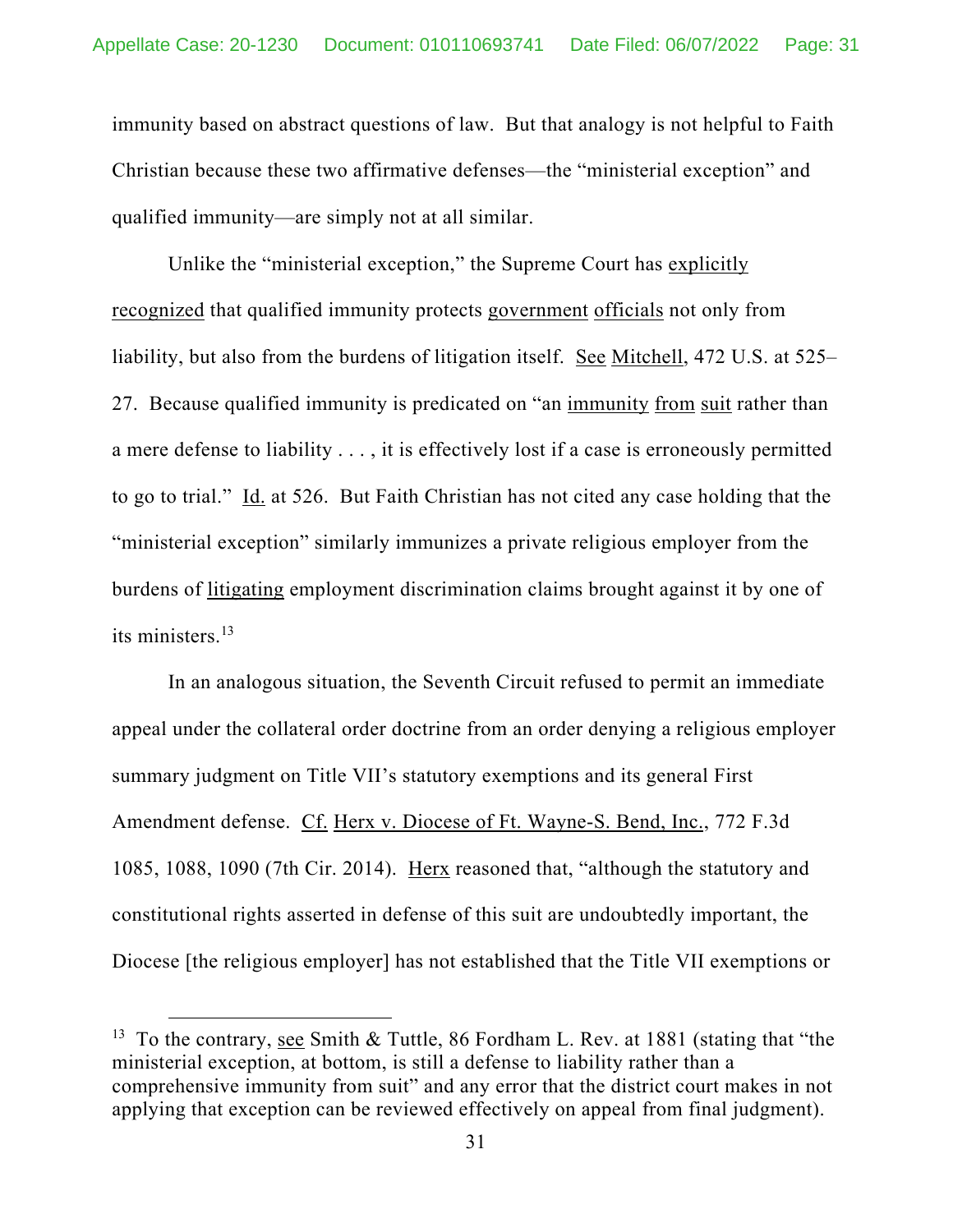the First Amendment more generally provides an immunity from trial, as opposed to an ordinary defense to liability." Id. at 1090. Although Herx did not involve the "ministerial exception," id. at 1091 n.1, it does support both our conclusions that the "ministerial exception" does not immunize a religious employer from litigating Title VII claims asserted against it by a minister and that orders denying summary judgment on the "ministerial exception" are not immediately appealable.

Faith Christian's policy arguments for extending qualified immunity to private religious employers are also not persuasive. To be sure, this Court has previously noted some similarities between a religious employer's First Amendment defenses and "a government official's defense of qualified immunity." Bryce, 289 F.3d at 654 (addressing church autonomy doctrine); see also Skrzypczak, 611 F.3d at 1242 (addressing "ministerial exception"). But in doing so, we were quick to note further that, "[o]f course, the doctrines and their inquiries are quite different, as are the reasons for addressing them early in the litigation process." Bryce, 289 F.3d at 654 n.1. Qualified immunity applies to suits against government officials in an effort to protect the public's interest in a functioning government. See id. To that end, qualified immunity seeks to avoid "the general costs of subjecting officials to the risks of trial—distraction of officials from their governmental duties, inhibition of discretionary action, and deterrence of able people from public service." Mitchell, 472 U.S. at 526 (quoting Harlow v. Fitzgerald, 457 U.S. 800, 816 (1982)).<sup>14</sup>

<sup>&</sup>lt;sup>14</sup> For similar reasons, courts have recognized the need for immediate appeals under the collateral order doctrine from categories of orders denying a government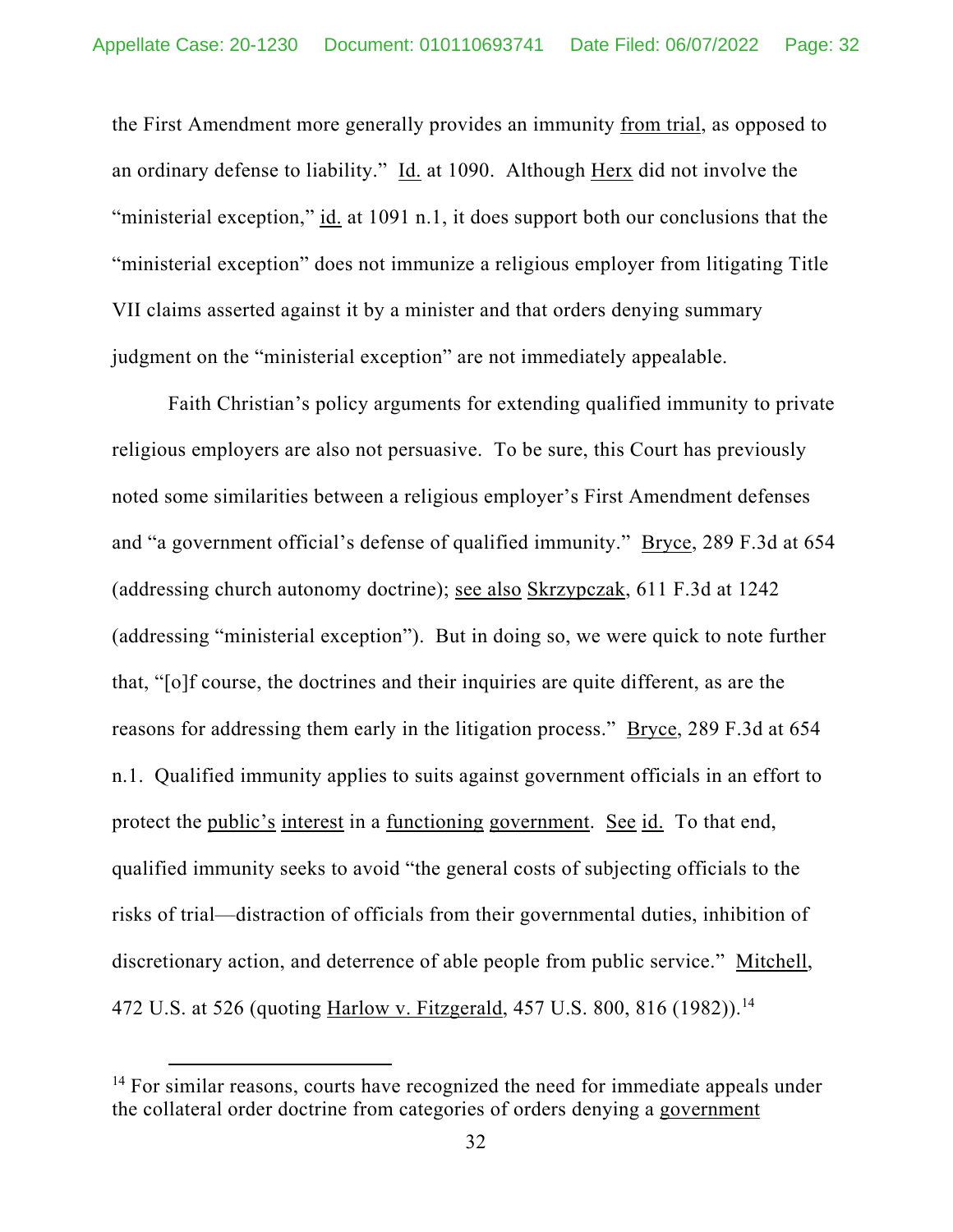Courts, however, "hesita[te] to extend immunity from suit to a private party without a statutory basis" to do so because "[i]mmunity from suit is a benefit typically only reserved for governmental officials." Gen. Steel Domestic Sales, L.L.C. v. Chumley, 840 F.3d 1178, 1182 (10th Cir. 2016). The Supreme Court has similarly stated that rationales underlying qualified immunity—"to safeguard government, and thereby to protect the public at large"—"are not transferable to private parties." Wyatt, 504 U.S. at 168. The fact that the "ministerial exception" applies only to private religious organizations, then, counsels against treating the "ministerial exception" like an immunity from suit, under both Supreme Court and Tenth Circuit precedent.

official's claim to absolute immunity. See Mitchell, 472 U.S. at 525 (citing Nixon v. Fitzgerald, 457 U.S. 731 (1982)). In recognizing both qualified and absolute immunity, the Supreme Court has "consistently held that government officials are entitled to some form of immunity from suits for damages" in order to protect "public officers . . . from undue interference with their duties and from potentially disabling threats of liability." Harlow, 457 U.S. at 806. Absolute immunity applies to "officials whose special functions or constitutional status requires complete protection from suit," like legislators acting in their legislative capacity, judges acting in their judicial capacity, and prosecutors and executive officers engaged in adjudicative functions, as well as the President of the United States. Id. "For executive officials in general, however, ... qualified immunity represents the norm," in an effort "to balance competing values: not only the importance of a damages remedy to protect the rights of citizens, but also 'the need to protect officials who are required to exercise their discretion and the related public interest in encouraging the vigorous exercise of official authority.'" Id. (quoting Butz v. Economou, 438 U.S. 478, 506 (1978)). Courts also recognize immediate appeals under the collateral order doctrine from categories of orders denying a government's claim to Eleventh Amendment immunity, see P.R. Aqueduct & Sewer Auth. v. Metcalf & Eddy, Inc., 506 U.S. 139, 141 (1993), as well as a foreign government's claim to immunity, see Herx, 772 F.3d at 1090 (7th Cir.).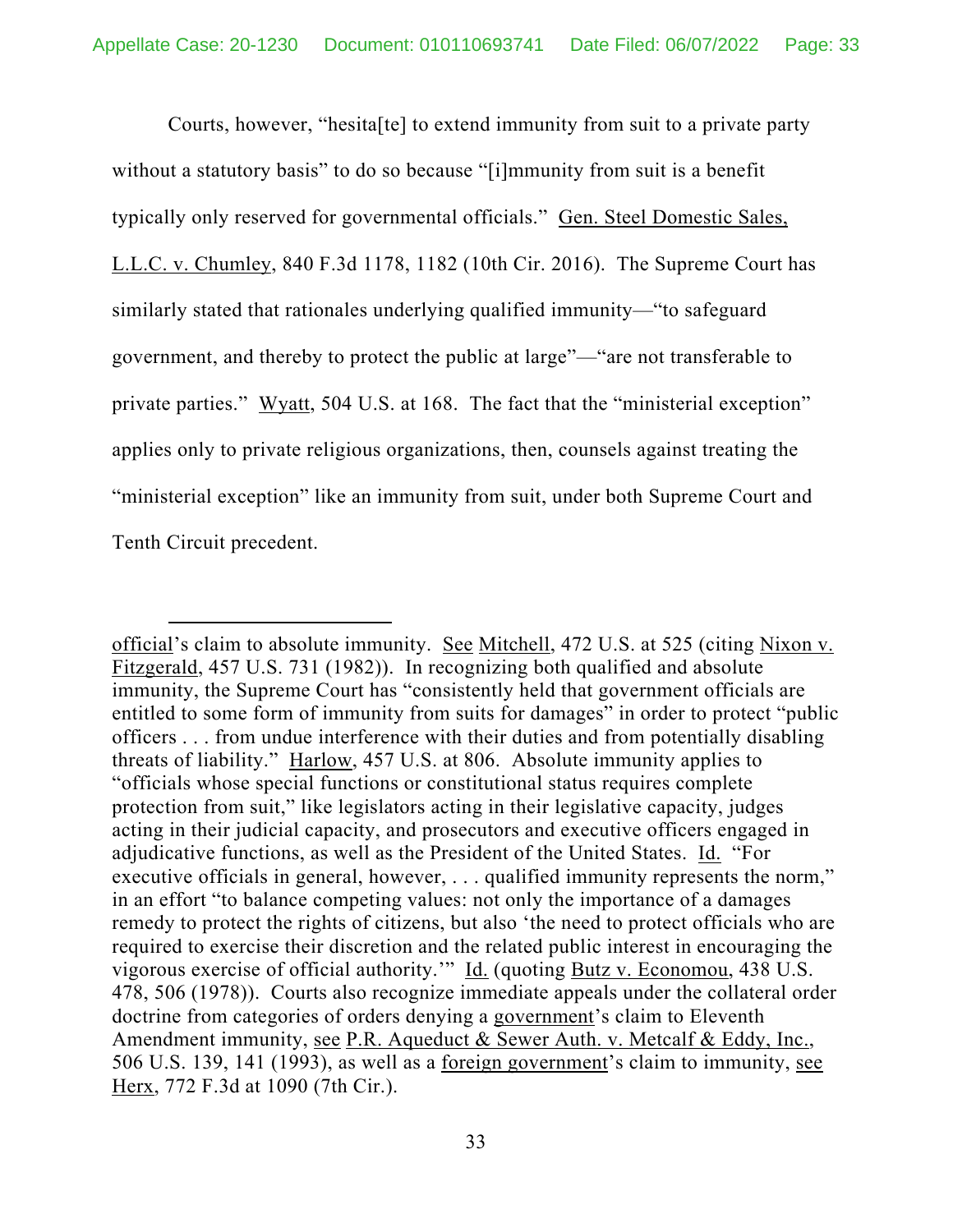The dissent incorrectly suggests that we are concerned about applying the collateral order doctrine generally in civil cases between private parties. Not so. As the cases cited by the dissent illustrate, immediately appealable collateral orders can arise in the course of private civil litigation.<sup>15</sup> Our specific concern is instead with the dissent's unprecedented extension of immunity to private religious organizations in order to protect them from the burdens of even litigating claims brought against them by employees alleging illegal employment discrimination. Since the dissent fails to establish the necessary predicate that the "ministerial exception" protects churches from even litigating a Title VII claim, it has no other basis to seek to apply the Cohen collateral order doctrine.

Treating the "ministerial exception" as protecting religious employers from the burdens of litigation based on the First Amendment does not make sense in the bigger picture of religious organizations and the legal system. Although religious institutions enjoy some protections under the "ministerial exception," religious institutions do not "enjoy a general immunity from secular laws." Our Lady, 140 S. Ct. at 2060; see also Ohio C.R. Comm'n v. Dayton Christian Schs., Inc., 477 U.S. 619, 628 (1986) ("Even religious schools cannot claim to be wholly free from some

<sup>&</sup>lt;sup>15</sup> Los Lobos Renewable Power, LLC v. AmeriCulture, Inc., 885 F.3d 659 (10th Cir. 2018), is one such example. But that case otherwise has no relevance to the issues before us. It dealt with the application of a unique New Mexico statute providing expedited procedures in a narrow class of litigation described as "strategic lawsuits against public participation," or "SLAPP." Id. at 662. Here, of course, there is no SLAPP claim and obviously no need to apply the New Mexico law.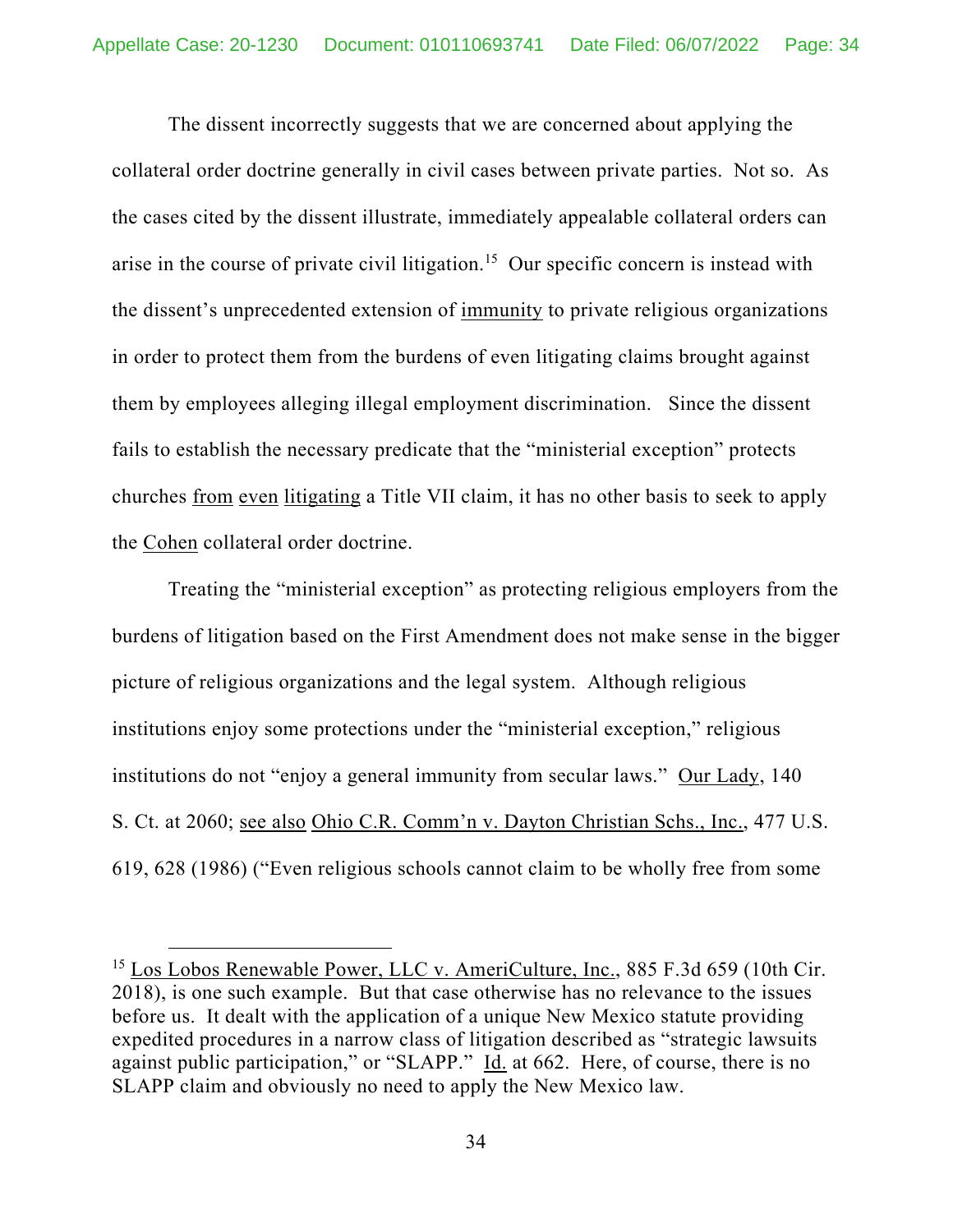state regulation."). Religious entities can be sued on myriad theories. See Skrzypczak, 611 F.3d at 1244–46 (discussing lawsuits that can and cannot be brought against religious organizations); Tomic v. Catholic Diocese, 442 F.3d 1036, 1039–40 (7th Cir. 2006) (same), overruled on other grounds by Hosanna-Tabor, 565 U.S. at 195 n.4 (holding "ministerial exception" is not jurisdictional).

As just one example, religious employers can be sued by their non-ministerial employees for violating anti-discrimination employment statutes. See, e.g., Rayburn, 772 F.2d at 1169. That highlights the importance of the merits question at issue in this appeal. If the employee is a minister, suit over the employment discrimination claims ends. But if the employee is not a minister, then those claims must be resolved according to our normal jurisprudential process.

In summary, Faith Christian has failed to cite any case specifically treating the "ministerial exception" as protecting a religious employer from litigation itself. Such a position is contrary to our legal system's treatment of religious entities generally they are protected by the First Amendment, certainly, but are generally not excused from complying with generally applicable government regulation or from being haled into court.

#### **c. The grounds Faith Christian asserts for extending qualified immunity to a private religious employer are not persuasive**

Faith Christian's argument for an immediate appeal is premised on treating the "ministerial exception" like qualified immunity. The dissent adopts that argument. Both advance two justifications for extending qualified immunity from suit to private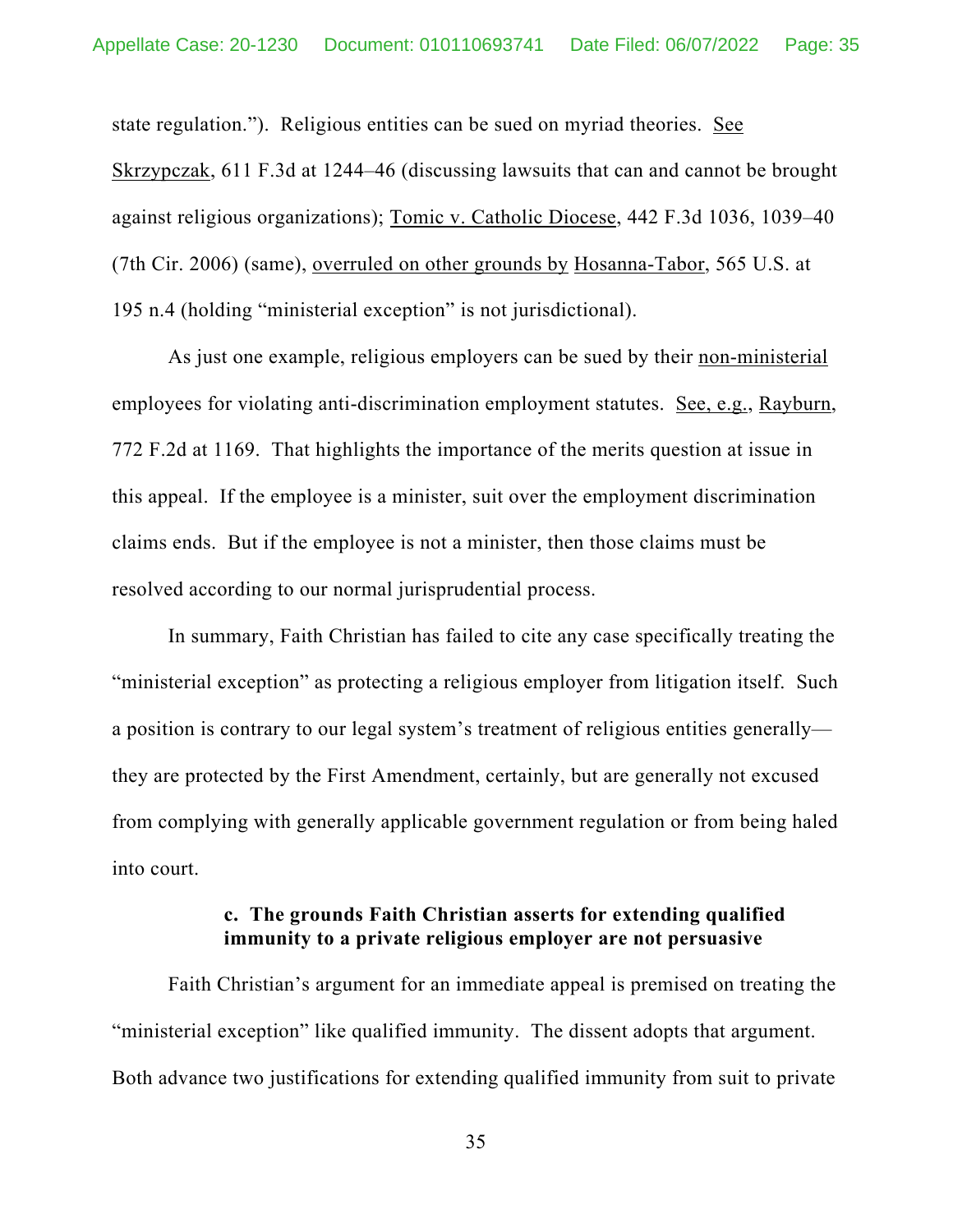religious employers—Hosanna-Tabor treated the "ministerial exception" as an immunity from suit and the "ministerial exception" is a structural limitation on the court's authority to act. Neither justification is a correct statement of the law.

## **i. Hosanna-Tabor did not treat the "ministerial exception" as immunizing a private religious employer from suit**

Faith Christian contends that the Supreme Court, in first recognizing the "ministerial exception" in Hosanna-Tabor, treated the "ministerial exception" as immunizing religious employers, not just from liability, but from suit itself. Hosanna-Tabor, however, never addressed the "ministerial exception" in terms of an immunity of any kind. Instead, it treated the "ministerial exception" as an affirmative defense and never once referred to it as an immunity from suit.<sup>16</sup> Hosanna-Tabor's reasoning suggests only that the "ministerial exception" protects religious employers from liability under Title VII for employment discrimination claims asserted against the religious employer by its ministers. Tellingly, Hosanna-Tabor held that the "ministerial exception" is "not a jurisdictional bar," but instead "operates as an affirmative defense to an otherwise cognizable claim . . . because the issue presented by the exception is 'whether the allegations the plaintiff makes entitle him to relief,' not whether the court has 'power to hear [the] case.'" 565 U.S. at 195 n.4 (quoting Morrison, 561 U.S. at 254) (emphasis added).

 $16$  Similarly, immunity is never mentioned or suggested by the Supreme Court in its later, closely related case of Our Lady.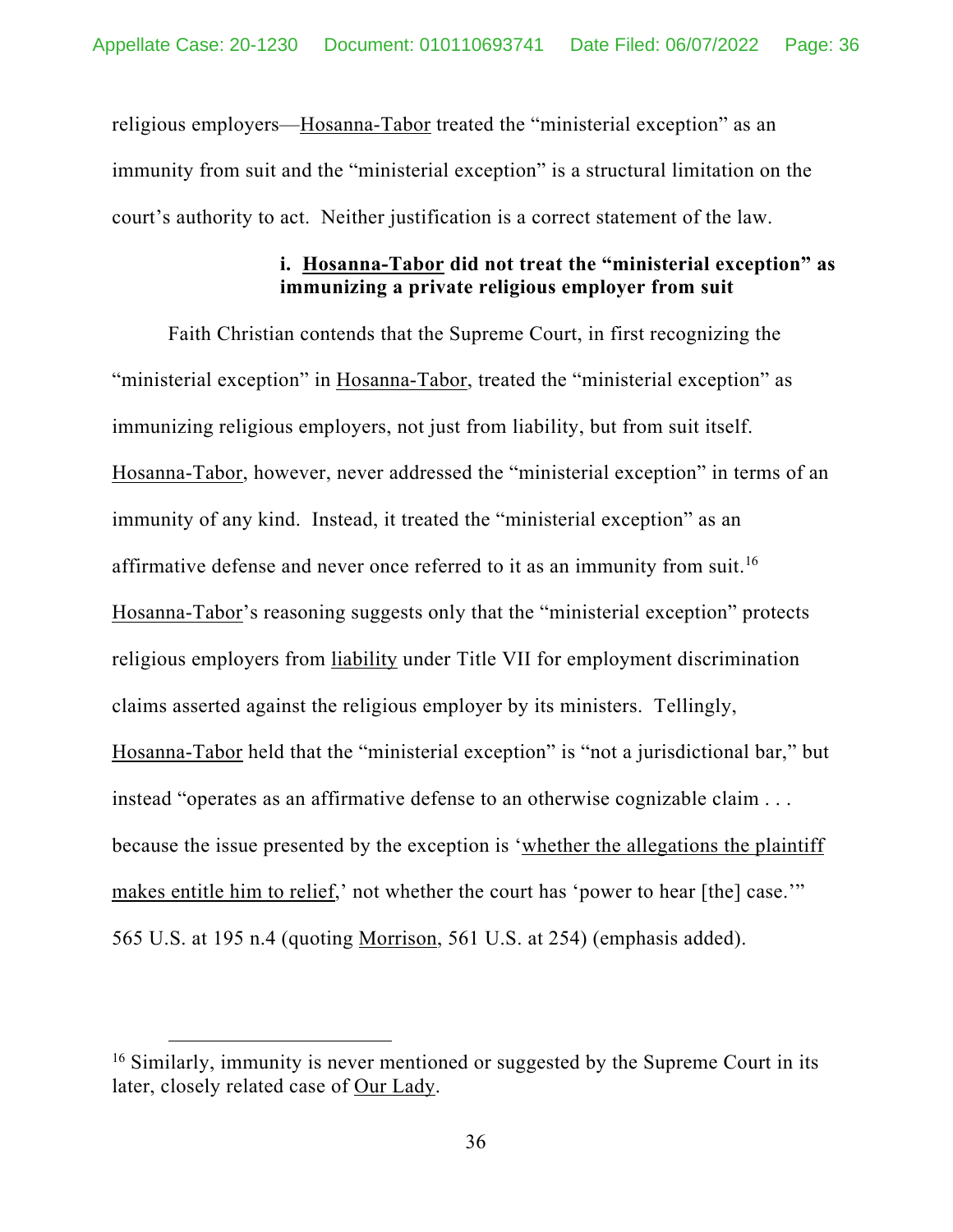Hosanna-Tabor stated that it would interfere with a church's "internal governance" to require the "church to accept or retain an unwanted minister, or punish[] a church for failing to do so." Id. at 188. That reasoning, of course, does not preclude the need for a fact-finder first to determine whether the plaintiff is or is not in fact a minister. Hosanna-Tabor also held that to grant the relief the employee-minister sought in that case—reinstatement and damages—would violate the First Amendment, and it concluded that, because the employee in that case was a minister, "the First Amendment requires dismissal." Id. at 194. All of that language from Hosanna-Tabor suggests that the "ministerial exception" is a defense that protects a religious employer from ultimate liability under Title VII from a plaintiff who is found to be a minister but not from the normal judicial process to make that predicate determination of whether the plaintiff-employee is in fact a minister.17

In arguing to the contrary, Faith Christian and the dissent rely on Hosanna-Tabor's use of the word "bar" several times—i.e., stating that the ministerial exception "bars . . . suit" over a religious employer's decision to fire the plaintiff, id. at 196. According to Faith Christian, the use of the word "bar," without more, "establishes" that the "ministerial exception" immunizes a private religious

<sup>&</sup>lt;sup>17</sup> As noted previously, nothing in this litigation requires Faith Christian to employ an unwanted minister. It has the power, and has already exercised that power, to discharge Tucker. The only issue in this case is damages. If at trial Faith Christian shows that the discharge was protected under the "ministerial exception" or if it is otherwise defensible, Faith Christian would not have to respond in damages for its decision.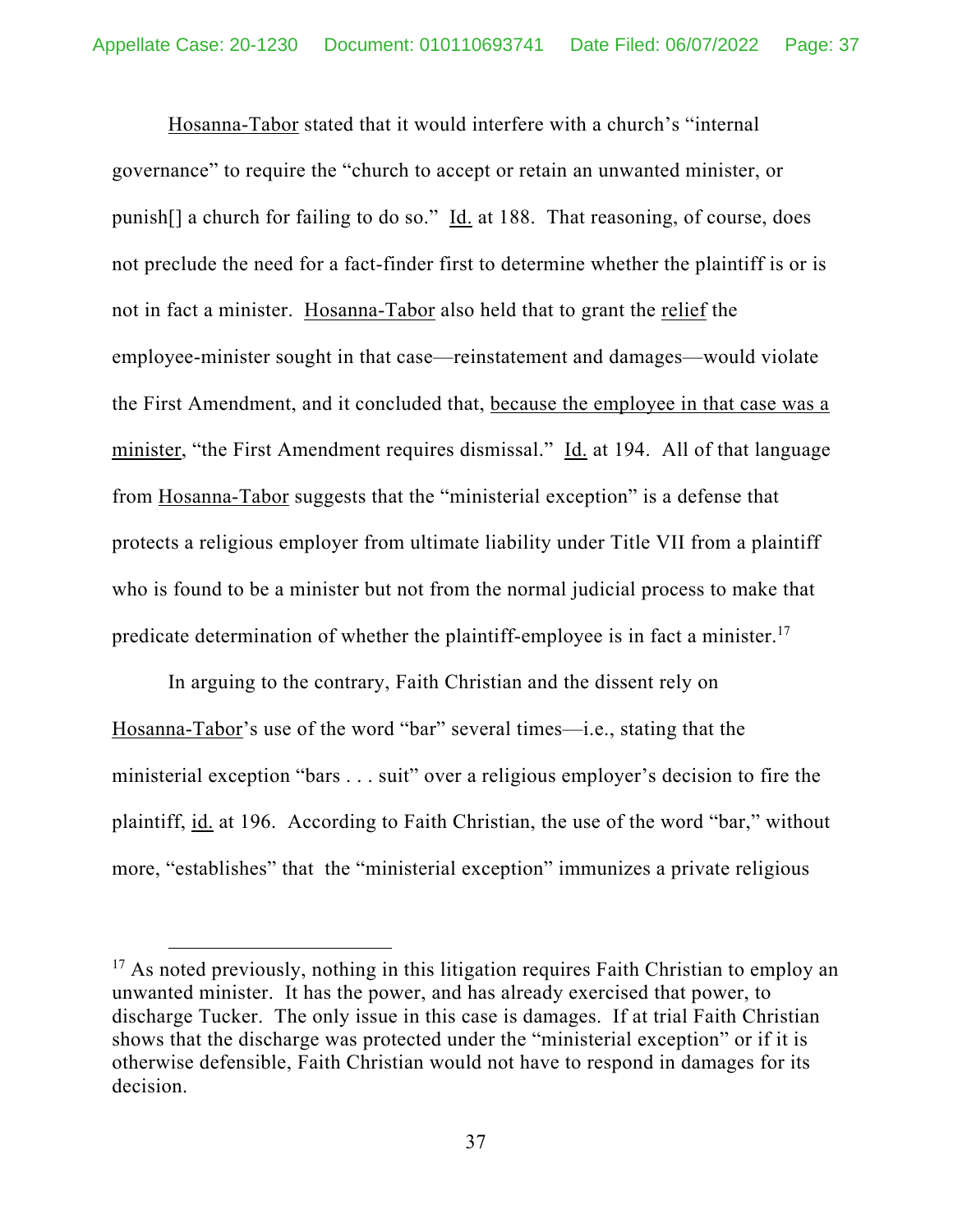employer from suit under Title VII. However, it would be odd indeed and contrary to the clear language and reasoning in Hosanna-Tabor if Hosanna-Tabor reached the unprecedented result advanced by Faith Christian, extending immunity from suit to private religious employers without expressly addressing and explaining its decision to do so. It would be odder still for the Court to do so simply by using such a generally applicable term as "bar." This is especially true in Hosanna-Tabor, where the Court expressly stated that the "ministerial exception" is "not a jurisdictional bar," but instead "operate[s] as an affirmative defense to an otherwise cognizable claim . . . because the issue presented by the exception is 'whether the allegations the plaintiff makes entitle him to relief,' not whether the court has 'power to hear [the] case." 565 U.S. at 195 n.4 (quoting Morrison, 561 U.S. at 254) (emphasis added).<sup>18</sup>

The Supreme Court uses the term "bar" in many different contexts. As just one example which unmistakably contradicts the dissent's reliance on the word "bar" in this case, the Supreme Court in Digital Equipment distinguished orders holding "that an action is barred on claim preclusion principles" from orders involving an "entitlement to 'avoid suit altogether,'" like qualified immunity. 511 U.S. at 873–75 (emphasis added) (quoting Lauro Lines s.r.l. v. Chasser, 490 U.S. 495, 501 (1989), and citing Mitchell, 472 U.S. 511).<sup>19</sup>

<sup>&</sup>lt;sup>18</sup> The Supreme Court has more generally warned courts to be cautious when using the label "jurisdictional." See Kontrick v. Ryan, 540 U.S. 443, 454–55 (2004).

<sup>&</sup>lt;sup>19</sup> Hosanna-Tabor simply did not address whether any church defense immunizes a religious employer from litigation on a minister's employment discrimination claims. A fair reading of that case as a whole does not suggest any conscious attempt by the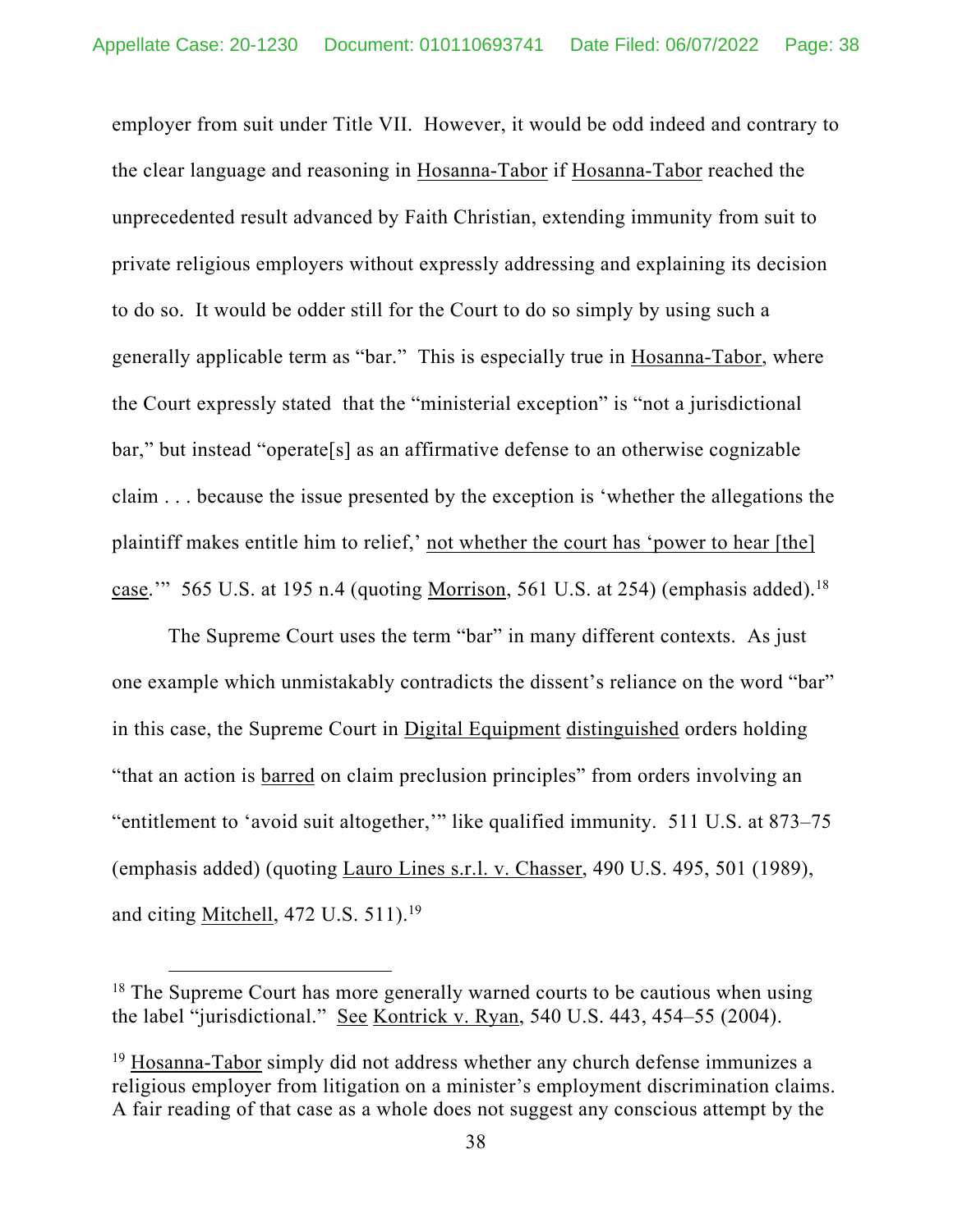The dissent's contention, that Hosanna-Tabor's use of the word "bar" all by itself implicitly extended qualified immunity from suit to private religious employers is unpersuasive.20

# **ii. Faith Christian has not established that the "ministerial exception" is a "structural" limitation on a court's authority sufficient to immunize private religious employers from suit under Title VII**

 Reiterating, Hosanna-Tabor held that the "ministerial exception" is "not a jurisdictional bar" and does not implicate a court's "'power to hear [the] case.'" 565 U.S. at 195 n.4 (quoting Morrison, 561 U.S. at 254). Faith Christian nevertheless attempts an end-run around this clear Supreme Court language, trying to make the same argument we have just rejected by dressing it up in different clothes—e.g., trying to advance the same argument this time under the rubric of a structural

Supreme Court to give the word "bar" the weight the dissent would give it. Neither the dissent nor the parties have cited any case giving Hosanna-Tabor's use of the term "bar" the expansive and novel reading suggested by Faith Christian and the dissent. Nor have we found any such case. The dissent points to the Sixth Circuit's Conlon decision. But Conlon did not address immunity. Instead, it relied on Hosanna-Tabor to hold that a religious employer cannot waive the application of the "ministerial exception" defense once it has been determined that the plaintiff-employee qualifies as a minister. 777 F.3d at 833–36. Neither the Supreme Court nor this Court has addressed that waiver question. But waiver, in any event, is not the same as an immunity from suit that Faith Christian seeks here.

<sup>&</sup>lt;sup>20</sup> The dissent also relies on this court's use of the term "adjudication" in Bryce, a pre-Hosanna Tabor Tenth Circuit case, 289 F.3d at 656. While Bryce discussed the "ministerial exception," its ruling was based only on the church autonomy doctrine. See id. at 651, 658 n.2.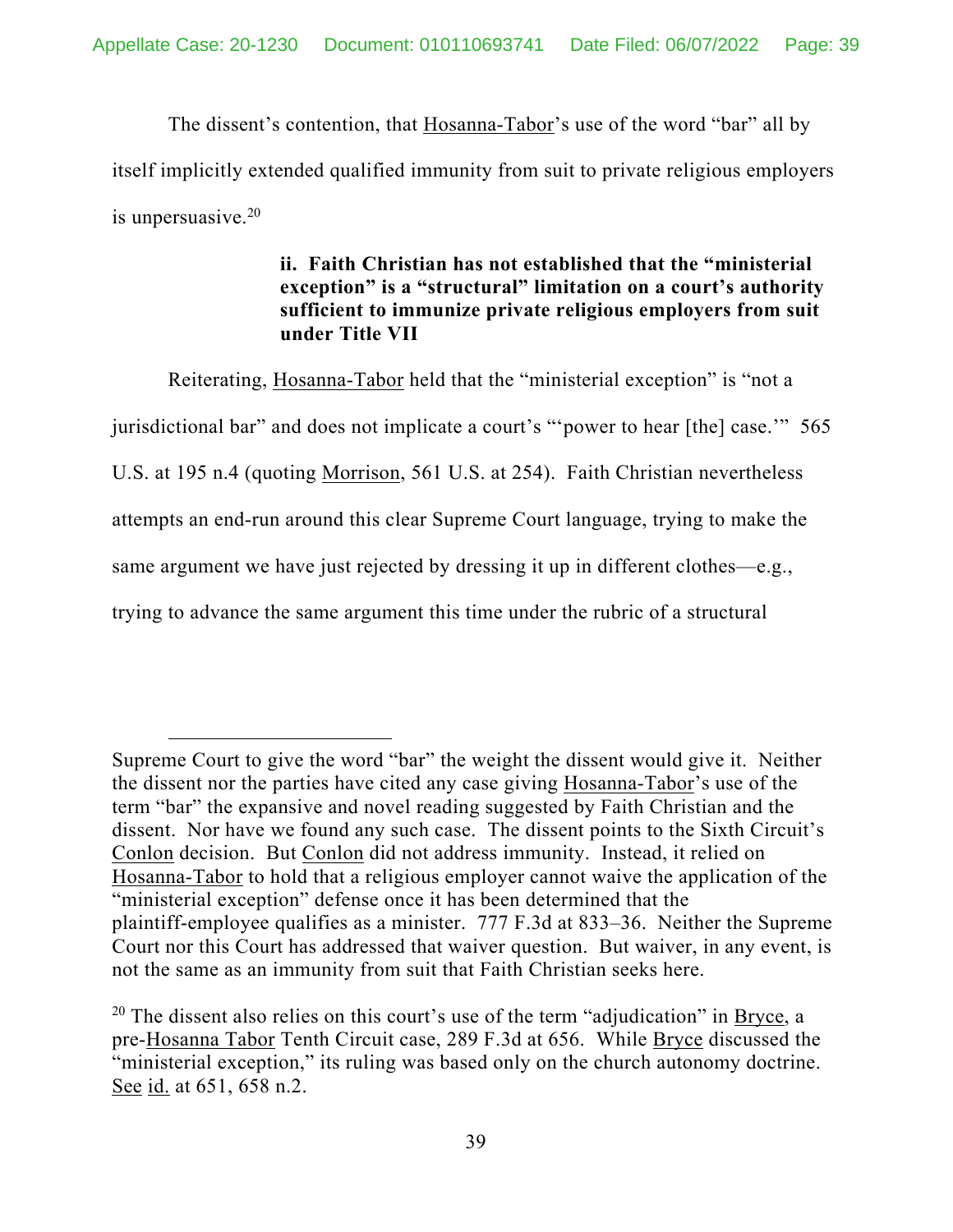limitation on courts' authority to rule on an employment discrimination claim. Faith Christian's argument is still not persuasive.

### *a.* **The three out-of-circuit cases on which Faith Christian relies are inapposite**

Faith Christian cites three cases from other circuits in support of its structural-limitations argument—Conlon, 777 F.3d 829 (6th Cir.); Lee, 903 F.3d 113 (3d Cir.); and Tomic, 442 F.3d 1036 (7th Cir.). None of these three cases are binding on us. But, in any event, each of them is distinguishable. None of the three address the question of whether the "ministerial exception" immunizes a religious employer from litigating employment discrimination claims. Instead, each of those cases addressed only the question of whether a religious employer could waive (or forfeit) a "ministerial exception" defense. Further, each of the three cases addressed the waiver question only after it was clear that the plaintiff-employee was a minister. That, too, differs from this case. Of greater concern, the specific language from those cases on which Faith Christian relies contradicts Hosanna-Tabor's express language indicating that the "ministerial exception" does not implicate a court's power to hear an employment discrimination claim.

 In Conlon, for example, the Sixth Circuit expressly stated that, before deciding whether a religious employer could "waive[]" its "ministerial exception" defense, the court first had to "consider whether the ministerial exception would otherwise apply to the[] facts" plaintiff alleged. 777 F.3d at 833. The Sixth Circuit then determined that the plaintiff-employee in that case was a minister and, thus, that the employer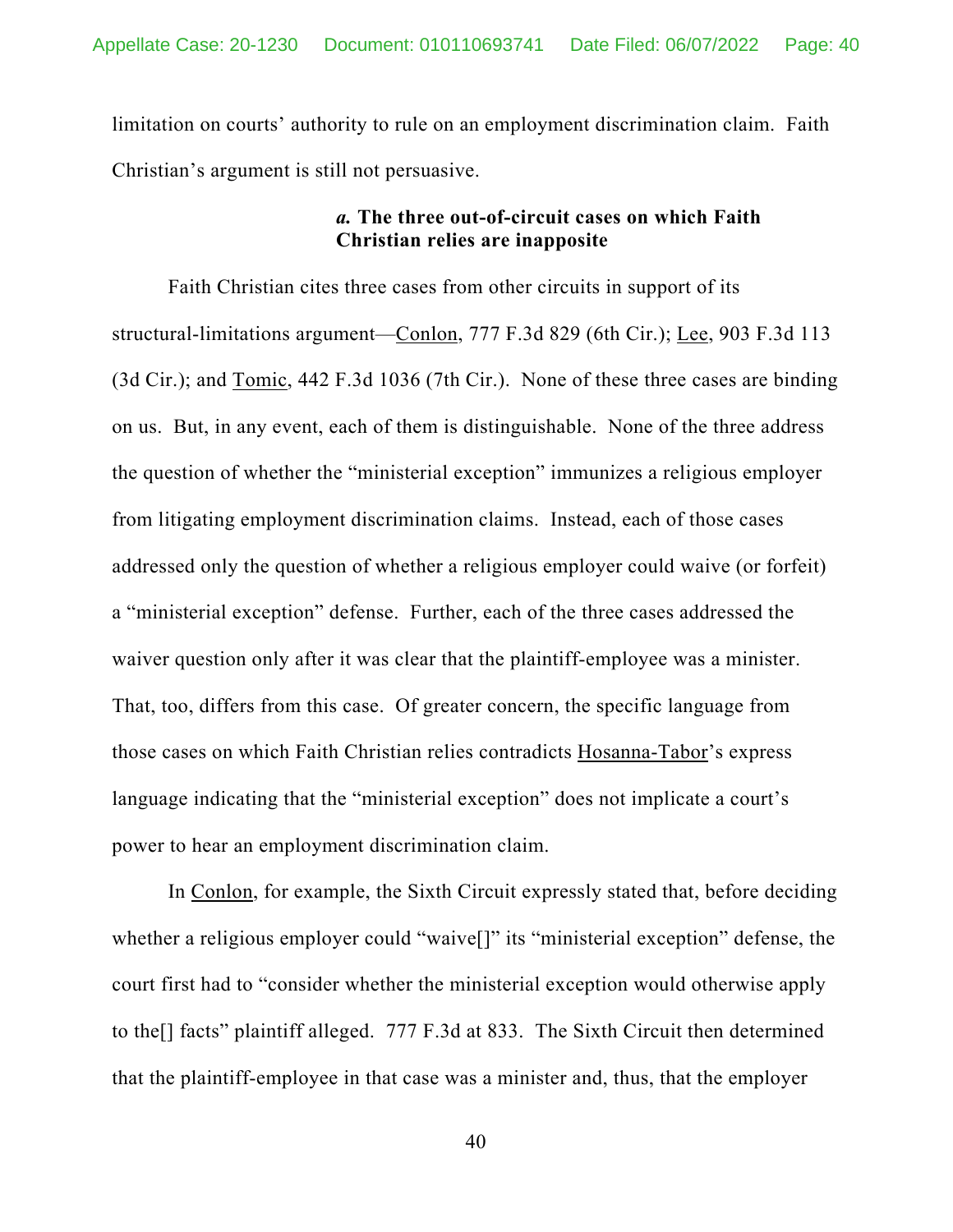could assert the "ministerial exception." Id. at 832, 834–35. Only after that did Conlon cite the First Amendment and state the generally accepted principle that the "government cannot dictate to a religious organization who its spiritual leaders will be." Id. at 835–36. On that basis, Conlon rejected the plaintiff-employee's assertion that the employer had "waived" its "ministerial exception" defense, ruling that the "ministerial exception" cannot be waived." Id. at 836.

 In Lee, a Third Circuit case, there was no dispute that the plaintiff-employee, the pastor of a Baptist church, qualified as a minister. Lee sued the church, alleging the church had breached its employment contract with Lee. 903 F.3d at 116–18. Lee moved for summary judgment and, in its defense, the Church responded by asserting several defenses, but not the "ministerial exception." Id. at 118  $\&$  n.2. It was the district court which, sua sponte, raised the "ministerial exception" and eventually granted the non-moving Church summary judgment on that basis. Id. at 118. The Third Circuit ruled that the employer had not "waived" the affirmative "ministerial exception" defense because it "is rooted in constitutional limits on judicial authority." Id. at 118 n.4. Alternatively, the court noted that Lee did not argue waiver to the district court. Id.

 In Tomic, a pre-Hosanna-Tabor case, the Seventh Circuit treated the "ministerial exception" as a jurisdictional limitation, see 442 F.3d at 1039, a proposition which the Supreme Court later rejected in Hosanna-Tabor, see 565 U.S. at 195 n.4. In a general discussion, Tomic noted "that federal courts cannot always avoid taking a stand on a religious question." 442 F.3d at 1039. Where, for example,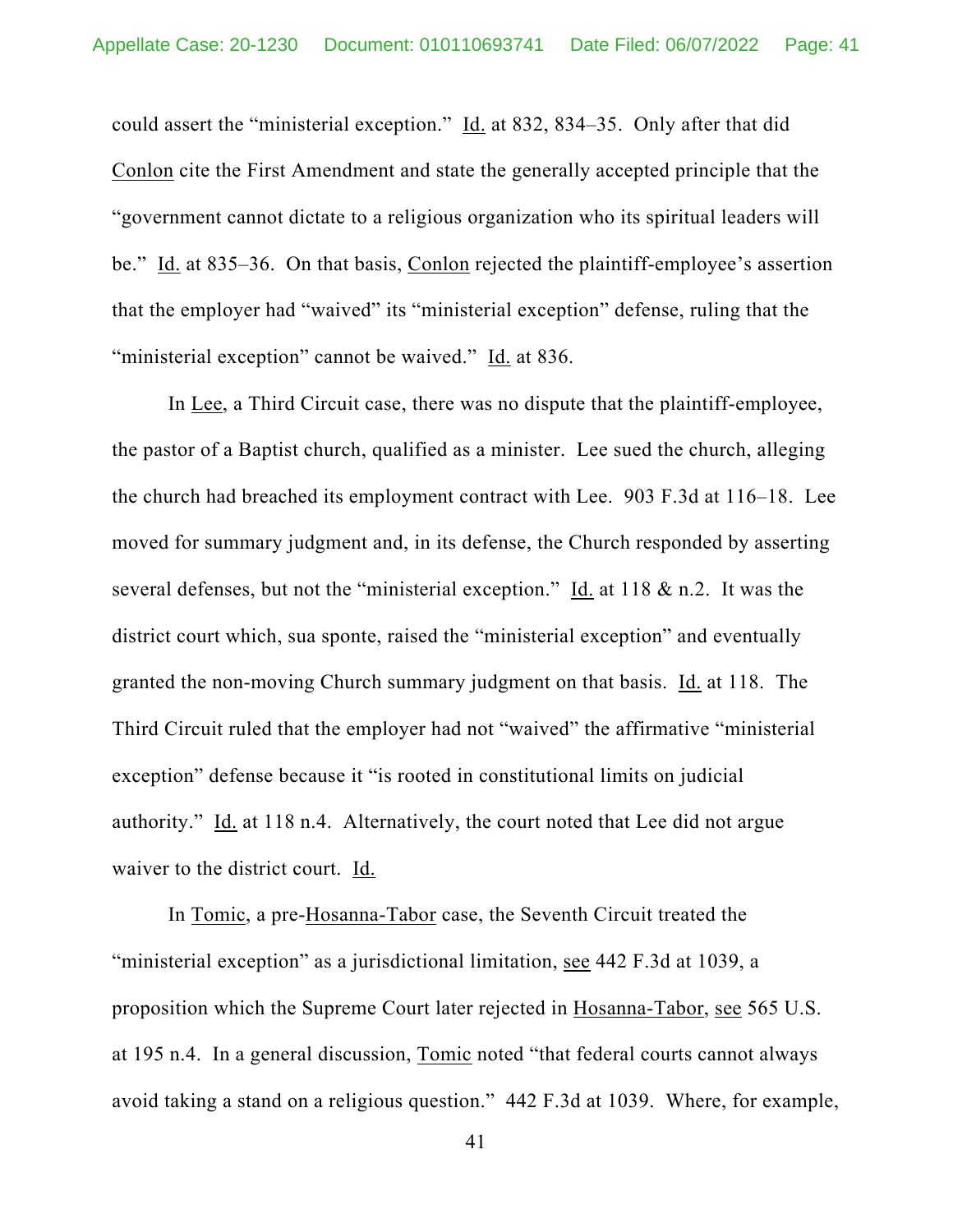a church designated all of its employees, including the janitor, as a minister, a "court would have to determine whether under the actual law of the church in question . . . janitors really were ministers." Id. But under the specific facts that the plaintiff-employee alleged in Tomic, the Seventh Circuit held that the plaintiff-employee, as the music director for a Catholic diocese, qualified as a minister. Id. at 1040–41. After reaching that conclusion, the Seventh Circuit considered "whether it makes a difference that the diocese represents itself as an 'equal opportunity' employer." Id. at 1041. The court held it did not make a difference because "the ministerial exception, like the rest of the internal-affairs doctrine, is not subject to waiver or estoppel." Id. at 1042.

 None of these three out-of-circuit cases binds this Court. Furthermore, and of most concern, the language from each of these cases on which Faith Christian relies—language referring to the "ministerial exception" as a "structural" or a constitutional "limitation" on a court's "authority"—contradicts Hosanna-Tabor's language explicitly stating that the "ministerial exception" is not jurisdictional and does not implicate the question of "whether the court has 'power to hear [the] case.'" 565 U.S. at 195 n.4 (quoting Morrison, 561 U.S. at 254). Moreover, although the post-Hosanna-Tabor cases of Conlon and Lee recognized that Hosanna-Tabor held that the "ministerial exception" is not jurisdictional, neither Conlon nor Lee acknowledged and addressed the Supreme Court's further language indicating that the "ministerial exception" does not implicate a court's "'power to hear [the] case,'"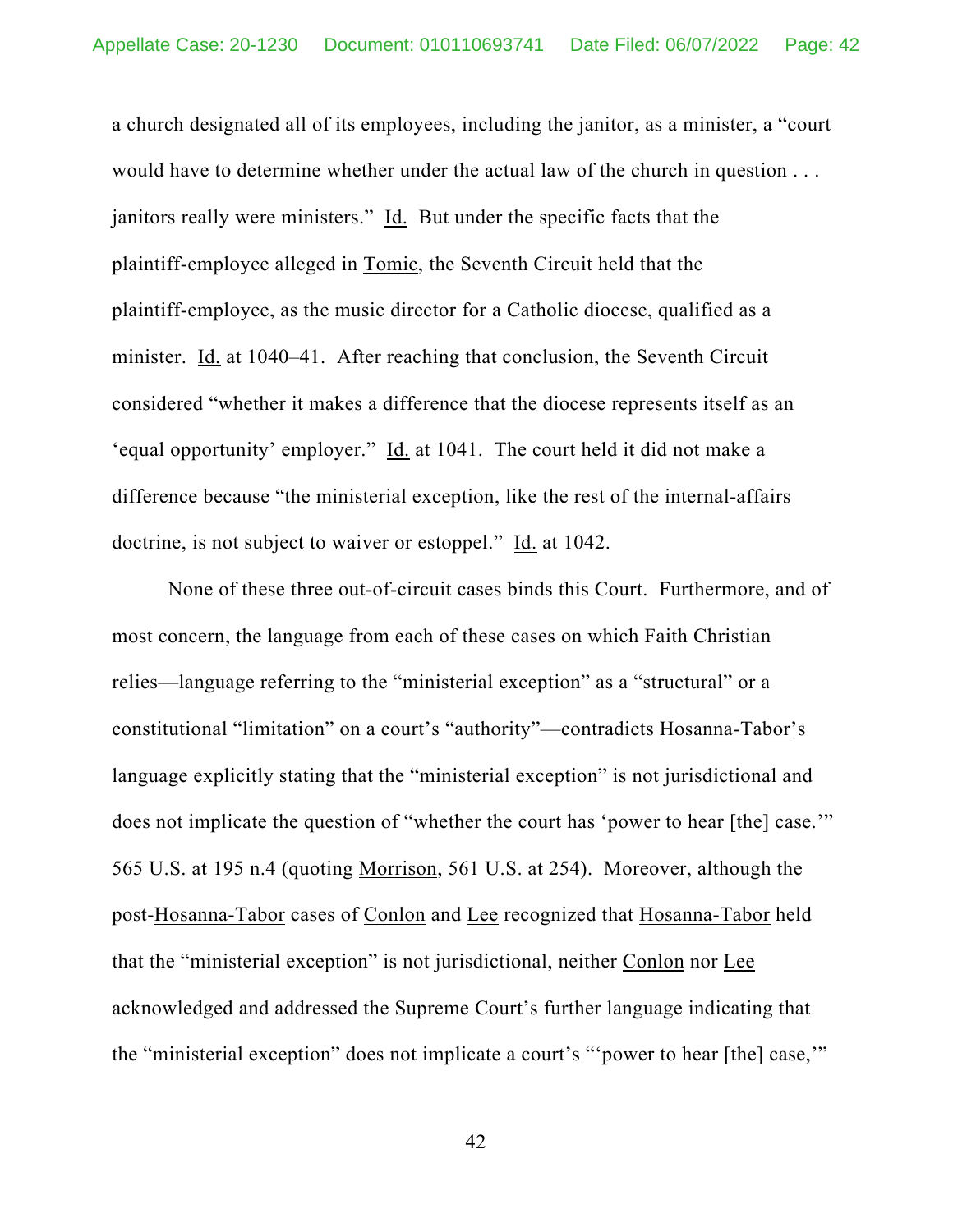id. (quoting Morrison, 561 F.3d at 254). (Neither Faith Christian nor the dissent address this language from Hosanna-Tabor, either.)

Beyond that significant problem, none of these three cases address the question presented here, which is whether the category of orders denying a religious employer summary judgment on its "ministerial exception" defense should be immediately appealable. Nor do any of these three cases address whether the "ministerial exception" immunizes a religious employer from ever having to litigate its minister's employment discrimination claims. Instead, the three cases cited by Faith Christian address only whether an employer can "waive" (or forfeit) its affirmative "ministerial exception" defense, once it has been determined that the plaintiff-employee is a minister. That waiver question, which neither the Supreme Court nor this Court has addressed, is not analogous to the immunity from suit Faith Christian seeks here. For myriad reasons, then, these three cases on which Faith Christian relies are not helpful.

### *b.* **The Establishment Clause requires that courts avoid only excessive entanglement**

 Faith Christian relies on the Establishment Clause's admonition that courts avoid excessive entanglement with religion to argue that the "ministerial exception" is a "structural" limitation on a court's authority to adjudicate an employment discrimination claim. But "[e]ntanglement must be 'excessive' before it runs afoul of the Establishment Clause." Agostini v. Felton, 521 U.S. 203, 233 (1997).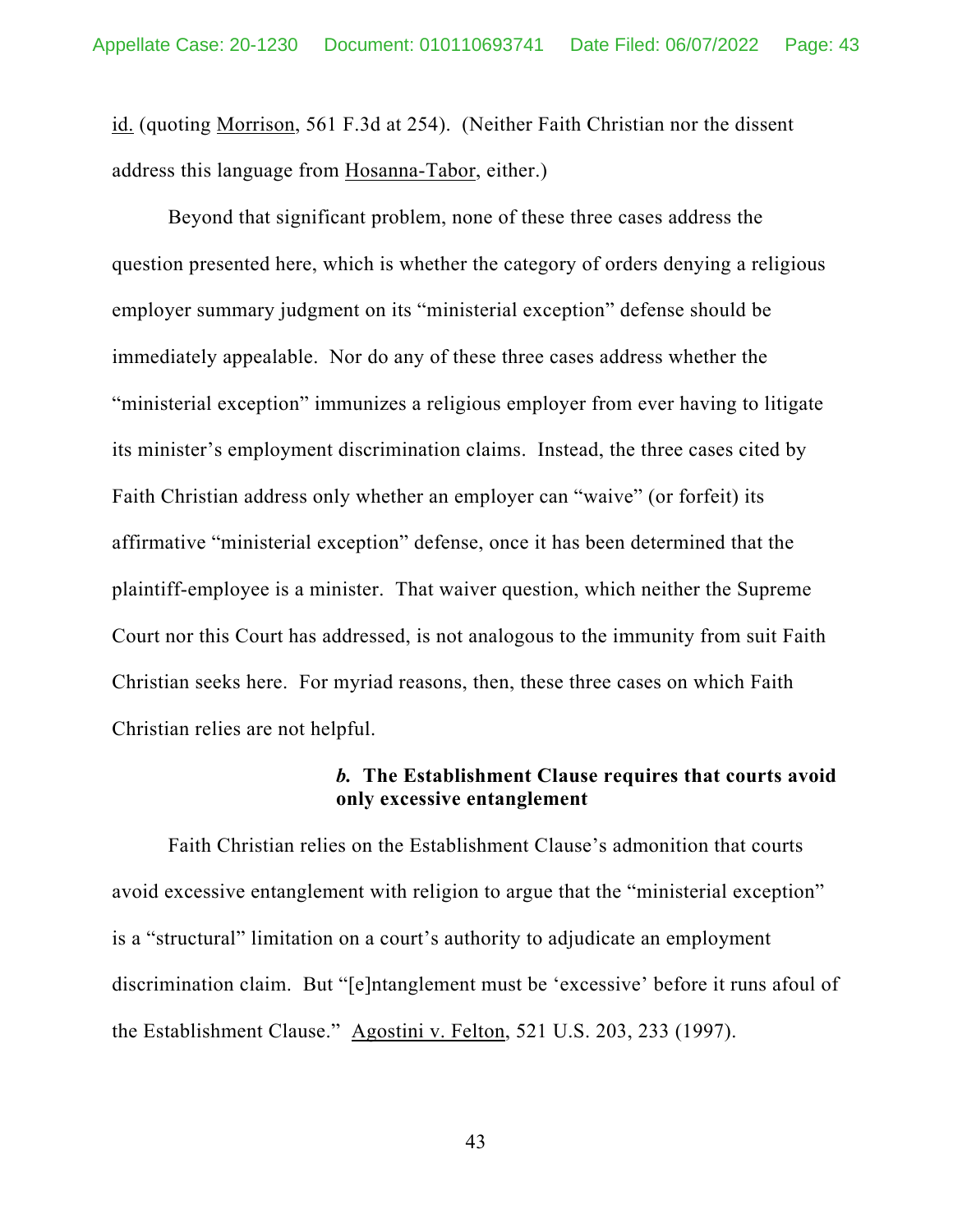A district court's decision to deny a religious employer summary judgment because there are disputed issues of fact material to whether or not the plaintiff-employee is a minister does not represent excessive entanglement. See generally id. (noting "[i]nteraction between church and state is inevitable"). Instead, the fact finder must determine whether the plaintiff-employee is a minister before deciding whether the "ministerial exception" applies in a given case. If the plaintiff-employee is not a minister, there is no entanglement with religion and the "ministerial exception" does not apply. Religious institutions do not "enjoy a general immunity from secular laws." Our Lady, 140 S. Ct. at 2060. Instead, applying neutral and generally applicable laws to religious institutions ordinarily does not violate the First Amendment. See Fulton v. City of Philadelphia, 141 S. Ct. 1868, 1876–77 (2021) (citing cases). Faith Christian, thus, is subject to Title VII discrimination claims brought against it by a non-ministerial employee. See Rayburn, 772 F.3d at 1169 (4th Cir.). Requiring Faith Christian to litigate to resolution here the genuinely disputed predicate factual issue of whether or not Tucker is a minister does not amount to an excessive entanglement of courts with religion. It is instead a necessary factual determination that will resolve whether the "ministerial exception" even applies in the first place. And, where there is a genuinely disputed factual issue as to whether an employee qualifies as a "minister," a jury must resolve that predicate material factual dispute. That cannot be avoided in light of the fact-intensive nature of the question, as emphasized by the Supreme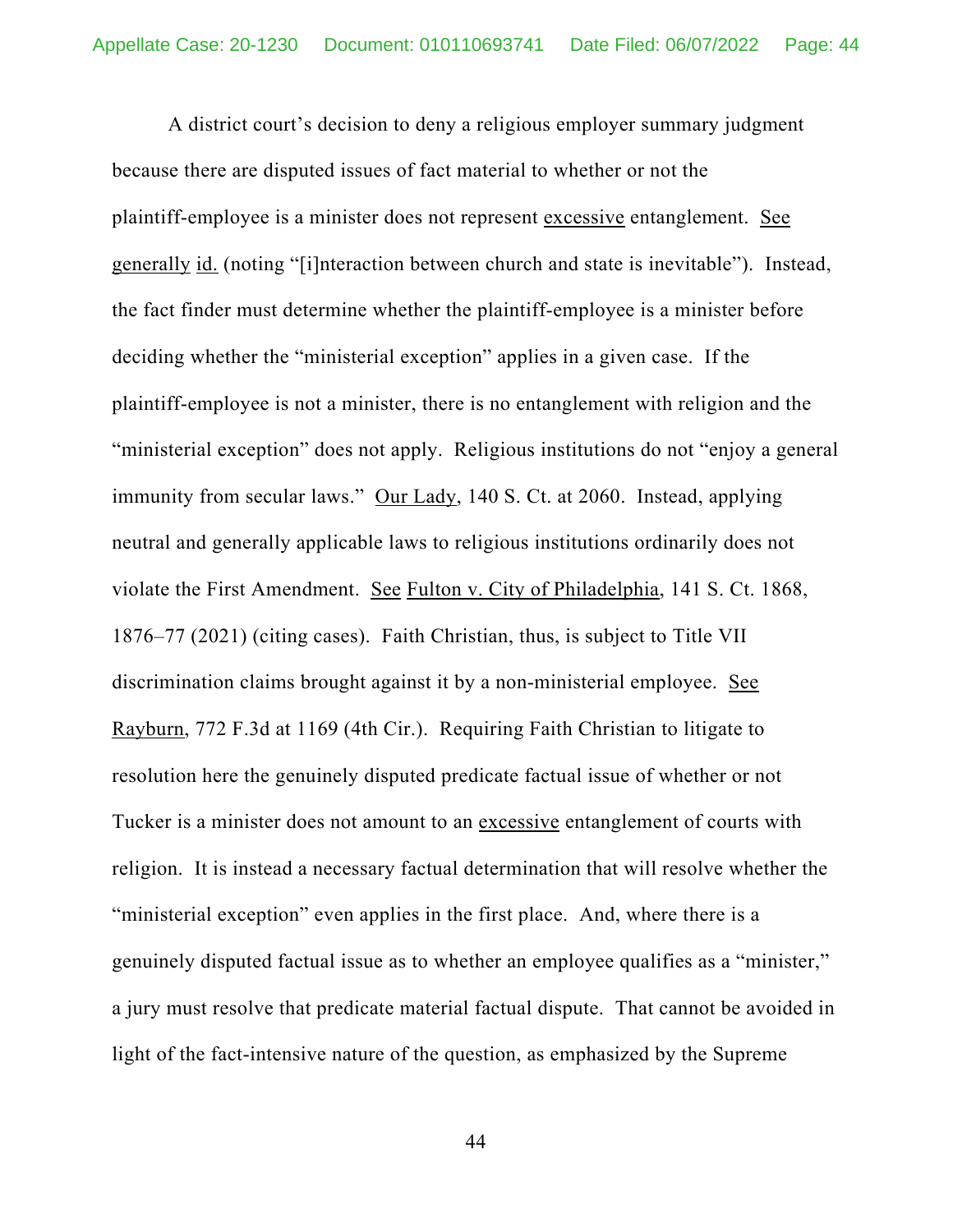Court in both Our Lady, 140 S. Ct. at 2066–67, and Hosanna-Tabor, 565 U.S. at 190– 94.

 Faith Christian disagrees, asserting that allowing this case to proceed to merits discovery and possibly a trial will require the district court's excessive entanglement with religion. But determining the narrow binary factual question of whether a particular plaintiff is or is not a minister of the defendant church is not excessive entanglement. If the determination is that the plaintiff is not a minister, requiring the church to stand trial on an employment discrimination claim, or indeed other secular claims, is not excessive entanglement or even entanglement at all. If Faith Christian were entitled to immunity here it would be "immunity by ipse dixit"—immunity because Faith Christian simply declared Tucker (and indeed nearly all of its employees) to be ministers.

If this case goes to trial, it does not reasonably mean that even a jury will ever be required to resolve any religious dispute. Instead, the district court could instruct the jury to decide first whether Tucker is a minister (without regard to whether he is a faithful or feckless minister); if Tucker is determined to be a minister, the jury's inquiry ends. Only if the jury finds that Faith Christian failed to prove that Tucker is a minister can the jury then decide the secular merits of Tucker's Title VII (and Colorado law) claims.

 To hold otherwise would place a religious employer above the law, and that is not the purpose of the "ministerial exception."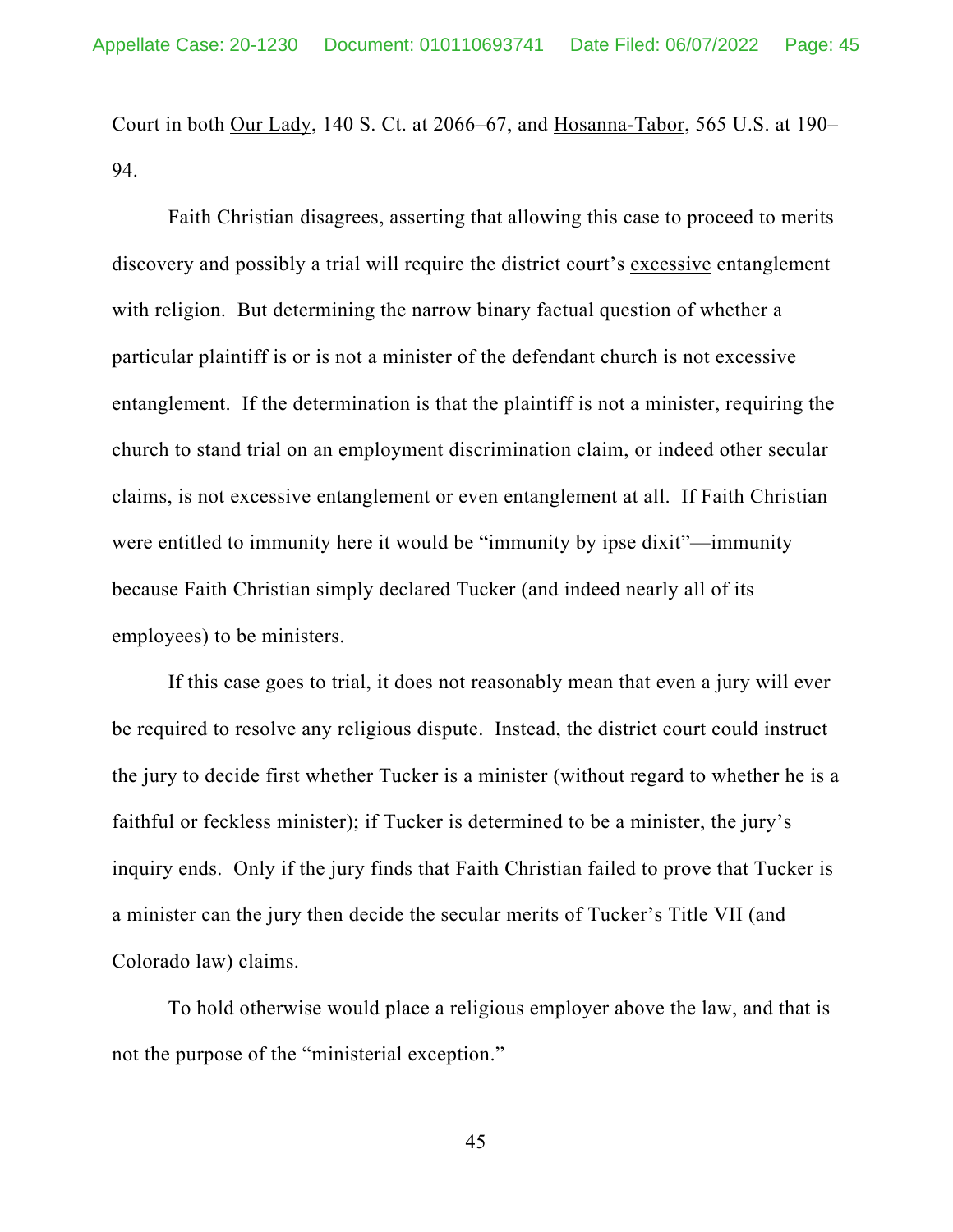*c.* **Faith Christian has not cited any case where an interlocutory ruling denying dismissal of a claim against a party based on the Establishment Clause was immediately appealable** 

 Faith Christian has not cited, nor have we found, any case permitting an immediate collateral-order appeal challenging a court's decision to decline to dismiss secular claims based on the Establishment Clause's prohibition against courts' excessive entanglement with religion.

 Faith Christian mentions Whole Women's Health v. Smith, 896 F.3d 362 (5th Cir. 2018), but the circumstances at issue there were very different from this case. In Smith, the district court issued a discovery order requiring the Texas Conference of Catholic Bishops ("Conference"), which was not a party to the litigation, to produce its "internal communications." Id. at 364. The Fifth Circuit permitted an immediate appeal from that decision under the collateral order doctrine because the contested discovery order conclusively determined that the non-party Conference had to turn over its internal communications and, because the discovery order was directed to a non-party, it was effectively unreviewable following a final judgment entered in the parties' litigation. Id. at 367–69. That is a very different situation than the one presented here, where a party-defendant (Faith Christian) seeks an immediate collateral-order appeal from the denial of summary judgment on its affirmative defense because there remain material factual disputes that a jury must decide. Here, Faith Christian can challenge that finding after final judgment if an adverse judgment is ultimately rendered against it.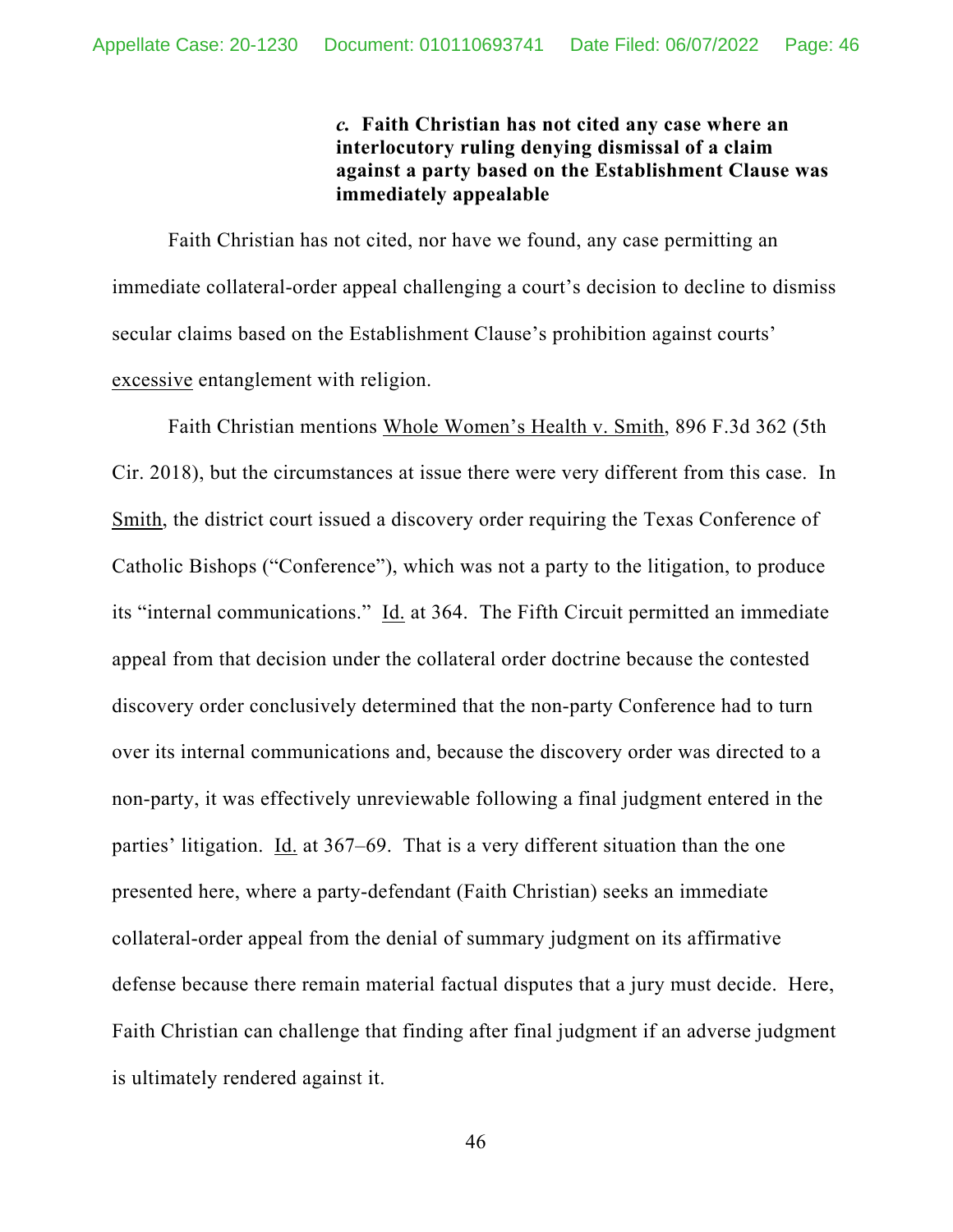### *d.* **Conclusion as to Faith Christian's structural argument**

 Bringing this discussion full circle, Hosanna-Tabor expressly held that the "ministerial exception" is not jurisdictional. See 565 U.S.at 195 n.4. But even if, directly contrary to Hosanna-Tabor's clear language, we treated the "ministerial" exception" as jurisdictional, that would not entitle Faith Christian to an immediate appeal. Even decisions denying dismissal based on the lack of subject matter or personal jurisdiction are generally not immediately appealable. See 15A Wright & Miller §§ 3911.3, 3911.4.

Furthermore, even if, again contrary to Hosanna-Tabor's express language, we instead relied on the Establishment Clause to treat the "ministerial exception" as a limitation on a court's authority to adjudicate an employee's discrimination claim, Faith Christian would still not be entitled to an immediate appeal. Any limitation the "ministerial exception" imposes is only conditional and would not be triggered unless and until the religious employer established as a matter of fact that the employee qualified as a minister. The Establishment Clause's admonition that courts avoid excessive entanglement with religion would have no application if the employee was found not to be a minister. And, as already explained, and as emphasized by the Supreme Court in Hosanna-Tabor and Our Lady, because the determination of whether or not an employee is a minister involves a fact-intensive inquiry, the denial of summary judgment on that issue because there are material factual disputes does not justify an immediate appeal under the collateral order doctrine.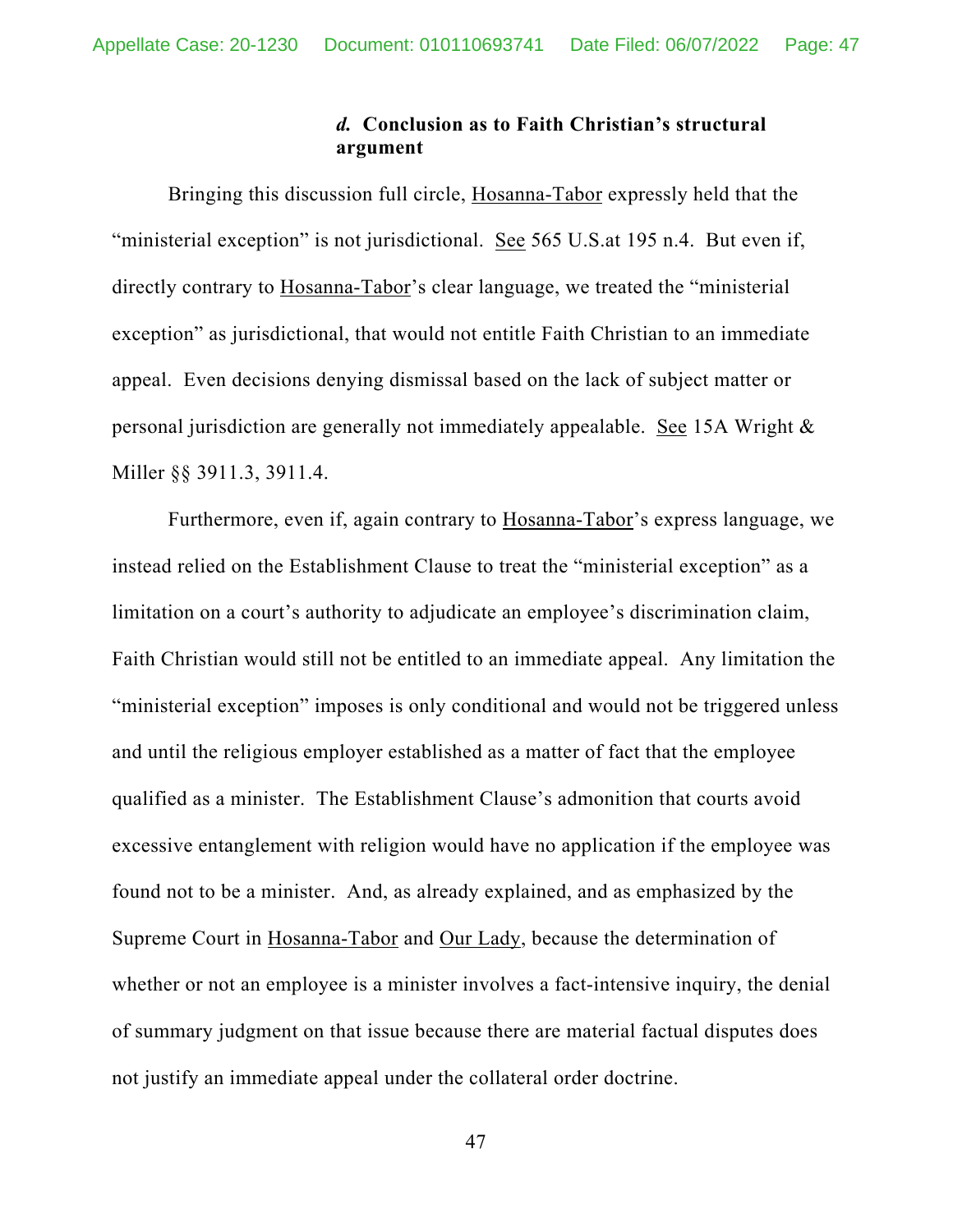Many of the arguments made by Faith Christian, the dissent and a number of amici to the contrary simply presuppose that the plaintiff-employee will always be a minister. Those arguments are not realistic. They ignore the possibility, presented here, that a district court will conclude that summary judgment cannot be entered for the religious employer because there are genuinely disputed material facts that a jury must resolve. If a jury's resolution of those facts indicates that the employee is not a minister, then the Establishment Clause is not implicated.

#### **d. Conclusion as to Cohen's third requirement**

We conclude that the "ministerial exception" is not analogous to qualified immunity and does not immunize religious employers from the burdens of litigation itself. While the "ministerial exception" does protect a religious employer from liability on claims asserted by a "minister" who alleges that the employer violated anti-discrimination employment laws, any error the district court makes in failing to apply that affirmative defense can be effectively reviewed and corrected through an appeal after final judgment is entered in the case.

## **3. Faith Christian also cannot meet Cohen's first requirement, that the category of orders being appealed conclusively determine the disputed question**

Because we conclude that Faith Christian has failed to establish that this category of orders satisfies the third Cohen prong, we need not address whether Faith Christian satisfied Cohen's first prong—that the category of orders being appealed conclusively determine the disputed question, whether an employee qualifies as a minister. See Coopers & Lybrand, 437 U.S. at 468 (applying Cohen, 337 U.S. 541).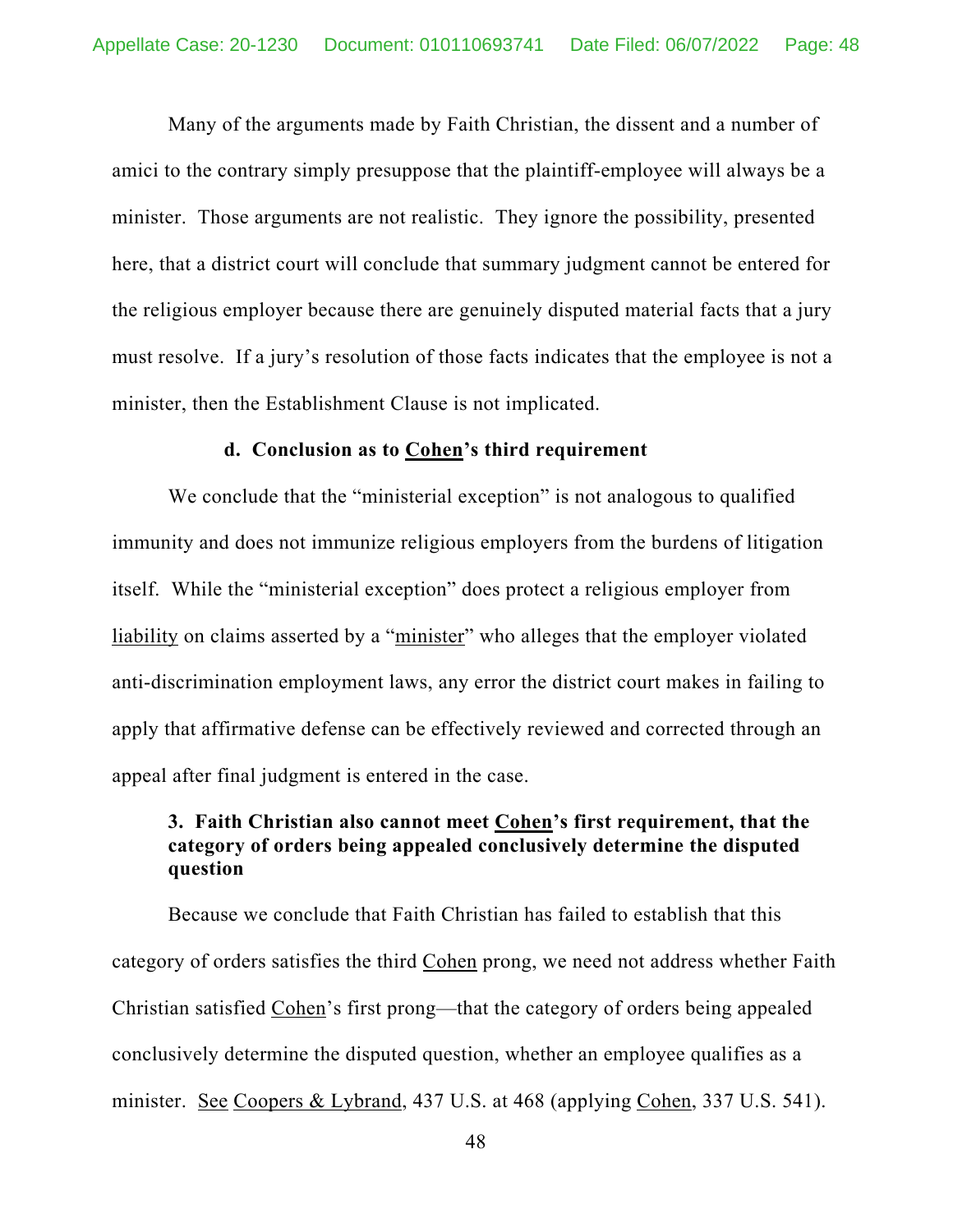But Faith Christian cannot satisfy Cohen's first requirement either. It is clear that the district court denied summary judgment because a jury must resolve the genuinely disputed fact question of whether Tucker was a "minister"; that ruling unquestionably did not "conclusively determine the disputed question" of Tucker's ministerial status, Coopers & Lybrand, 437 U.S. at 468 (emphasis added). Instead, the district court's decision clearly contemplates further factual proceedings to resolve that disputed issue of fact of Tucker's ministerial status vel non.

As with the third Cohen requirement, again the dissent can only conclude that the first Cohen requirement is satisfied if the "ministerial exception" immunizes religious employers even from suit under Title VII. But, as explained in our discussion of the third Cohen requirement, this is an incorrect characterization of the "ministerial exception.<sup>21</sup>

 Second, the dissent asserts that it views that competing evidence in the light most favorable to Tucker, but then relies on Faith Christian's evidence. As the

 $21$  Because Faith Christian has failed to meet either Cohen's first or third requirements for immediate appeal under the collateral order doctrine, we have no interlocutory jurisdiction to address the merits of the district court's decision to deny Faith Christian summary judgment on its "ministerial exception" defense. The dissent addresses the merits of that question and concludes the district court erred; that is, the dissent concludes that the factual question of whether Tucker was a "minister" should be taken from a jury and decided in the first instance by this court. We have two concerns about the dissent's merits discussion. First, the dissent contends that the district court failed to identify specific factual disputes that preclude summary judgment. But that is not so. The district court laid out in extensive detail each side's evidence on the question of whether Tucker was a minister (Aplt. App. 274–82) and then held that "whether Mr. Tucker was a 'minister' within the meaning of the 'ministerial exception' is genuinely disputed on the evidence presented" and that a reasonable jury considering that competing evidence could find either that Tucker was, or was not, a minister (id. at 284).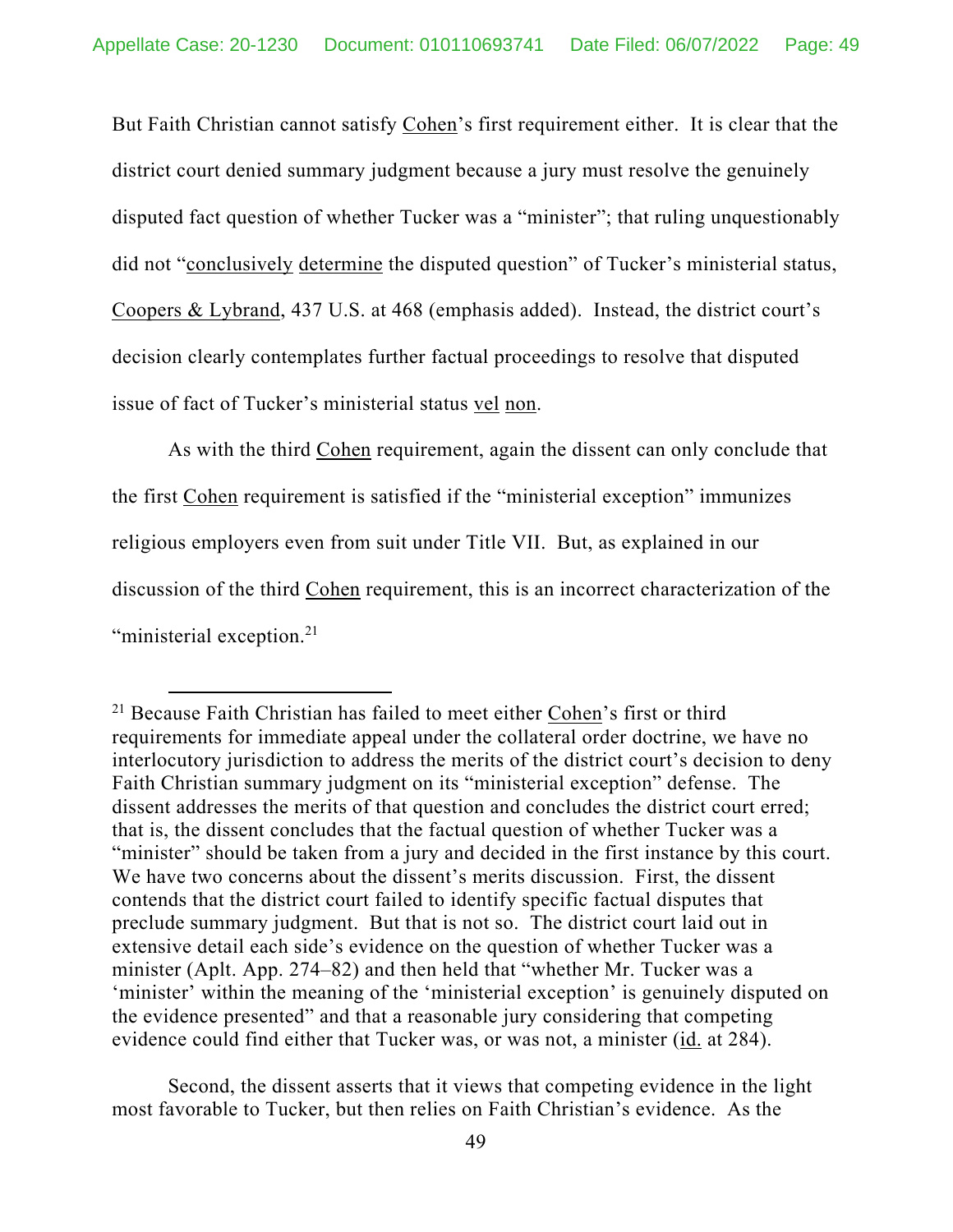#### **III. CONCLUSION**

The Supreme Court could of course extend the scope of the collateral order doctrine to allow interlocutory appeals of cases like the one before us. But until and unless that occurs, our task is to apply current existing law, which we have tried faithfully to do. Only a very small number of orders qualify categorically as immediately appealable under the collateral order doctrine. Faith Christian has not shown that the category of orders at issue here—decisions denying a religious employer summary judgment on the employer's "ministerial exception" defense because of a genuine dispute of material issues of fact—cannot be effectively reviewed at the conclusion of the litigation. We, therefore, do not have jurisdiction under the collateral order doctrine to consider this appeal and, accordingly, DISMISS it for lack of jurisdiction.

district court explained the evidence, Faith Christian's evidence was primarily self-serving documents describing Tucker's position, like an extension agreement and teacher handbook, while Tucker's evidence addressed the actual "facts and circumstances of his employment." (Aplt. App. 284.) The district court noted that, if a jury believed Tucker's evidence, the jury "could rationally" find that he was not a "minister." Id. Furthermore, Faith Christian's documents on which the dissent relies appear to classify all teachers and indeed all staff members as "ministers." Such an indiscriminate blanket statement giving ministerial status to essentially its entire staff is contrary to the case-specific inquiry as to whether a given employee should be deemed a "minister" for purposes of the "ministerial exception." See Fratello, 863 F.3d at 207 (2d Cir.) (noting that religious employer "cannot insulate itself from . . . liability by bestowing hollow ministerial titles upon many or all of its employees"); see also Tomic, 442 F.3d at 1039 (7th Cir.). We lack jurisdiction to consider the merits of the district court's decision and so we do not address those merits in detail. But there are concerns about the dissent's discussion of those merits.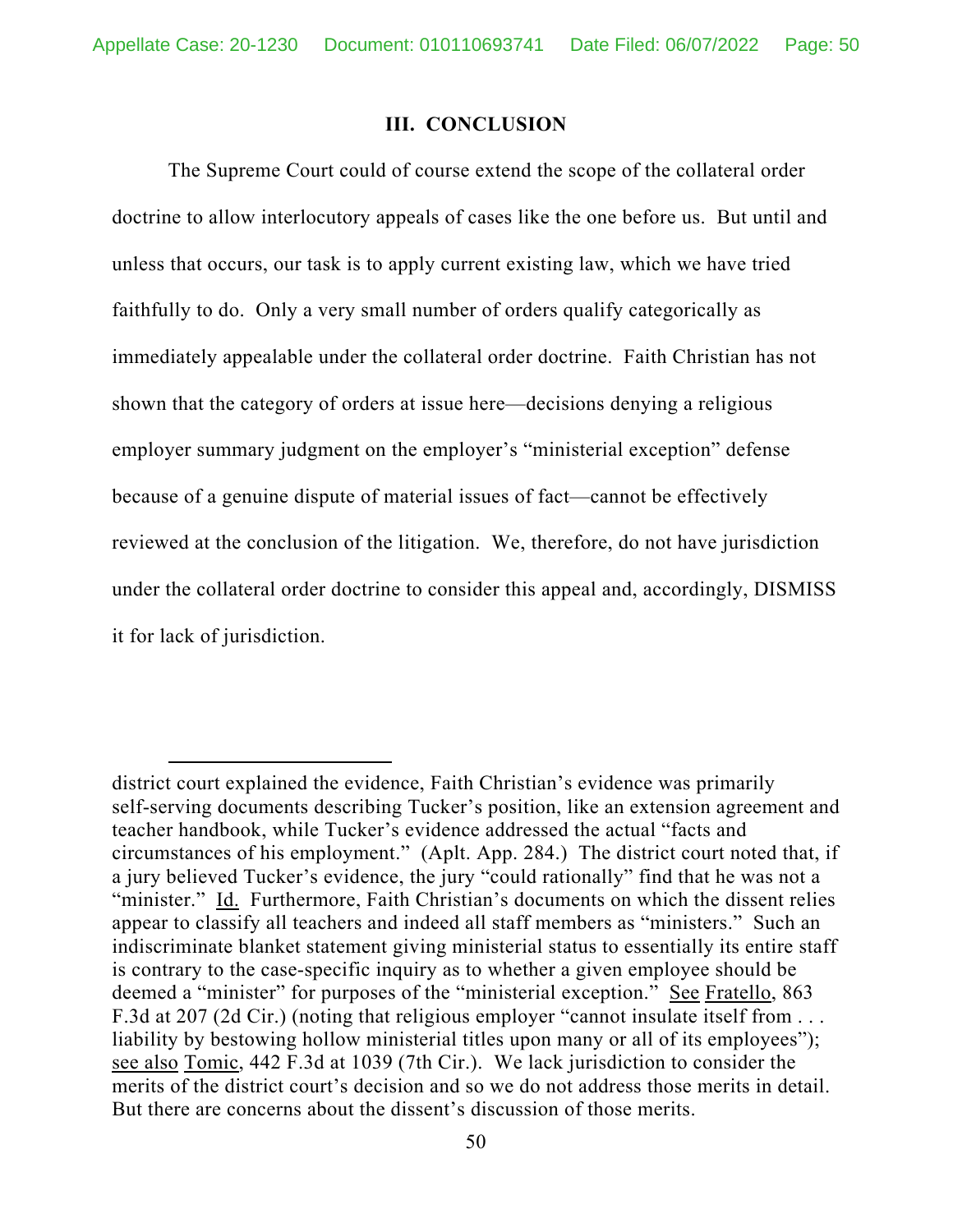# *Gregory Tucker v. Faith Bible Chapel,* No. 20-1230 **BACHARACH**, J., dissenting

This case involves an employment dispute and the ministerial exception. This exception stems from the Religion Clauses of the First Amendment and bars courts from considering employment disputes between religious bodies and their ministers. *Hosanna-Tabor Evangelical Lutheran Church & Sch. v. EEOC*, 565 U.S. 171, 188 (2012); *Our Lady of Guadalupe Sch. v. Morrissey-Berru*, 140 S. Ct. 2049, 2060 (2020). By barring consideration of these disputes, the ministerial exception protects the free exercise of religion and prevents judicial entanglement in religious matters. *Hosanna-Tabor*, 565 U.S. at 188.

The defendant (Faith Bible Chapel) sought summary judgment<sup>1</sup> based on the ministerial exception, arguing that the plaintiff (Mr. Gregory Tucker) had been employed as a minister. But the district court denied summary judgment and reconsideration.<sup>2</sup> Faith Bible appeals, arguing that

 appellate jurisdiction exists under the collateral-order doctrine and

<sup>1</sup> Faith Bible moved to dismiss, and the district court converted the motion to one for summary judgment.

<sup>2</sup> The district court granted Faith Bible's motion for summary judgment on a claim under Title VI, but that claim does not bear on this appeal.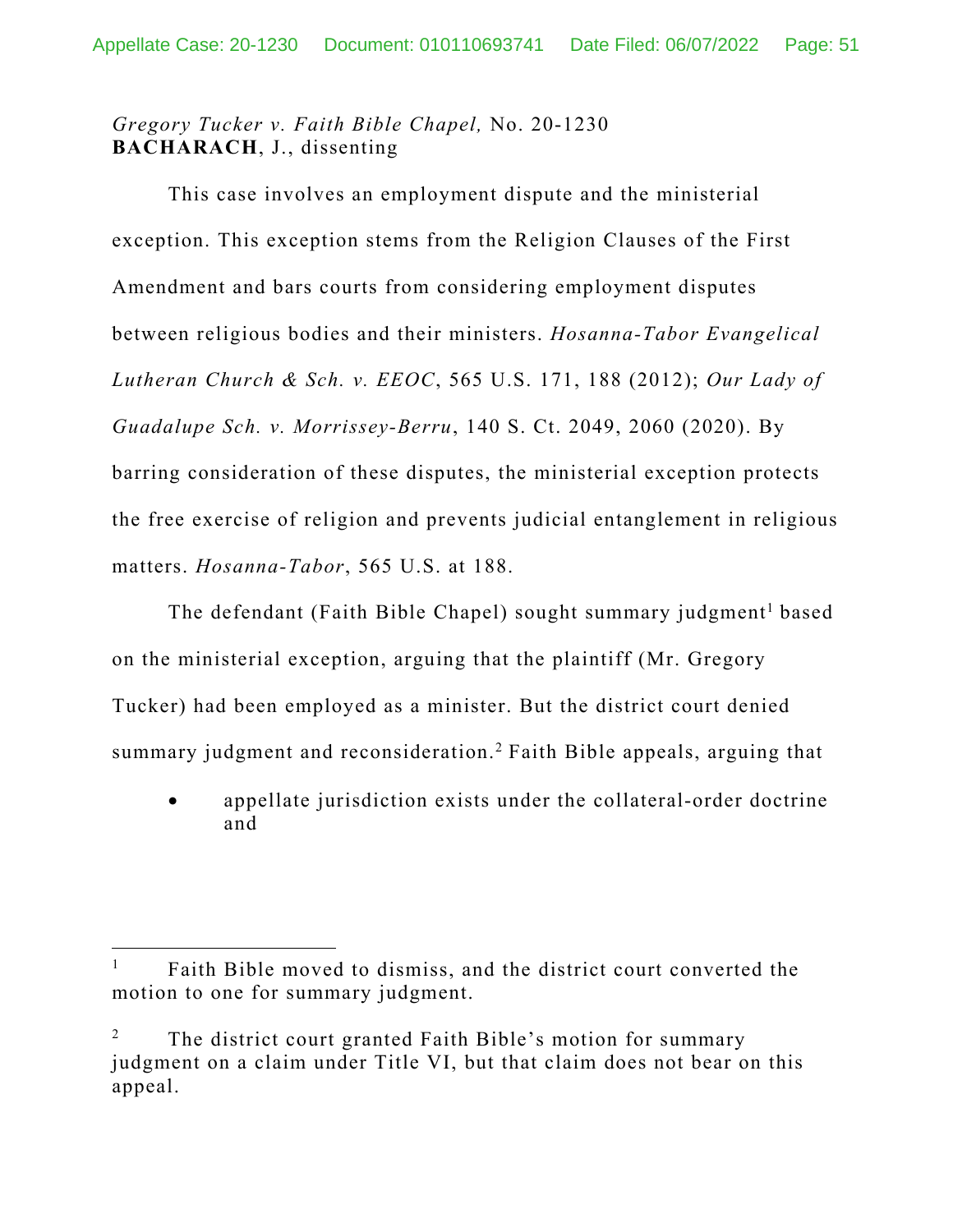$\bullet$  the ministerial exception bars relief.<sup>3</sup>

The majority concludes that we lack jurisdiction, but I respectfully disagree. In my view, we have appellate jurisdiction under the collateralorder doctrine. With jurisdiction, we should reverse because the undisputed evidence shows that Mr. Tucker was acting as a minister when his employment ended. So I respectfully dissent.

### **I. After his employment ended, Mr. Tucker sued.**

Mr. Tucker worked as a teacher and as a Director of Student Life/Chaplain at a religious school, Faith Christian Academy. But parents of the students bristled when Mr. Tucker led a program on race and faith, and school officials later stripped Mr. Tucker of his position as a Director of Student Life/Chaplain. About a month later, school officials also terminated his employment as a teacher.

The termination led to a suit against the school's operator, Faith Bible, under Title VII and Colorado law for retaliating against Mr. Tucker's anti-racist statements. In response, Faith Bible attributes the termination to a disagreement about Mr. Tucker's interpretation of scriptural passages.

<sup>3</sup> Faith Bible also asserts a church-autonomy defense, which the majority treats as underdeveloped. I express no opinion on the development of that defense.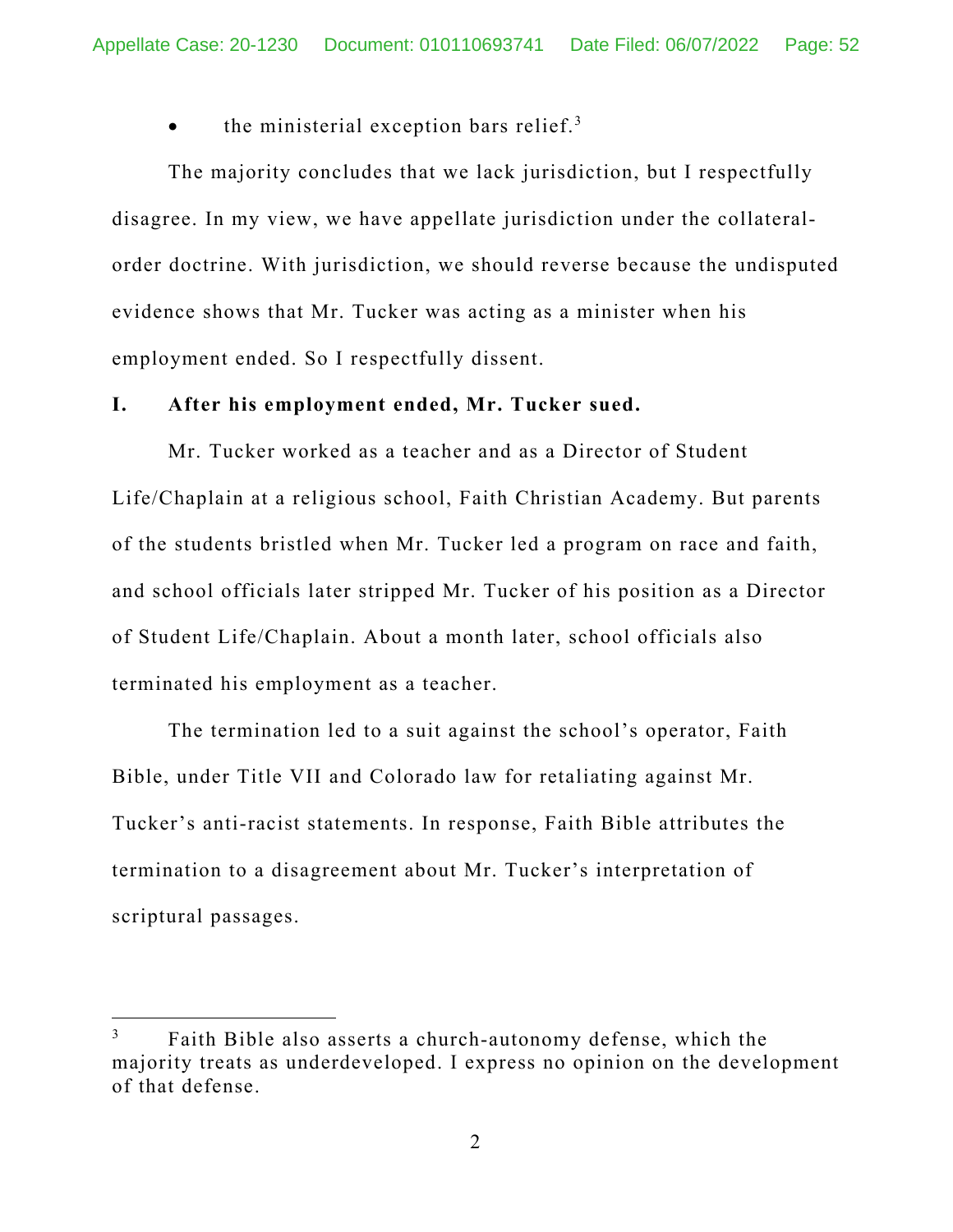The substantive issue on appeal is whether a genuine dispute of material fact existed regarding Mr. Tucker's status as a minister.

### **II. We should consider all of Mr. Tucker's jurisdictional challenges.**

Faith Bible argues that Mr. Tucker conceded multiple jurisdictional arguments by failing to respond to them when he briefed jurisdiction. But parties cannot waive challenges to appellate jurisdiction. *Tuck v. United Servs. Auto. Ass'n*, 859 F.2d 842, 844 (10th Cir. 1988). So we should consider all of Mr. Tucker's jurisdictional challenges.

## **III. The ministerial exception involves a defense against suit, not just against liability.**

Consideration of these jurisdictional challenges turns on the nature of the ministerial exception. Mr. Tucker considers this exception like any ordinary affirmative defense, serving only the personal interests of private individuals to avoid personal liability for private wrongs. In my view, however, the ministerial exception also serves as a structural safeguard against judicial meddling in religious disputes. As a structural safeguard, the ministerial exception protects religious bodies from the suit itself unlike most affirmative defenses that protect only against liability.

## **A. Affirmative defenses that immunize a party from suit must serve some value of a high order.**

The nature of the ministerial exception matters because appellate jurisdiction ordinarily arises only after the district court has entered a final order. 28 U.S.C. § 1291. But some orders warrant earlier appellate review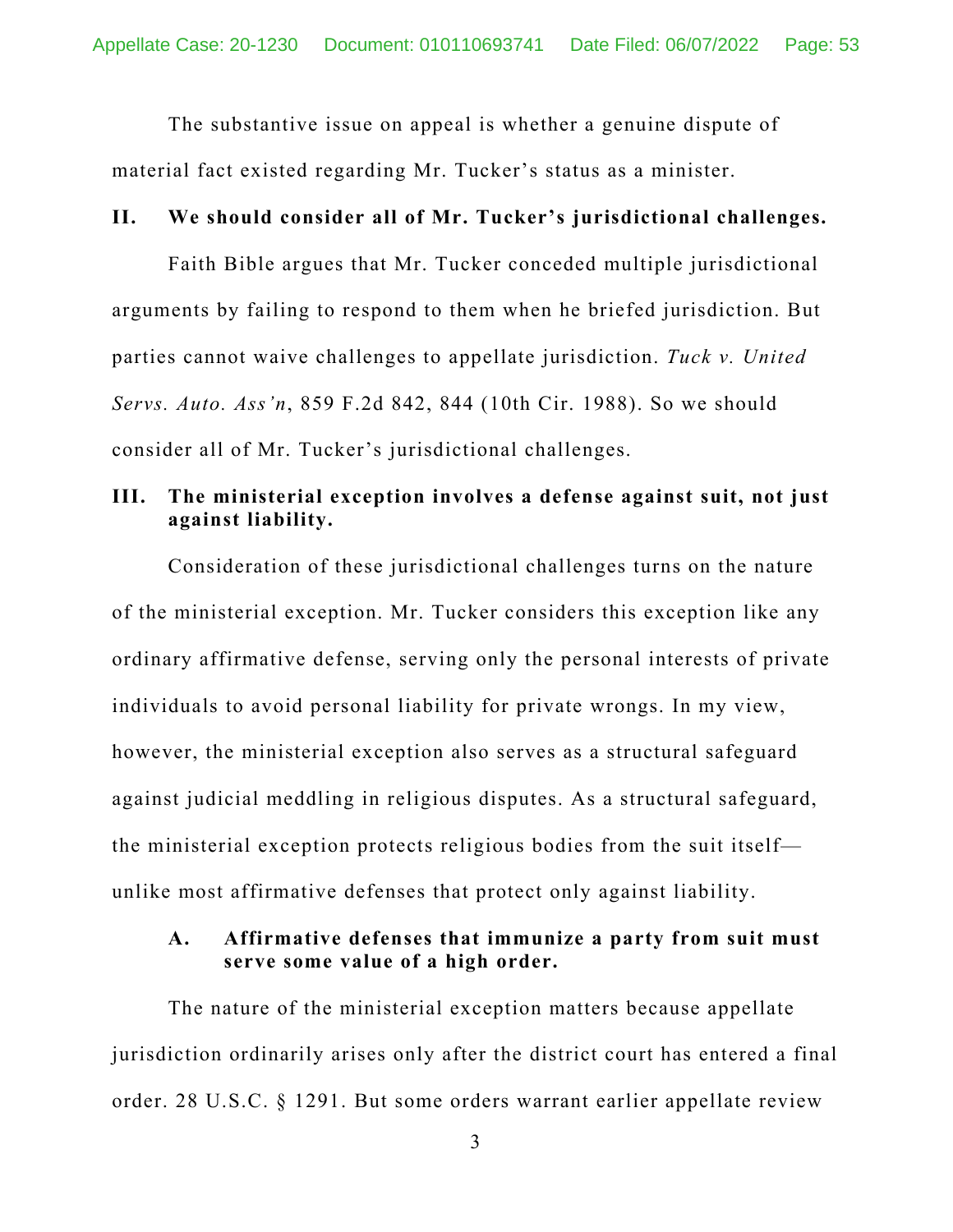because they concern not just a defense against liability but also a "right not to stand trial." *Mitchell v. Forsyth*, 472 U.S. 511, 526 (1985). This right exists only rarely, when it's "embodied in a constitutional or statutory provision entitling a party to immunity from suit." *Digit. Equip. Corp. v. Desktop Direct, Inc.*, 511 U.S. 863, 874 (1994).

 We proceed cautiously when characterizing a defense as a protection from the suit itself rather than just liability. *Will v. Hallock*, 546 U.S. 345, 350 (2006). For this characterization, we consider whether delayed review would "imperil . . . a substantial public interest or some value of a high order." *Mohawk Indus. v. Carpenter*, 558 U.S. 100, 107 (2009) (quoting *Will*, 546 U.S. at 352–53). The Supreme Court has identified values of a "high order" in defenses involving qualified immunity, absolute immunity, Eleventh Amendment immunity, and double jeopardy. *Will*, 546 U.S. at 352. These defenses serve values of a high order like the separation of powers, the efficiency of government, the discretion of governmental officials, the State's dignitary interests, and the mitigation of power imbalances between governmental and private litigants. *Id.* at 352–53.

 Consider qualified immunity, which shields government officials from suits for damages unless the official violates a clearly established federal constitutional or statutory right. The Supreme Court treats qualified immunity as "an *immunity from suit* rather than a mere defense to liability" because the costs of litigation "can be peculiarly disruptive of effective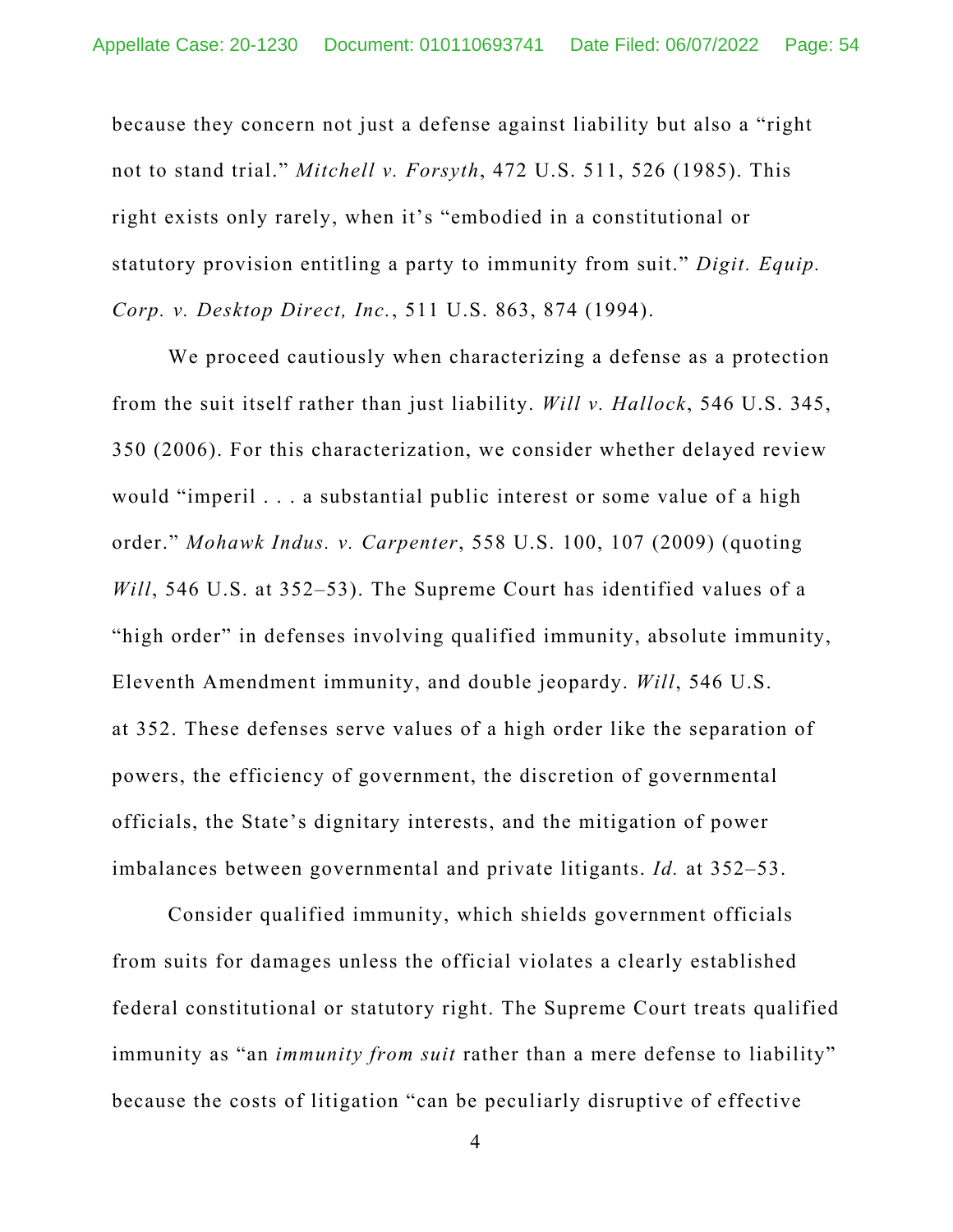government." *Mitchell v. Forsyth*, 472 U.S. 511, 526 (1985) (emphasis added) (quoting *Harlow v. Fitzgerald*, 457 U.S. 800, 816 (1982)). Government can be disrupted by

distracting "officials from their governmental duties,"

- "inhibit[ing] discretionary action," and
- "deterr[ing] . . . able people from public service."

*Id.* (quoting *Harlow v. Fitzgerald*, 457 U.S. 800, 816 (1982)).

Consider also absolute immunity, which is an affirmative defense that prevents civil liability for official acts by certain governmental actors. *Nixon v. Fitzgerald*, 457 U.S. 731, 744–47, 755 (1982). This affirmative defense stems from the structural separation of powers among the branches of government. *Id.* at 748. Given the importance of this structural protection, the Supreme Court treats absolute immunity as immediately appealable. *Id.* at 742–43; *see also Will*, 546 U.S. at 352 (stating that immediate appealability in *Nixon v. Fitzgerald* was based on concern that delay of an appeal would compromise separation of powers).

 And consider Eleventh Amendment immunity, which bars federal suits against states. *P. R. Aqueduct & Sewer Auth. v. Metcalf & Eddy, Inc.*, 506 U.S. 139, 141, 144 (1993). To relieve states of burdensome suits and to ensure vindication of a state's dignitary interests, the Supreme Court treats Eleventh Amendment immunity as immediately appealable,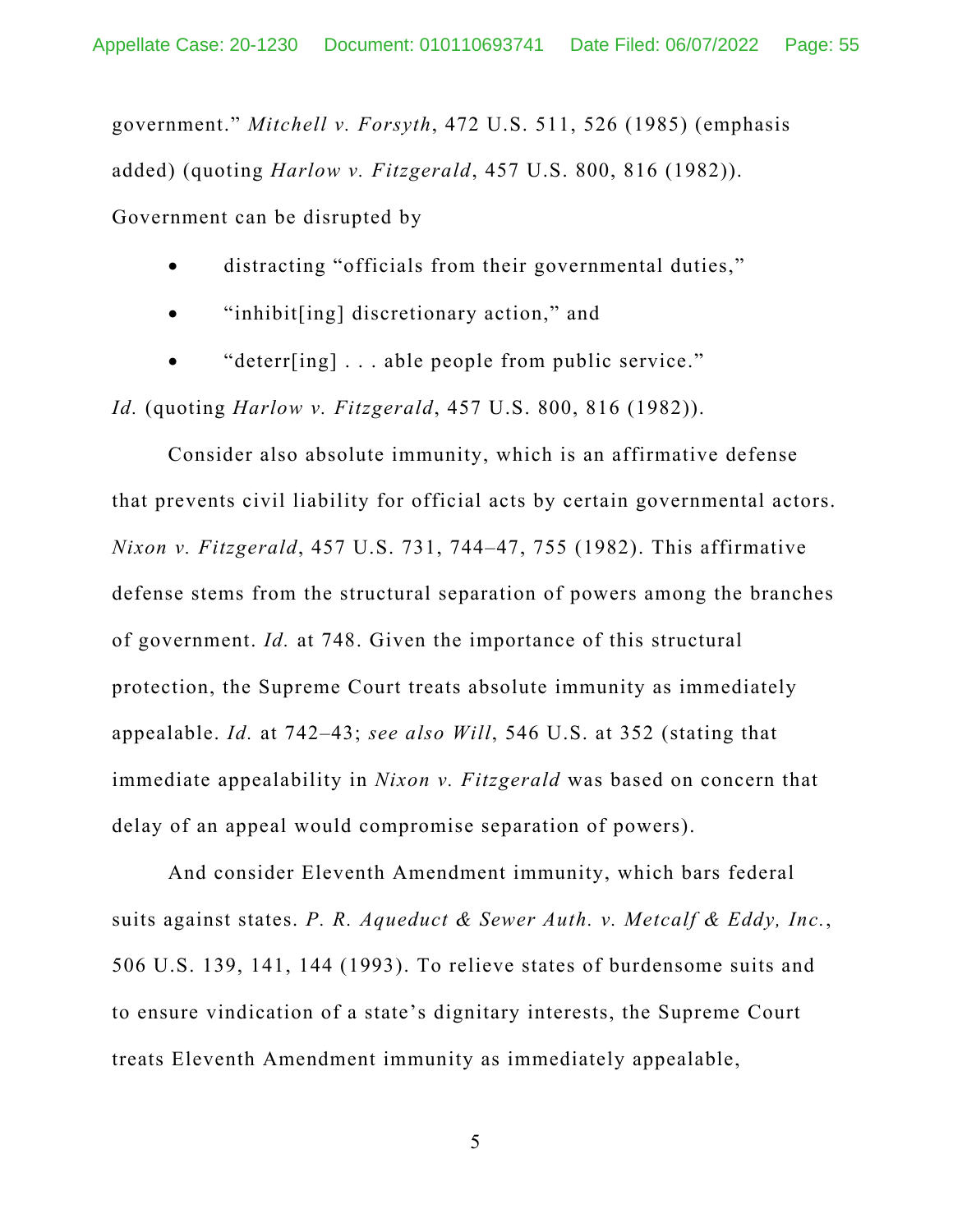characterizing it as an affirmative defense protecting values of a high order. *Will*, 546 U.S. at 352–53.

A final example involves the Double Jeopardy Clause, which protects an individual from being punished twice for the same offense. *Abney v. United States*, 431 U.S. 651, 661 (1977). Immediate appellate review is needed because the government's prosecutorial power can subject individuals "to embarrassment, expense and ordeal . . . to live in a continuing state of anxiety." *Will*, 546 U.S. at 352 (quoting *Abney*, 431 U.S. at 661–62).

## **B. The ministerial exception protects values of a high order by carrying out a constitutional mandate and preserving the structural separation of church and state.**

The ministerial exception also advances values of a high order, protecting religious bodies from burdensome litigation over religious doctrine and preserving the structural separation of church and state. These values compel courts to resolve application of the ministerial exception at an early stage of the litigation. *Id.* at 350–51.

The unique nature of the ministerial exception stems from its origins in the Free Exercise and Establishment Clauses of the First Amendment, which "protect the right of churches and other religious institutions to decide matters 'of faith and doctrine' without government intrusion." *Our*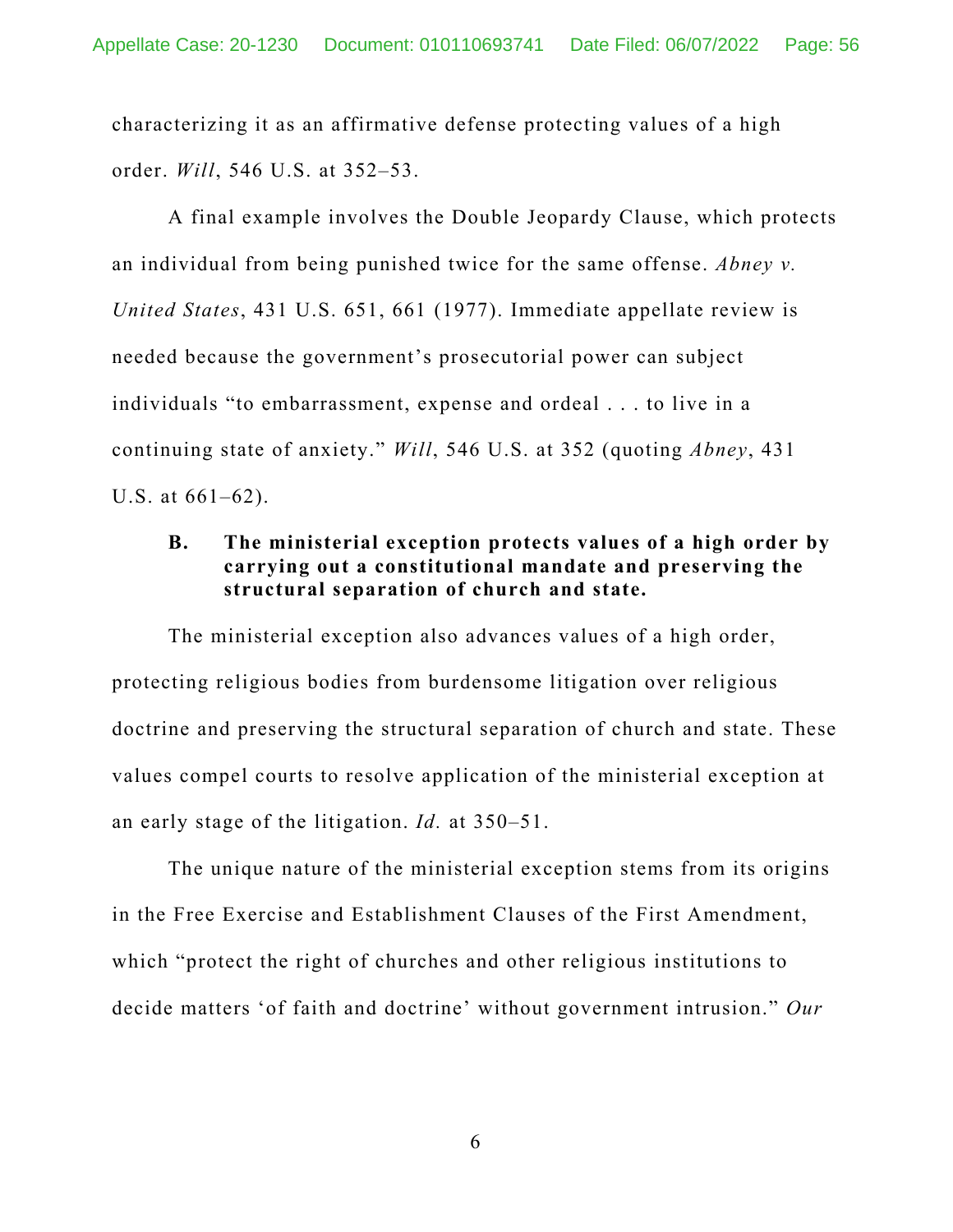*Lady of Guadalupe Sch. v. Morrissey-Berru*, 140 S. Ct. 2049, 2060 (2020) (quoting *Hosanna-Tabor*, 565 U.S. at 186).

The First Amendment's protection extends to religious bodies' employment matters. Without limitations on judicial meddling in employment disputes, religious bodies might skew their employment decisions. For example, a religious body might hesitate to fire a minister even in the face of doctrinal disagreements. "There is the danger that churches, wary of EEOC or judicial review of their decisions, might make them with an eye to avoiding litigation or bureaucratic entanglement rather than upon the basis of their own personal and doctrinal assessments of who would best serve the pastoral needs of their members." *Rayburn v. Gen. Conf. of Seventh-Day Adventists*, 772 F.2d 1164, 1171 (4th Cir. 1985). The potential cloud of litigation might also affect a religious body's criteria for future vacancies in the ministry. *See EEOC v. Cath. Univ. of Am.*, 83 F.3d 455, 467 (D.C. Cir. 1996).

The ministerial exception not only protects religious bodies from the need to skew their employment decisions, but also advances three structural values:

- 1. Protection of a religious body's internal governance
- 2. Limitation on governmental power over religious matters
- 3. Prevention of judicial encroachment in matters of religion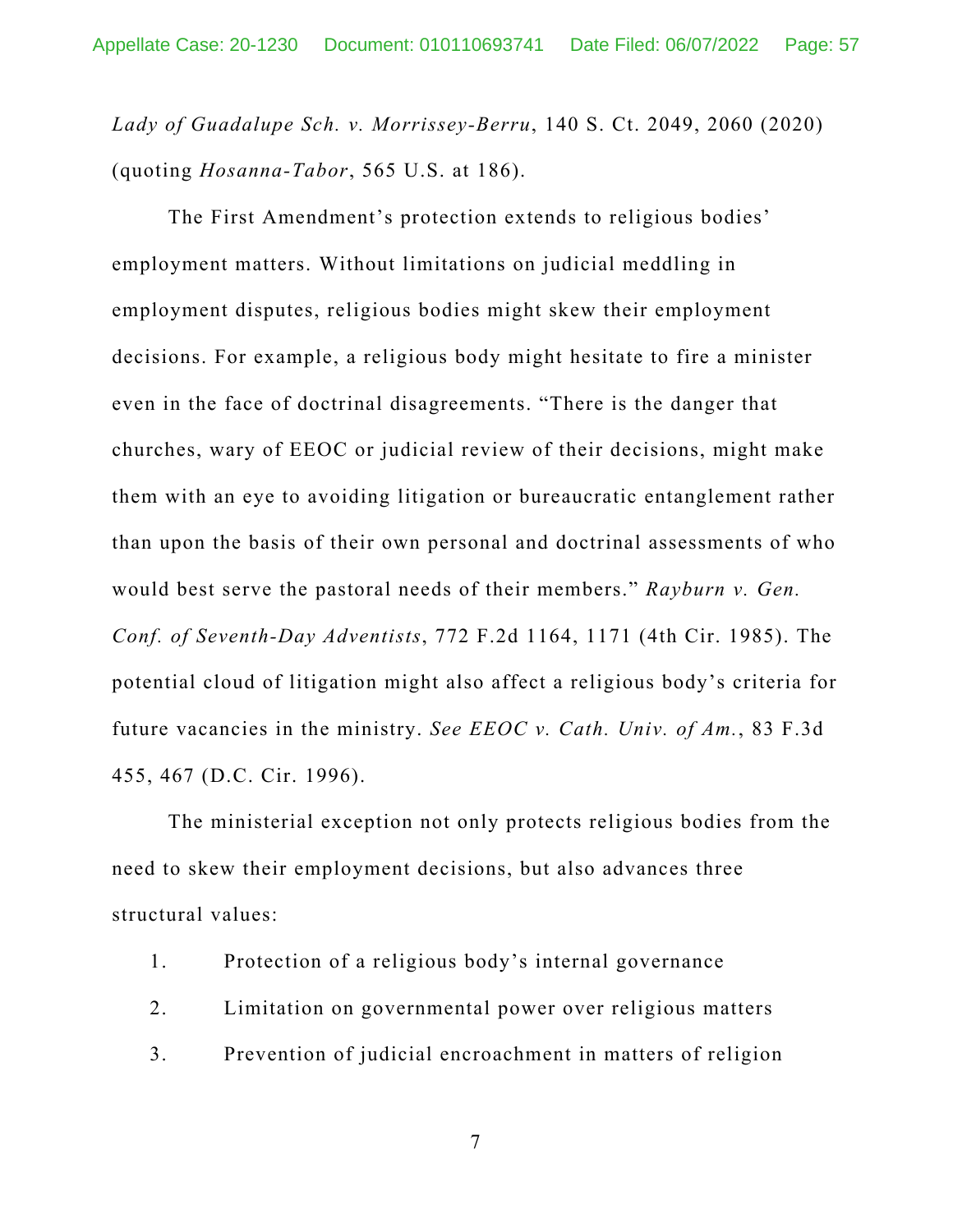First, in keeping with the Free Exercise Clause, the ministerial exception protects the internal governance of religious bodies by allowing them "to shape [their] own faith[s] and mission[s] through [the religious bodies'] appointments." *Id.* The right to independently make employment decisions "ensures that the authority to select and control who will minister to the faithful—a matter 'strictly ecclesiastical,'—is the church's alone." *Id.* at 194–95 (quoting *Kedroff v. St. Nicholas Cathedral of Russian Orthodox Church in N. Am.*, 344 U.S. 94, 119 (1952)); *see also Skrzypczak v. Roman Cath. Diocese*, 611 F.3d 1238, 1243 (10th Cir. 2010) ("The ministerial exception preserves a church's 'essential' right to choose the people who will 'preach its values, teach its message, and interpret its doctrines, both to its own membership and to the world at large,' free from the interference of civil employment laws." (quoting *Bryce v. Episcopal Church in the Diocese of Colo.*, 289 F.3d 648, 656 (10th Cir. 2002))).

Second, under the Establishment Clause, the ministerial exception serves as a structural limit on governmental power over religious matters. *See Conlon v. InterVarsity Christian Fellowship/USA*, 777 F.3d 829, 836 (6th Cir. 2015) ("The ministerial exception is a structural limitation imposed on the government by the Religion Clauses."); *Lee v. Sixth Mount Zion Baptist Church of Pittsburgh*, 903 F.3d 113, 118 n.4 (3d Cir. 2018) (noting that the ministerial exception "is rooted in constitutional limits on judicial authority"); *see also* John Hart Ely, *Democracy & Distrust:*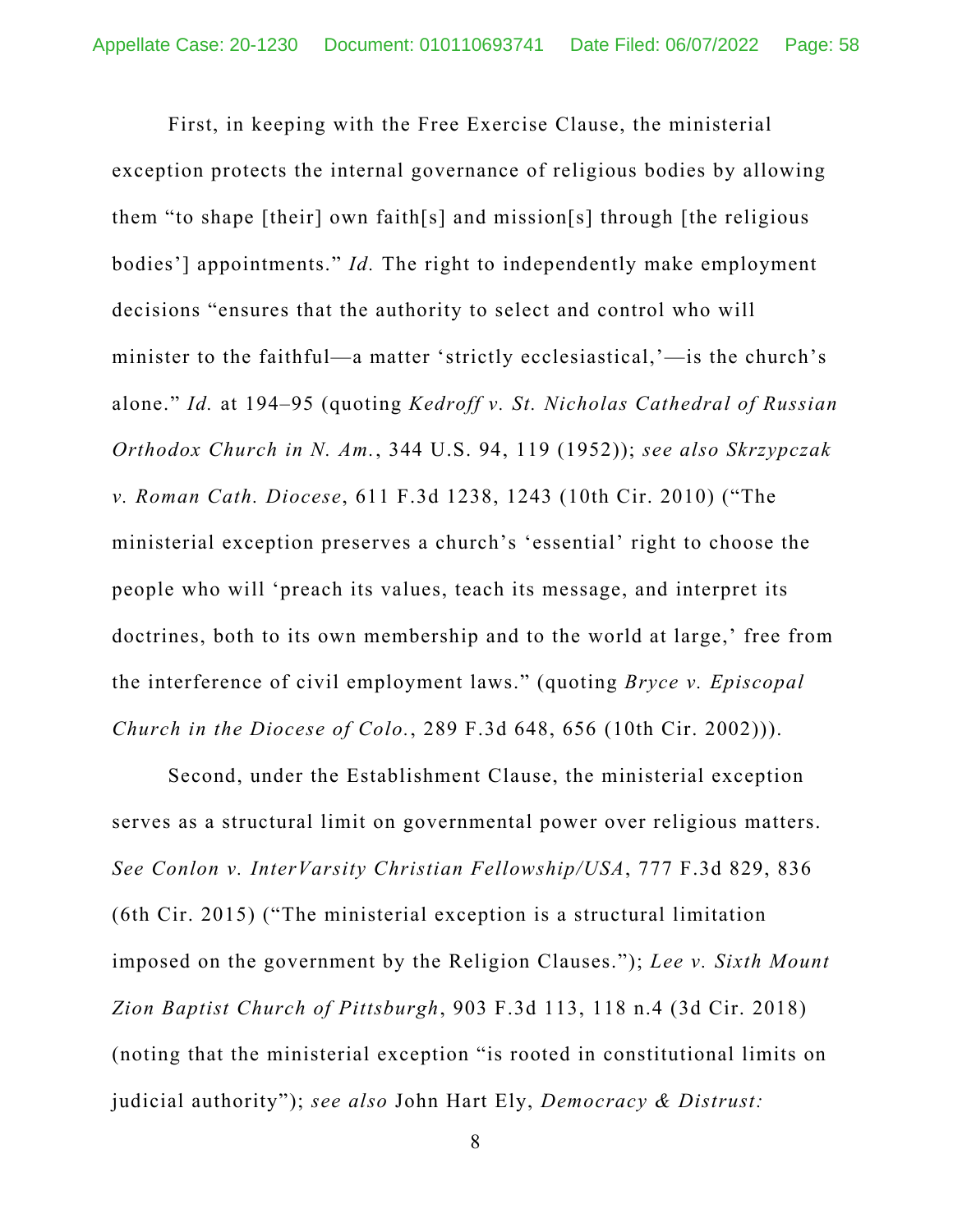*A Theory of Judicial Review* 94 (1980) (arguing that the Religion Clauses perform a "structural or separation of powers function"). The Constitution's structural limitation prohibits governmental involvement "in religious leadership disputes." *Conlon*, 777 F.3d at 836; *see also* Peter J. Smith & Robert Tuttle, *Civil Procedure & the Ministerial Exception*, 86 Fordham L. Rev. 1847, 1880–81 (2018) (noting that the ministerial exception is "best understood as an effectuation of the Establishment Clause's limits on governmental authority to decide strictly and purely ecclesiastical matters" (citing *Hosanna-Tabor*, 565 U.S. at 188–89)); Carl H. Esbeck, *The Establishment Clause as a Structural Restraint on Governmental Power*, 84 Iowa L. Rev. 1, 3–4 (1998) (arguing that the Establishment Clause serves as a "structural restraint on the government's power to act on certain matters pertaining to religion").

Third, the ministerial exception confines the judiciary to issues requiring expertise in law, preventing judicial encroachment in matters of religion. *Tomic v. Cath. Diocese of Peoria*, 442 F.3d 1036, 1042 (7th Cir. 2006), *abrogated in part on other grounds*, *Hosanna-Tabor Evangelical Lutheran Church & Sch. v. EEOC*, 565 U.S. 171 (2012). By confining courts to legal disputes, the ministerial exception preserves the separation of religious and legal realms, preventing "secular courts [from] taking on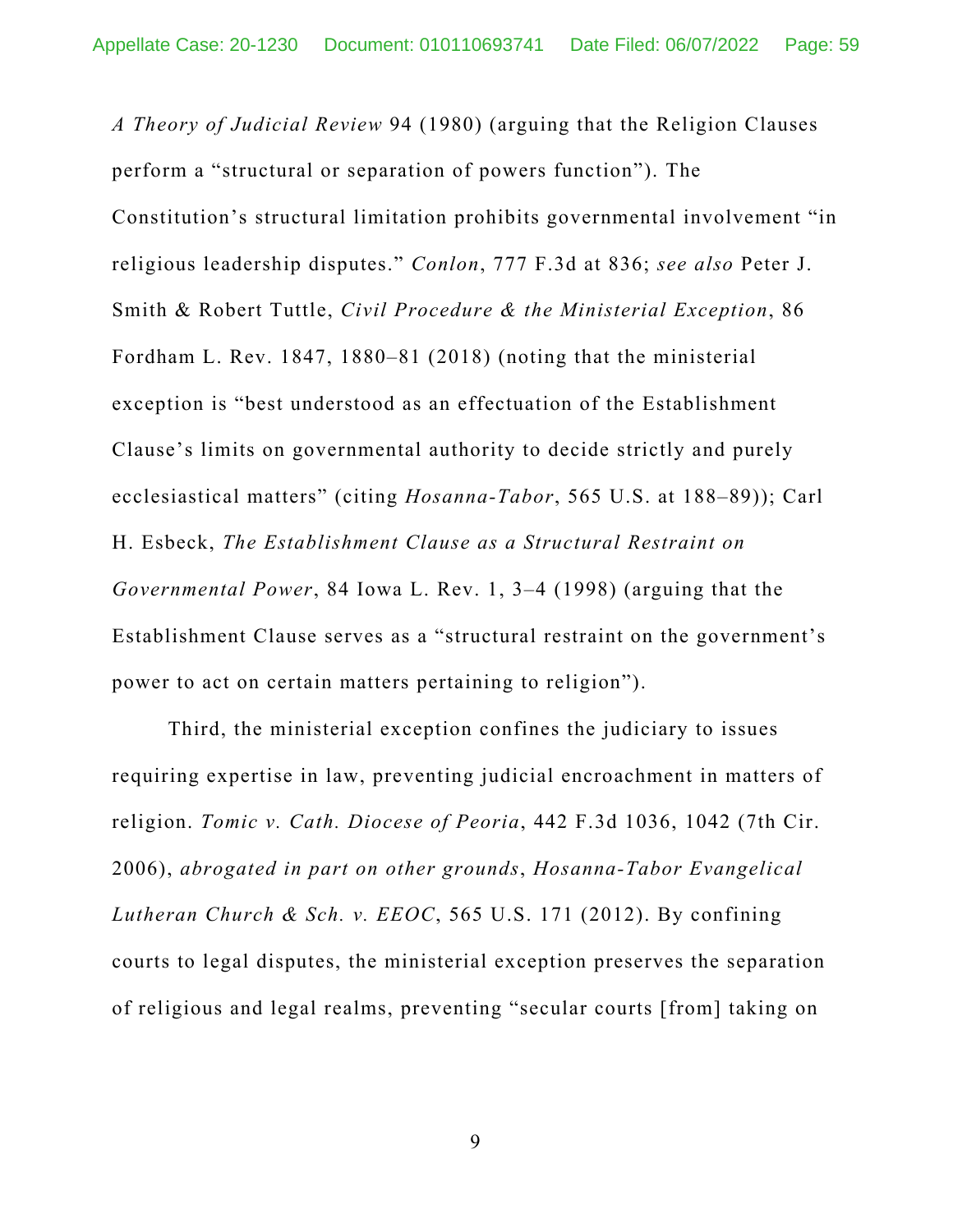the additional role of religious courts, as if the United States were a theocracy." *Id.* 

Given these structural values, three circuits have held that the ministerial exception—unlike most other affirmative defenses—can't be waived. *See Lee v. Sixth Mount Zion Baptist Church of Pittsburgh*, 903 F.3d 113, 118 n.4 (3d Cir. 2018) (concluding that "the Church is not deemed to have waived [the ministerial exception] because the exception is rooted in constitutional limits on judicial authority"); *Conlon v. InterVarsity Christian Fellowship/USA*, 777 F.3d 829, 836 (6th Cir. 2015) (concluding that "the Constitution does not permit private parties to waive the First Amendment's ministerial exception" because "[t]his constitutional protection is . . . structural"); *Tomic v. Cath. Diocese of Peoria*, 442 F.3d 1036, 1042 (7th Cir. 2006) (stating that "the ministerial exception . . . is not subject to waiver or estoppel"), *abrogated in part on other grounds*, *Hosanna-Tabor Evangelical Lutheran Church & Sch. v. EEOC*, 565 U.S. 171 (2012). No circuit has reached a contrary conclusion.

The majority argues that the three opinions are distinguishable because they

- didn't address whether the ministerial exception provides immunity from "litigation" (as opposed to immunity from liability),
- addressed only whether a religious body could "waive (or forfeit) a 'ministerial exception defense,'" and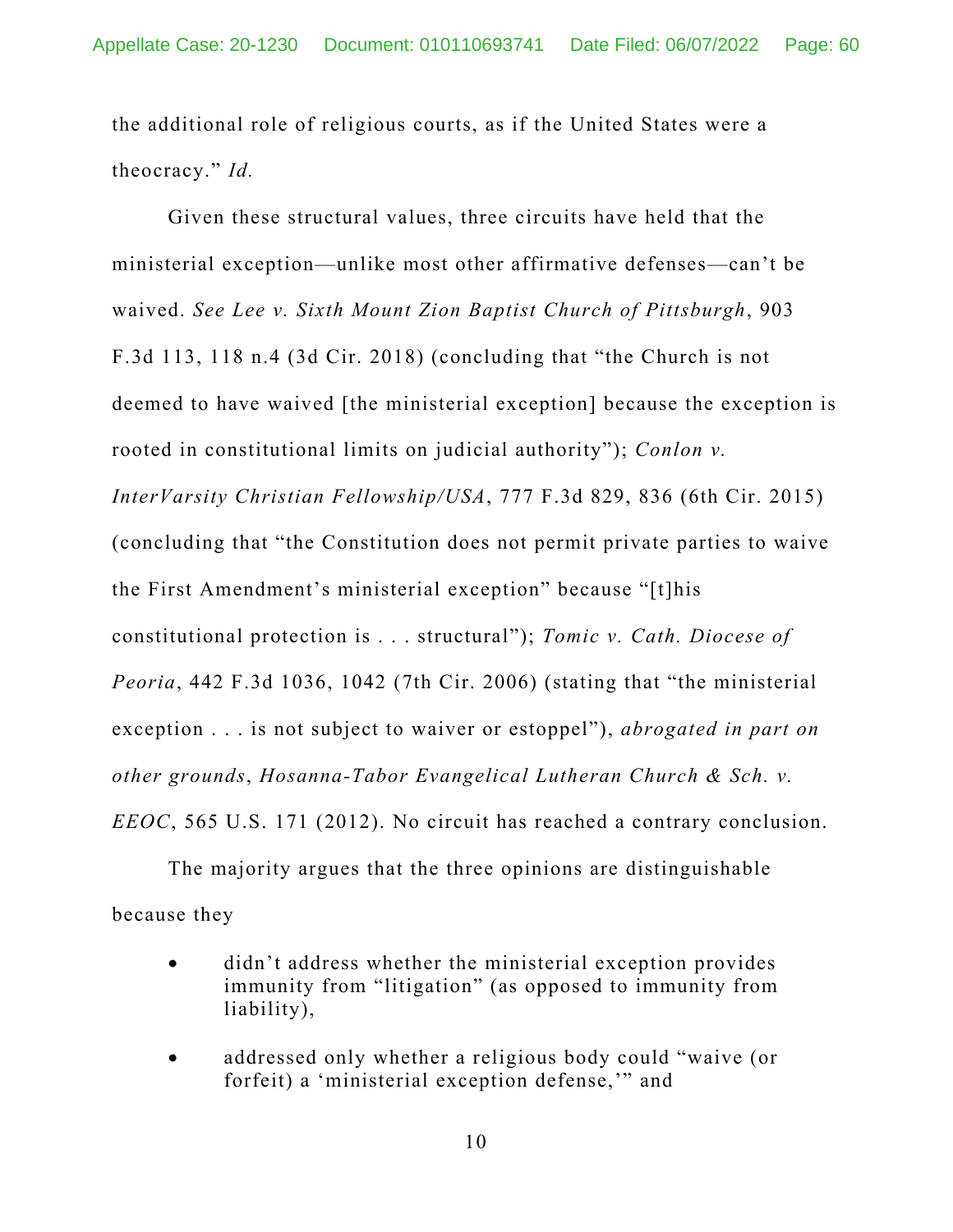addressed waiver only after explaining that the claimant was a minister.

These purported differences mean little.

The majority is incorrect as to the first purported difference: The Sixth Circuit *did* treat the ministerial exception as a bar against the suit itself. In *Conlon*, the Sixth Circuit concluded that the ministerial exception was no longer waivable because the Supreme Court's opinion in *Hosanna-Tabor* had treated the ministerial exception as a bar to suit rather than just as a defense against liability. *Conlon v. Intervarsity Christian Fellowship/USA*, 777 F.3d 829, 836 (6th Cir. 2015) (citing *Hosanna-Tabor Evangelical Lutheran Church & Sch. v. E.E.O.C.*, 565 U.S. 171, 181–89 (2012)); *see* pp. 15–16, below.

The second purported difference fails to consider the courts' reasons for treating the ministerial exception as nonwaivable. In *Lee*, for example, the parties didn't raise the ministerial exception. *Lee v. Sixth Mount Zion Baptist Church of Pittsburgh*, 903 F.3d 113, 118 n.4 (3d Cir. 2018). But the Third Circuit considered the ministerial exception nonwaivable because it "is rooted in constitutional limits on judicial authority." *Id.* In *Conlon*, the Sixth Circuit interpreted *Hosanna-Tabor* to prevent courts from ever considering the ministerial exception as waived because it "is a structural limitation imposed on the government by the Religion Clauses." *Conlon*, 777 F.3d at 836 (citing *Hosanna-Tabor Evangelical Lutheran Church &*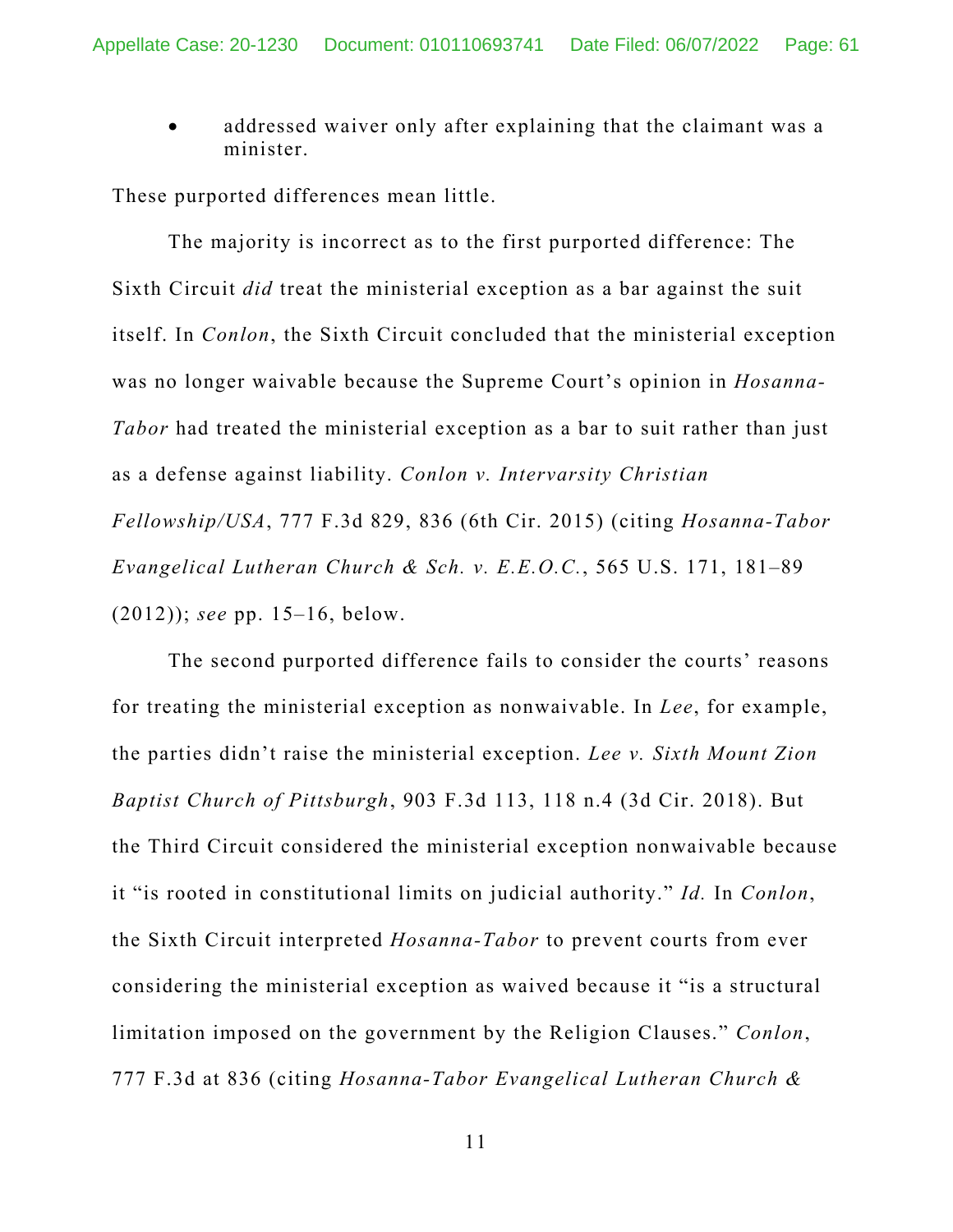*Sch. v. E.E.O.C.*, 565 U.S. 171, 181–89 (2012)). As the Third and Sixth Circuits explained, they disallowed waiver because of the ministerial exception's structural character.

Finally, the majority states that the three courts discussed the merits (the claimant's status as a minister) before discussing the inability to waive the ministerial exception. This statement is incorrect because *Lee*  discussed waiver simultaneously with the merits. *Lee*, 903 F.3d at 118–23. Regardless of the sequence of these issues, however, why would the courts' organization of their opinions render the content distinguishable? The parties didn't raise the ministerial exception in any of these cases, but each circuit held that the court had to address the issue anyway because of its unique structural quality, setting it apart from most other affirmative defenses.

## **C. Because the ministerial exception advances interests of a high order, the issue should be decided early in the litigation.**

The ministerial exception thus protects interests of a high order by maintaining the structural division between religious and governmental realms. Given these important interests, early resolution is necessary to avoid costly, burdensome litigation between religious bodies and their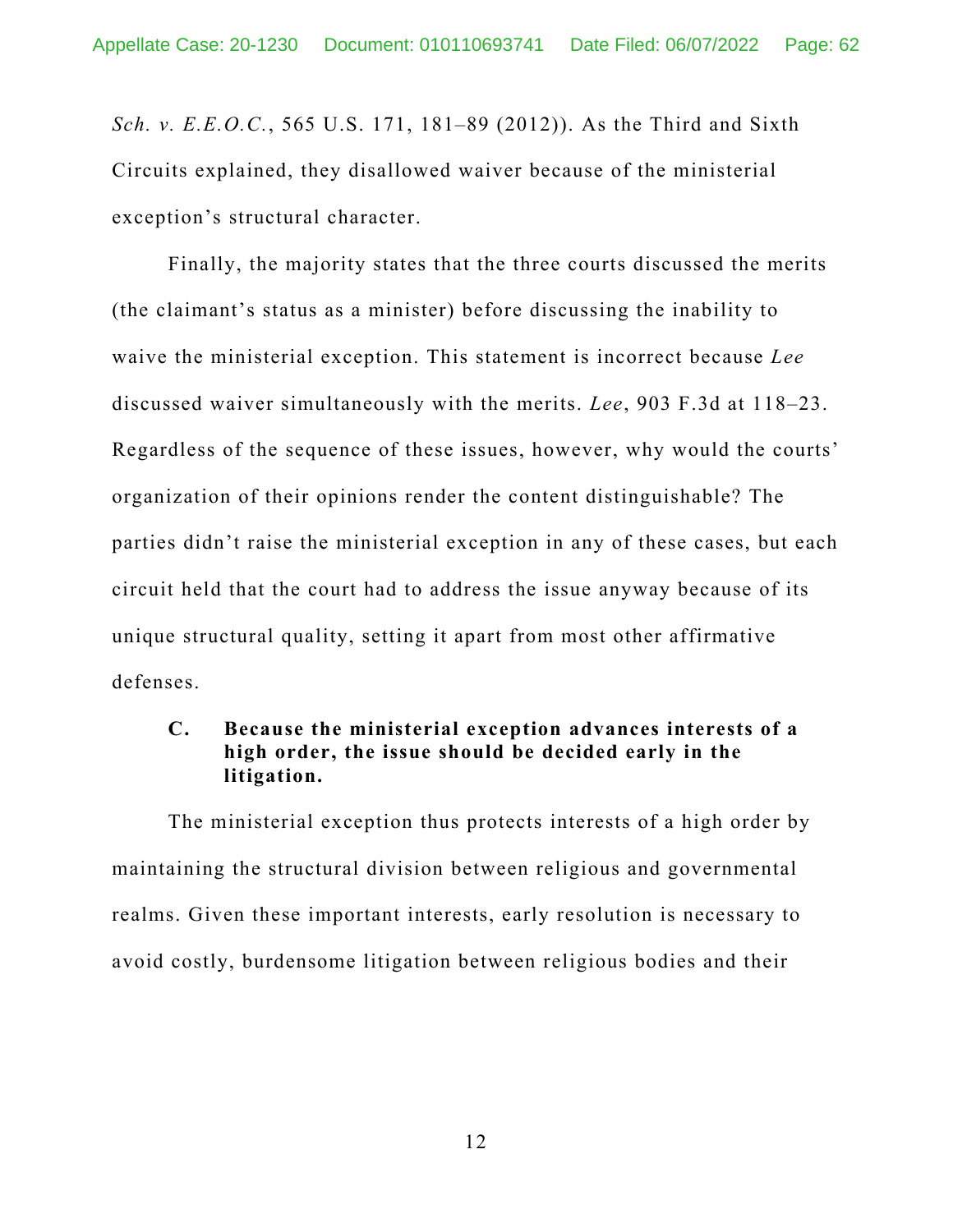ministers.4 *See Rayburn v. General Conference of Seventh-Day Adventists*, 772 F.2d 1164, 1171 (4th Cir. 1985) (stating that Title VII actions can be lengthy and subject churches to "subpoena, discovery, cross-examination, the full panoply of legal process designed to probe the mind of the church in the selection of its ministers"); *see also EEOC v. Cath. Univ. of Am.*, 83 F.3d 455, 467 (D.C. Cir. 1996) (concluding that the EEOC's two-year investigation into a minister's claim, combined with extensive pretrial inquiries and a trial, "constituted an impermissible entanglement with judgments that fell within the exclusive province of the Department of Canon Law as a pontifical institution"). And early resolution will soften the disruption into a religious body's internal affairs. *See Demkovich v. St. Andrew the Apostle Par.*, 3 F.4th 968, 982–83 (7th Cir. 2021) (expressing concern that litigation over the ministerial exception could "protract legal process" and "the very process of inquiry could 'impinge on rights guaranteed by the Religion Clauses'" (quoting *Rayburn*, 772 F.2d at 1171

<sup>4</sup> The majority faults Faith Bible for failing to cite "any case permitting an immediate collateral-order appeal challenging a court's decision to decline to dismiss secular claims based on the Establishment Clause's prohibition against courts' *excessive* entanglement with religion." Maj. Op. at 45 (emphasis in original). But Mr. Tucker hasn't cited any case to the contrary. That's not surprising because this issue is one of first impression; there have been no circuit court cases deciding the issue either way.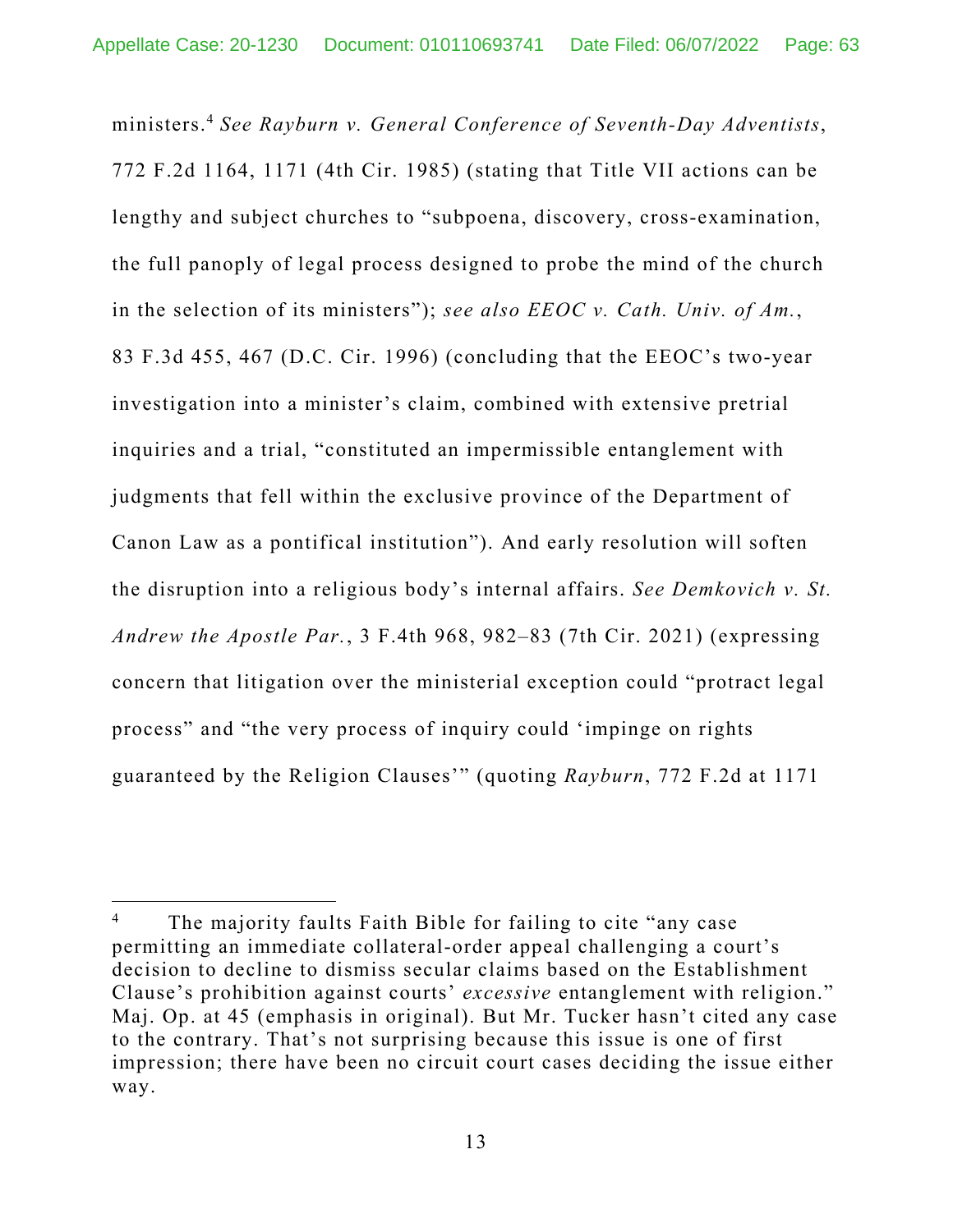(4th Cir. 1985) and *NLRB v. Cath. Bishop of Chi.*, 440 U.S. 490, 502  $(1979))$ .

## **D. The Supreme Court has characterized the ministerial exception as a bar to the suit (rather than just as a defense against liability).**

The Supreme Court held in *Hosanna-Tabor* that the "ministerial exception *bars . . . a suit*" over the religious body's decision to fire the plaintiff. 565 U.S. at 196 (emphasis added).<sup>5</sup> By using the words "bar" and "suit," the Supreme Court has recognized the function of the ministerial exception as a protection against litigation itself (rather than just as a defense against liability).

The majority suggests that I'm putting too much stock in the Supreme Court's choice of a verb (*bar*). But I'm putting little stock in the verb *bar*. The Supreme Court concluded that that the ministerial exception serves to "bar[] . . . a suit." *Hosanna Tabor*, 565 U.S. at 196. Substitute any synonym for *bar*, such as *prevent*. *See* Bryan A. Garner, *Garner's Dictionary of Legal Usage* 103 (3d ed. 2001) ("*Bar* means 'to prevent

<sup>5</sup> Similarly, our court discussed the issue in *Bryce v. Episcopal Church in the Diocese of Colorado*, stating that the ministerial exception "*prevents adjudication* of Title VII cases brought by ministers against churches." *Bryce v. Episcopal Church in the Diocese of Colo.*, 289 F.3d 648, 656 (10th Cir. 2002) (emphasis added). The majority argues we cannot rely on *Bryce* because the holding ultimately turned on the church autonomy doctrine. *See* Maj. Op. at 39 n.20. But there we considered the ministerial exception as a part of the church autonomy doctrine. *Id.* at 656.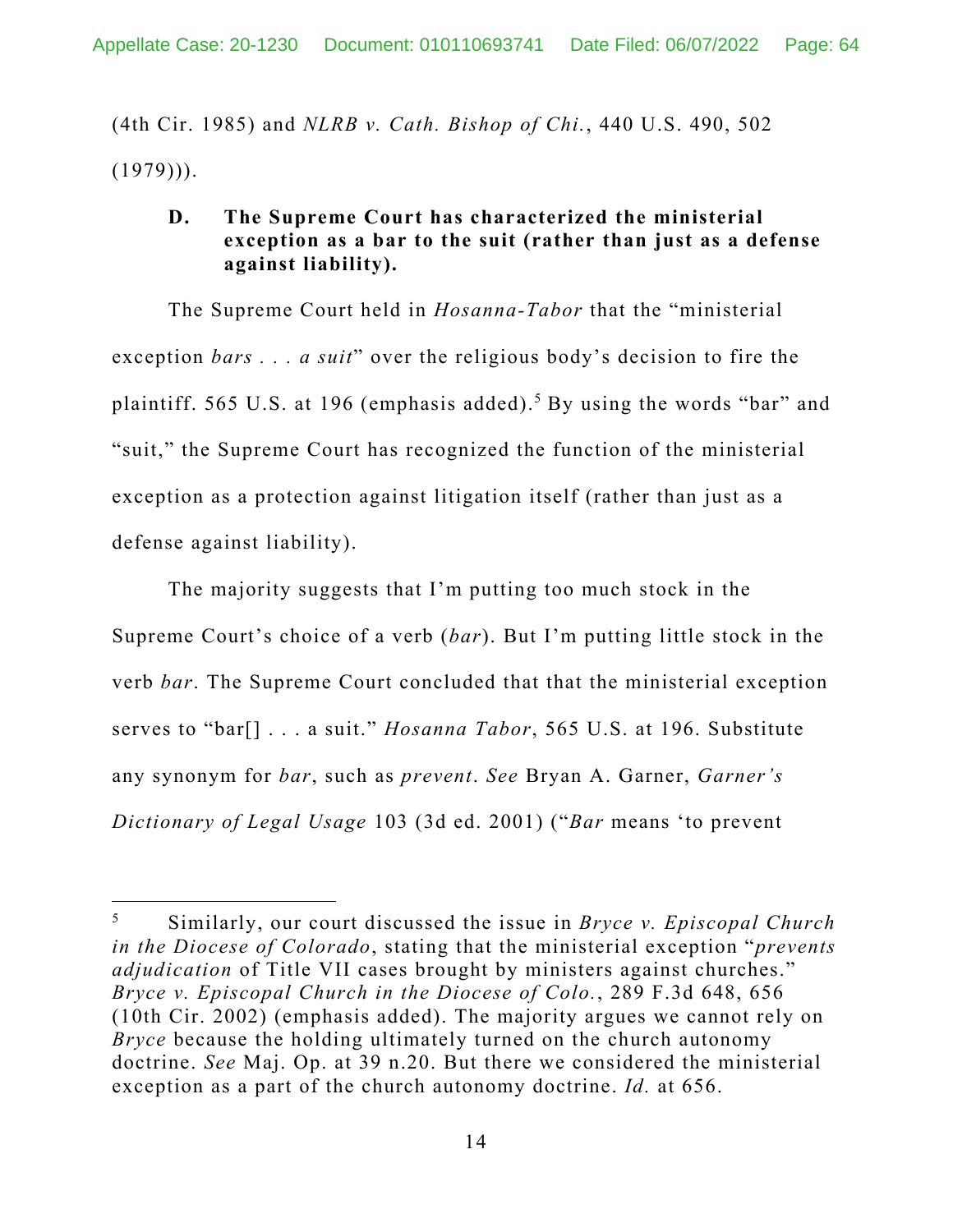(often by legal obstacle).'"). The Supreme Court paired this verb with the direct object *suit*, which means "[a]ny proceeding by a party or parties against another in a court of law." *Suit*, *The Black Law Dictionary* (11th ed. 2019). The Supreme Court's language was unmistakable: It characterized the ministerial exception as a defense that would prevent the proceeding itself. I think that we should take the Supreme Court's choice of words at face value, for "a good rule of thumb for reading [the Supreme Court's] decisions is that what they say and what they mean are one and the same." *Mathis v. United States*, 136 S. Ct. 2243, 2254 (2016).

The Sixth Circuit has addressed this aspect of *Hosanna-Tabor*. Prior to *Hosanna-Tabor*, the Sixth Circuit had held that a religious body could waive the ministerial exception. *Hollins v. Methodist Healthcare, Inc.*, 474 F.3d 223, 226 (6th Cir. 2007). But the Sixth Circuit later concluded that the ministerial exception was no longer waivable because *Hosanna-Tabor* had treated the ministerial exception as a bar to the suit itself. *Conlon v. Intervarsity Christian Fellowship/USA*, 777 F.3d 829, 836 (6th Cir. 2015). For this conclusion, the court drew upon two of *Hosanna-Tabor*'s key passages:

- 1. "[T]he Establishment Clause . . . *prohibits* government involvement in ecclesiastical matters."
- 2. "It is '*impermissible* for the government to contradict a church's determination of who can act as its ministers.'"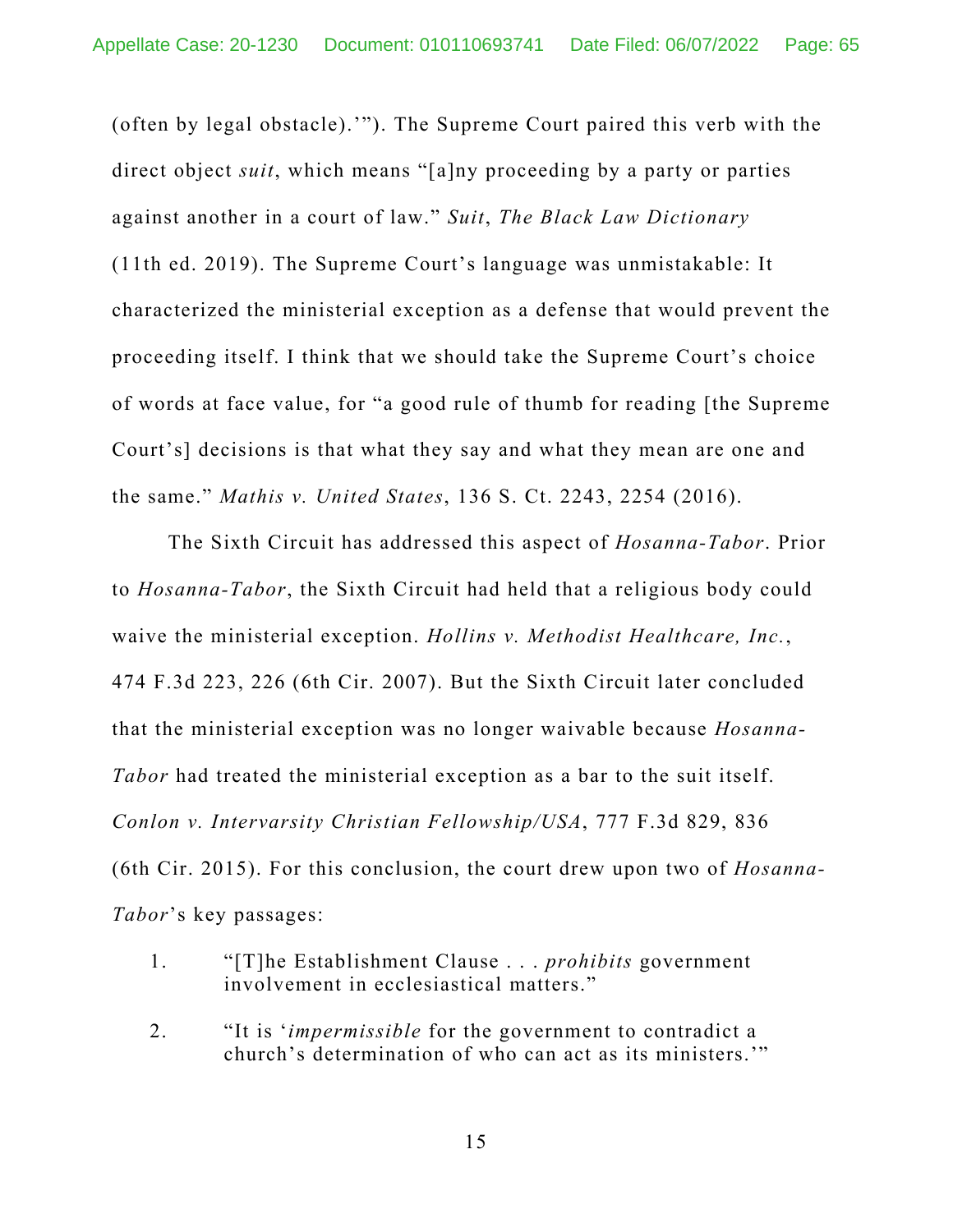*Id.* (alteration in original) (quoting *Hosanna-Tabor*, 132 S. Ct. at 704, 706).

Despite the Supreme Court's characterization of the ministerial exception as a bar to suit, Mr. Tucker argues that we should not construe the ministerial exception as "a jurisdictional bar." Appellee's Jurisdictional Memorandum at 11. He is correct: The ministerial exception doesn't prevent the district court from hearing the case. So the ministerial exception doesn't prevent jurisdiction over the subject-matter or the parties. In this respect, the ministerial exception resembles other nonjurisdictional defenses like qualified immunity and absolute immunity. *See Nevada v. Hicks*, 533 U.S. 353, 373 (2001) ("There is no authority whatsoever for the proposition that absolute- and qualified-immunity defenses pertain to the court's jurisdiction . . . ."). Though these affirmative defenses aren't "jurisdictional" *in district court*, they trigger the collateral-order doctrine to create *appellate jurisdiction*. *See* Maj. Op. at 22 (qualified immunity); *id.* at 32 n.14 (absolute immunity).

### **E. These values are not undermined by Mr. Tucker's contrasts with other immunities.**

The ministerial exception does bear some differences with other affirmative defenses like qualified immunity and absolute immunity. The primary difference involves waivability: Unlike those immunities, the ministerial exception is considered nonwaivable because of its structural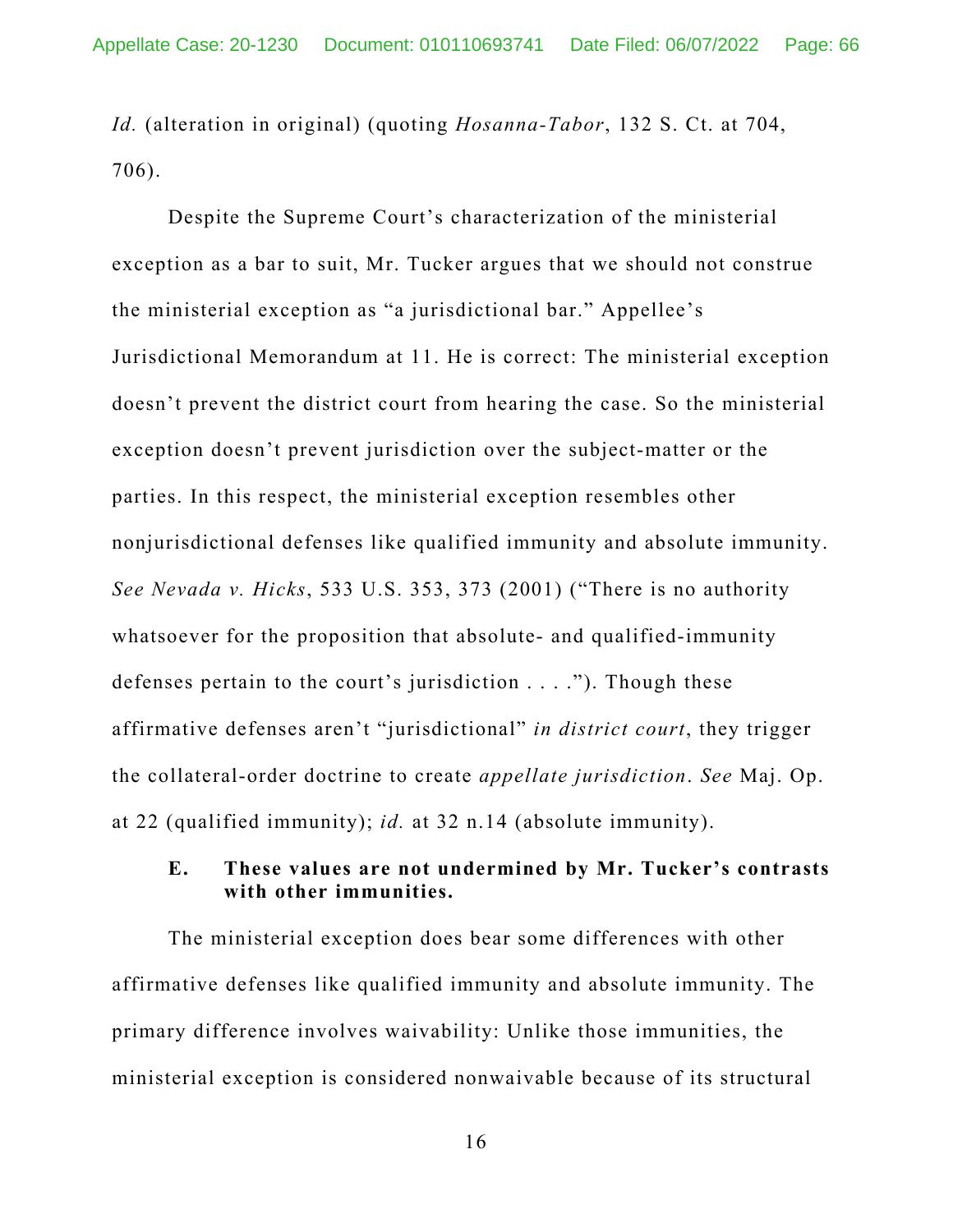character. *See Hicks*, 533 U.S. at 373; pp. 10–12, above.6 Mr. Tucker nonetheless suggests three other differences between the ministerial exception and other immunities. These differences prove little.

First, Mr. Tucker argues that the ministerial exception does not provide blanket immunity from all civil liability. He's right about that. *See Our Lady of Guadalupe Sch. v. Morrissey-Berru*, 140 S. Ct. 2049, 2060 (2020) (stating that the ministerial exception "does not mean that religious institutions enjoy a general immunity from secular laws"). Religious bodies remain subject to many civil and criminal laws. *See, e.g.*, *Emp. Div., Dep't of Human Res. of Ore. v. Smith*, 494 U.S. 872 (1990) (holding that the government may enforce neutral and generally applicable laws despite religious objections).

The ministerial exception involves only an immunity from trial in *employment* disputes between a religious body and its ministers. *See Our Lady of Guadalupe*, 140 S. Ct. at 2060 ("[The ministerial exception] does protect their autonomy with respect to . . . the selection of the individuals who play certain key roles."); *Skrzypczak v. Roman Cath. Diocese*, 611 F.3d 1238, 1246 (10th Cir. 2010) (concluding that the ministerial

<sup>6</sup> The Eleventh Amendment is jurisdictional, *Colby v. Herrick*, 849 F.3d 1273, 1278 (10th Cir. 2017), but it too can be waived. *Sutton v. Utah St. Sch. for the Deaf & Blind*, 173 F.3d 1226, 1233–34 (10th Cir. 1999). Though waivable, Eleventh Amendment immunity can still trigger the collateral-order doctrine. *See* pp. 5–6, above.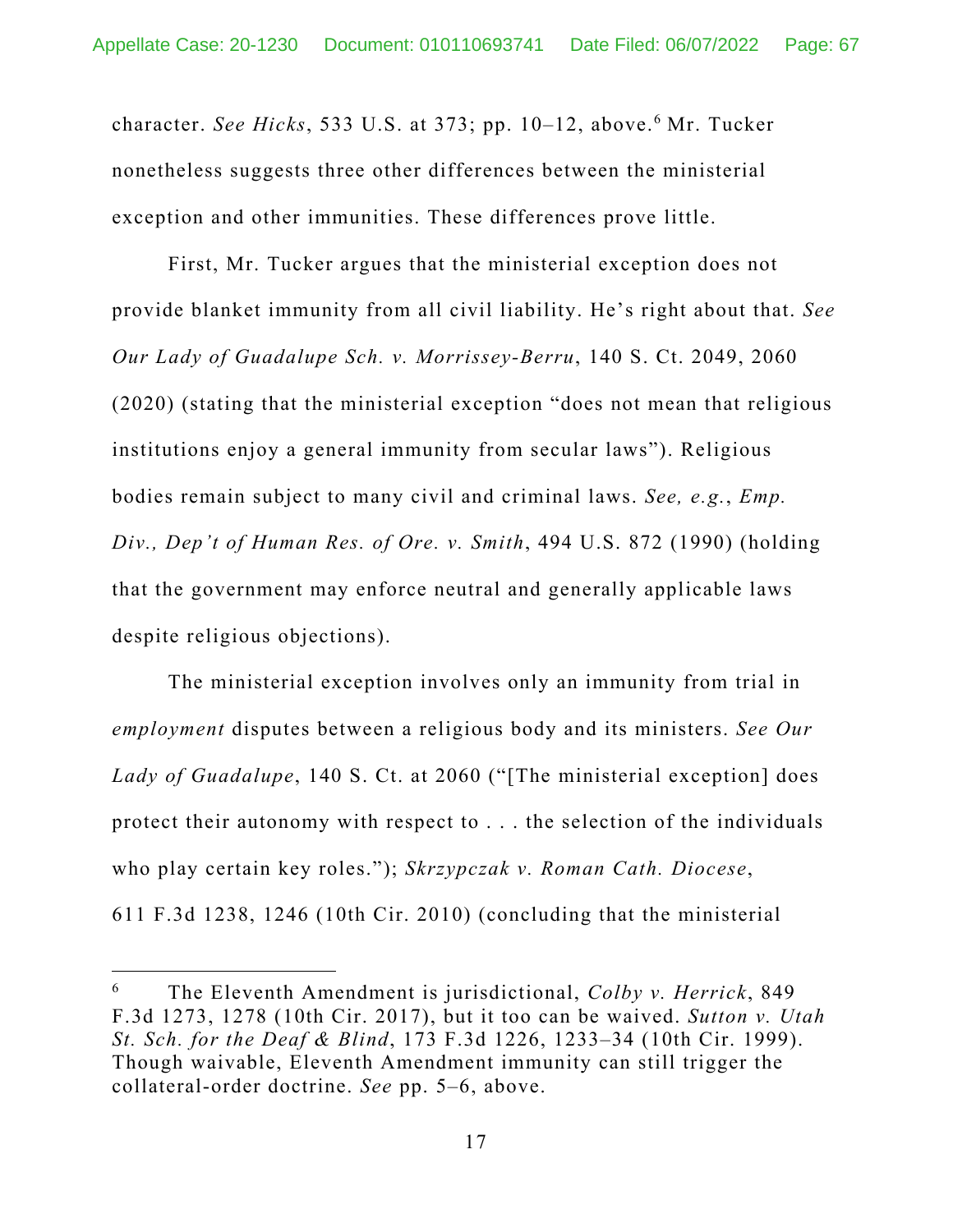exception bars ministers' pursuit of employment claims). The ministerial exception doesn't shield religious bodies from all secular laws.

Because of this limitation, the majority points out that religious employers can be sued "by non-ministerial employees" for discriminating in employment. Maj. Op. at 35. But this distinction proves little. We protect a religious body's authority over the employment of ministers because of the Religion Clauses. *See Hosanna-Tabor Evangelical Lutheran Church & Sch. v. EEOC*, 565 U.S. 171, 196 (2012) (concluding that the First Amendment elevates the interest of religious bodies in choosing their ministers). So ministerial employees can't sue even though other employees can. The distinction serves the structural purpose of the Religion Clauses, preventing judicial intrusion into a religious body's employment of ministers. *See* Part III(B), above. On the other hand, employment of secular employees doesn't implicate the structural purpose of the Religion Clauses.

 Second, Mr. Tucker argues that the benefits from protections like qualified immunity should be reserved for government officials, not private parties.7 As the majority observes, however, the collateral-order doctrine

<sup>7</sup> Mr. Tucker suggests that the ministerial exception should provide no immunity to religious bodies. But the Supreme Court has rejected that suggestion. *Hosanna-Tabor Evangelical Lutheran Church & Sch. v. EEOC*, 565 U.S. 171, 188 (2012); *Our Lady of Guadalupe Sch. v. Morrissey-Berru*, 140 S. Ct. 2049, 2060 (2020).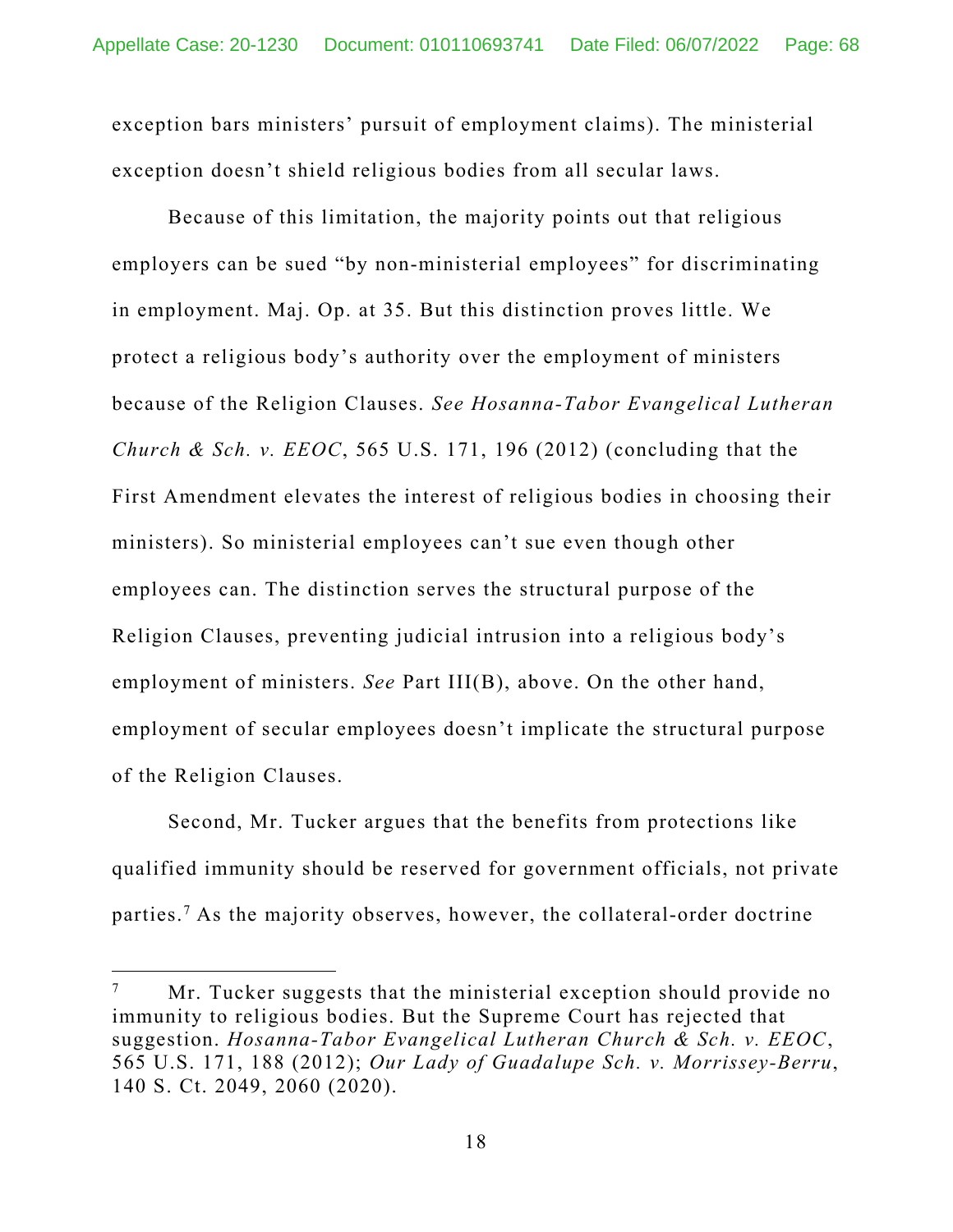applies to private parties as well as governmental parties. *Eisen v. Carlisle & Jacquelin*, 417 U.S. 156 (1974); *Swift & Co. Packers v. Compania Colombiana Del Caribe, S.A.*, 339 U.S. 684 (1950); *Cohen v. Beneficial Indus. Loan Corp.*, 337 U.S. 541 (1949)). For example, we've recognized appellate jurisdiction under the collateral-order doctrine when private parties clashed over a state law. *Los Lobos Renewal Power LLC v. Americulture, Inc.*, 885 F.3d 659, 661 (10th Cir. 2018). Other circuits have also applied the collateral-order doctrine to appeals by private parties. *See Black v. Dixie Consumer Prods. LLC*, 835 F.3d 579, 583–84 (6th Cir. 2016) (stating that the Sixth Circuit and other federal appellate courts have frequently applied the collateral-order doctrine to private parties); *see also United States v. Bescond*, 7 F.4th 127, 131 (2d Cir. 2021) (applying the collateral-order doctrine in permitting an interlocutory appeal by a private party on the issue of fugitive status).

 Finally, Mr. Tucker urges us to follow the Seventh Circuit Court of Appeals, stating that it has declined to apply the collateral-order doctrine to the ministerial exception. *See Herx v. Diocese of Fort Wayne-South Bend, Inc.*, 772 F.3d 1085 (7th Cir. 2014). As the majority observes, however, the Seventh Circuit didn't address the applicability of the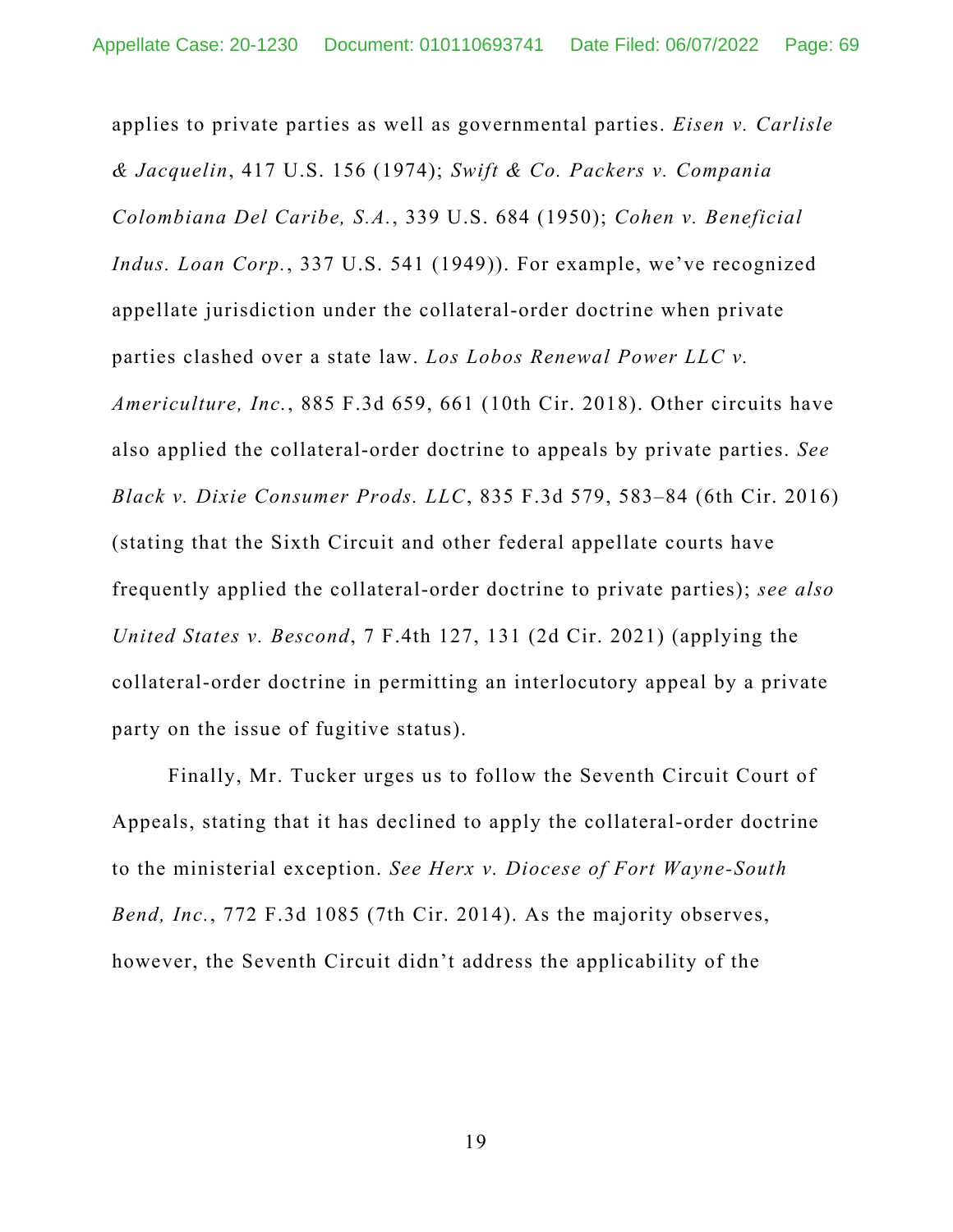collateral-order doctrine to the ministerial exception. Maj. Op. at 31 (citing *Herx*, 772 F.3d at 1088, 1091 n.1).8

 In sum, the ministerial exception protects interests like those advanced by qualified immunity, absolute immunity, and Eleventh Amendment immunity. For example, the ministerial exception

- protects the First Amendment right of free exercise by insulating religious bodies from costly and burdensome litigation over purely religious decisions on who may serve as a minister and
- functions as a structural limitation, preserving religious independence and the separation of church and state.

These functions distinguish the ministerial exception from other run-ofthe-mill affirmative defenses to liability. Given these differences, the ministerial exception protects not only against liability but also against the suit itself.

<sup>8</sup> *Herx* lacks any persuasive value because it relied only on the religious body's failure to present "a persuasive case" that the ministerial exception satisfied the collateral-order doctrine. *Herx v. Diocese of Fort Wayne-South Bend, Inc.*, 772 F.3d 1085, 1091 (7th Cir. 2014). For this conclusion, the Seventh Circuit relied on deficiencies in the briefing, stating that the religious body had focused mainly "on the merits," spent "only a few sentences" on jurisdiction, and failed to cite relevant authority. *Id.* at 1090–91. In our appeal, however, the parties have fully briefed the applicability of the collateral-order doctrine.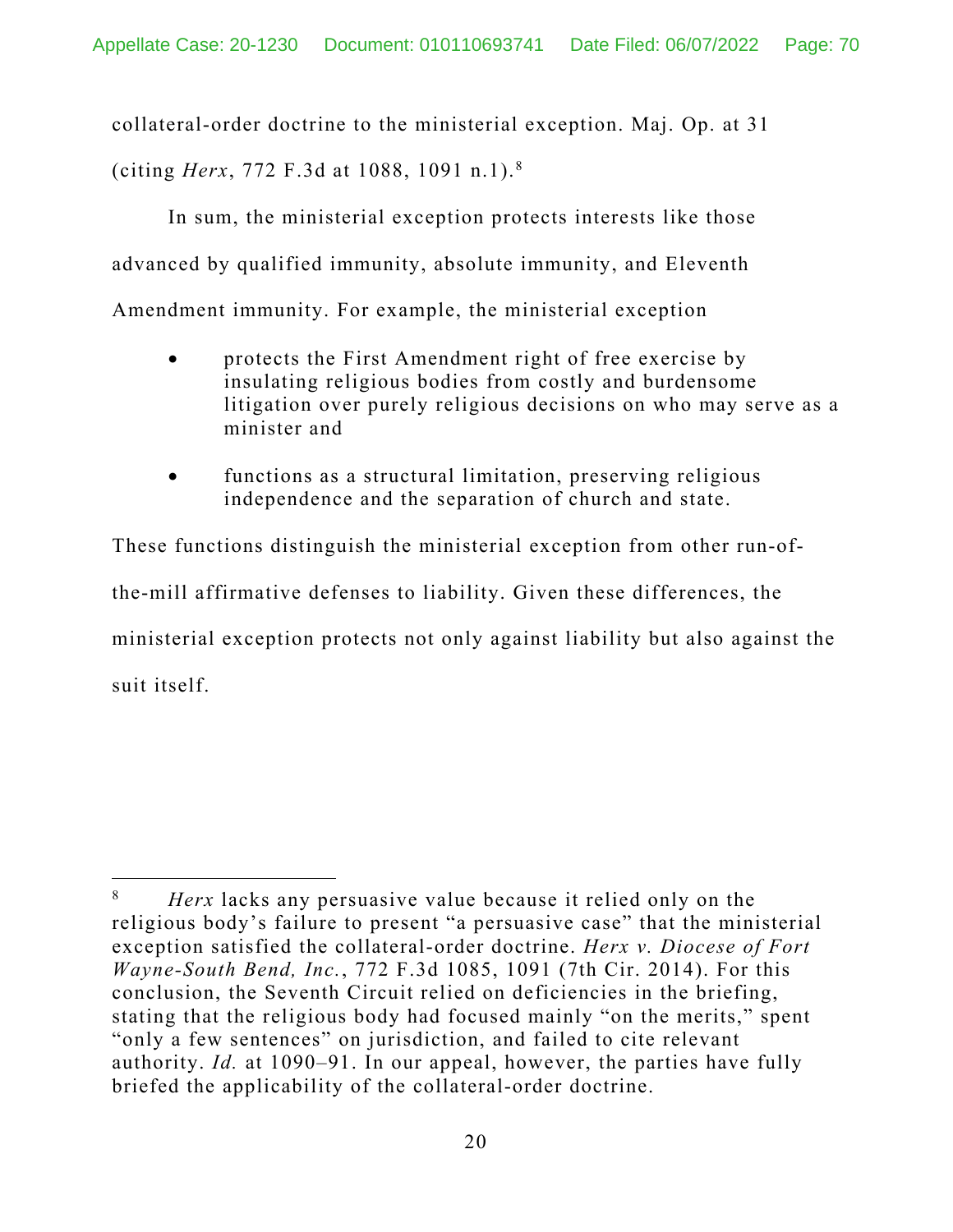## **F. The majority errs by discounting the value of early judicial review based on unidentified factual disputes.**

When addressing qualified immunity, district courts sometimes deny summary judgment based on factual disputes. *See Sawyers v. Norton*, 962 F.3d 1270, 1281 (10th Cir. 2020). The majority asserts that in this circumstance, the Supreme Court disallows "an immediate appeal" because the costs outweigh the benefits. Maj. Op. at 21–22. Based on this assertion, the majority argues that we should disallow an immediate appeal because the district court denied Faith Bible's motion for summary judgment based on factual disputes. *Id.* at 23–24 n.8.

The majority's argument starts with a faulty premise: The district court didn't identify any factual disputes. So we need *not* disallow "an immediate appeal." The majority disagrees, stating that the court did identify a factual dispute—Mr. Tucker's status as a minister. But status as a minister is a question of law, not fact. *See Conlon v. Intervarsity Christian Fellowship/USA*, 777 F.3d 829, 833 (6th Cir. 2015) (stating that "whether the [ministerial] exception attaches at all is a pure question of law"); *Kirby v. Lexington Theol. Seminary*, 426 S.W.3d 597, 608–09 (Kan. 2014) ("[W]e hold the determination of whether an employee of a religious institution is a ministerial employee is a question of law for the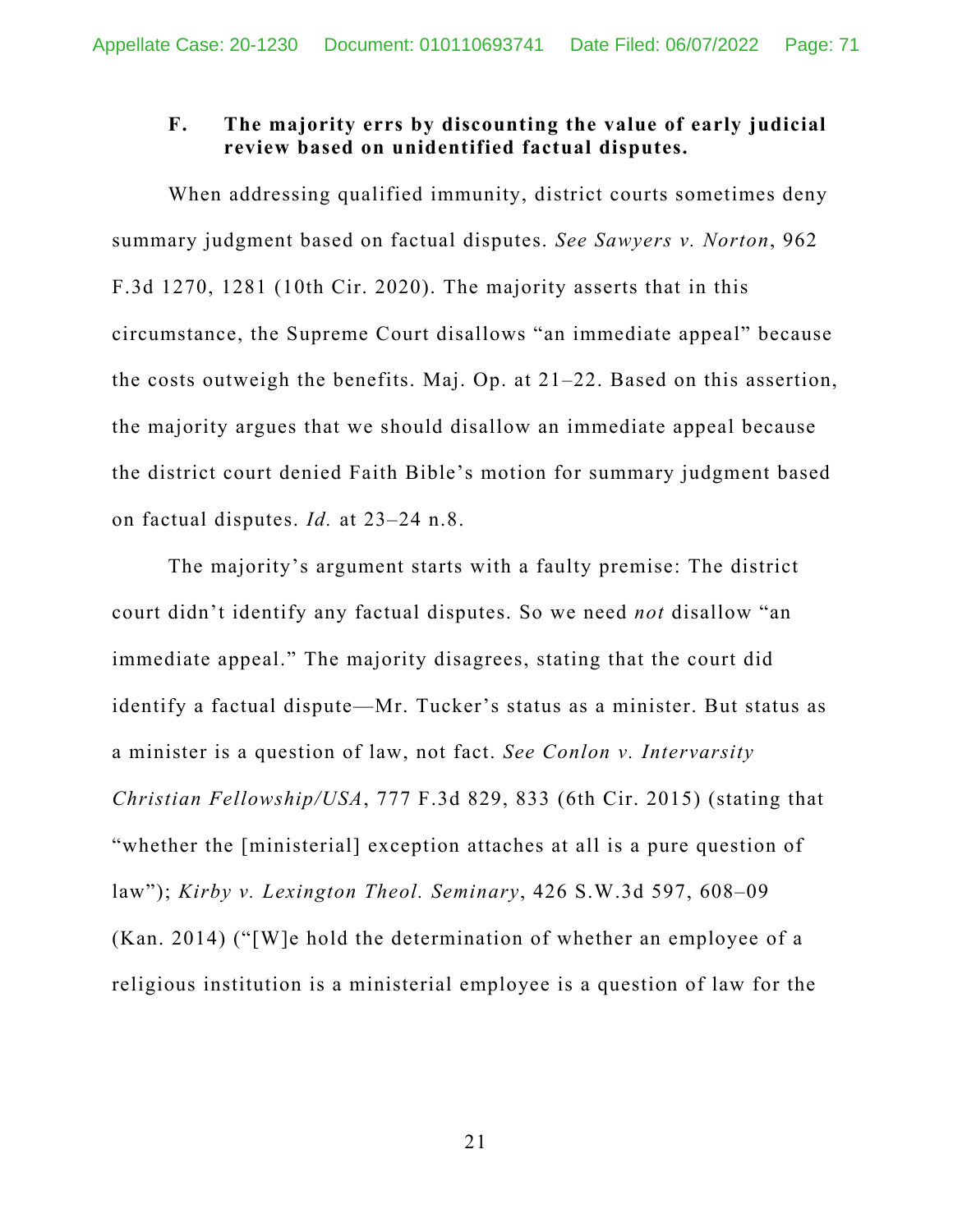trial court, to be handled as a threshold matter.").<sup>9</sup> Granted, the inquiry is fact-dependent and considers the employee's title, qualifications, and responsibilities. But the ultimate question of ministerial status entails a matter of law.

Though the district court found a disagreement over ministerial status, the court didn't identify any evidentiary disputes over Mr. Tucker's title, job, or duties. The court instead referred only to a disagreement as to "the totality of the facts and circumstances of [Mr. Tucker's] employment." Appellant's App'x vol. 1, at 281.

In qualified immunity cases, when the district court doesn't identify any factual disputes, we

- "review the record to determine what facts the district court likely assumed," *Armijo ex rel., Chavez v. Wagon Mound Pub. Schools*, 159 F.3d 1253, 1261 (10th Cir. 1998), and
- "ask *de novo* whether sufficient evidence exists" for a conclusion that the plaintiff overcame qualified immunity, *Lewis v. Tripp*, 604 F.3d 1221, 1228 (10th Cir. 2010).

So when we consider qualified immunity, the district court's reliance on unidentified factual disputes won't prevent application of the collateral-

<sup>9</sup> The majority states that we treated the ministerial exception as a factual question in *Skrzypczak v. Roman Cath. Diocese of Tulsa*, 611 F.3d 1238, 1243–44 (10th Cir. 2010). In *Skrzypczak*, however, we never addressed whether the ministerial exception involved a matter of law or fact. *See id.* We simply upheld the religious body's motion for summary judgment, considering the evidence as to the claimant's job description and responsibilities. *Id.* at 1243–46.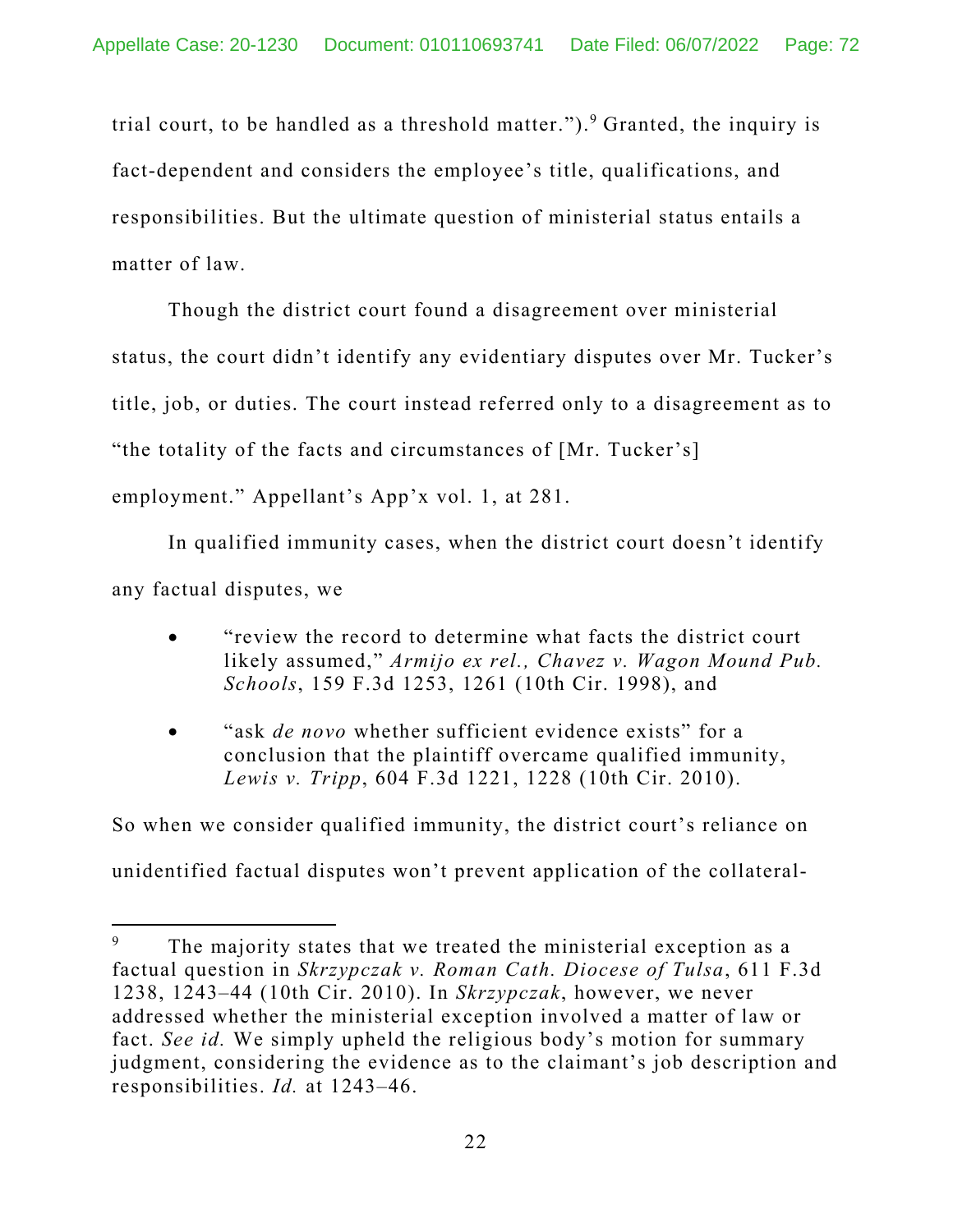order doctrine. *Id.* The same is true here: Unidentified factual disputes don't prevent application of the collateral-order doctrine to the ministerial exception.

### **IV. The ministerial exception satisfies the collateral-order doctrine.**

Generally, appellate jurisdiction exists only after the district court has issued a final order. 28 U.S.C. § 1291. But we can sometimes deem a narrow class of orders final even if they do not end the litigation. *Gelboim v. Bank of Am. Corp*, 574 U.S. 405, 414 n.5 (2015) (quoting *Cohen v. Beneficial Indus. Loan Corp.*, 337 U.S. 541 (1949)). These orders are reviewable under the collateral-order doctrine. *Id.* 

The collateral-order doctrine contains three elements:

- 1. The order conclusively determined an issue.
- 2. That issue is completely separate from the merits.
- 3. The decision on this issue would be effectively unreviewable after the final judgment.

*Los Lobos Renewable Power, LLC v. Americulture, Inc.*, 885 F.3d 659, 664 (10th Cir. 2018). We apply these elements to categories of orders rather than to individual orders, weighing "the inconvenience and costs of piecemeal review" against "the danger of denying justice by delay on the other." *Id.* (quoting *Johnson v. Jones*, 515 U.S. 304, 315 (1995)). "The latter end of that scale has often tipped in favor of constitutionally based immunities." *Id.*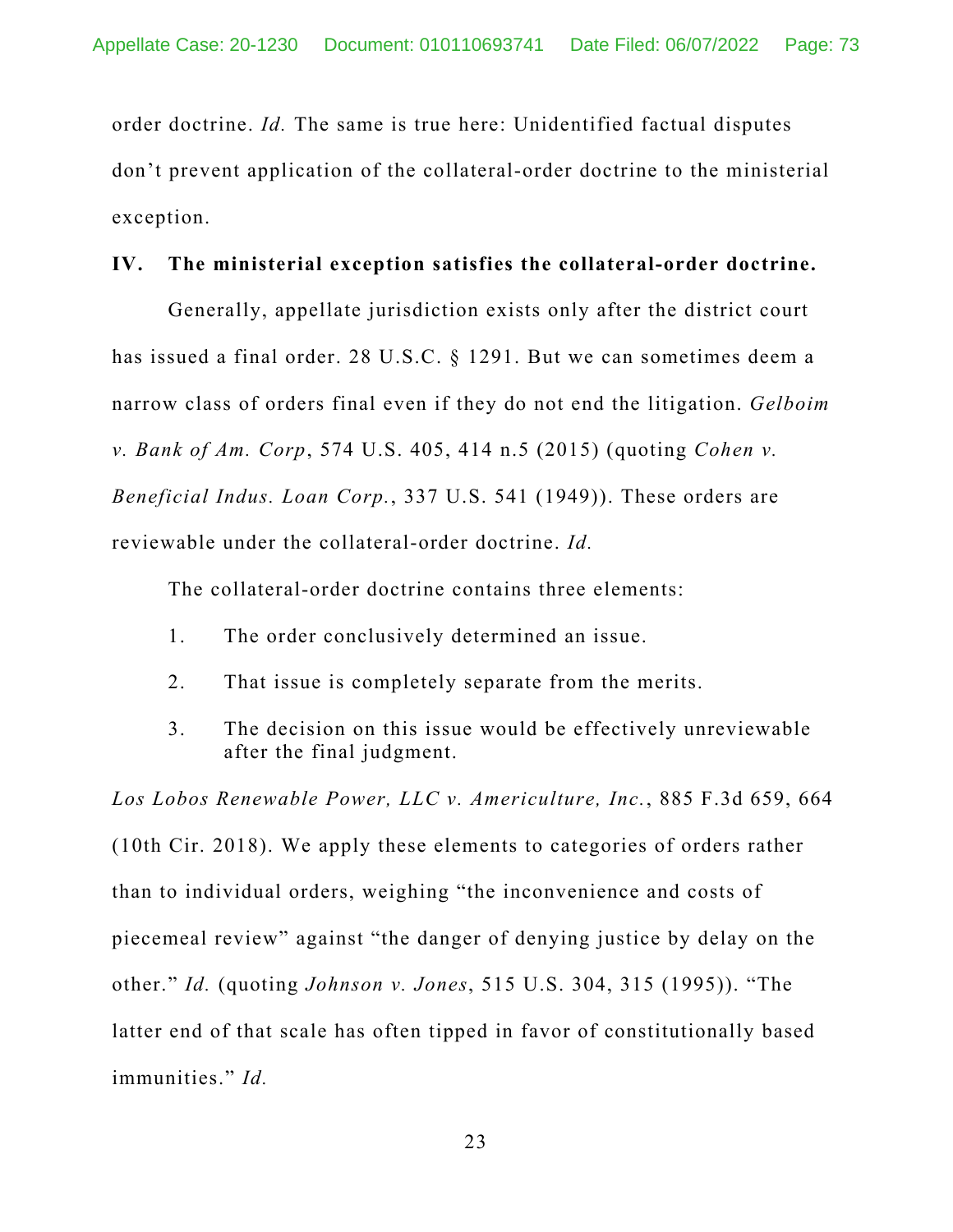Given the district court's ruling and the ministerial exception's interests of a high order, the three elements of the collateral-order doctrine are met.

## **1. The district court's order conclusively determined the applicability of the ministerial exception.**

The first element requires a district court's conclusive determination of the issue. *See* pp. 22–23, above. A district court conclusively decides an issue "if it is not subject to later review or revision by the district court." *Los Lobos Renewable Power, LLC v. Americulture, Inc.*, 885 F.3d 659, 665 (10th Cir. 2018).

The district court's decision conclusively determines the religious body's immunity from suit. If the court were to defer consideration to the end of the case, the religious body would lose its protection from the trial itself. Subjected to suit, the religious body could suffer judicial meddling in religious doctrine, expensive and time-consuming litigation over the content and importance of religious tenets, and blurring of the line between church and state. *See* Part III(B)–(C), above.

Mr. Tucker points out that the religious body could ultimately appeal when the case finishes. But that's also true of qualified immunity, absolute immunity, and Eleventh Amendment immunity. Though the defendants might ultimately prevail based on these immunities, deferral of an appeal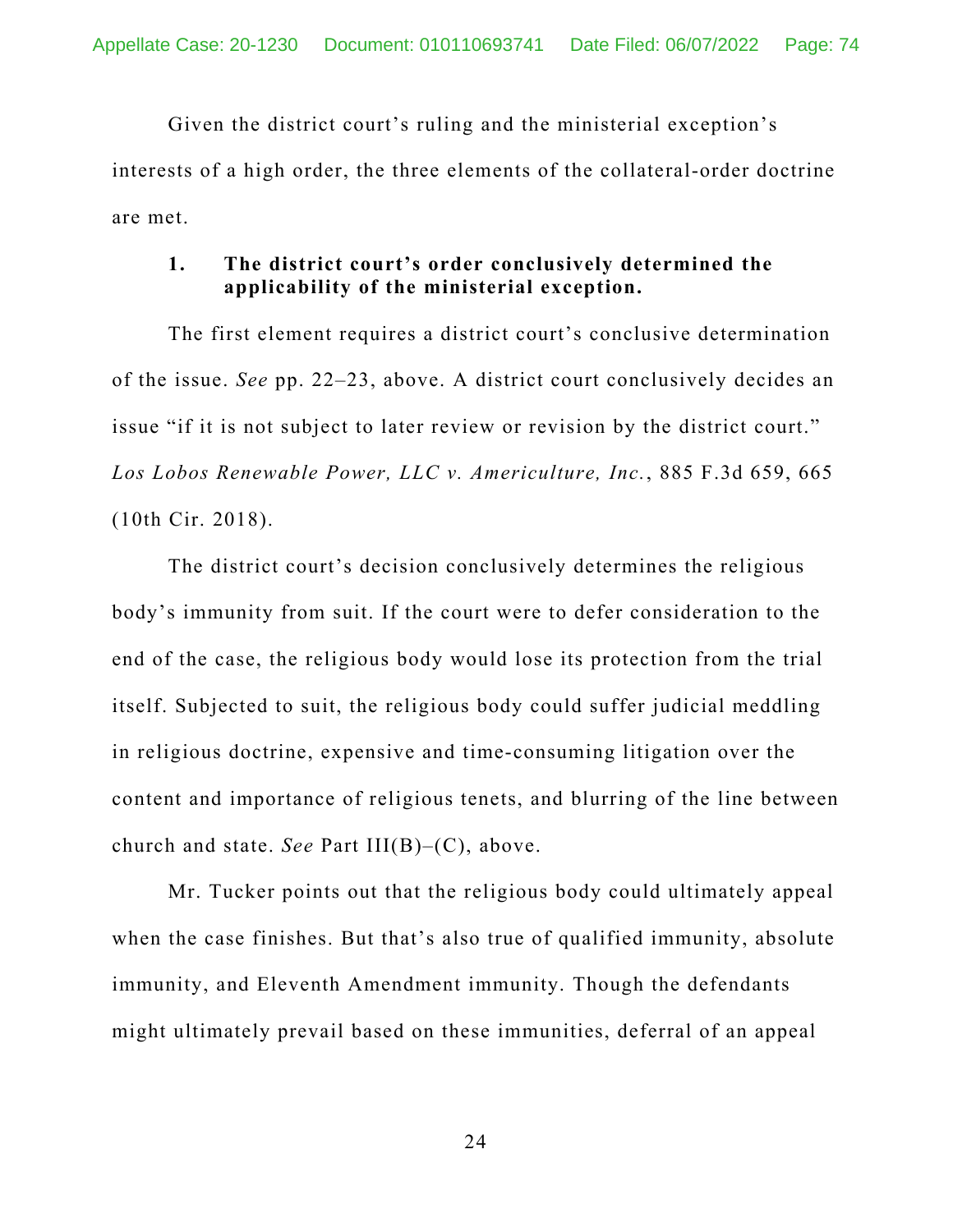would conclusively determine the need to stand trial on the plaintiff's claims. *See Mitchell v. Forsyth*, 472 U.S. 511, 527 (1985).

Mr. Tucker also argues that the district court declined to decide the issue rather than conclusively deny application of the ministerial exception. The district court did say that it was deferring consideration of Mr. Tucker's status as a minister. But the ruling effectively denied Faith Bible's claim to immunity from suit. The ruling on the ministerial exception thus satisfies this element of the collateral-order doctrine. *See id.* at 537 (stating that "the court's denial of summary judgment finally and conclusively determines the defendant's claim of right not to *stand trial* on the plaintiff's allegations" (emphasis in original)).

The majority does not definitively answer whether the first element is satisfied here. Instead, the majority states that the element is likely absent because of genuine issues of disputed fact. But the district court doesn't identify any factual disputes. *See* Part III(F), above. So I would conclude that the district court's order satisfied the first element, conclusively denying Faith Bible's immunity from suit.

### **2. The applicability of the ministerial exception is completely separate from the merits of the employment dispute.**

The second element entails complete separation from the merits. *See*  pp. 22–23, above. Complete separation exists when the issue differs significantly "from the fact-related legal issues" underlying the merits of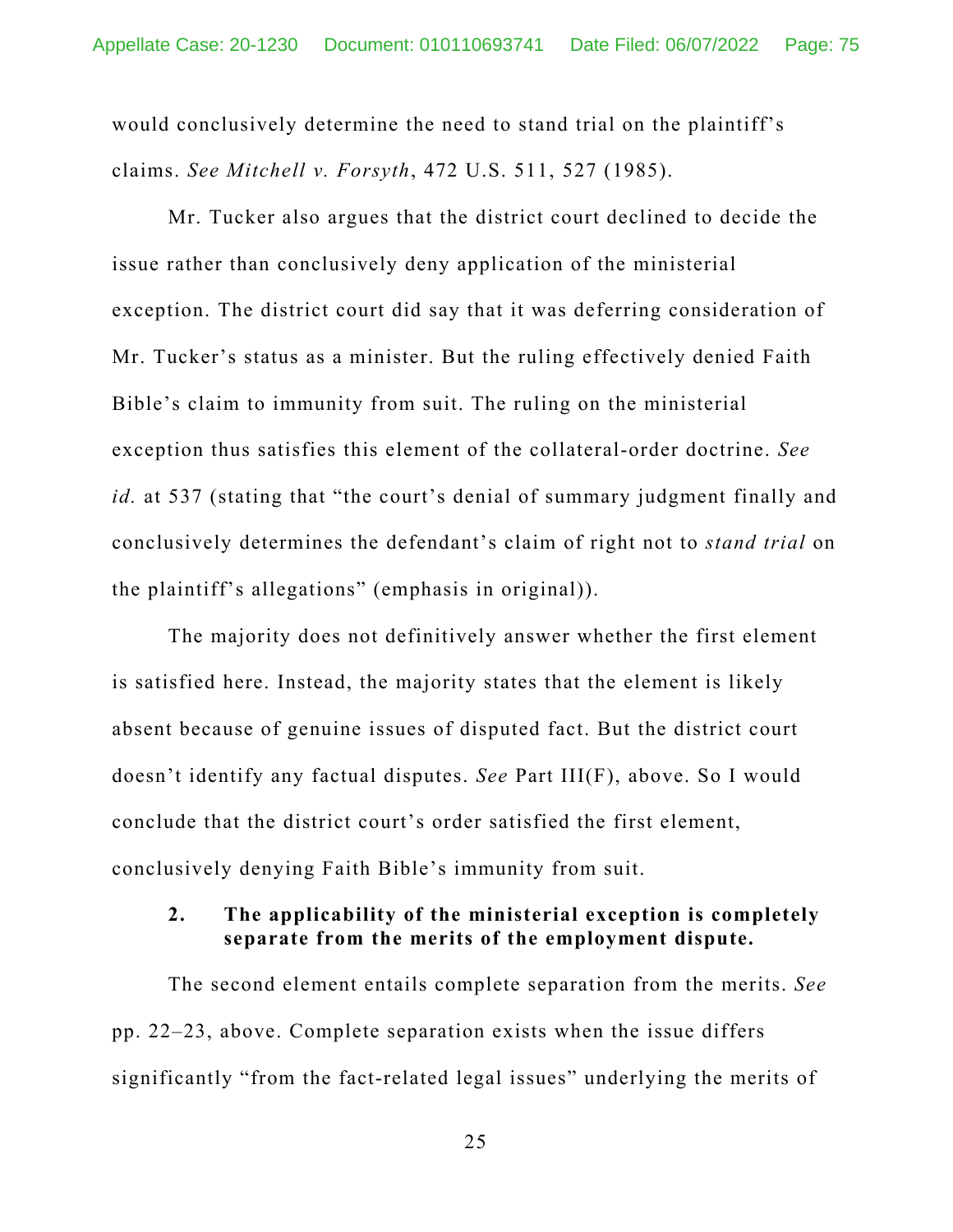the plaintiff's claim. *Los Lobos Renewable Power, LLC v. Americulture, Inc.*, 885 F.3d 659, 665 (10th Cir. 2018) (quoting *Johnson v. Jones*, 515 U.S. 304, 314 (1995)). The majority finds satisfaction of this element because the ministerial exception presents an important First Amendment issue, which is distinct from the merits of the underlying employment discrimination claim. Maj. Op. at 26. I agree.

## **3. If an appeal must await entry of a final order, the immunity from suit would become unreviewable.**

The third element is satisfied when interlocutory review is needed because the matter would otherwise become unreviewable. *See* pp. 22–23, above.

Mr. Tucker points out that when the district court denies summary judgment on the ministerial exception, the defendant can reassert the issue later, moving for judgment as a matter of law or even filing a postjudgment motion. But that's true of other defenses like qualified immunity or absolute immunity.

Though appellate courts can address the ministerial exception (like qualified immunity or absolute immunity) at the end of the case, deferral of the appeal could subject the religious body to burdensome discovery, trial, and post-judgment motions. The eventual ability to appeal would thus come at a cost, protecting the religious body from liability but not from the suit itself. *See* Part III(B)–(C), above.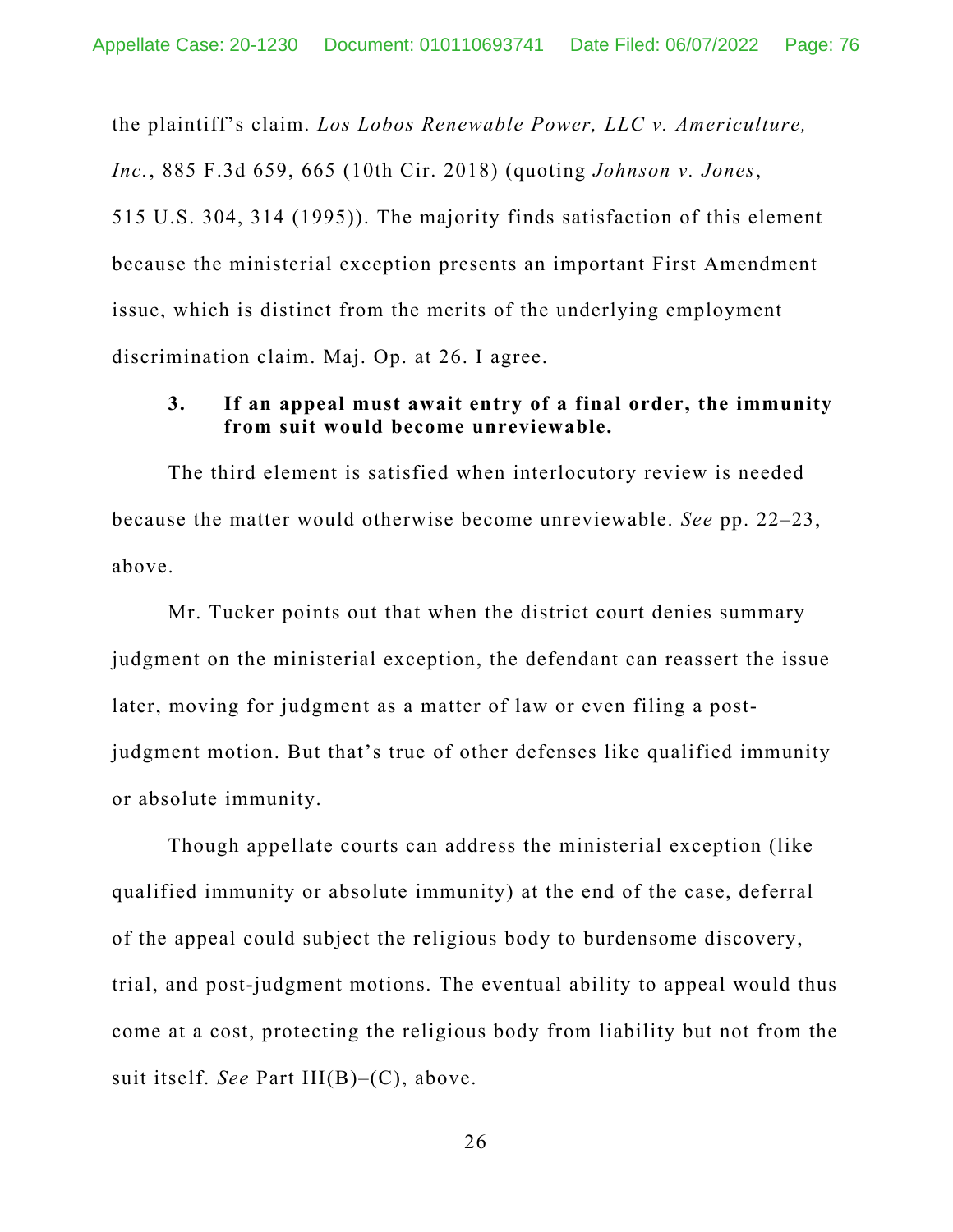\* \* \*

For these reasons, the denial of the ministerial exception on summary judgment satisfies the collateral-order doctrine. We thus have jurisdiction.

## **V. I would conduct de novo review of the denial of summary judgment.**

On the merits, we should conduct de novo review. *Skrzypczak v. Roman Cath. Diocese*, 611 F.3d 1238, 1243 (10th Cir. 2010). For this review, we consider the evidence in the light most favorable to the nonmoving party (Mr. Tucker). *Id.* Summary judgment would be appropriate if "there is no genuine issue as to any material fact" and the movant (Faith Bible) "is entitled to judgment as a matter of law." *Id.* (quoting Fed. R. Civ. P.  $56(c)$ ).

When applying this standard to assess qualified immunity, we credit the district court's assessment of facts that a reasonable jury could find. *See Estate of Booker v. Gomez*, 745 F.3d 405, 409 (10th Cir. 2014). I would follow this approach, determining whether Mr. Tucker was a minister based on the district court's assessment of facts that a reasonable jury could have found.

### **VI. The ministerial exception applies as a matter of law.**

The ministerial exception bars courts from considering an employment claim brought by a minister against a religious body. *Our Lady of Guadalupe Sch. v. Morrissey-Berru*, 140 S. Ct. 2049, 2055 (2020).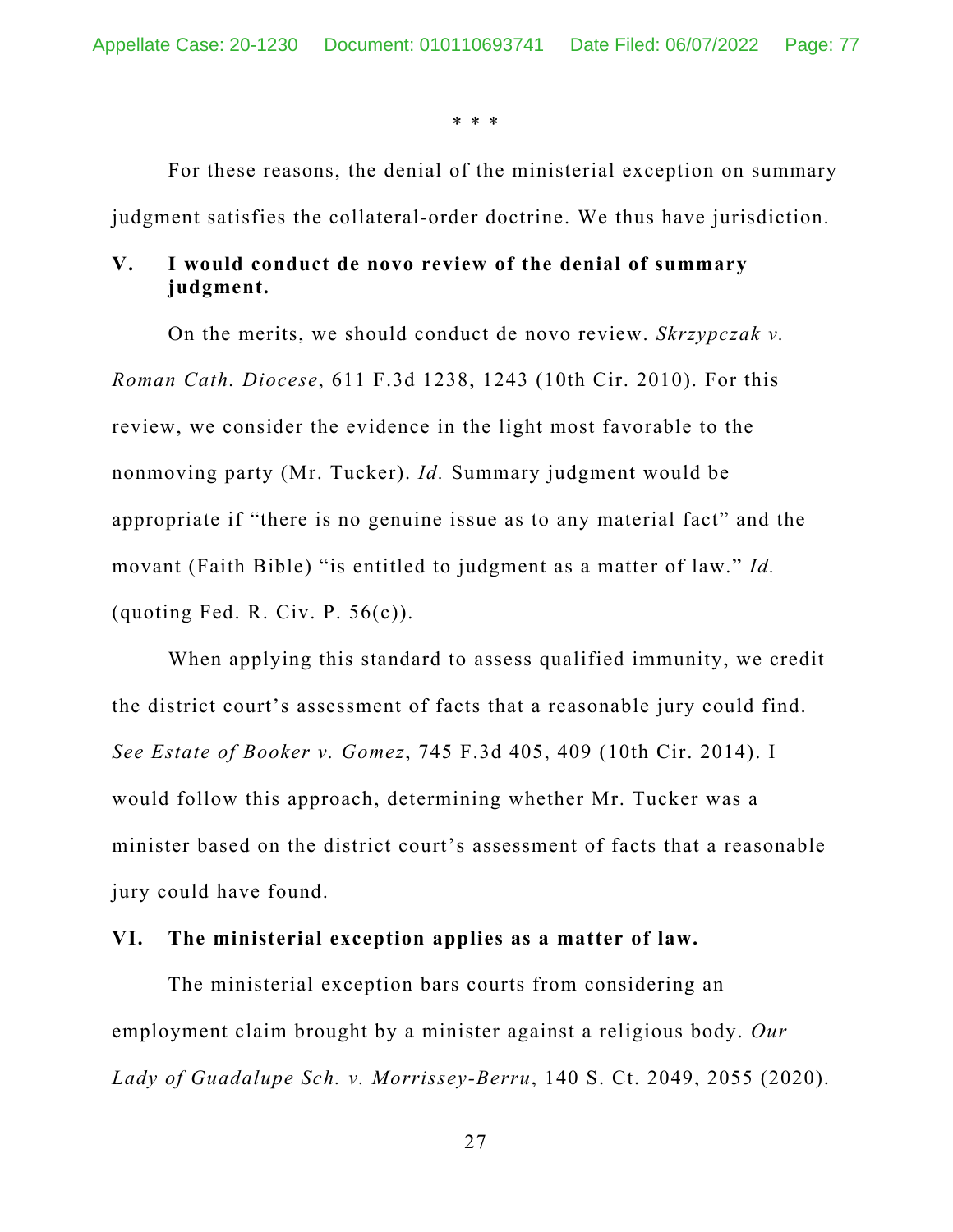The parties do not dispute that Faith Bible is a religious body. So we need only consider whether Mr. Tucker was working as a minister.

### **A. Multiple factors bear on his status as a minister.**

No rigid formula exists for determining whether an employee worked as a minister. *Hosanna-Tabor Evangelical Church & Sch. v. EEOC.*, 565 U.S. 171, 190 (2012). Without a rigid formula, we must consider the Supreme Court's two cases involving teachers at religious schools: *Hosanna-Tabor* and *Our Lady of Guadalupe*.

In *Hosanna-Tabor*, the Supreme Court considered four factors to characterize a religious school's teacher as a minister:

- 1. whether the school had held the teacher out as a minister,
- 2. what the teacher's title had been and what her religious education had entailed,
- 3. whether the teacher had held herself out as a minister, and
- 4. what the teacher's job responsibilities had been.

*Id.* at 191–92. In applying these factors, the Court observed that the school had held the teacher out as a minister, that she had retained the title of a "commissioned minister," that she had identified as a minister "call[ed] to religious service," and that her duties had "reflected a role in conveying the Church's message and carrying out its mission." *Id.* Given these circumstances, the Court regarded the teacher as a minister. *Id.*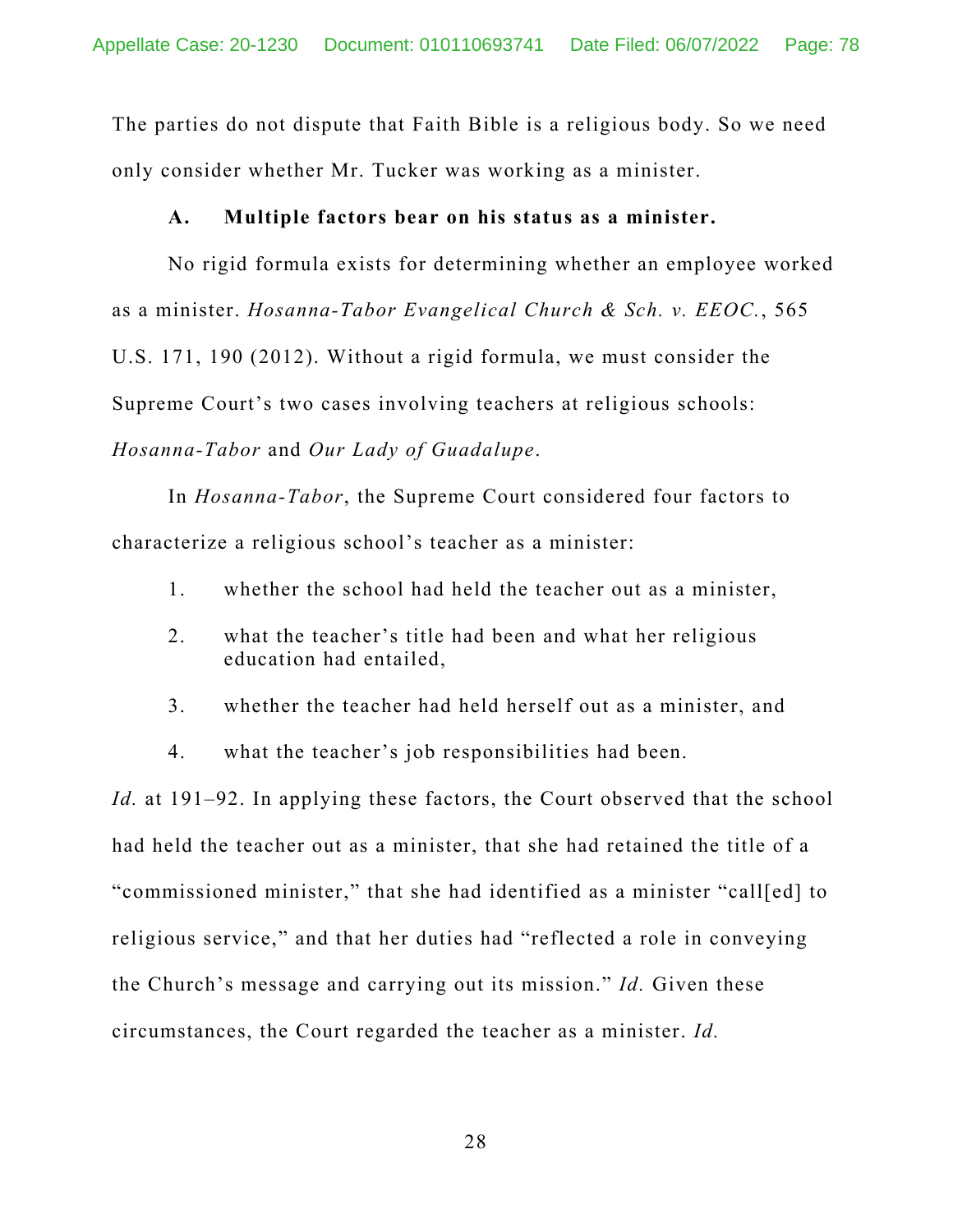In *Our Lady of Guadalupe*, the Supreme Court regarded two teachers at a religious school as ministers. 140 S. Ct. at 2049. The Court clarified that "a variety of factors may be important," including factors beyond those considered in *Hosanna-Tabor*. *Id.* at 2063. The importance of the factors will vary from case to case. *Id.* And the "religious institution's explanation [of an employee's role] in the life of the religion in question is important," but not dispositive. *Id.* at 2066. "What matters," the Court explained, "is *what an employee does*." *Id.* at 2064 (emphasis added). The Court explained that teachers at religious schools often act as ministers when fulfilling the school's mission of instructing students in matters of faith:

The religious education and formation of students is the very reason for the existence of most private religious schools, and therefore the selection and supervision of the teachers upon whom the schools rely to do this work live at the core of their mission. Judicial review of the way in which religious schools discharge those responsibilities would undermine the independence of religious institutions in a way that the First Amendment does not tolerate.

*Id.* at 2055.

In determining that the two teachers had worked as ministers, the

Court considered three factors:

- 1. "[T]hey both [had] performed vital religious duties."
- 2. They had been "obliged to provide instruction about the Catholic faith" and "to guide their students, by word and deed, toward the goal of living their lives in accordance with the faith."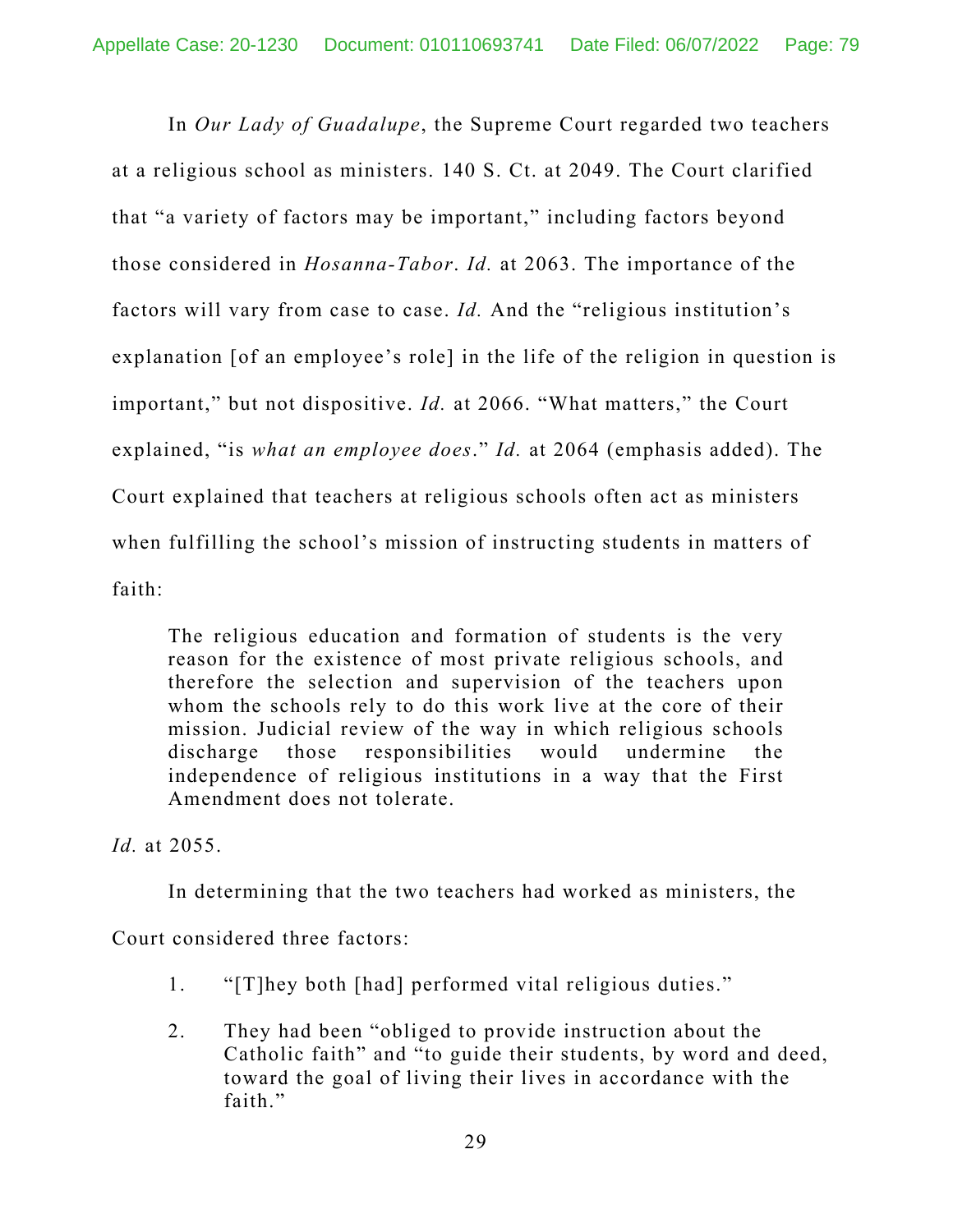3. The religious school [had] "expressly [seen the two teachers] as playing a vital part in carrying out the mission of the church."

*Id.* at 2066.

 Relying on *Hosanna-Tabor* and *Our Lady of Guadalupe*, Faith Bible argues that Mr. Tucker worked as a minister in his capacities as a teacher and as a Director of Student Life/Chaplain.<sup>10</sup> In addressing this argument, we credit the district court's assessment of the facts that a reasonable jury could have found. *See Roosevelt-Hennix v. Prickett*, 717 F.3d 751, 753 (10th Cir. 2013). The district court concluded that a reasonable jury could have found that under Mr. Tucker's version, he hadn't acted as a minister. Appellant's App'x vol. 1, at 284. So I would credit Mr. Tucker's version and other undisputed facts as summarized in the district court's order. *Id.* at  $277-82$ ,  $\P\P$  1-17.

<sup>&</sup>lt;sup>10</sup> Mr. Tucker had lost his position as a Director of Student Life/Chaplain before his employment at the school came to an end. For about a month, he had served only as a teacher. *See* Part I, above.

The change led the panel to ask the parties about the pertinent timeperiod for the ministerial exception. Was it (1) when Mr. Tucker was a director/chaplain and a teacher or (2) when he was just a teacher? I would not decide this issue because Mr. Tucker acted as a minister in both timeperiods. *See* Part VI(B)–(C), below.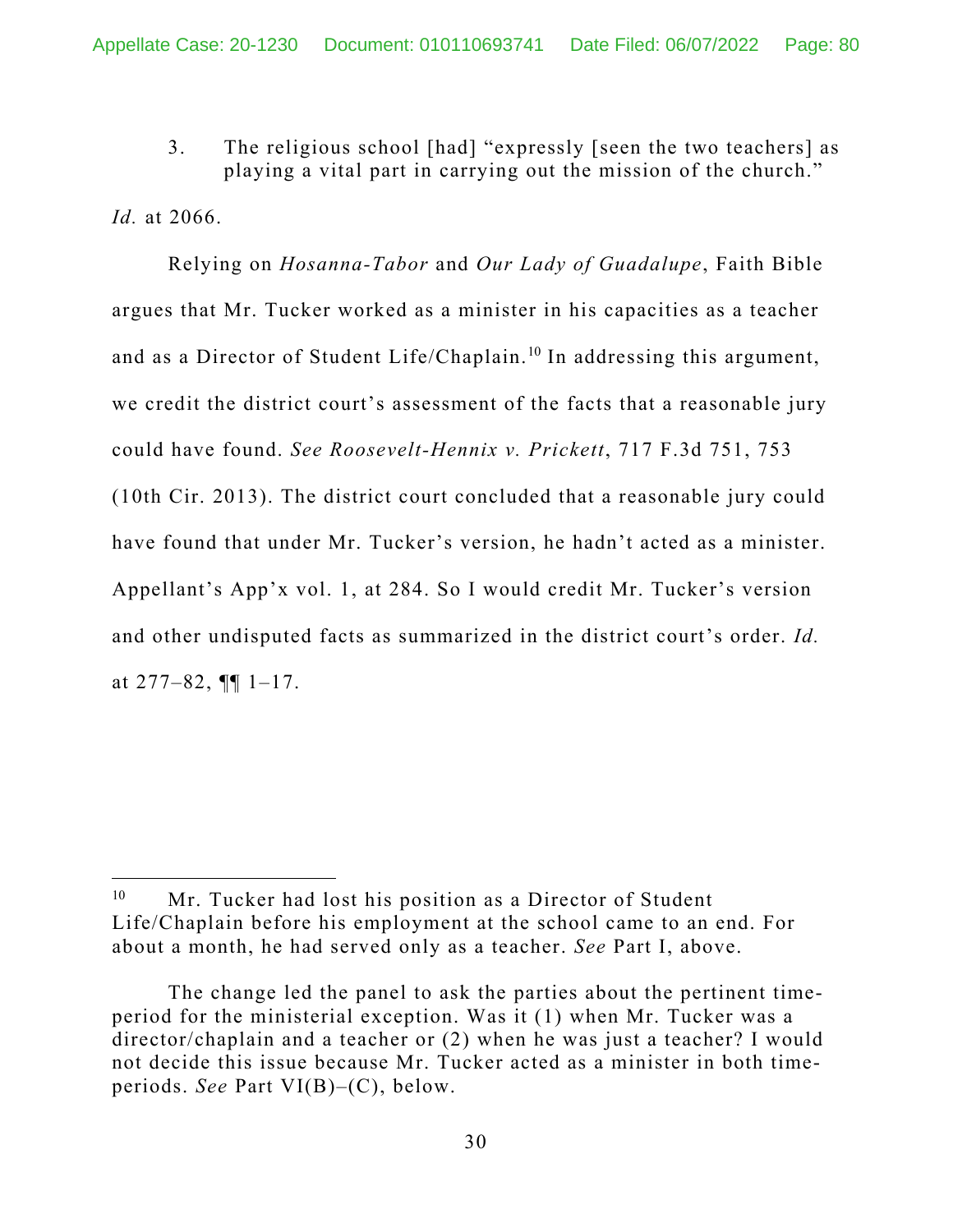## **B. As a Director of Student Life/Chaplain, Mr. Tucker was a minister.**

Under Mr. Tucker's version and other undisputed facts, he qualified as a minister in his role as Director of Student Life/Chaplain.

Mr. Tucker testified that he had held himself out to the students not only as "the Director of Student Life," but also as the "Chaplain." *Id.*  at 373. As the Chaplain, Mr. Tucker had acknowledged focusing on the students' "physical, rational, and spiritual wellbeing." *Id.* His focus on spiritual wellbeing is reflected in

- his title and training,
- the school's explanation to Mr. Tucker of his role, and
- his responsibilities.

## *Title and Training*

From August 2014 to January 2018, Mr. Tucker served as a Director of Student Life/Chaplain at Faith Christian Academy. Appellant's App'x vol. 1, at 278. The parties dispute whether

- Mr. Tucker had the primary title of "Director of Student Life" or "Chaplain" and
- Faith Bible told Mr. Tucker that he was not a minister for tax purposes.

Though Mr. Tucker disputes his primary title, he described his position as "Director of Student Life/Chaplain" and admitted that his employment contract and extensions had referred to his job as "Chaplain."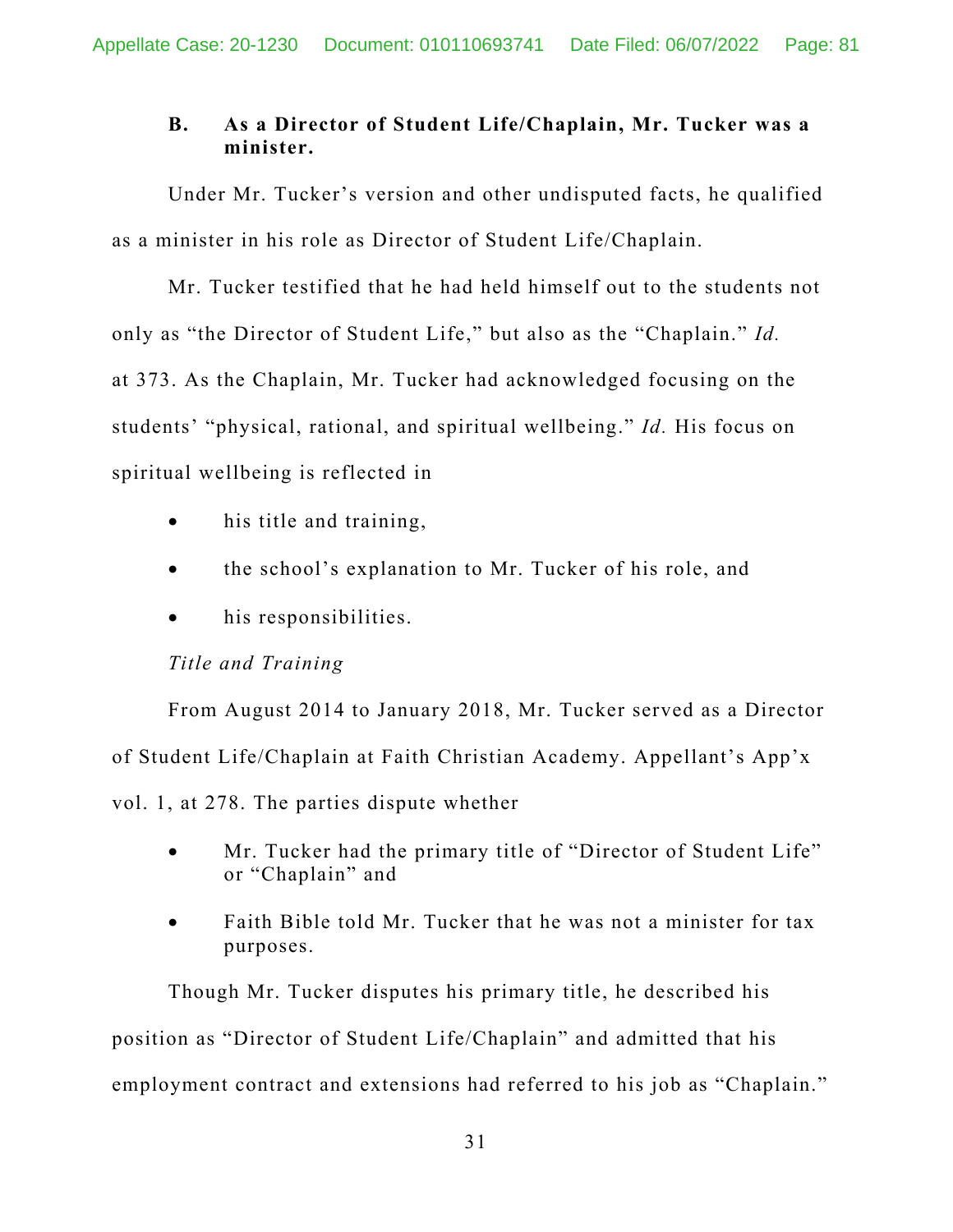*Id.* at 208–09, 271, 277, 280. These references bear significance because

the Supreme Court has considered job titles in determining the ministerial

status. *Our Lady of Guadalupe*, 140 S. Ct. at 2056–57; *Hosanna-Tabor*,

565 U.S. at 191. Mr. Tucker's title as Chaplain reflects religious

leadership.

*The School's Explanation of Mr. Tucker's Role* 

The school's explanation of Mr. Tucker's role, though not

dispositive, is "important." *Our Lady of Guadalupe*, 140 S. Ct. at 2066.

In 2017, Mr. Tucker signed the school's Extension Agreement for the

position of Chaplain. The agreement states:

The Superintendent of Faith Christian Academy . . . discussed with Employee the necessity that the hand of the Lord be on Employee and that he/she exhibits the gift necessary to perform in the position of Chaplain. Employee expressed his/her belief that he/she has this gift and that God has called him/her to minister this gift at [the school].

Appellant's App'x vol. 1, at 99, 275.

Under the extension agreement, the school required that the "hand of the Lord" be on Mr. Tucker as its "Chaplain." Mr. Tucker thus accepted a call to minister to the school community, and the school held Mr. Tucker out as a religious leader.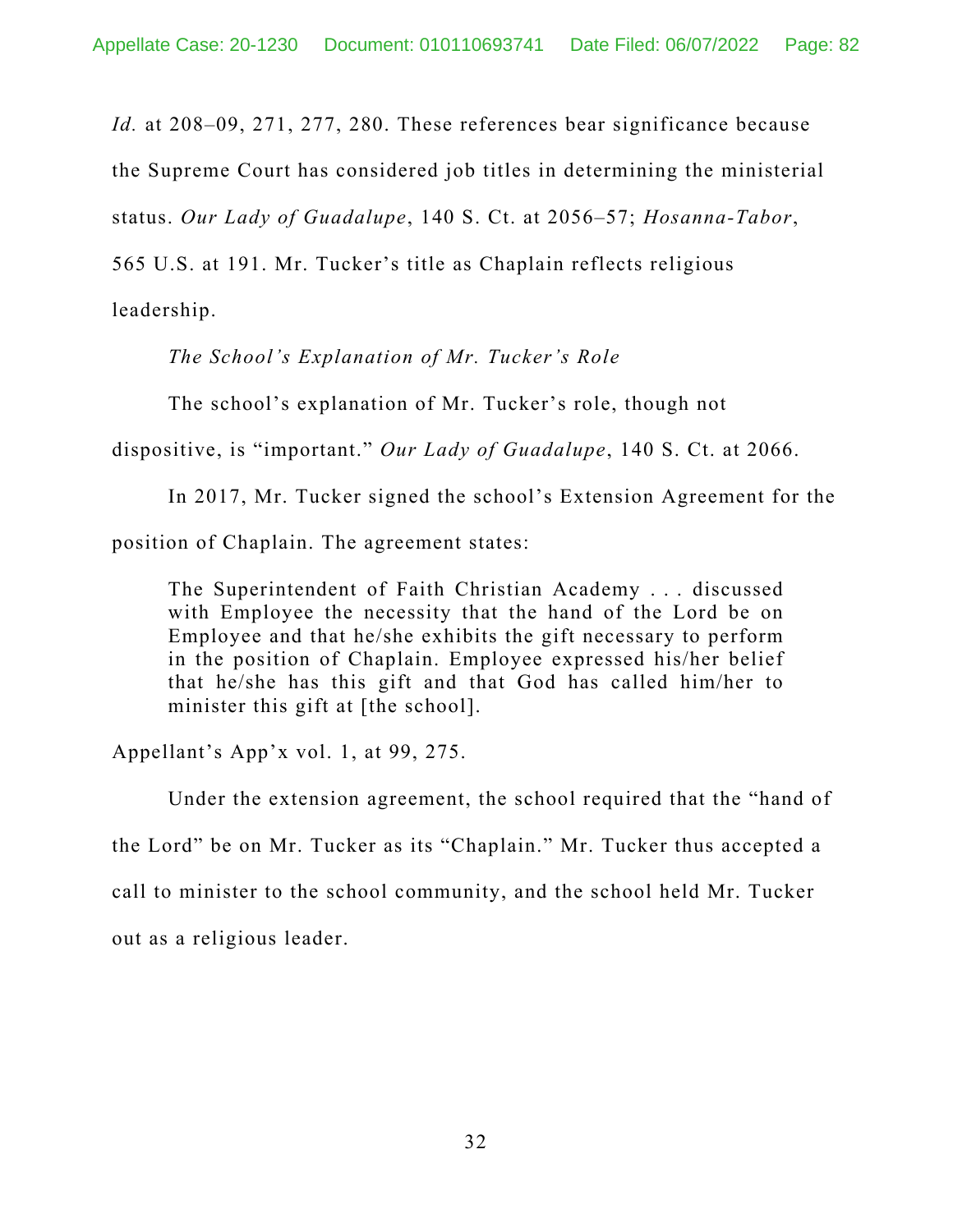### *Responsibilities*

As a Director of Student Life/Chaplain, Mr. Tucker bore responsibility for religious leadership. He emphasizes that these responsibilities included

- organization of "religiously oriented" chapel services,
- spiritual guidance and counseling,
- endorsement of Christianity,
- integration of "a Christian worldview" in his teaching,
- "a passionate relationship with Jesus Christ," and
- assistance to students in developing their relationships with Jesus Christ.

Appellee's Jurisdictional Memorandum at 3, 5; Appellee's Resp. Br. at 47. These characterizations are supported by the summary-judgment record, which showed Mr. Tucker's organization of "weekly chapel meetings" consisting of "'assemblies or symposiums'" where people with a variety of religious or nonreligious perspectives would address "matters of interest at the school." Appellant's App'x vol. 1, at 281.

The chapels included some secular activities, like "announcements, awards, rallies, student election speeches, and other ordinary high schoolrelated matters." *Id.* But Mr. Tucker describes the chapels as "religiouslyoriented discussion groups." Appellee's Jurisdictional Memorandum at 3.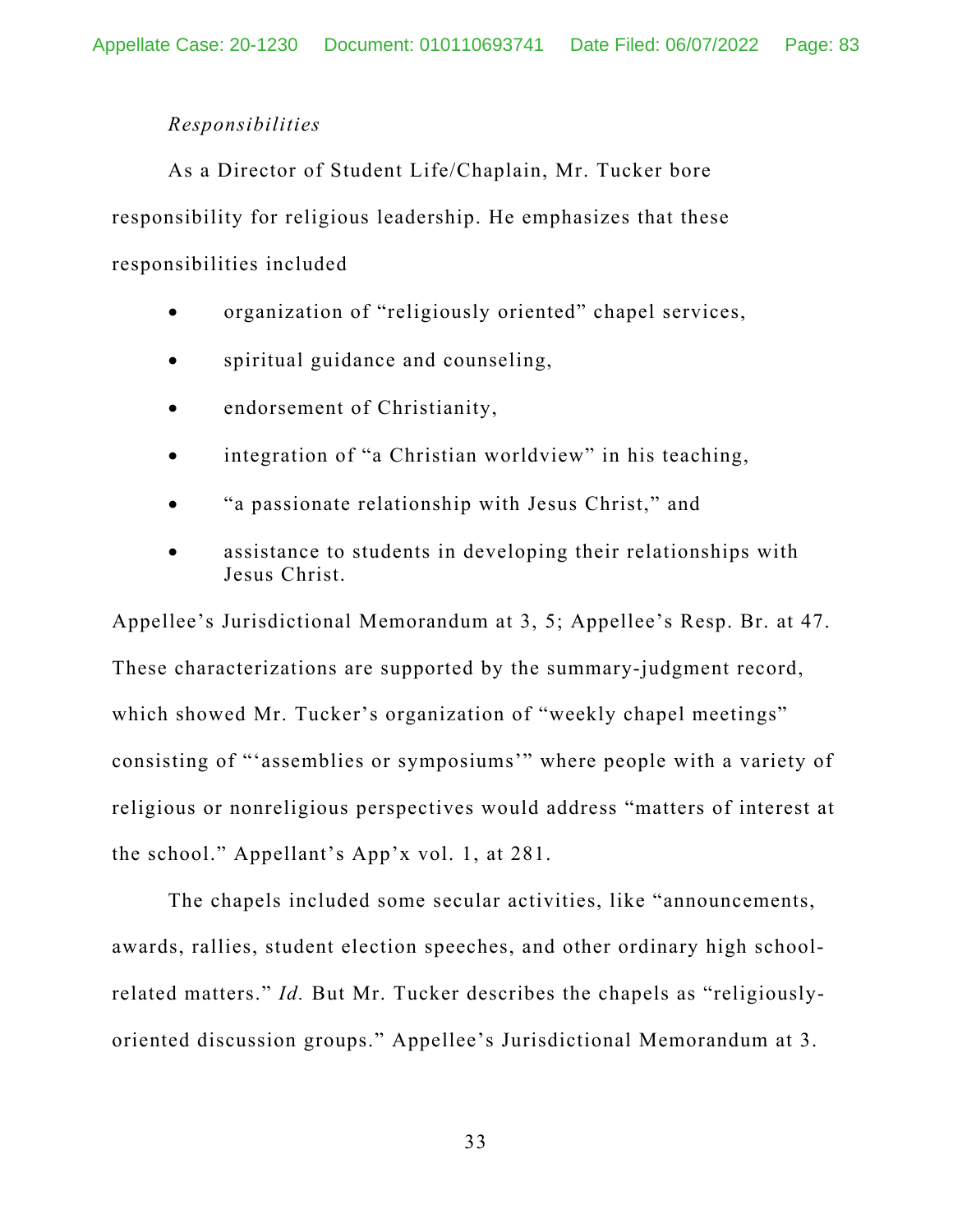In a presentation to students, Mr. Tucker described his duties as "the physical, relational, and spiritual wellbeing" of students and planning "chapels, retreats, outreach projects, and student mentoring opportunities that are designed to provide opportunities for student spiritual growth." Appellant's App'x vol. 1, at 271.

Mr. Tucker's extension agreement also required obedience to scripture and attendance at prayer sessions and church services. *Id.* at 100, 275. Though Mr. Tucker had some secular duties as a Director of Student Life/Chaplain, many aspects of his work were religious. *See Scharon v. St. Luke's Episcopal Presbyterian Hosps.*, 929 F.2d 360, 362–63 (8th Cir. 1991) (stating that the position of "Chaplain" was "primarily a 'ministerial' position" despite the performance of some "secular activities in that role"); *see also Hosanna-Tabor*, 565 U.S. at 193 (rejecting the argument that ministers "perform exclusively religious functions" because "heads of congregations themselves often have a mix of duties, including secular ones"). Mr. Tucker had to organize religiously-oriented chapels and discussion groups "designed to provide opportunities for student spiritual growth." Appellant's App'x vol. 1, at 271. He was also responsible for spiritual counseling.

\* \* \*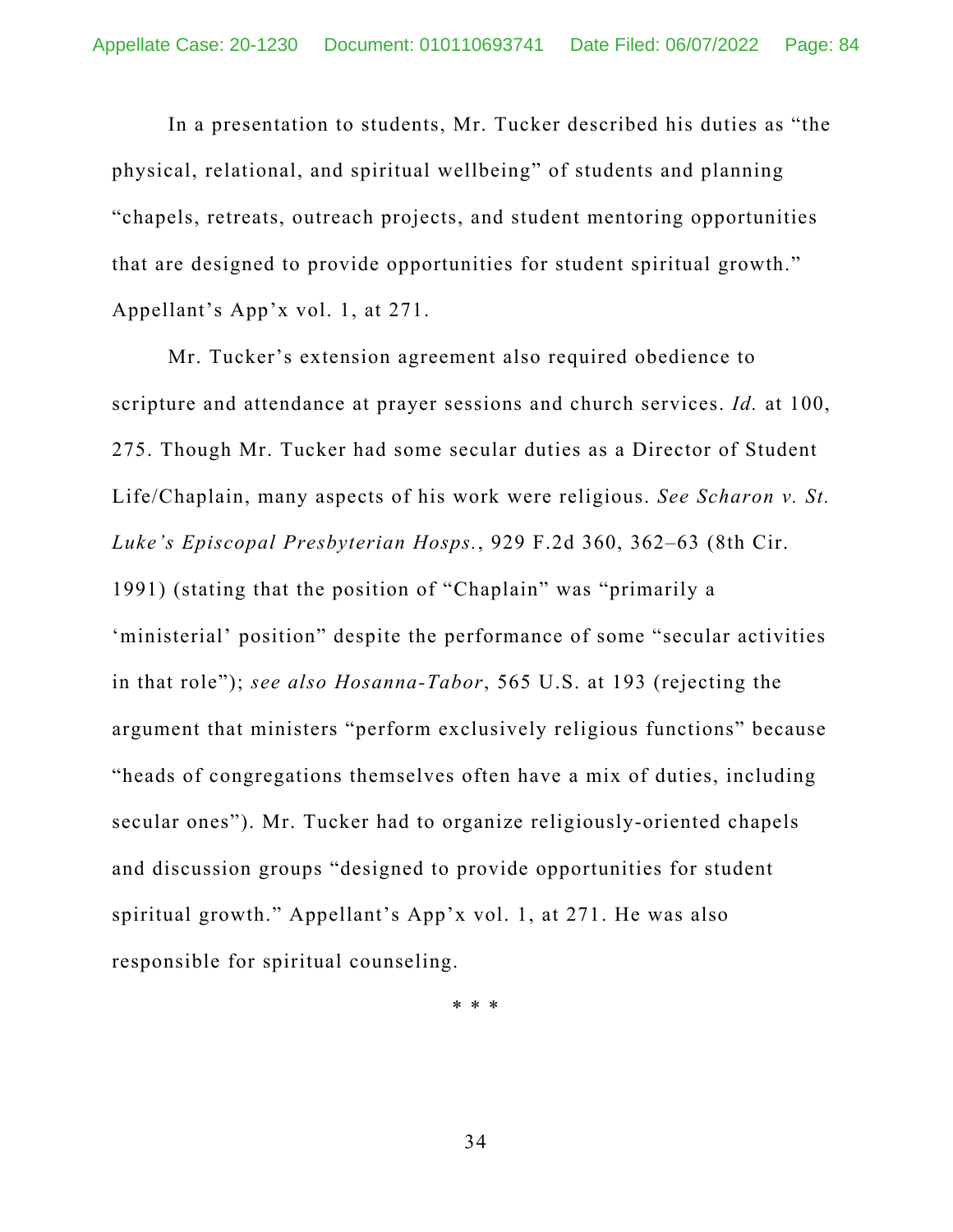Based on all of the circumstances, I would conclude that the

undisputed facts show that Mr. Tucker acted as a minister in his capacity as a Director of Student Life/Chaplain.

**C. Mr. Tucker also served as a minister in his role as a teacher.**  Mr. Tucker also qualified as a minister in his role as a teacher. *Title and Training* 

Mr. Tucker not only served as a Director of Student Life/Chaplain but also taught at the school from August 2000 to July 2006 and August 2010 to February 2018. *Id.* at 278–279. The school's handbook gave teachers the title of "minister." *Id.* at 276.

The title as a minister reflected "a significant degree of religious training." *Hosanna-Tabor*, 565 U.S. at 191. When Mr. Tucker applied as a teacher, he stressed his credentials in the ministry, stating that

- he had participated in Campus Ministry, Campus Crusade for Christ, Young Life International, and Malibu Presbyterian college group leadership and worship team,
- he had worked "extensive $[1y] \dots$  in ministry,"
- he was "a dedicated Christian," and
- he had a "Christian philosophy of education."

Appellant's App'x vol. 2, at 471. His asserted credentials bore the traditional hallmarks of a job in the ministry.

In his declaration, Mr. Tucker denies "specific training in the Bible" in comparison to teachers who taught "Bible" as a subject. Appellant's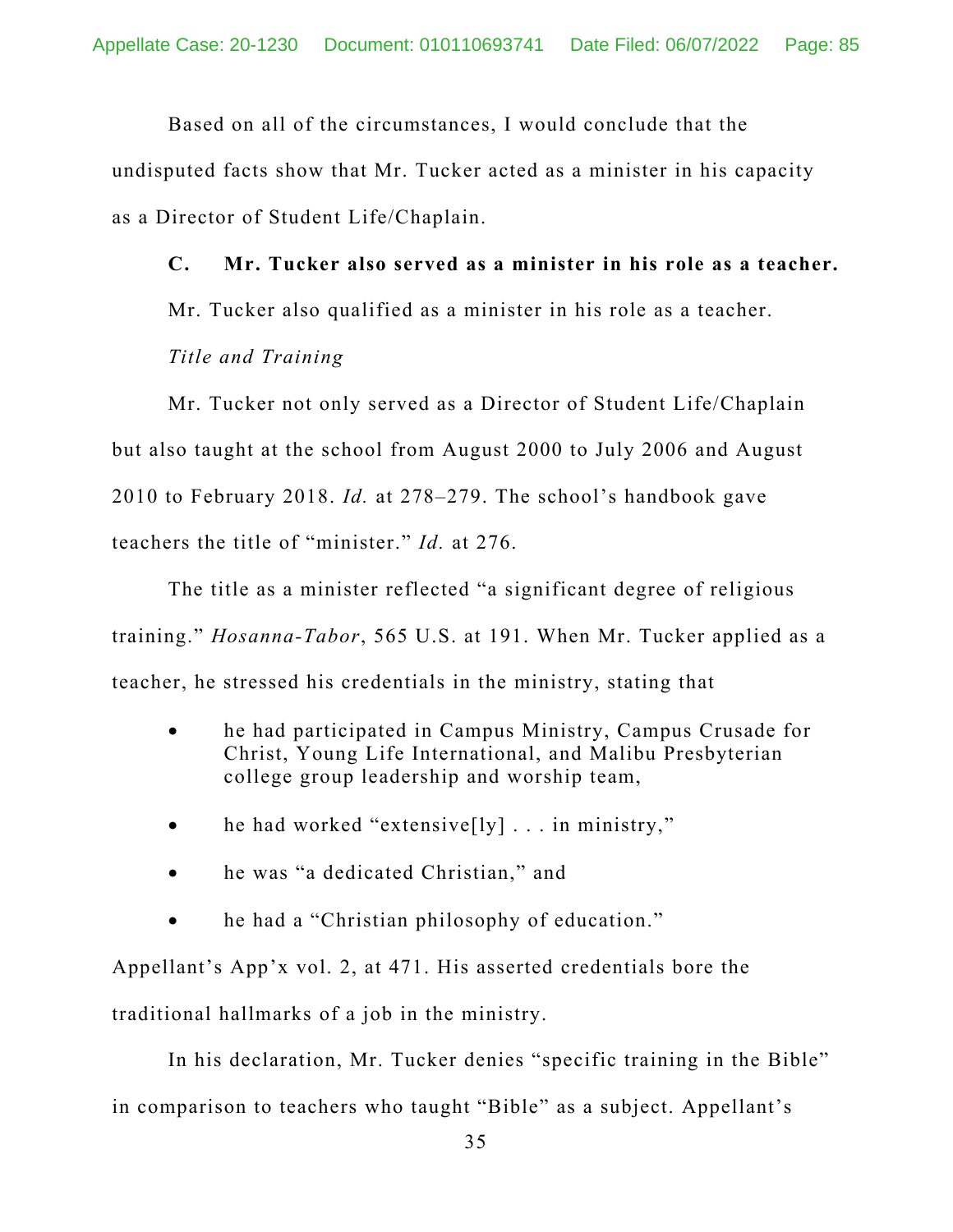App'x vol. 1 at 206. But his own emphasis of his religious background and relevant credentials reflects an awareness of his religious duties. *See Grussgott v. Milwaukee Jewish Day Sch., Inc.*, 882 F.3d 655, 659–60 (7th Cir. 2018) (concluding that the ministerial exception was supported by a teacher's touting of her experience in teaching religion).

 Mr. Tucker insists that no religious training was required for his job. But the Supreme Court has stated that the ministerial exception doesn't require religious training. In *Our Lady of Guadalupe*, for example, the Supreme Court found satisfaction of the ministerial exception despite the claimant's "limited formal religious training." 140 S. Ct. at 2058. The Court explained that insistence "on rigid academic requirements could have a distorting effect" because "religious traditions may differ in the degree of formal religious training thought to be needed in order to teach." *Id*. at 2064. So the absence of requirements for religious training would not prevent application of the ministerial exception.

### *The School's Explanation of Mr. Tucker's Role*

The teacher handbook also reflects the religious character of the job:

To become a teacher or full time worker at Faith Christian Academy is a calling from the Lord Jesus Christ to minister. You are joining this ministry, not as an employee, but as a minister to [the school's] students and families. [The school]'s ministry focus emphasizes the following items:

1. *[The school] desires to provide an academic program that is based on the scriptural principles found in the Word of God, the Holy Bible.* [Academy] teachers are committed to the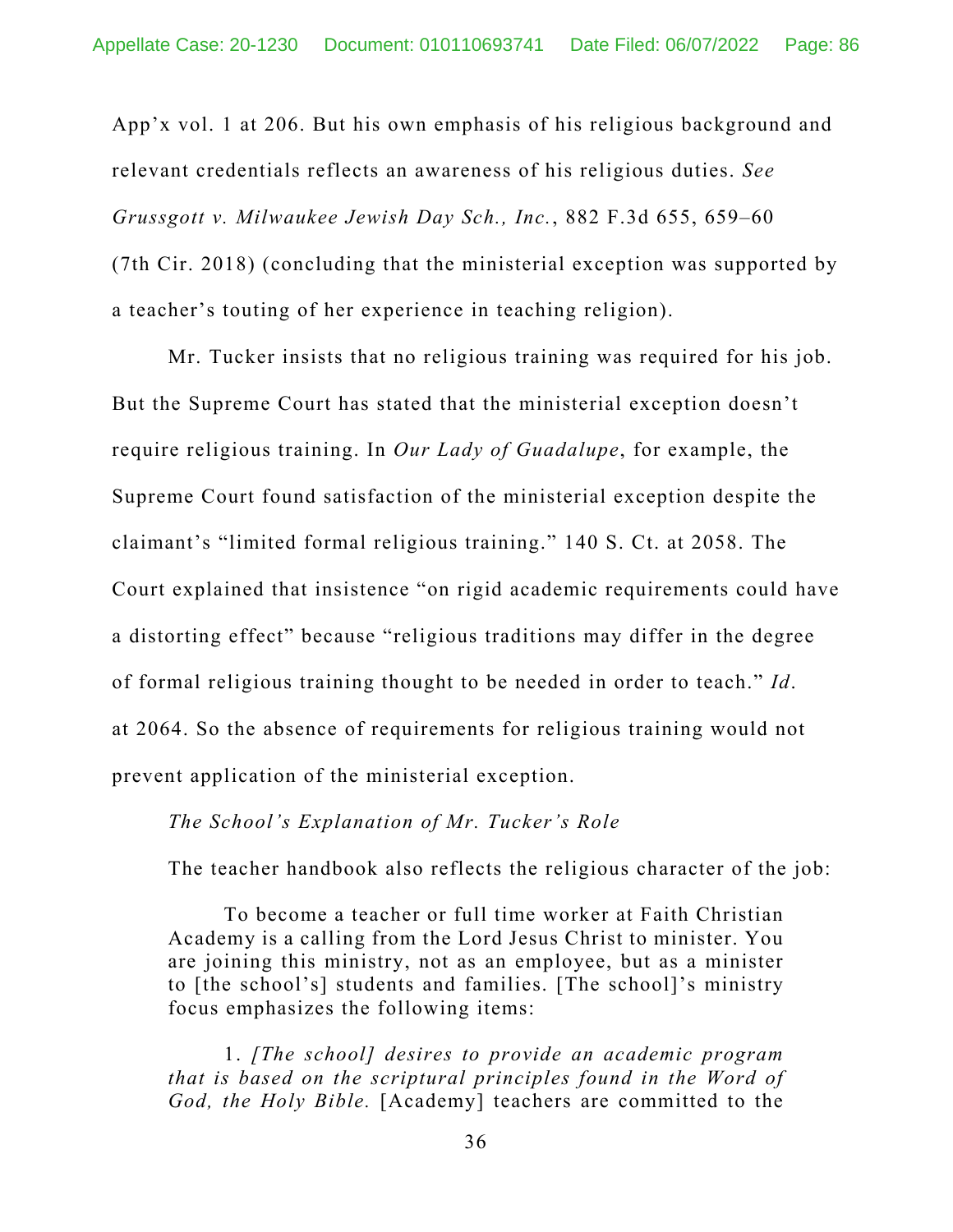integration of biblical truth within each academic and extracurricular discipline.11 Additionally, teachers are responsible to facilitate godly character development, teach good study habits and encourage academic excellence. Each teacher must be thoroughly prepared and use effective instructional methods and techniques.

2. *Although [the school] is a Christian academic institution, an additional emphasis is placed upon the spiritual life of all students.* [The school]'s desire is to train and lead students into attitudes and habits, which will bring them to Christ-like maturity. *This includes encouraging all students to develop a prayer life, a passion to share to [sic] Gospel message, and characteristics such as honesty, humility, purity, faithfulness, love, and service. . . .*<sup>12</sup>

3. *All staff members must be aware of the importance of our ministry to one another. Each teacher needs to be open to the Holy Spirit to offer words of encouragement, prayer, and concern for one another.* It is important that teachers be willing to work as a team, make and receive positive suggestions, stand, as much as possible, with fellow teachers (especially in times of hardship), and guard the reputation of others. Trusting in the Lord in areas of personal needs as well as school needs and looking to Him as the primary source of wisdom, help, knowledge, and strength is critical.

Appellant's App'x vol. 1, at 109, 276 (emphasis added).

 $11$  Mr. Tucker's declaration echoes his understanding that he was instructed to "'integrate' a Christian worldview into my teaching." Appellant's App'x vol. 1. at 207.

<sup>&</sup>lt;sup>12</sup> The omitted portion of this quotation addresses whether staff members must guide "students who may not yet be born again" toward "an abiding relationship with Christ." Mr. Tucker states that he was told to let doubting students address their concerns with parents or pastors. Appellant's App'x vol. 1, at 208. So we do not rely on this portion of the handbook.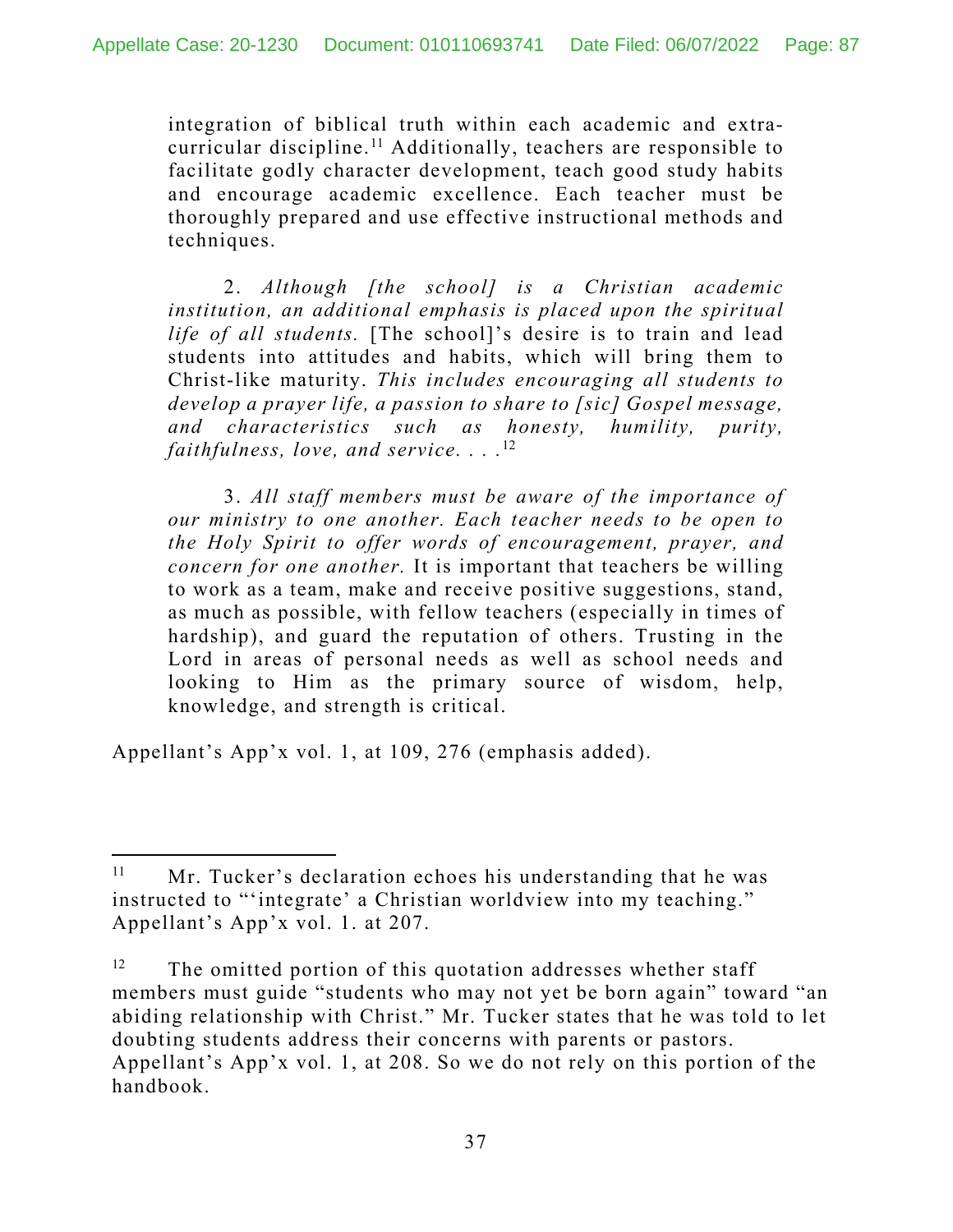Given the school's explanation of teachers' roles, the qualifications

included religious dedication. For example, when Mr. Tucker applied, he

had to say "[w]ithout mental or other reservation" that he believed in

- the divine inspiration and infallibility of the Bible,
- the existence of one God in the persons of God the Father, God the Son, and God the Holy Spirit,
- the virgin birth,
- the Lord Jesus Christ's deity, sinless humanity, atoning death, bodily resurrection, ascension to his Father's right hand, and future return in power and glory,
- the need for every person to receive the gift of eternal life from Jesus Christ in order to reach heaven,
- the ministry of the Holy Spirit,
- the church as the spiritual body headed by Christ,
- the principle of baptism through immersion, and
- the eternal existence of all people in heaven or hell.

Appellant's App'x vol. 2, at 419. These requirements reflect Faith Bible's consideration of teachers as religious leaders.

# *Responsibilities*

Although Mr. Tucker referred to himself as a teacher rather than a minister, he taught at a Bible-based religious school. So he taught not only science, a secular subject, but also two classes in the Bible Department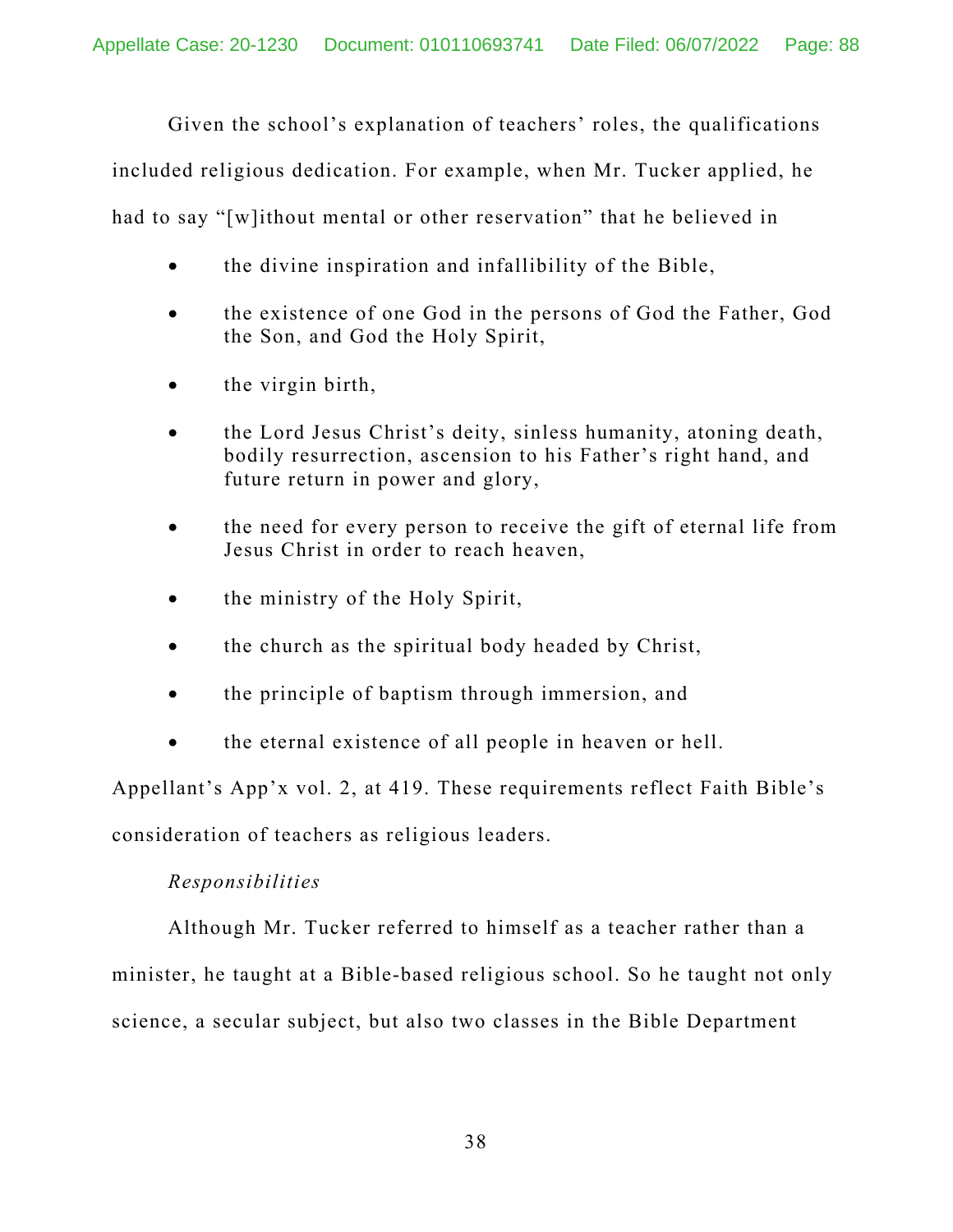called "Leadership" and "Worldviews and World Religions." And Mr.

Tucker's duties as a teacher included four religious responsibilities:

- 1. "Live in a vital relationship with God (Father, Son and Holy Spirit) as [the teacher] communicate[s] with Him through prayer and the Scriptures. John 15, Col. 3:25."
- 2. "Demonstrate daily a relationship with Jesus that is filled with grace and truth. John 1:14."
- 3. "To the greatest extent possible, live at peace with all, abstain from all appearance of evil, and refrain from gossip. Romans 12:18, 1 Thessalonians 5:16–18 & Proverbs 26:20."
- 4. "Discern and follow the leading of the Holy Spirit throughout the day. Gal. 5:16–18."

*Id.* at 213; *see also Our Lady of Guadalupe*, 140 S. Ct. at 2065 (noting that teachers at religious schools often perform religious functions). These religious responsibilities support ministerial status. *See Fratello v. Archdiocese of N.Y.*, 863 F.3d 190, 208 (2d Cir. 2017) (concluding that the substance of a lay principal's duties supported the ministerial exception because they entailed "proficiency in religious leadership").

We address not only Mr. Tucker's responsibilities but also the criteria used to evaluate his performance in determining his ministerial status. *Our Lady of Guadalupe*, 140 S. Ct. at 2057; *Hosanna-Tabor*, 565 U.S. at 191. Mr. Tucker acknowledges that these criteria included consideration of his use of biblical principles and exhortation for his students to engage in worship and service. Appellant's App'x vol. 1, at 208, 216 ("The staff member consistently illuminates Biblical principals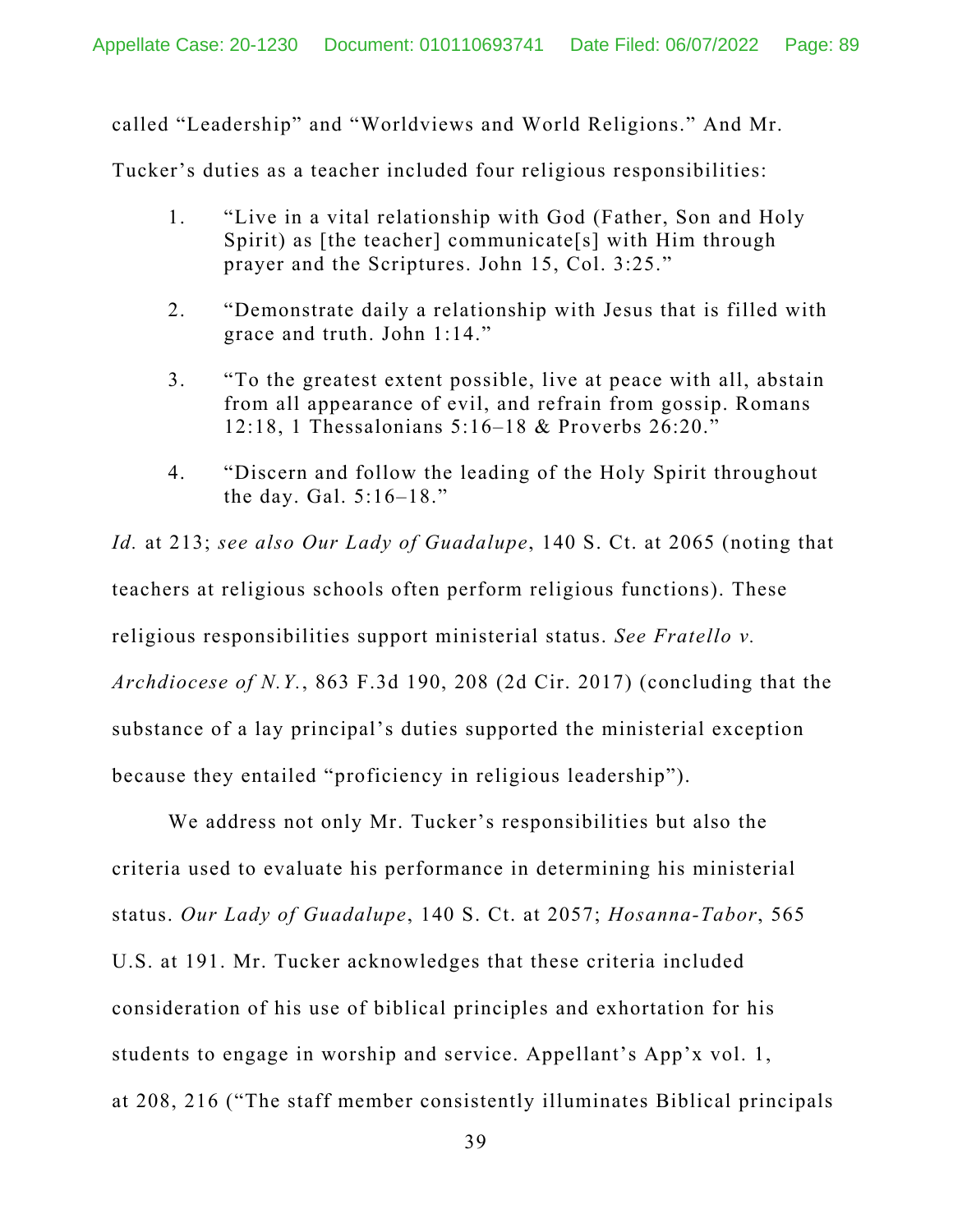[sic] related to course material in a manner which leads students to evaluate their personal worldview and/or challenges them to respond via worship, service, etc.").

Mr. Tucker points out that he didn't need to promote any particular Christian beliefs over others.13 He cites an out–of–circuit case, *Dole v. Shenandoah Baptist*, in arguing that teaching "all classes . . . from a pervasively religious perspective" and "subscrib[ing] to the Shenandoah statement of faith" were insufficient to trigger the ministerial exception. 899 F.2d 1329, 1396 (4th Cir. 1990).

*Dole* isn't persuasive because it preceded *Hosanna-Tabor* and *Our Lady of Guadalupe*. Given the guidance from *Hosanna-Tabor* and *Our Lady of Guadalupe*, a court would need to consider Mr. Tucker's obligation to teach from a Christian perspective, one that endorsed Christianity's "worldview," "integrate[d] a Christian worldview in his teachings," and "endorse[d] Christianity in general terms." Appellant's App'x vol. 1 at 279–80; *see Hosanna-Tabor*, 565 U.S. at 192; *Our Lady of Guadalupe*, 140 S. Ct. at 2066. But Mr. Tucker went even further, for he acknowledged that his "main goal" was to educate students "to help them become more like Jesus Christ" because Christ was the "center" of his students'

 $13$  He also asserts that school officials told him not to teach particular doctrines. For this assertion, he presents no evidence.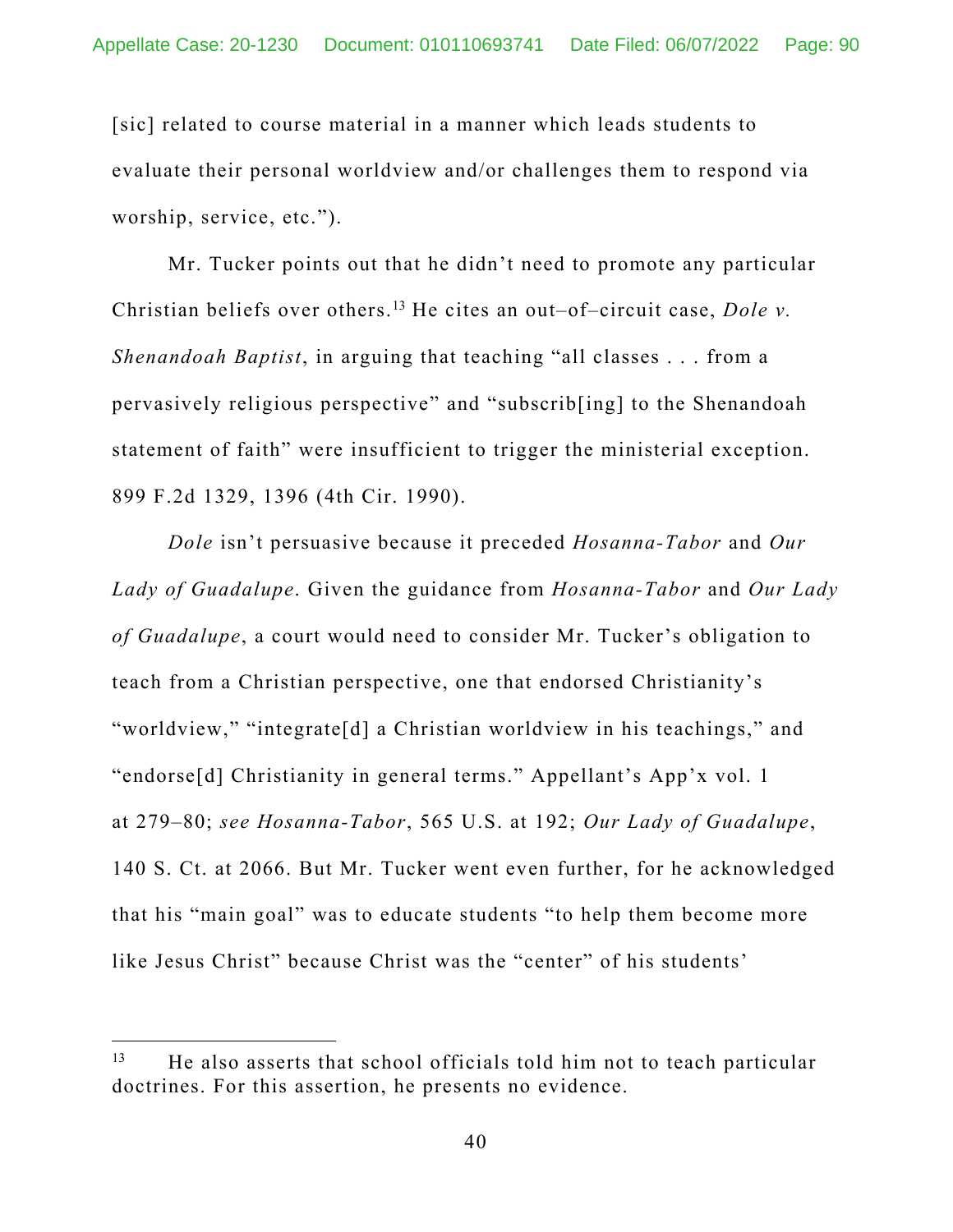education. Appellant's App'x, vol. 2, at 320. Mr. Tucker's stated goals support ministerial status.

## **D. The alleged denial of a tax benefit doesn't prevent application of the ministerial exception.**

On appeal, Mr. Tucker argues that a factual issue existed because Faith Bible had denied a tax benefit to him on the ground that he wasn't a minister. Mr. Tucker's appellate brief contained a single sentence addressing the issue, stating: "[W]hen he asked the School about a tax benefit available to ministers, he was expressly told he 'did not qualify because [he] was not a minister.'" Appellee's Corrected Resp. Br. at 45 (quoting Appellant's App'x vol. 1, at  $210$ ).<sup>14</sup> This sentence does not supply a meaningful reason to question Mr. Tucker's status as a minister. *See Lenox MacLaren Surgical Corp. v. Medtronic, Inc.*, 762 F.3d 1114, 1122 n.7 (10th Cir. 2014) (noting that issues not adequately briefed will not be considered on appeal).

Even if we were to consider this assertion, it would not prevent summary judgment. Under the federal tax code, taxpayers enjoy a tax deduction if they

qualify as "minister[s] of the gospel" and

<sup>&</sup>lt;sup>14</sup> In this sentence, Mr. Tucker cites his statement of facts, where he said: "At one point, Tucker inquired about whether he could take a parsonage allowance and he was told he could not." Appellant's App'x vol. 1, at 173.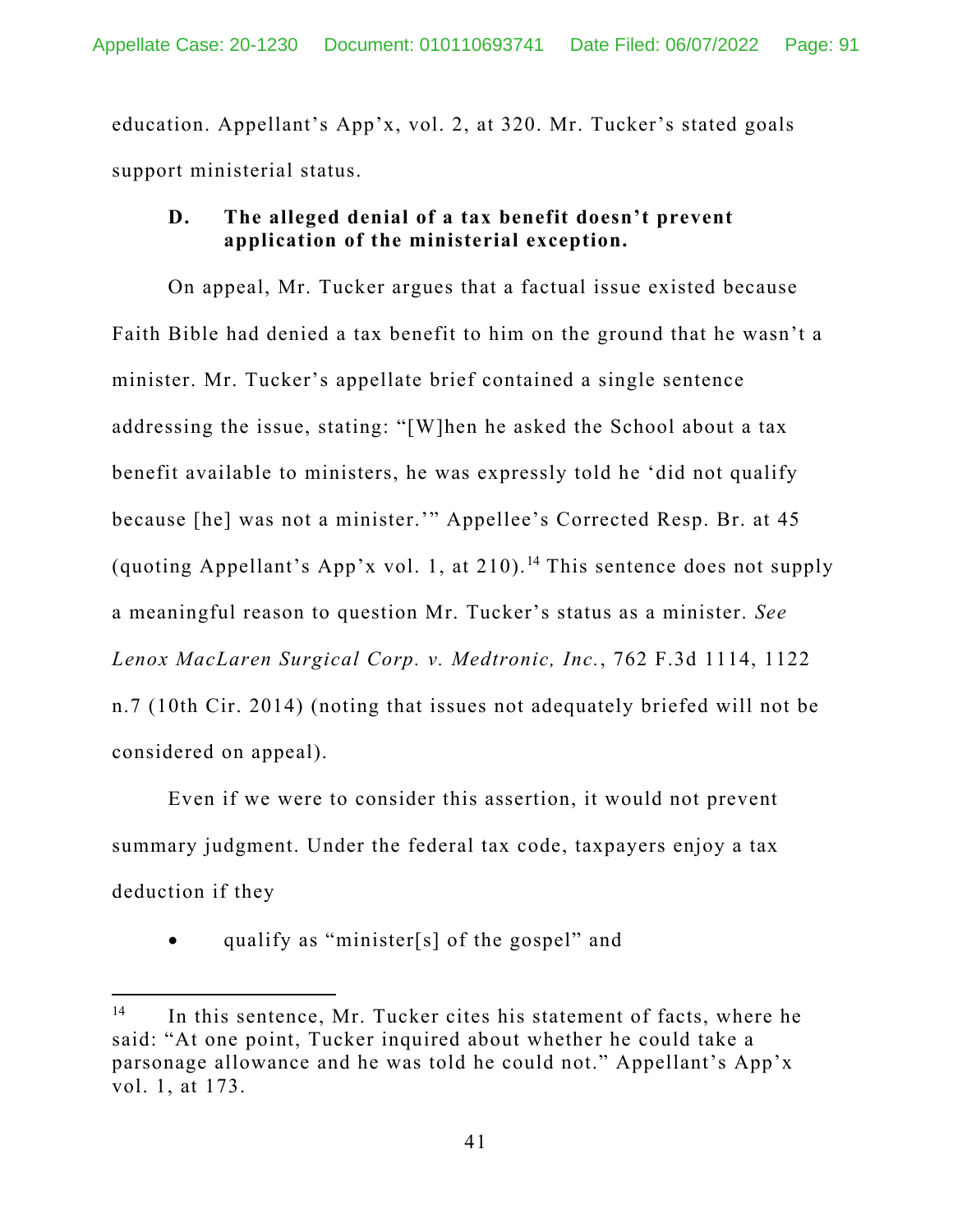obtain compensation consisting of rental allowances or the rental value of the homes furnished to them as part of their salary.

#### 26 U.S. § 107.

The requirements differ for the ministerial exception and the tax deduction. *See* Sally R. Wagenmaker, Ryan Oberly, & Paul Wintors, *Religious Tax Reclassification for Public Charities*, 33 Taxation of Exempts 34, 40 (2022) (stating that the requirements differ significantly for the ministerial exception and status under the tax code as a minister of the gospel). For example, status as a "minister of the gospel" requires an ordination, a commission, or a license "to perform sacerdotal functions." *Kirk v. Commissioner*, 425 F.3d 492, 495 (D.C. Cir. 1970). No such requirement exists for the ministerial exception. *See Alice-Hernandez v. Cath. Bishop of Chi.*, 320 F.3d 698, 703 (7th Cir. 2003) ("In determining whether an employee is considered a minister for the purposes of applying [the ministerial] exception, we do not look to ordination but instead to the function of the position."); *Elvig v. Calvin Presbyterian Church*, 375 F.3d 951, 958 (9th Cir. 2004) (concluding that ordination is not required for the ministerial exception).

Even if Mr. Tucker were a "minister of the gospel" under the tax code, the tax deduction would be available only if his compensation package included free housing or a rental allowance. And he hasn't alleged either free housing or a rental allowance. So Mr. Tucker's asserted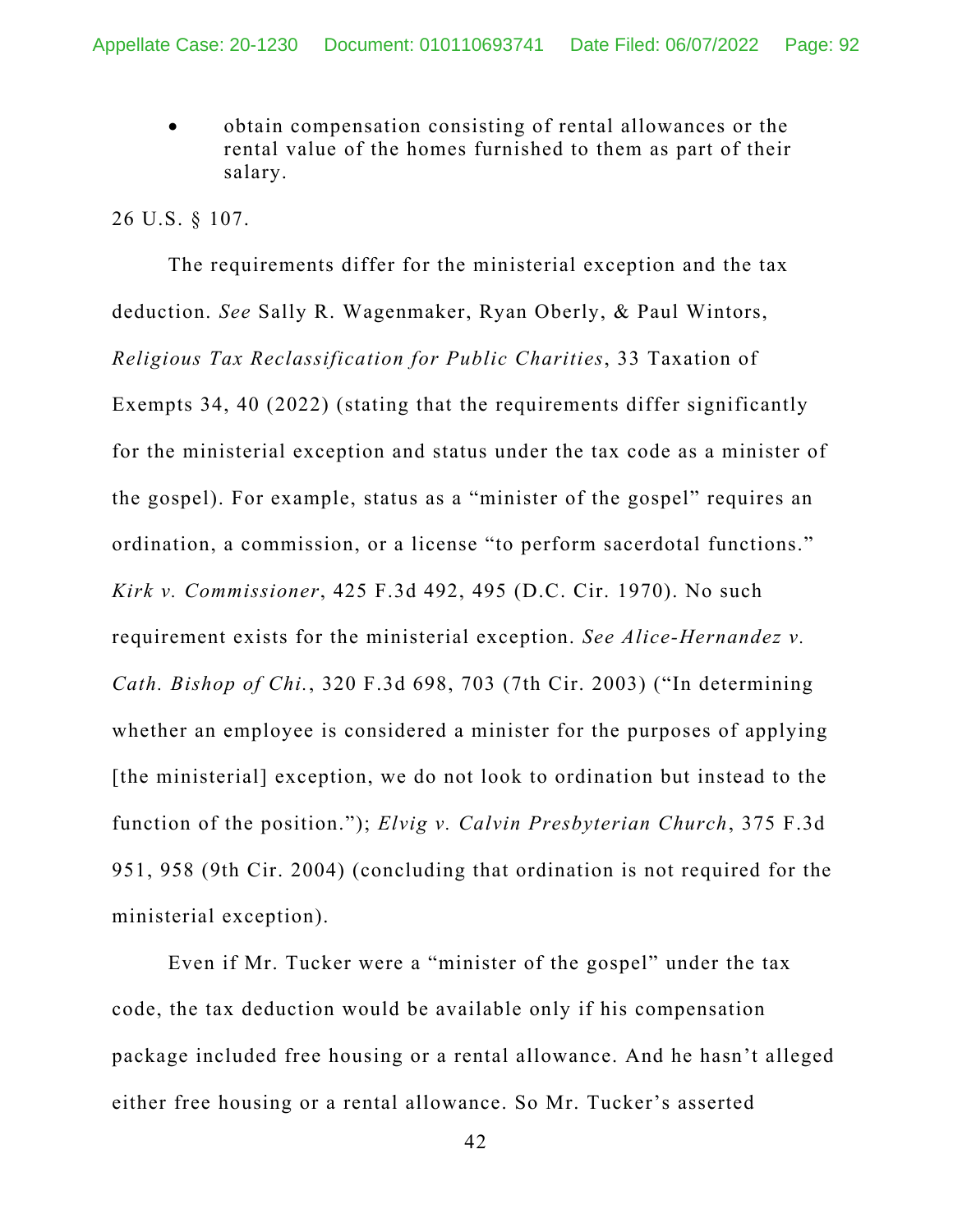ineligibility for the tax deduction lacks any bearing on application of the ministerial exception.

\* \* \*

A religious body may be entitled to summary judgment under the ministerial exception even when the pertinent factors cut both ways. *See, e.g.*, *Grussgott v. Milwaukee Jewish Day Sch., Inc.*, 882 F.3d 655, 661 (7th Cir. 2018) (concluding that a religious body was entitled to summary judgment under the ministerial exception when "at most two of the four *Hosanna-Tabor* factors are present"); *Conlon v. Intervarsity Christian Fellowship/USA*, 777 F.3d 829, 835 (6th Cir. 2015) (stating that the court didn't need to consider two factors because the "ministerial exception clearly applies" when "formal title and religious function . . . are present"). Here, though, all of the factors support application of the ministerial exception. Mr. Tucker bore the titles of chaplain and teacher: The job title "Chaplain" reflected a role as spiritual leader, and the school's handbook regarded teachers as ministers. Mr. Tucker's role as a religious leader was apparent not only from his job titles but also in his responsibilities as the Director of Student Life/Chaplain and as a teacher. And he touted his religious experience when applying for a job. Given the prominent role of religion in Mr. Tucker's positions, he would qualify as a minister even under his version of the facts.